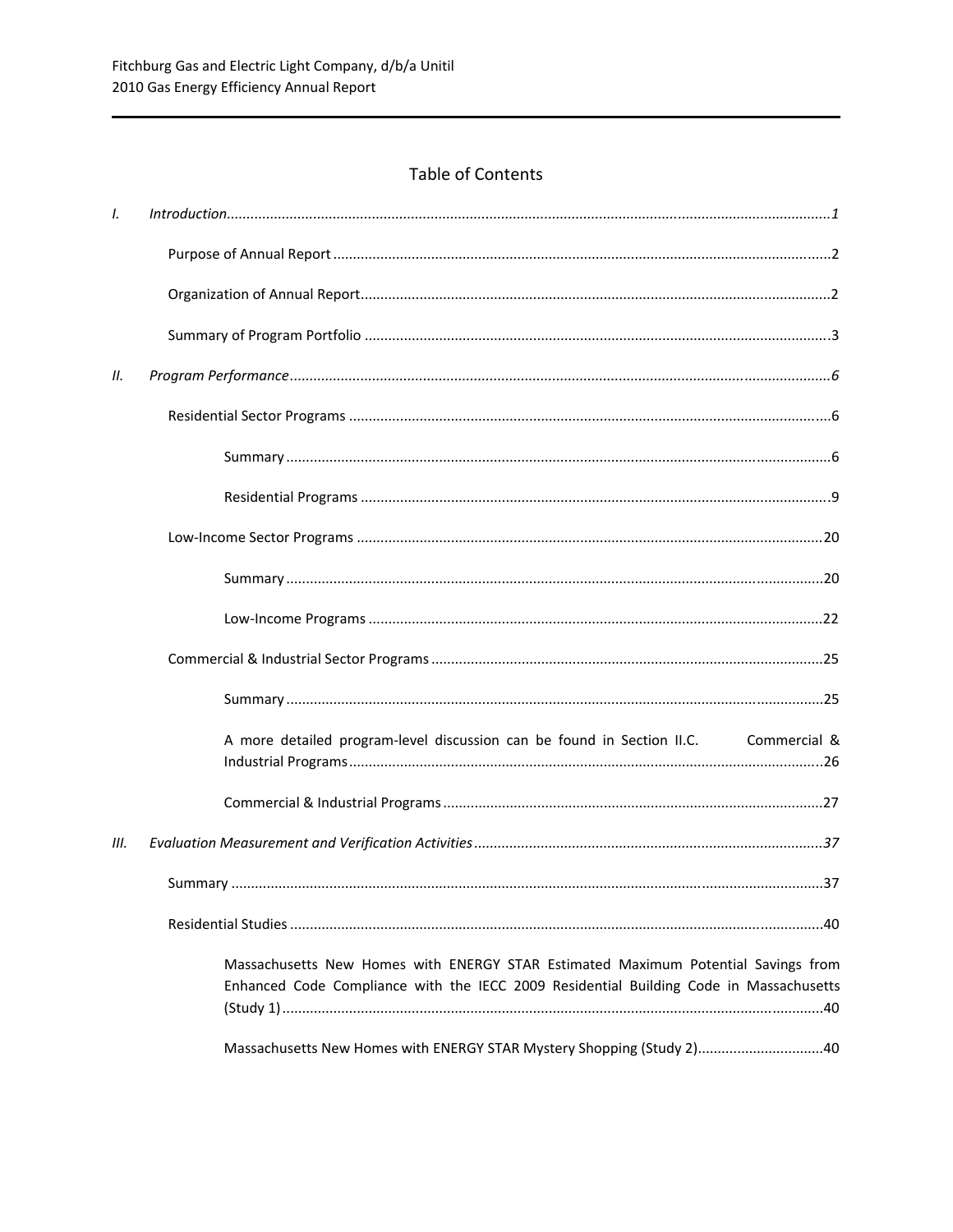| The Massachusetts New Homes with ENERGY STAR Program 2011 Baseline Phase 1: Completion                                                                                                     |
|--------------------------------------------------------------------------------------------------------------------------------------------------------------------------------------------|
| Massachusetts 2010 Residential Retrofit and Low-Income Evaluation - Brushless Fan Motors                                                                                                   |
| Massachusetts 2010 Residential Retrofit and Low Income Evaluation: Mass Save (Study 5)44                                                                                                   |
|                                                                                                                                                                                            |
| Non-Electric Impact (NEI) Findings for the 2010 Mass Save Home Energy Services (Mass Save)                                                                                                 |
| Massachusetts ENERGY STAR Lighting Program: 2010 Annual Report (Study 8)48                                                                                                                 |
| Massachusetts Appliance Turn-in Program Impact Evaluation Final (Study 9) 49                                                                                                               |
| Cross-Cutting Net-to-Gross Methodology Study for Residential Programs - Suggested Approaches                                                                                               |
| Estimated Net-To-Gross (NTG) Factors for the Massachusetts Program Administrators (PAs) 2010<br>Residential New Construction Programs, Residential HEHE and Multi-Family Gas Programs, and |
|                                                                                                                                                                                            |
| Massachusetts 2010 Residential Retrofit and Low Income Evaluation - Deep Energy Retrofit                                                                                                   |
| Massachusetts New Homes with ENERGY STAR Process Evaluation of the Four to Eight Story                                                                                                     |
| The Massachusetts New Homes with ENERGY STAR Program Major Renovations Pilot Evaluation:                                                                                                   |
| The Massachusetts New Homes with Energy Star Program Version 3 Pilot Evaluation (Study 16)59                                                                                               |
|                                                                                                                                                                                            |
|                                                                                                                                                                                            |
| Final Report for Low Income Program - Massachusetts 2010 Residential Retrofit and Low Income                                                                                               |
|                                                                                                                                                                                            |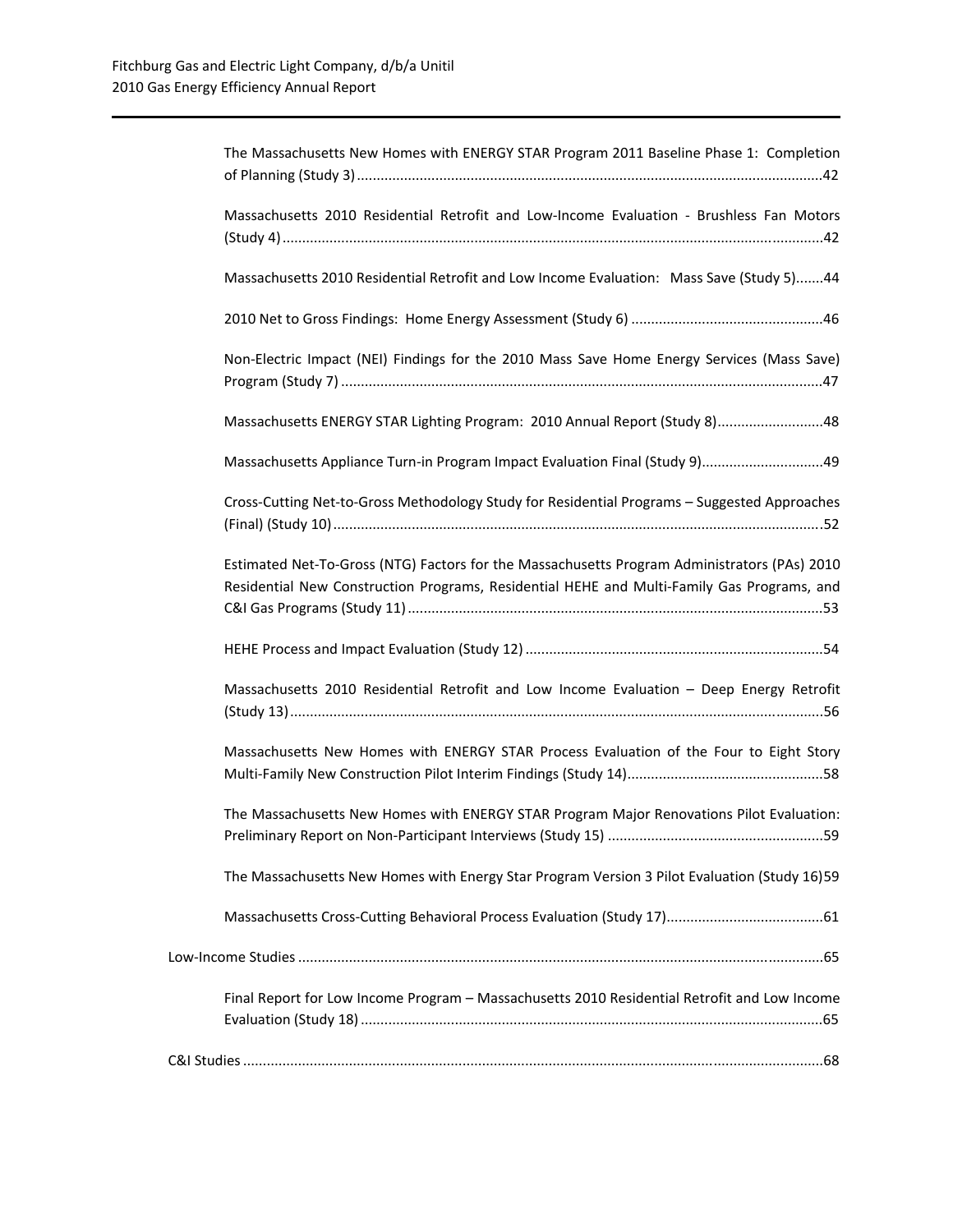| Non-Controls Lighting Evaluation for the Massachusetts Small Commercial Direct Install Program   |
|--------------------------------------------------------------------------------------------------|
| Massachusetts Non-Residential Small Business Direct Install Program: Multi-Tier Structure        |
| Final Report HBL Market Effects Study Project 1A New Construction Market Characterization        |
| FINAL Commercial New Construction Customer Quantitative Profile Project 1A New Construction      |
| Supply Chain Profile Project 1A New Construction Market Characterization (Study 23) 74           |
| Final Report Project 1B Chain & Franchise Market Characterization (Study 24) 75                  |
|                                                                                                  |
| Final Report Project 1C Combined Heat &Power Market Characterization (Study 26) 77               |
|                                                                                                  |
|                                                                                                  |
|                                                                                                  |
| 2010 Commercial and Industrial Electric Programs Free-ridership and Spillover Study (Study 30)86 |
|                                                                                                  |
|                                                                                                  |
|                                                                                                  |
| Cross Cutting C&I Free-Ridership and Spillover Methodology Study Final Report (Study 34)92       |
| Prescriptive Condensing Boiler Impact Evaluation Project 5 Prescriptive Gas (Study 35) 93        |
|                                                                                                  |
| Industry Practices and Policies on Energy Efficiency Program Rebate/Incentives (Study 36) 94     |
|                                                                                                  |
|                                                                                                  |
|                                                                                                  |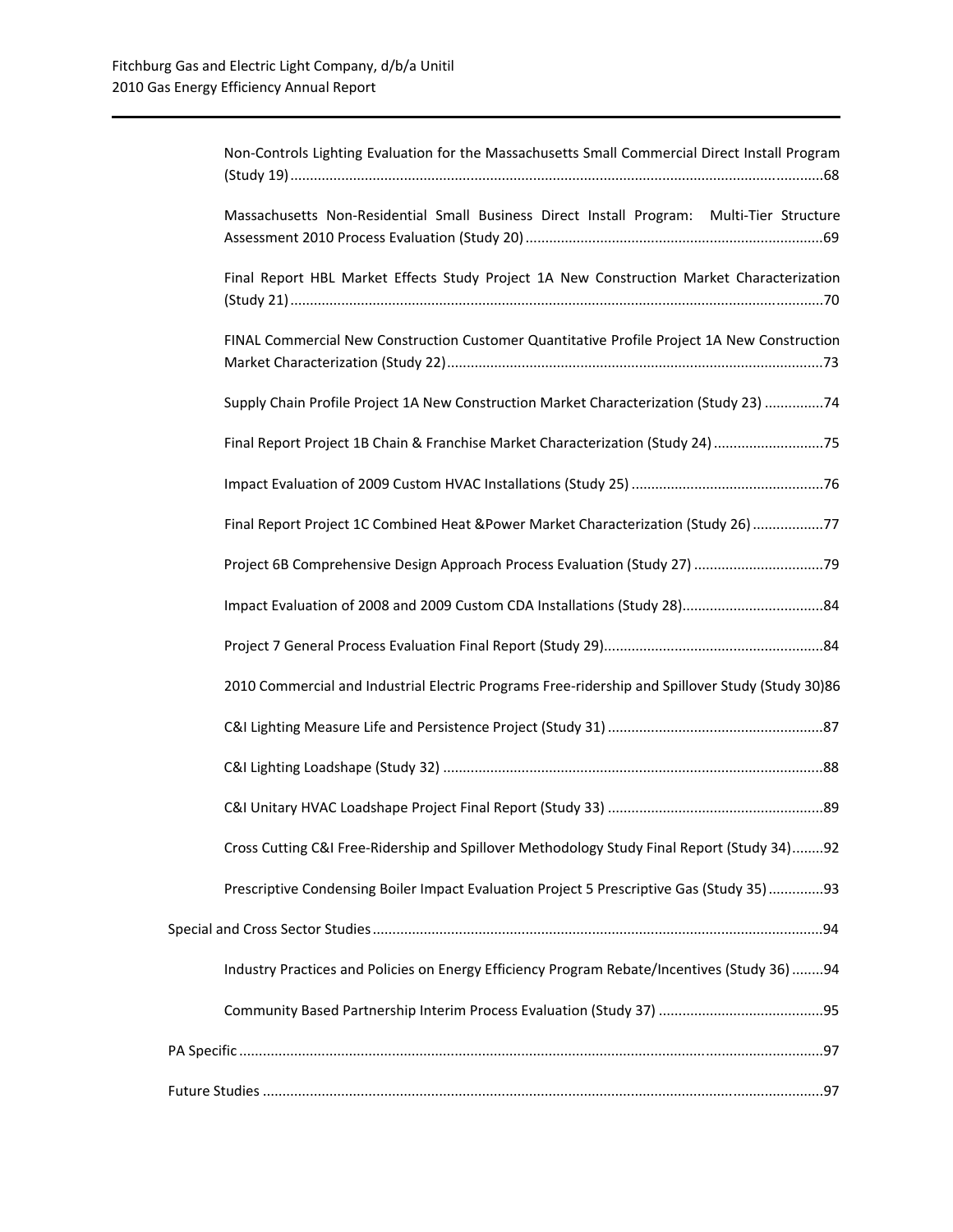| IV. |  |
|-----|--|
|     |  |
|     |  |
|     |  |
|     |  |
| V.  |  |
| VI. |  |
|     |  |
|     |  |
|     |  |
|     |  |
|     |  |
|     |  |
|     |  |
|     |  |
|     |  |
|     |  |
|     |  |
|     |  |
|     |  |
|     |  |
|     |  |
|     |  |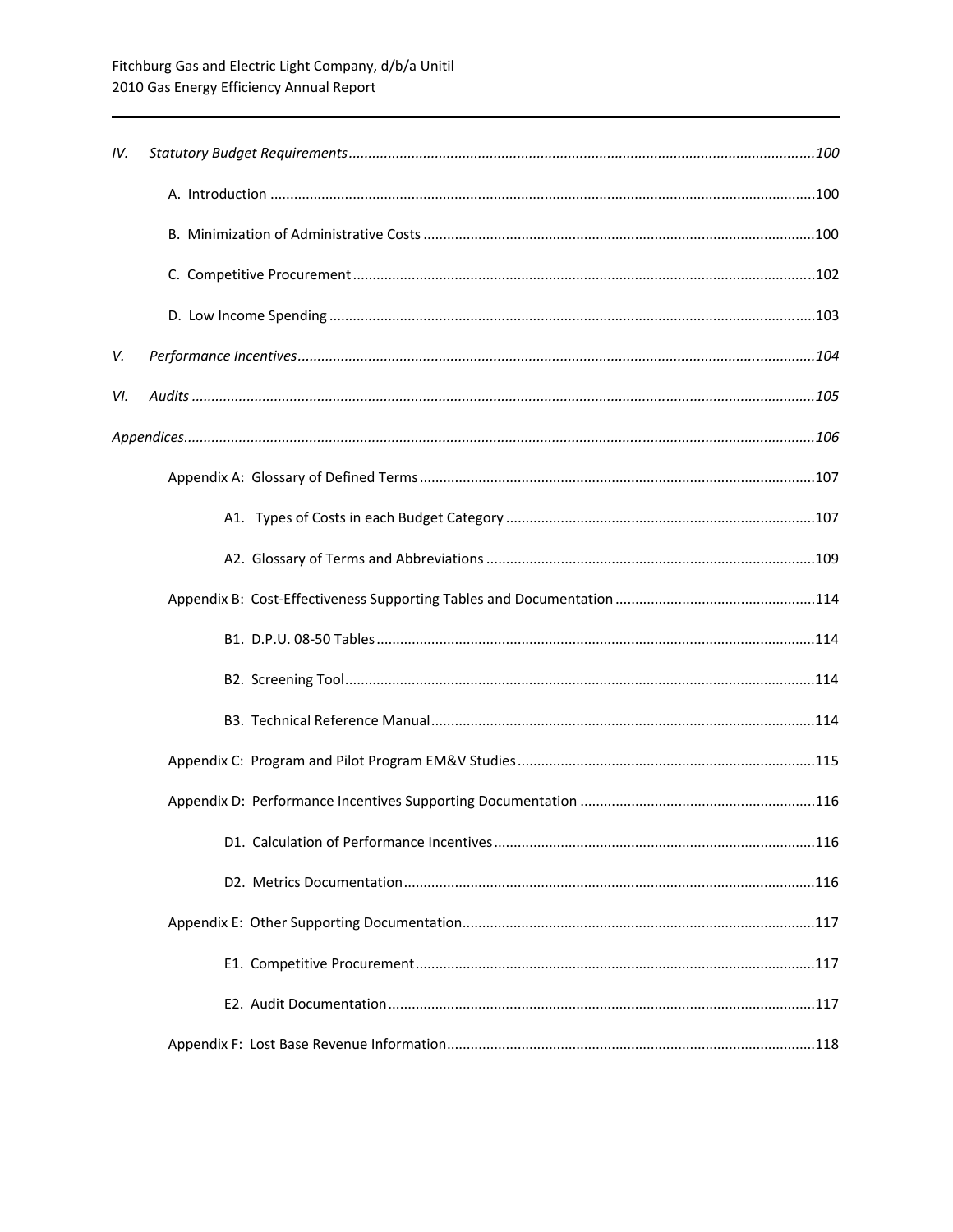<span id="page-4-0"></span>I. INTRODUCTION

In the first full year of the three-year energy efficiency plans, as reviewed and approved by the Department on January 28, 2010 in D.P.U. 09‐116 through 09‐127 (the "Gas and Electric Orders"), program year 2010 showed remarkable success with respect to goal attainment and achievement of real benefits for the environment and the economy in the Commonwealth of Massachusetts. Collectively, the Fitchburg Gas and Electric Company d/b/a Unitil (the "Company"), along with all the gas and electric distribution companies and municipal aggregators (together, the "Program Administrators" or "PAs") were able to deliver on their goals during program year 2010, as established in the Gas and Electric Orders, while maintaining the balance between meeting the budget for their programs and complying with the directives of the Green Communities Act in ensuring that they make available all cost‐effective energy efficiency opportunities. Overall, the Company and other Program Administrators worked diligently with the Department of Public Utilities ("Department"), the Department of Energy Resources ("DOER"), the Energy Efficiency Advisory Council ("EEAC"), and other interested stakeholders to meet what were intentionally designed to be very challenging 2010 program year goals. In many cases, achievements in savings and benefits exceeded those goals. Program year 2010 performance showed that strong savings levels were achieved, that both residential and C&I program implementation showed strong results, and that the Program Administrators worked well to implement the programs in the field while also ramping up programs to unprecedented spending and savings levels so as to meet obligations not just for program year 2010, but for the full life of the three‐year plans.

On a statewide basis, the results shown by the Program Administrators are generally at or in excess of initially projected amounts for annual MWh and therm goals. In fact, as noted by the EEAC in its in its recent 2010 annual report to the Massachusetts General Court and the Department, the combined efforts of the PAs resulted in enough savings to power 85,000 households and heat 14,000 homes annually. At the same time, the results show greenhouse gas emission reductions equivalent to the annual output of over 74,000 cars, and significant progress towards greenhouse gas,  $NO<sub>x</sub>$ , and  $SO<sub>2</sub>$  emission reductions. The ability to achieve or exceed nearly all of the statewide goals and targets, despite a very difficult economic climate in the Commonwealth, results in significant benefits for the environment, the economy, and end‐use customers.

In addition, while working to achieve their programmatic goals for 2010, the Company and other Program Administrators have worked diligently to establish statewide marketing of energy efficiency program offerings through the use of the Mass Save label, which won the AESP Outstanding Achievement in Marketing and Communications Award based on work accomplished in 2010. Simultaneously, the Program Administrators have engaged in over 35 studies across a wide span of program sectors to ensure that the Evaluation, Monitoring, and Verification ("EM&V") elements of these program offerings remain a critical and vital tool to evaluate and transform measures in the future to meet demand in an ever‐changing marketplace. The Company and other Program Administrators have worked diligently with financial institutions, and, through the partnership with the Massachusetts Bankers Association, worked to develop financing options to expand access to energy efficiency measures for customers in 2010, for the life of the three-year plans, and beyond.

The Company and other Program Administrators have continued to be engaged in the monthly EEAC process, and have worked collaboratively with each other and the EEAC's consultants to meet stringent reporting and data collection deadlines so as to adequately monitor and review where the Three‐Year Plan efforts have succeeded,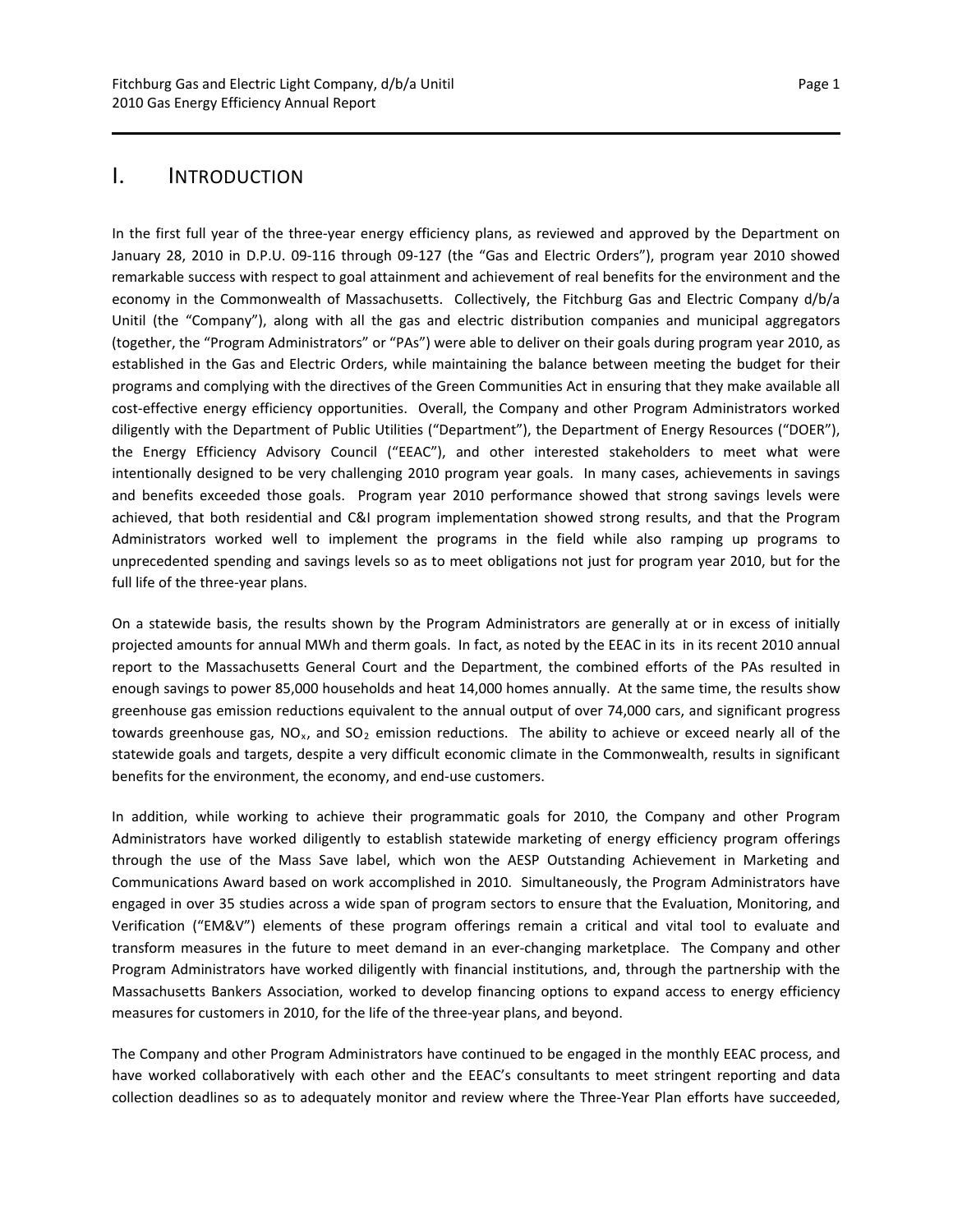and where improvement could be anticipated for the future. Given the unprecedented nature of these efforts and the significantly ambitious goals established in the Three‐Year Plans, the Company and other Program Administrators contend that the 2010 program year performance has been an unmitigated success and has in many ways exceeded the expectations for the first year of the Three‐Year Plan. The Company and other Program Administrators continue to endeavor to achieve deeper savings from participating customers, and have worked to reach a broader range of customers for the implementation of all cost-effective energy efficiency program offerings.

## <span id="page-5-0"></span>PURPOSE OF ANNUAL REPORT

The Company is pleased to provide its Energy Efficiency Annual Report ("Annual Report") for 2010. The purpose of the Annual Report is to:

- Provide a comparison of the Company's planned, preliminary year-end, and evaluated (where applicable) expenses, savings, and benefits at the portfolio, sector, and program levels for the program year.
- Identify significant variances between the Company's planned and evaluated costs, savings, and benefits for the program year, and discuss reasons for such variances.
- Discuss how program performance during the program year informs the Company's proposed modifications to program implementation, if any, during upcoming years.
- Describe the evaluation, measurement and verification ("EM&V") activities undertaken by the Company (both individually and jointly with other Program Administrators ("PAs")) that have not been included in previous Annual Reports, and explain how the results of the EM&V studies impact program costeffectiveness.
- Describe the performance incentives that the Company proposes to collect.

## <span id="page-5-1"></span>ORGANIZATION OF ANNUAL REPORT

The Company's 2010 Annual Report is organized as follows:

- Section I.C provides summary information on program performance at the portfolio and sector levels.
- Section II provides detailed information on program performance at the sector and program levels for the residential, low‐income, and commercial and industrial ("C&I") sectors.
- Section III provides detailed information on the EM&V studies included in the Annual Report for each sector.
- Section IV addresses statutory budget requirements.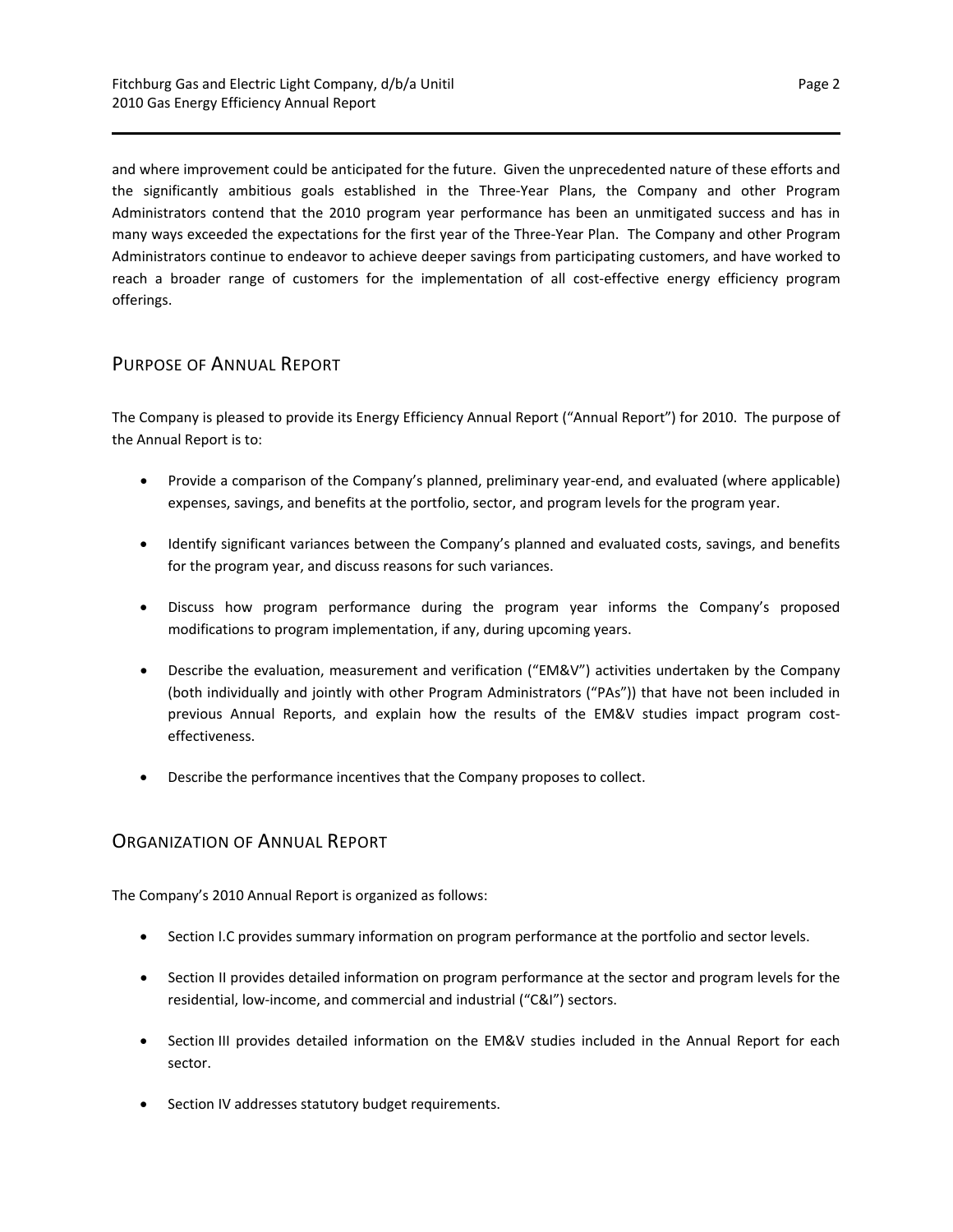- Section V addresses the performance incentives the Company proposes to collect.
- **Section VI addresses energy efficiency audits conducted during the past five years.**
- Section VII provides detailed supporting documentation.

## <span id="page-6-0"></span>SUMMARY OF PROGRAM PORTFOLIO

The purpose of this section is to provide summary information on program performance at the portfolio and sector levels.

Tables[1](#page-6-1) I.A and I.B provide summary information on program performance at the portfolio and customer sector levels, respectively. [2](#page-6-2)

| Table I.A                        |                                  |       |           |                                               |                          |                          |                          |                                 |                                 |  |  |  |  |
|----------------------------------|----------------------------------|-------|-----------|-----------------------------------------------|--------------------------|--------------------------|--------------------------|---------------------------------|---------------------------------|--|--|--|--|
|                                  | <b>Program Portfolio Summary</b> |       |           |                                               |                          |                          |                          |                                 |                                 |  |  |  |  |
|                                  |                                  |       | Planned   | <b>Preliminary Year-End</b><br><b>Results</b> |                          | <b>Evaluated Results</b> |                          |                                 |                                 |  |  |  |  |
| <b>Performance Category</b>      | Units                            | Value |           | Value                                         | % Change<br>from Planned |                          | Value                    | % Change<br>from<br>Preliminary | % Change<br><b>from Planned</b> |  |  |  |  |
| <b>Expenses</b>                  |                                  |       |           |                                               |                          |                          |                          |                                 |                                 |  |  |  |  |
| <b>Total Program Costs</b>       | \$                               | \$    | 541,184   |                                               |                          | \$                       | 818,700                  |                                 | 51%                             |  |  |  |  |
| Performance Incentive            | \$                               | \$    | 41,647    |                                               |                          | \$                       | 51,679                   |                                 | 24%                             |  |  |  |  |
| <b>Savings and Benefits</b>      |                                  |       |           |                                               |                          |                          |                          |                                 |                                 |  |  |  |  |
| Gas                              |                                  |       |           |                                               |                          |                          |                          |                                 |                                 |  |  |  |  |
| Lifetime                         | Th                               |       | 2,633,477 | 3,882,771                                     | 47%                      |                          | 3,397,213                | $-13%$                          | 29%                             |  |  |  |  |
| Annualized                       | Th                               |       | 130,256   | 196,835                                       | 51%                      |                          | 171,676                  | $-13%$                          | 32%                             |  |  |  |  |
| Electric                         |                                  |       |           |                                               |                          |                          |                          |                                 |                                 |  |  |  |  |
| <b>Annualized Energy</b>         | kWh                              |       | 788       | $\overline{\phantom{a}}$                      | $-100%$                  |                          | $\overline{\phantom{a}}$ | 0%                              | $-100%$                         |  |  |  |  |
| <b>Annualized Demand</b>         |                                  |       |           |                                               |                          |                          |                          |                                 |                                 |  |  |  |  |
| Summer                           | kW                               |       | 0.52      | $\overline{a}$                                | $-100%$                  |                          | $\overline{\phantom{m}}$ | 0%                              | $-100%$                         |  |  |  |  |
| Winter                           | kW                               |       | 0.06      |                                               | $-100%$                  |                          |                          | 0%                              | $-100%$                         |  |  |  |  |
| Non-Gas/Electric Benefits (Life) | \$                               | \$    | 114,209   | \$<br>44,838                                  | $-61%$                   | \$                       | 44,838                   | 0%                              | $-61%$                          |  |  |  |  |
| Cost-Effectiveness               |                                  |       |           |                                               |                          |                          |                          |                                 |                                 |  |  |  |  |
| <b>TRC Benefits</b>              | \$                               | \$    | 3,087,339 |                                               |                          | \$                       | 3,948,613                |                                 | 28%                             |  |  |  |  |
| <b>TRC Costs</b>                 | \$                               | \$    | 917,418   |                                               |                          | \$                       | 1,354,564                |                                 | 48%                             |  |  |  |  |
| <b>Net Benefits</b>              | \$                               | \$    | 2,169,921 |                                               |                          | \$                       | 2,594,049                |                                 | 20%                             |  |  |  |  |
| <b>BCR</b>                       |                                  |       | 3.4       |                                               |                          |                          | 2.9                      |                                 | $-13%$                          |  |  |  |  |

<span id="page-6-1"></span><sup>1</sup> The Company is also providing the Department of Public Utilities (the "Department") with working Microsoft Excel spreadsheets for all of the tables included in this Annual Report. Such tables include all formulas and functions used in each table.

<span id="page-6-2"></span><sup>2</sup> The Planned Values in Table I.A and all subsequent tables which contain Planned Values in this Annual Report were originally filed in Fitchburg Gas and Electric Light Company, D.P.U. 09‐127. See the Company's updated and final D.P.U. 08‐50 Tables, dated January 21, 2010.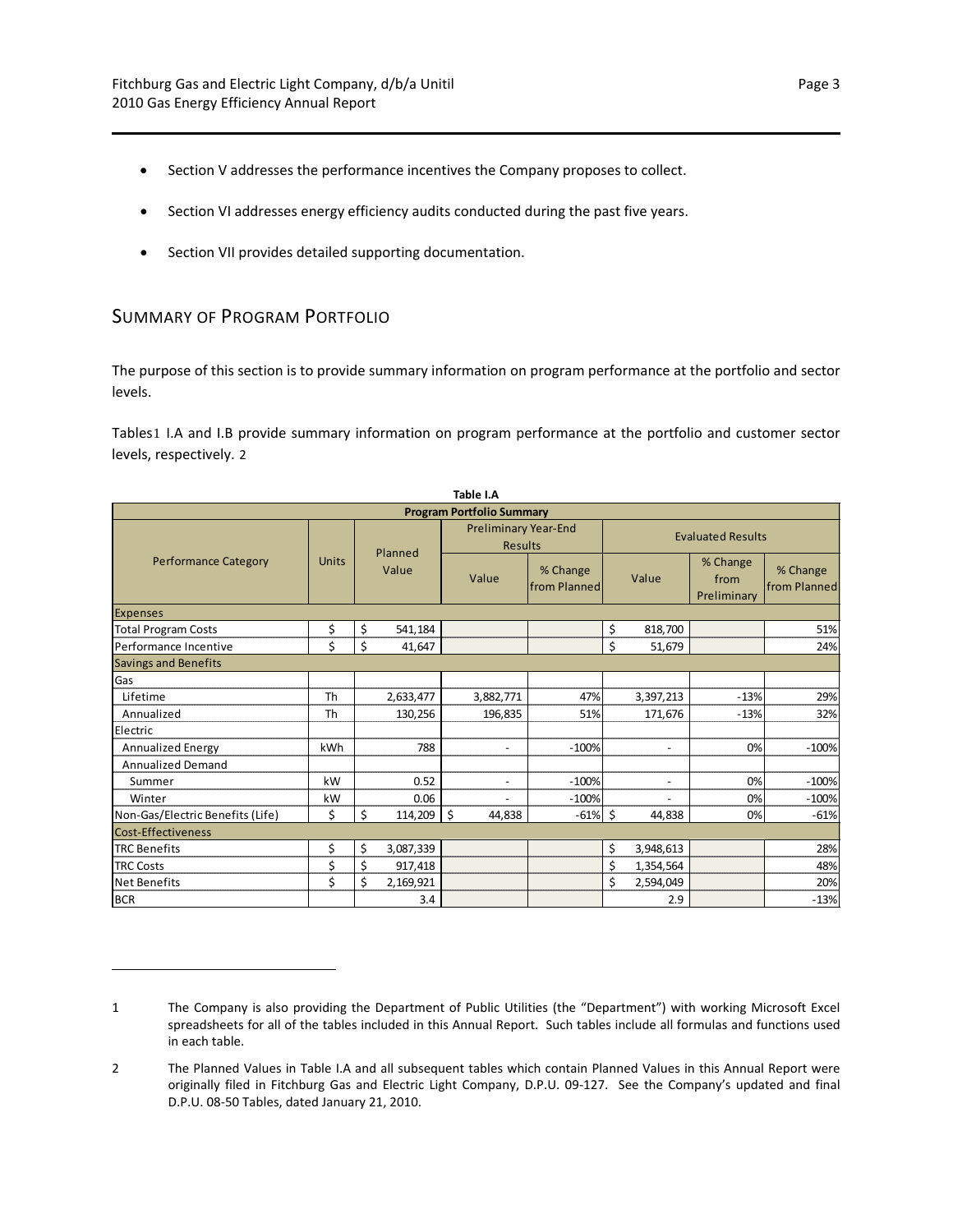| Table I.B                          |              |                  |           |                                 |                          |                          |  |  |  |  |  |
|------------------------------------|--------------|------------------|-----------|---------------------------------|--------------------------|--------------------------|--|--|--|--|--|
| <b>Customer Sector Summary</b>     |              |                  |           |                                 |                          |                          |  |  |  |  |  |
|                                    |              |                  |           |                                 | <b>Evaluated Results</b> |                          |  |  |  |  |  |
| Sector                             | <b>Units</b> | Planned<br>Value |           | Value                           |                          | % Change<br>from Planned |  |  |  |  |  |
| Residential                        |              |                  |           |                                 |                          |                          |  |  |  |  |  |
| <b>TRC Benefits</b>                | \$           | \$               | 502,352   | \$                              | 458,240                  | $-9%$                    |  |  |  |  |  |
| <b>TRC Costs</b>                   | \$           | \$               | 250,715   | \$                              | 390,847                  | 56%                      |  |  |  |  |  |
| <b>Net Benefits</b>                | \$           | \$               | 251,637   | $\overline{\boldsymbol{\zeta}}$ | 67,393                   | $-73%$                   |  |  |  |  |  |
| <b>BCR</b>                         |              |                  | 2.0       |                                 | 1.2                      | $-41%$                   |  |  |  |  |  |
| Low-Income                         |              |                  |           |                                 |                          |                          |  |  |  |  |  |
| <b>TRC Benefits</b>                | \$           | \$               | 331,296   | \$                              | 1,152,805                | 248%                     |  |  |  |  |  |
| <b>TRC Costs</b>                   | \$           | \$               | 134,191   | \$                              | 189,095                  | 41%                      |  |  |  |  |  |
| <b>Net Benefits</b>                | \$           | \$               | 197,105   | \$                              | 963,710                  | 389%                     |  |  |  |  |  |
| <b>BCR</b>                         |              |                  | 2.5       |                                 | 6.1                      | 147%                     |  |  |  |  |  |
| <b>Commercial &amp; Industrial</b> |              |                  |           |                                 |                          |                          |  |  |  |  |  |
| <b>TRC Benefits</b>                | \$           | \$               | 2,253,690 | \$                              | 2,337,568                | 4%                       |  |  |  |  |  |
| <b>TRC Costs</b>                   | \$           | \$               | 532,511   | \$                              | 774,622                  | 45%                      |  |  |  |  |  |
| <b>Net Benefits</b>                | \$           | \$               | 1,721,179 | \$                              | 1,562,946                | $-9%$                    |  |  |  |  |  |
| <b>BCR</b>                         |              |                  | 4.2       |                                 | 3.0                      | $-29%$                   |  |  |  |  |  |
| <b>Total</b>                       |              |                  |           |                                 |                          |                          |  |  |  |  |  |
| <b>TRC Benefits</b>                | \$           | \$               | 3,087,339 | \$                              | 3,948,613                | 28%                      |  |  |  |  |  |
| <b>TRC Costs</b>                   | \$           | \$               | 917,418   | \$                              | 1,354,564                | 48%                      |  |  |  |  |  |
| <b>Net Benefits</b>                | Ś            | \$               | 2,169,921 | \$                              | 2,594,049                | 20%                      |  |  |  |  |  |
| <b>BCR</b>                         |              |                  | 3.4       |                                 | 2.9                      | $-13%$                   |  |  |  |  |  |

As shown in Table 1.A above, significant<sup>[3](#page-7-0)</sup> variances exist at the portfolio level for:

• Total Program Costs, Performance Incentives, Lifetime Therms, TRC Benefits, TRC Costs, and Net Benefits between planned and evaluated values, and

Each sector contributed to these variances as follows:

- Residential Total Program Costs, Lifetime Therms, TRC Benefits, and Net Benefits: Please reference section II.A.1 for a more detailed discussion of the cause of the variances for this sector.
- Low Income Total Program Costs, Performance Incentives, Lifetime Therms, TRC Benefits, TRC Costs, and Net Benefits: Please reference section II.B.1 for a more detailed discussion of the cause of the variances for this sector.
- C&I Performance Incentive, Lifetime Therms, TRC Benefits, TRC Costs, and Net Benefits: Please reference section II.C.1 for a more detailed discussion of the cause of the variances for this sector.

<span id="page-7-0"></span><sup>3</sup> Unless otherwise noted, "significant" variances are defined throughout this Annual Report as variances of +/-20% or more between the stated values.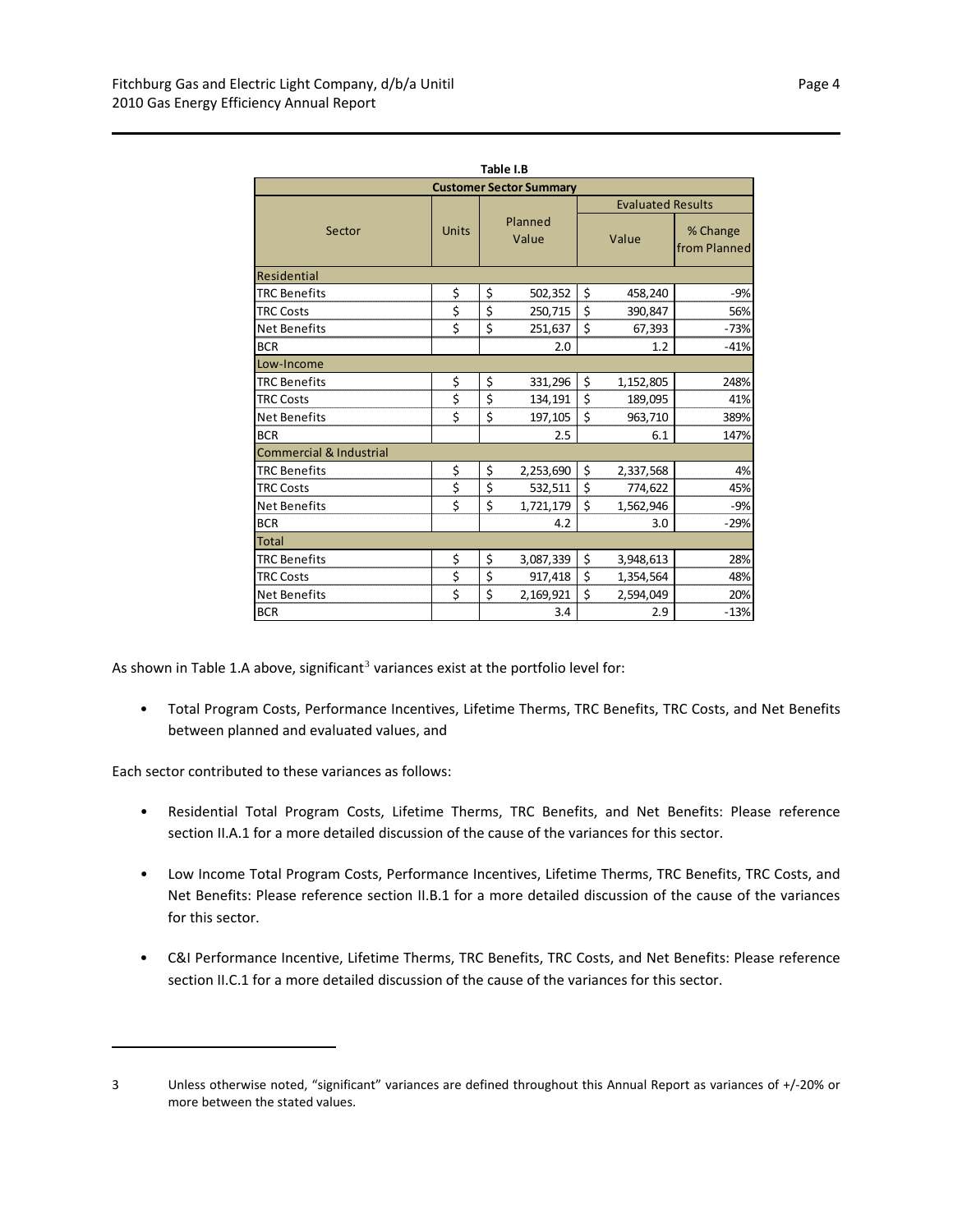As shown in Table 1.B above, significant variances exist at the sector level between planned and evaluated values for the following metrics: Residential TRC Benefits and Net Benefits; Low‐Income TRC Benefits, TRC Costs, and Net Benefits; and C&I TRC Benefits, TRC Costs, and Net Benefits.

- Within the Residential sector, all programs contribute to the variance between planned and evaluated values. Please reference section II.A.2 for a more detailed discussion of the cause of the variances by program within this sector.
- Within the Low Income sector, all programs contribute to the variance between planned and evaluated values. Please reference section II.B.2 for a more detailed discussion of the cause of the variances by program within this sector.
- Within the C&I sector, all programs contribute to the variance between planned and evaluated values. Please reference section II.C.2 for a more detailed discussion of the cause of the variances by program within this sector.

## PA‐SPECIFIC HIGHLIGHTS

Overall, 2010 was a good year for the Company's gas programs with the portfolio maintaining a healthy BCR of 2.9. Total costs were 51% above planned, but pre‐evaluated savings levels were consistent with the higher spending level. However, results of the many evaluation studies conducted during the year had a significant impact on evaluated savings which is reflected in the reduction of TRC Benefits. The Company will continue to work with the other PAs to address the recommendations from the studies.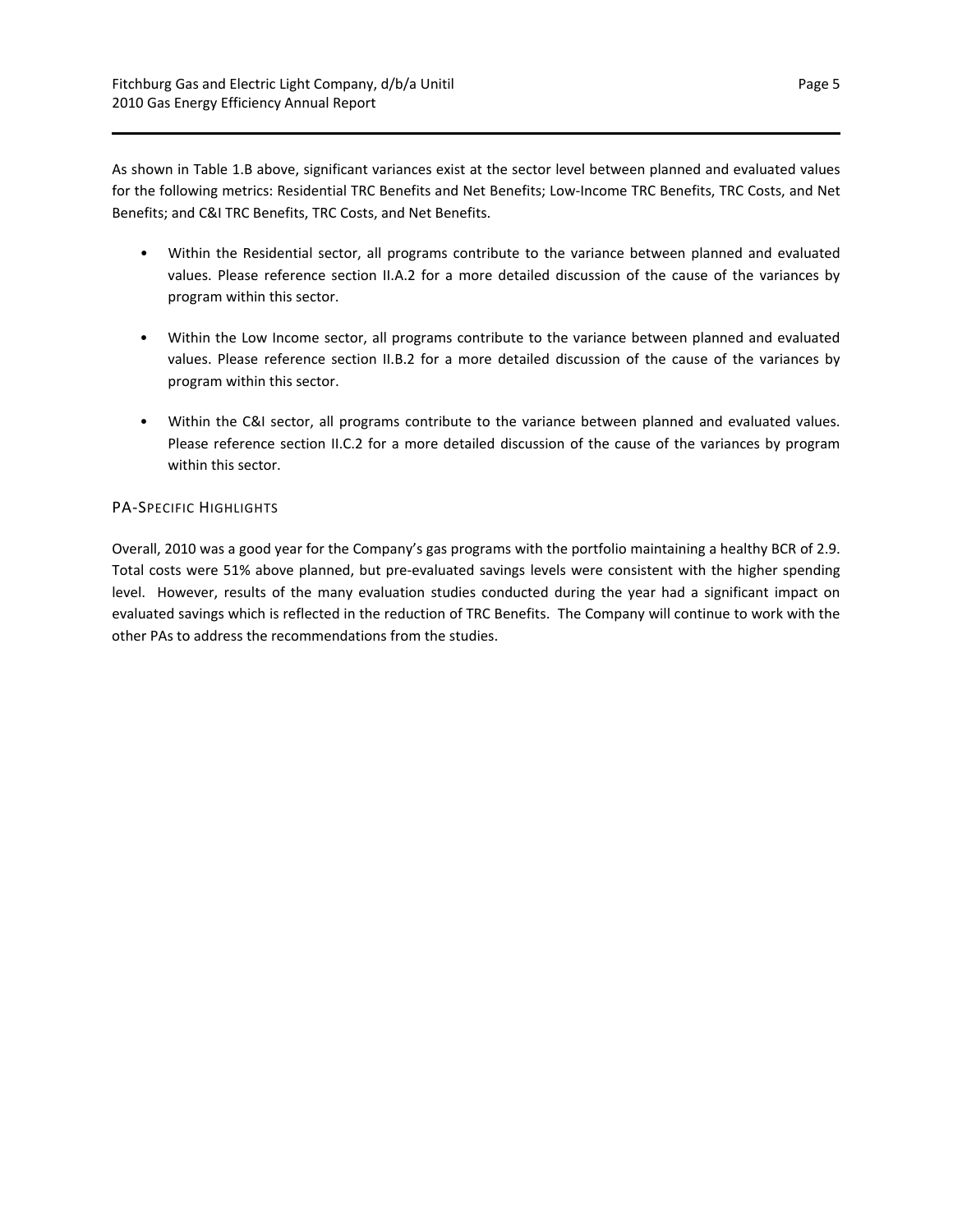# <span id="page-9-0"></span>II. PROGRAM PERFORMANCE

## <span id="page-9-1"></span>RESIDENTIAL SECTOR PROGRAMS

## <span id="page-9-2"></span>SUMMARY

During 2010 the Company implemented the following residential programs:

- Residential New Construction & Major Renovation
- Residential Heating and Water Heating Equipment
- Residential MassSave / Weatherization  $(1 4$  Family)

Tables II.A.1 and II.A.2 provide summary information on the performance of the residential programs at the sector and program levels, respectively.

Section II.A.2 provides detailed information on the performance of each residential program.

| Table II.A.1                     |                                   |               |                                               |                          |                          |                                 |                          |  |  |  |  |  |  |
|----------------------------------|-----------------------------------|---------------|-----------------------------------------------|--------------------------|--------------------------|---------------------------------|--------------------------|--|--|--|--|--|--|
|                                  | <b>Residential Sector Summary</b> |               |                                               |                          |                          |                                 |                          |  |  |  |  |  |  |
|                                  |                                   | Planned       | <b>Preliminary Year-End</b><br><b>Results</b> |                          | <b>Evaluated Results</b> |                                 |                          |  |  |  |  |  |  |
| <b>Performance Category</b>      | <b>Units</b>                      | Value         | Value                                         | % Change<br>from Planned | Value                    | % Change<br>from<br>Preliminary | % Change<br>from Planned |  |  |  |  |  |  |
| <b>Expenses</b>                  |                                   |               |                                               |                          |                          |                                 |                          |  |  |  |  |  |  |
| <b>Total Program Costs</b>       | \$                                | \$<br>185,691 |                                               |                          | \$<br>279,985            |                                 | 51%                      |  |  |  |  |  |  |
| Performance Incentive            | \$                                | \$<br>6,033   |                                               |                          | \$<br>7,487              |                                 | 24%                      |  |  |  |  |  |  |
| <b>Savings and Benefits</b>      |                                   |               |                                               |                          |                          |                                 |                          |  |  |  |  |  |  |
| Gas                              |                                   |               |                                               |                          |                          |                                 |                          |  |  |  |  |  |  |
| Lifetime                         | Th                                | 394,957       | 616,700                                       | 56%                      | 366,893                  | $-41%$                          | $-7%$                    |  |  |  |  |  |  |
| Annualized                       | Th                                | 20,584        | 32,263                                        | 57%                      | 18,189                   | $-44%$                          | $-12%$                   |  |  |  |  |  |  |
| Electric                         |                                   |               |                                               |                          |                          |                                 |                          |  |  |  |  |  |  |
| <b>Annualized Energy</b>         | <b>kWh</b>                        | 788           | $\overline{\phantom{a}}$                      | $-100%$                  | $\overline{\phantom{a}}$ | 0%                              | $-100%$                  |  |  |  |  |  |  |
| <b>Annualized Demand</b>         |                                   |               |                                               |                          |                          |                                 |                          |  |  |  |  |  |  |
| Summer                           | kW                                | 0.52          | $\blacksquare$                                | $-100%$                  | $\overline{a}$           | 0%                              | $-100%$                  |  |  |  |  |  |  |
| Winter                           | kW                                | 0.06          | $\overline{a}$                                | $-100%$                  |                          | 0%                              | $-100%$                  |  |  |  |  |  |  |
| Non-Gas/Electric Benefits (Life) | \$                                | \$<br>2,859   | \$<br>1,518                                   | $-47%$                   | \$<br>1,518              | 0%                              | $-47%$                   |  |  |  |  |  |  |
| Cost-Effectiveness               |                                   |               |                                               |                          |                          |                                 |                          |  |  |  |  |  |  |
| <b>TRC Benefits</b>              | \$                                | \$<br>502,352 |                                               |                          | \$<br>458,240            |                                 | $-9%$                    |  |  |  |  |  |  |
| <b>TRC Costs</b>                 | \$                                | Ś<br>250,715  |                                               |                          | \$<br>390,847            |                                 | 56%                      |  |  |  |  |  |  |
| <b>Net Benefits</b>              | \$                                | Ś<br>251,637  |                                               |                          | \$<br>67,393             |                                 | $-73%$                   |  |  |  |  |  |  |
| <b>BCR</b>                       |                                   | 2.0           |                                               |                          | 1.2                      |                                 | $-41%$                   |  |  |  |  |  |  |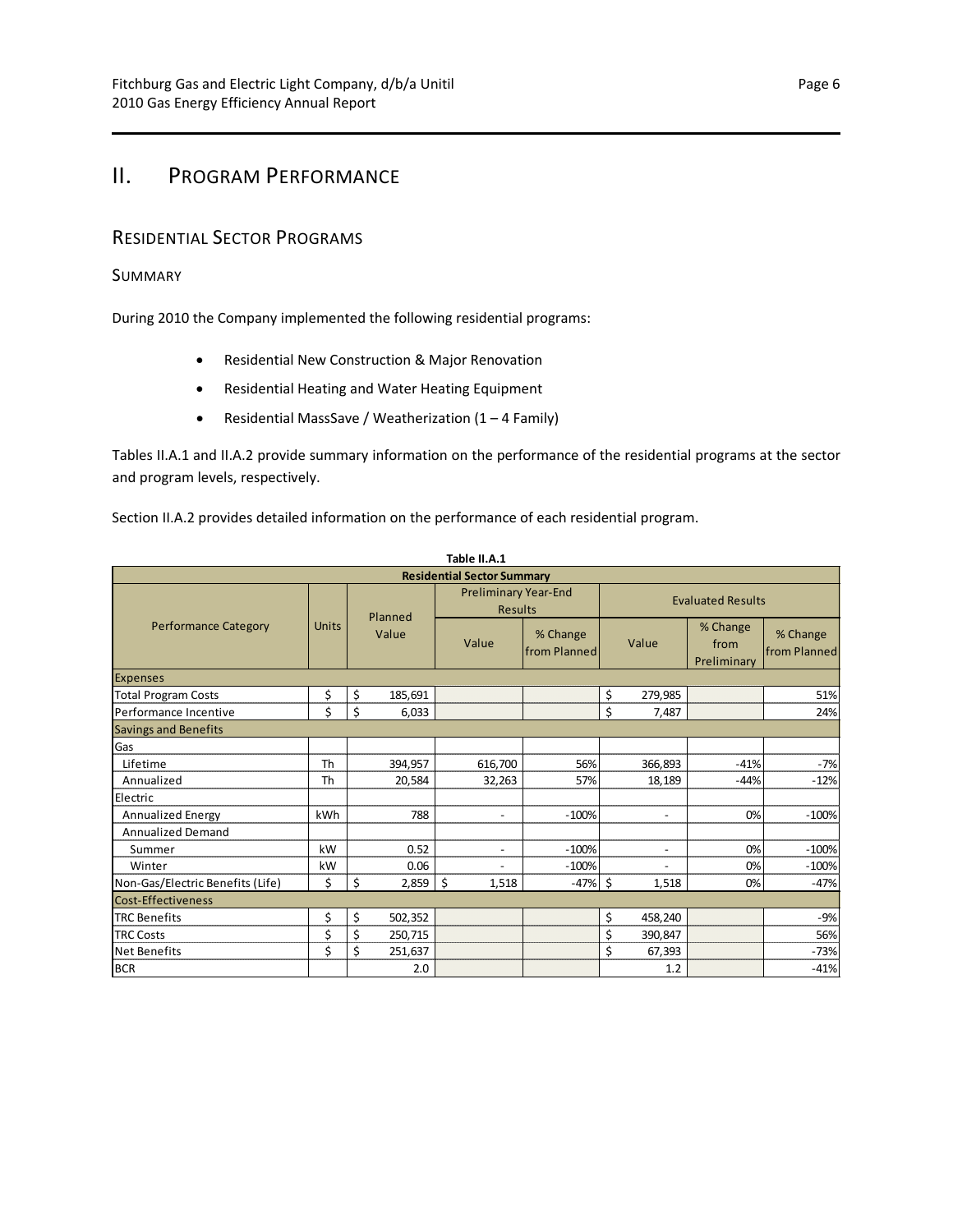| Table II.A.2                                               |                                     |                          |         |       |          |                          |  |  |  |  |  |
|------------------------------------------------------------|-------------------------------------|--------------------------|---------|-------|----------|--------------------------|--|--|--|--|--|
| <b>Residential Program Summary</b>                         |                                     |                          |         |       |          |                          |  |  |  |  |  |
|                                                            |                                     | <b>Evaluated Results</b> |         |       |          |                          |  |  |  |  |  |
| Sector                                                     | <b>Units</b>                        | Planned<br>Value         |         | Value |          | % Change<br>from Planned |  |  |  |  |  |
| <b>Residential New Construction &amp; Major Renovation</b> |                                     |                          |         |       |          |                          |  |  |  |  |  |
| <b>TRC Benefits</b>                                        | \$                                  | \$                       | 85,762  | \$    | 10,328   | $-88%$                   |  |  |  |  |  |
| <b>TRC Costs</b>                                           | \$                                  | \$                       | 58,132  | \$    | 31,387   | $-46%$                   |  |  |  |  |  |
| <b>Net Benefits</b>                                        | Ś                                   | \$                       | 27,631  | \$    | (21,059) | $-176%$                  |  |  |  |  |  |
| <b>BCR</b>                                                 |                                     |                          | 1.5     |       | 0.3      | $-78%$                   |  |  |  |  |  |
| Residential Heating and Water Heating                      |                                     |                          |         |       |          |                          |  |  |  |  |  |
| <b>TRC Benefits</b>                                        | \$                                  | \$                       | 281,382 | \$    | 263,642  | $-6%$                    |  |  |  |  |  |
| <b>TRC Costs</b>                                           | \$                                  | \$                       | 109,651 | \$    | 259,083  | 136%                     |  |  |  |  |  |
| <b>Net Benefits</b>                                        | \$                                  | \$                       | 171,731 | \$    | 4,559    | $-97%$                   |  |  |  |  |  |
| <b>BCR</b>                                                 |                                     |                          | 2.6     |       | 1.0      | $-60%$                   |  |  |  |  |  |
| Residential MassSAVE (RCS) / Weatherization - 1-4 Units    |                                     |                          |         |       |          |                          |  |  |  |  |  |
| <b>TRC Benefits</b>                                        | \$                                  | \$                       | 135,208 | \$    | 184,270  | 36%                      |  |  |  |  |  |
| <b>TRC Costs</b>                                           | \$                                  | \$                       | 71,168  | \$    | 97,783   | 37%                      |  |  |  |  |  |
| Net Benefits                                               | \$                                  | \$                       | 64,040  | \$    | 86,487   | 35%                      |  |  |  |  |  |
| <b>BCR</b>                                                 |                                     |                          | 1.9     |       | 1.9      | $-1%$                    |  |  |  |  |  |
| Hard-To-Measure Initiatives                                |                                     |                          |         |       |          |                          |  |  |  |  |  |
| <b>TRC Costs</b>                                           | \$                                  | \$                       | 11,764  | Ś.    | 2,594    | $-78%$                   |  |  |  |  |  |
| <b>Total</b>                                               |                                     |                          |         |       |          |                          |  |  |  |  |  |
| <b>TRC Benefits</b>                                        | \$                                  | \$                       | 502,352 | \$    | 458,240  | $-9%$                    |  |  |  |  |  |
| TRC Costs (incl HTM Initiatives)                           | $\overline{\boldsymbol{\varsigma}}$ | \$                       | 250,715 | \$    | 390,847  | 56%                      |  |  |  |  |  |
| <b>Net Benefits</b>                                        | \$                                  | \$                       | 251,637 | \$    | 67,393   | $-73%$                   |  |  |  |  |  |
| <b>BCR</b>                                                 |                                     |                          | 2.0     |       | 1.2      | $-41%$                   |  |  |  |  |  |

The programs with significant variances between planned and evaluated values in Table II.A.1, and the reason for such variances include:

- Residential New Construction and Major Renovation: 2010 was the first year the Company offered this program to its gas customers. However, with the collapse of the housing market; there was limited interest in ENERGY STAR Homes and the program did not achieve its 2010 participation, savings, or BCR goals.
- Residential Heating and Water Heating: Results for this program were very strong during 2010. Application of evaluation results accounted for a significant drop in evaluated results.
- Residential MassSAVE / Weatherization 1-4 Units: Overall spending for this program was higher than planned in 2010. In addition, the average installed cost for complete projects was nearly double the planned project cost. The variance was due to measure mix between planned and actual.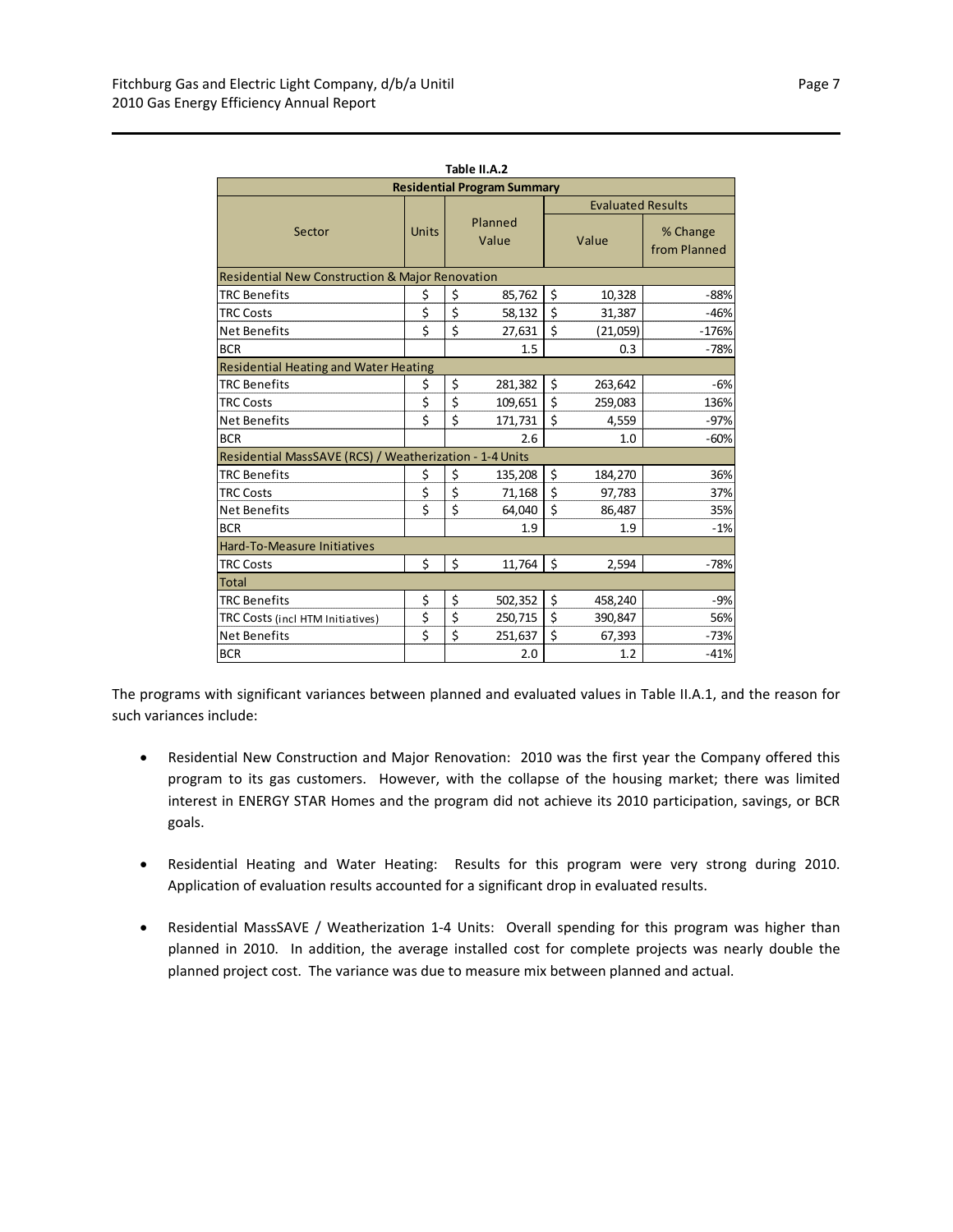During 2010, the Company built upon existing residential programs and significantly expanded initiatives to increase participation in all residential programs. Selected highlights are presented below:

RESIDENTIAL NEW CONSTRUCTION & MAJOR RENOVATION – In 2010, the Massachusetts New Homes with ENERGY STAR program faced a market in which energy codes were changing, single family development remained slow, and opportunities to capture future energy savings were becoming increasingly difficult. To address these barriers the program engaged in code support activities and introduced several new marketing efforts including a lumberyard outreach series, increased e‐mail marketing, and social media activity. Statewide, the program launched four new pilots, multi‐family new construction, major renovations, lighting design and ENERGY STAR Version 3, to aid in identifying the next generation of energy savings opportunities. As a start-up during 2010, Unitil's New Construction Program had a rough start, however, statewide, the program increased market penetration while providing energy savings for homeowners and reducing peak demand. These efforts resulted in the program receiving its fourth consecutive ENERGY STAR award for Sustained Excellence in Program Delivery. Unitil expects this program to make a strong showing in 2011.

MULTI‐FAMILY RETROFIT – Implementation of the Multifamily Market Integrator ("MMI") began in July 2010 and continued as a primary focus at all PA multi‐family working group meetings to address start up tasks such as data tracking and reporting, and coordination with program vendors. A data gathering form was developed and used at intake to identify key customer facility data and eligibility, and forwarded to the appropriate vendor for customer contact. In addition, monthly activity reports were developed and reviewed, to track program progress. Unitil did not offer a multifamily retrofit program during 2010. Because of strong interest and high level of pipeline projects, the Company implemented a dedicated multifamily program in 2011 and is optimistic about its potential. Requests thru the MMI increased as customers utilized the new single telephone number. Energy efficient lighting retrofits was high in demand from this market sector.

MASS SAVE – An RFP for a new RCS Lead Vendor was initiated in the 4<sup>th</sup> quarter of 2010. A new RCS market model was implemented, fully integrating the Gas Weatherization program with RCS via mandatory audits. Over the course of the year, the program moved back to a single audit model as a result of lessons learned. A new 3rd party QA/QC vendor was into the RCS program after an RFP process. HEAT Loans were expanded to include micro loans (\$500 ‐ \$2000).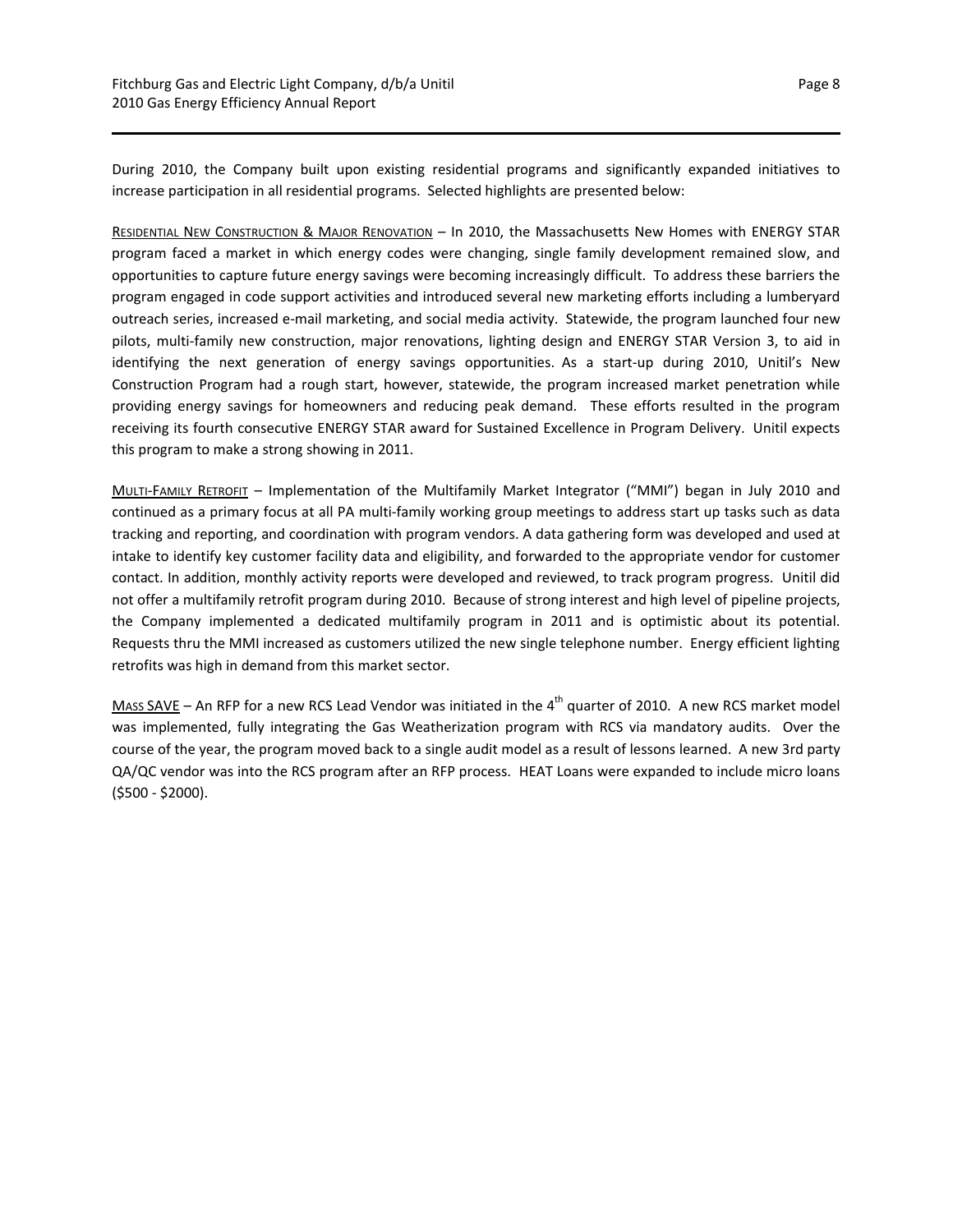## <span id="page-12-0"></span>RESIDENTIAL PROGRAMS

## RESIDENTIAL NEW CONSTRUCTION & MAJOR RENOVATION

**Purpose/Goal**: The purpose of the Residential New Construction & Major Renovation program was to capture lost opportunities, encourage the construction of energy‐efficient homes, and drive the market to one in which new homes are moving towards net‐zero energy.

**Targeted Customers**: The target market for this program included homebuilders, contractors, architects/designers, trade allies, Home Energy Rating System ("HERS") raters, homebuyers, realtors, developers, low income and affordable housing developers, code officials, and consumers in the market for new homes and or major renovations.

**Definition of Program Participant**: A participant is defined as an individual address or location.

**Targeted End‐Uses**: End uses targeted by the Residential New Construction & Major Renovation program included energy-efficient building shells, proper duct and air sealing techniques, quality installation of Heating, Ventilation, and Air Conditioning ("HVAC") equipment, increased use of energy-efficient lighting, energy efficient water and heating upgrades, and increased indoor air quality.

**Delivery Mechanism**: The program was administered by each Program Administrator in its service territory and coordinated regionally through the Joint Management Committee ("JMC"). The JMC's contractor was responsible for tracking and reporting program activity. The contractor also conducted quality assurance/quality control of field activities and advised the JMC on necessary program changes and enhancements. The JMC utilized a marketbased network of trained contractors who offered energy efficiency and rating services to homebuilders for a fee.

## **Significant Differences in Actual Program Design from Approved Program Design**: None.

**Docket/Exhibit where the Program is Discussed and Approved:** The program is discussed in detail in the Company's 2010‐2012 Three‐year Gas Energy Efficiency Plan, filed October 30, 2009, D.P.U. 09‐127. The program was approved by the Department on January 28, 2010 in D.P.U. 09‐127.

Table II.A.[4](#page-12-1)<sup>4</sup> provides information on the performance of the Residential New Construction & Major Renovation program.

<span id="page-12-1"></span><sup>4</sup> For each program and pilot program, the Company has defined "participant", and updated the "units" column in the program or pilot program table to be consistent with that definition.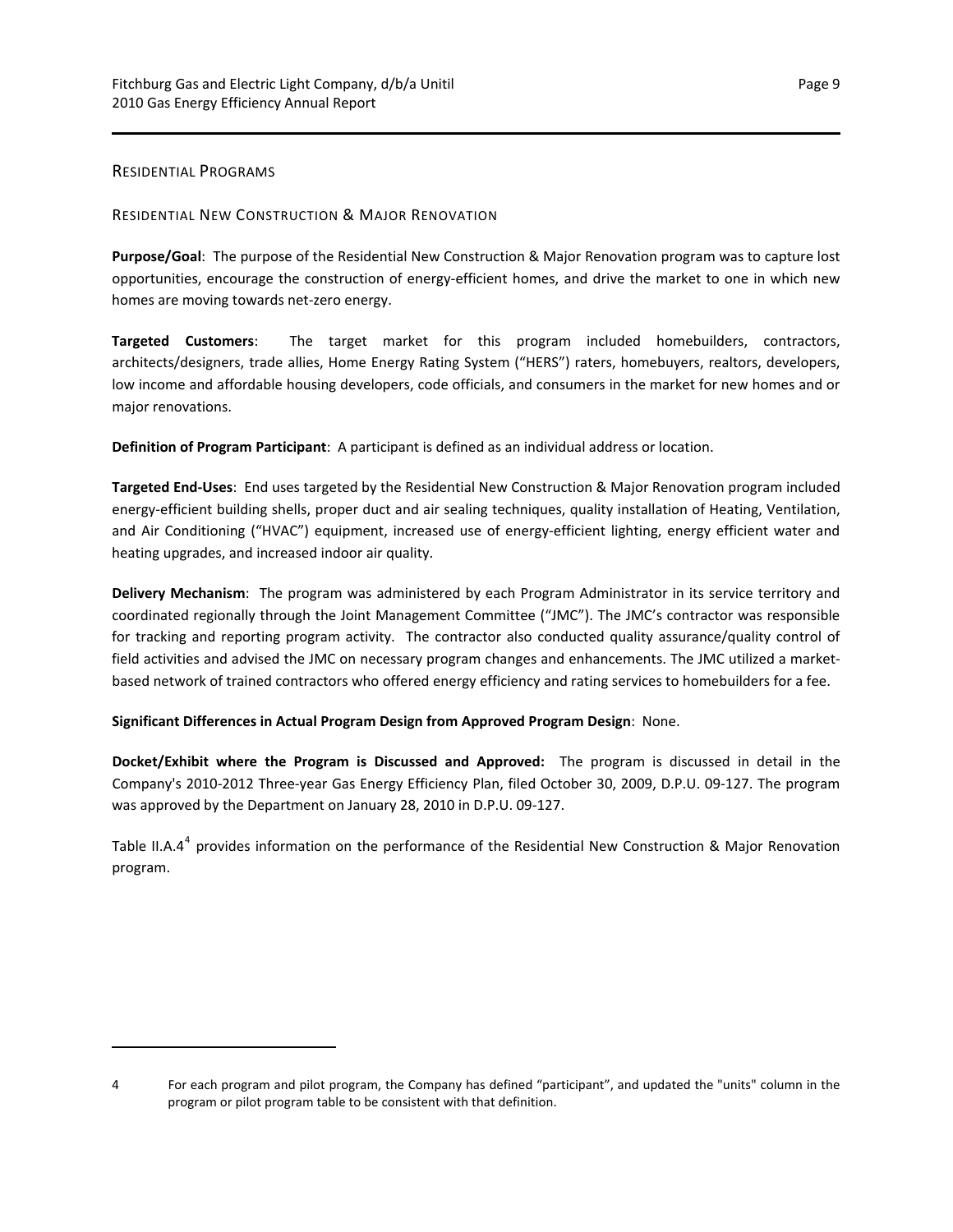| Table II.A.3                                               |              |                  |        |                                               |                          |       |                          |                                 |                          |  |  |
|------------------------------------------------------------|--------------|------------------|--------|-----------------------------------------------|--------------------------|-------|--------------------------|---------------------------------|--------------------------|--|--|
| <b>Residential New Construction &amp; Major Renovation</b> |              |                  |        |                                               |                          |       |                          |                                 |                          |  |  |
|                                                            |              | Planned<br>Value |        | <b>Preliminary Year-End</b><br><b>Results</b> |                          |       | <b>Evaluated Results</b> |                                 |                          |  |  |
| <b>Performance Category</b>                                | <b>Units</b> |                  |        | Value                                         | % Change<br>from Planned | Value |                          | % Change<br>from<br>Preliminary | % Change<br>from Planned |  |  |
| <b>Expenses</b>                                            |              |                  |        |                                               |                          |       |                          |                                 |                          |  |  |
| <b>Total Program Costs</b>                                 | \$           | \$               | 25,322 |                                               |                          | \$    | 27,550                   |                                 | 9%                       |  |  |
| Performance Incentive                                      | \$           | \$               | 845    |                                               |                          | \$    |                          |                                 | $-100%$                  |  |  |
| Participants                                               | Units        |                  | 8      |                                               |                          |       | 1                        |                                 | $-88%$                   |  |  |
| Program Cost / Participant                                 | Ś            | \$               | 3,165  |                                               |                          | \$    | 27,550                   |                                 | 770%                     |  |  |
| Savings and Benefits                                       |              |                  |        |                                               |                          |       |                          |                                 |                          |  |  |
| Gas                                                        |              |                  |        |                                               |                          |       |                          |                                 |                          |  |  |
| Lifetime                                                   | Th           |                  | 64,873 | 8,210                                         | $-87%$                   |       | 8,210                    | 0%                              | $-87%$                   |  |  |
| Annualized                                                 | Th           |                  | 2,637  | 336                                           | $-87%$                   |       | 336                      | 0%                              | $-87%$                   |  |  |
| Average Measure Life                                       | Yrs          |                  | 25     | 24                                            | $-1%$                    |       | 24                       | 0%                              | $-1%$                    |  |  |
| Electric                                                   |              |                  |        |                                               |                          |       |                          |                                 |                          |  |  |
| <b>Annualized Energy</b>                                   | kWh          |                  | 788.30 | $\overline{\phantom{0}}$                      | $-100%$                  |       | $\sim$                   | 0%                              | $-100%$                  |  |  |
| <b>Annualized Demand</b>                                   |              |                  |        |                                               |                          |       |                          |                                 |                          |  |  |
| Summer                                                     | kW           |                  | 0.52   | $\overline{\phantom{0}}$                      | $-100%$                  |       | $\overline{a}$           | 0%                              | $-100%$                  |  |  |
| Winter                                                     | kW           |                  | 0.06   | $\overline{a}$                                | $-100%$                  |       | $\overline{\phantom{a}}$ | 0%                              |                          |  |  |
| Non-Gas/Electric Benefits (Life)                           | \$           | \$               | 208    | $\zeta$<br>$\overline{a}$                     | $-100\%$ \$              |       | $\mathbf{r}$             | 0%                              | $-100%$                  |  |  |
| Cost-Effectiveness                                         |              |                  |        |                                               |                          |       |                          |                                 |                          |  |  |
| <b>TRC Benefits</b>                                        | \$           | \$               | 85,762 |                                               |                          | \$    | 10,328                   |                                 | $-88%$                   |  |  |
| <b>TRC Costs</b>                                           | \$           | \$               | 58,132 |                                               |                          | \$    | 31,387                   |                                 | $-46%$                   |  |  |
| <b>Net Benefits</b>                                        | \$           | \$               | 27,631 |                                               |                          | \$    | (21,059)                 |                                 | $-176%$                  |  |  |
| <b>BCR</b>                                                 |              |                  | 1.5    |                                               |                          |       | 0.3                      |                                 | $-78%$                   |  |  |

## **Variance Analysis**:

 Total Program Costs: From a strictly numerical perspective, the variance between planned and actual program costs is not considered significant. This was the first year the Company had offered this program to its gas customers, but unfortunately, with the collapse of the housing market; there was limited interest in ENERGY STAR Homes. The program did not achieve its 2010 participation, savings, or BCR goals.

Compared to the three year budget of \$88,478, the cost variance for this program is 3%.

- Performance Incentive: The BCR for this program was less than 1.0, therefore PI was zero.
- Participants and Cost/Participant: See discussion above.
- Energy/Demand/ Non-Electric Benefits ("NEBs"): See discussion above. There was no change to the impact factors compared to the original three‐year plan, therefore, evaluated results equal preliminary results.
- TRC Benefits/TRC Costs/Net Benefits: See discussions above. Although the actual BCR was less than one, the Company expects 2011 results to be much more robust. At this time, there is no intention to discontinue or curtail the program.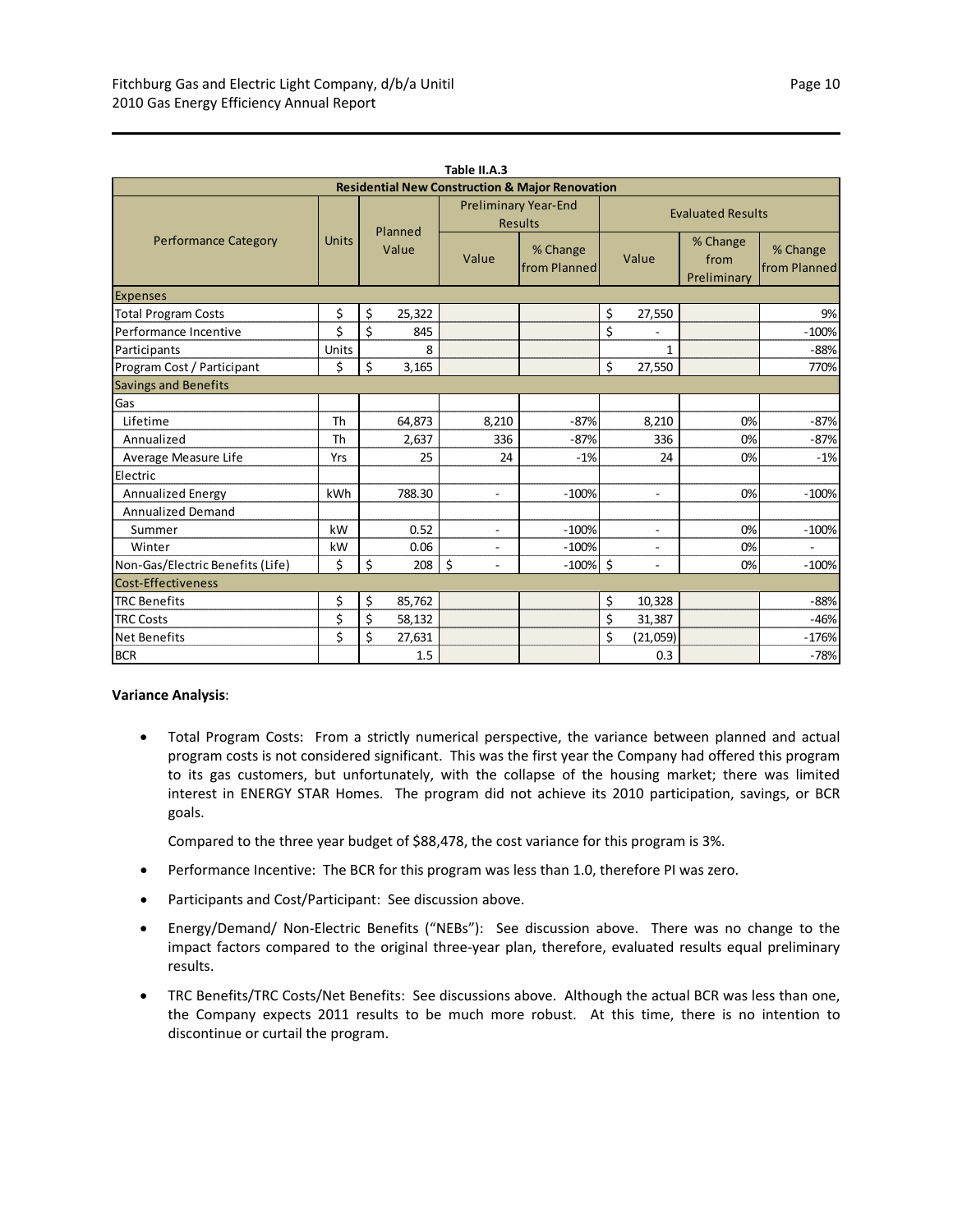### **EM&V Studies included in this Annual Report that apply to this program**:

### 1. Massachusetts New Homes with ENERGY STAR<sup>®</sup> Mystery Shopping:

This study provided insight into the current marketing strategies of real estate agents listing ENERGY STAR homes, and the effect of program‐sponsored trainings on these marketing strategies.

The results of this study did not impact the 2010 evaluated results.

This study is discussed in more detail in Section III.

2. The Massachusetts New Homes with ENERGY STAR-Program, 2011 Baseline Phase 1:

This study describes the planning process for the 2011 Baseline Study and the work done to develop a sample of eligible homes.

The results of this study did not impact the 2010 evaluated results.

This study is discussed in more detail in Section III.

## 3. The Massachusetts New Homes with ENERGY STAR® Program Estimated Maximum Potential Savings from Enhanced Compliance with the IECC 2009 Residential Building Code in Massachusetts:

This study estimated the maximum potential savings for the years 2011, 2012, and 2013 that might be achieved through promoting compliance with the newly-adopted IECC 2009 energy code for four measures—wall insulation, basement insulation, proper insulation of ducts in unconditioned spaces, and fifty percent high efficacy lamp requirement—in order to provide needed guidance to the PAs on the implementation and evaluation costs that might be justified.

The results of this study did not impact the 2010 evaluated results.

This study is discussed in more detail in Section III.

4. Estimated Net‐To‐Gross (NTG) Factors for the Massachusetts Program Administrators (PAs) 2010 Residential New Construction Programs, Residential and Multi‐Family HEHE Gas Programs, and Commercial and Industrial Gas Programs:

This study estimated a NTG factors for Residential New Construction participant homes. The estimated NTG factor is 1.00, therefore there are no changes to program savings.

This study is discussed in more detail in Section III.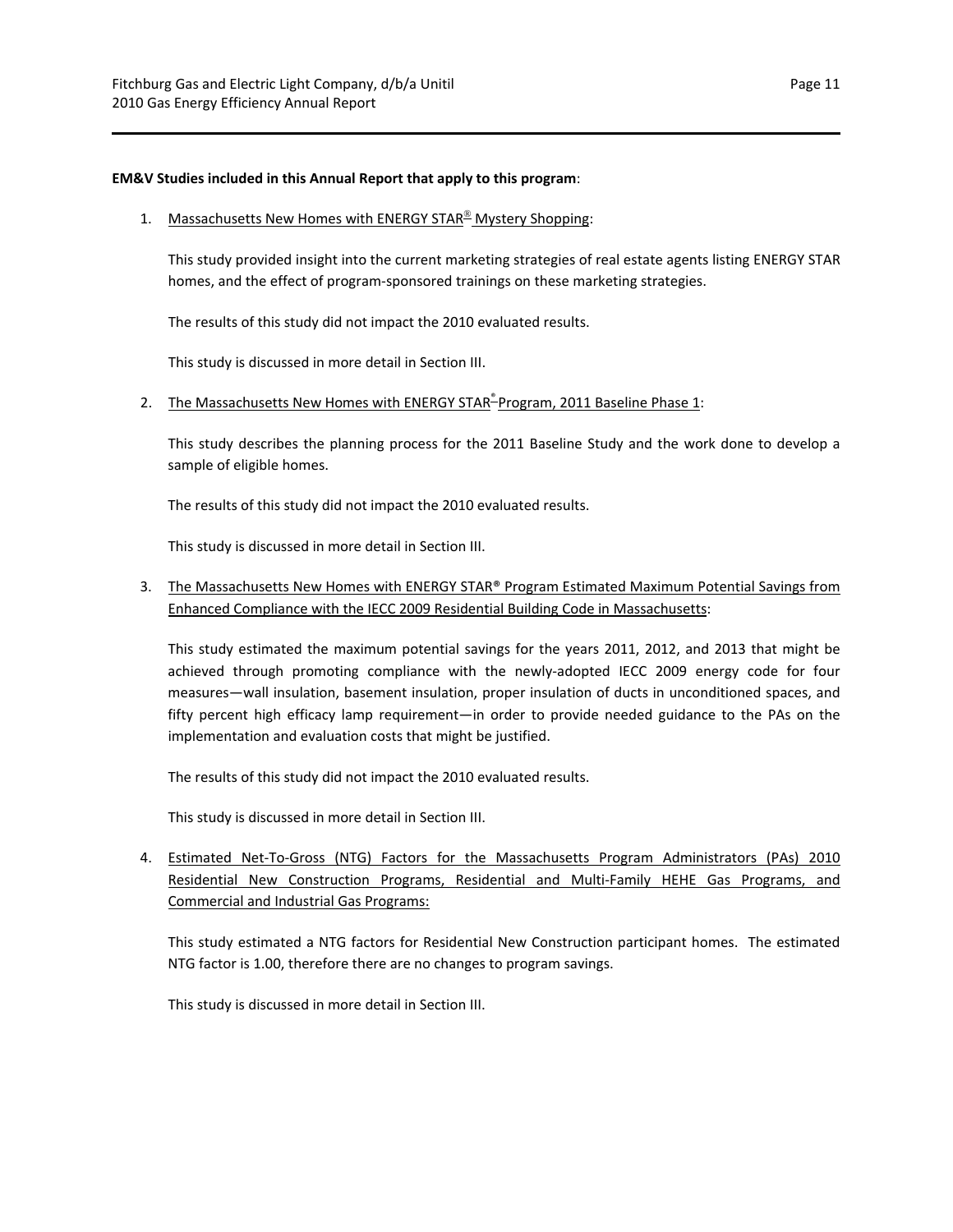#### **Changes Resulting from Current Year Program Performance:**

Due to the variation of savings results generated by homes in the various tiers during 2010, the tier structure was changed for 2011. The program now requires each qualifying home to obtain a minimum percent savings over the baseline for each of the incentive tiers. The intent of this change is to produce more consistency in the results.

At this time, no mid‐term modification is planned as a result of the changes to the program.

Cost‐Effectiveness: Although not cost‐effective for 2010, at this time the Company does not intend to discontinue the ENERGY STAR Homes program during its three‐year approval period. As discussed above, 2010 was the first year this program was offered and the Company believes its poor performance was due to economic conditions beyond its control. In fact, this program has proven to be cost-effective for the Company's electric division for many years.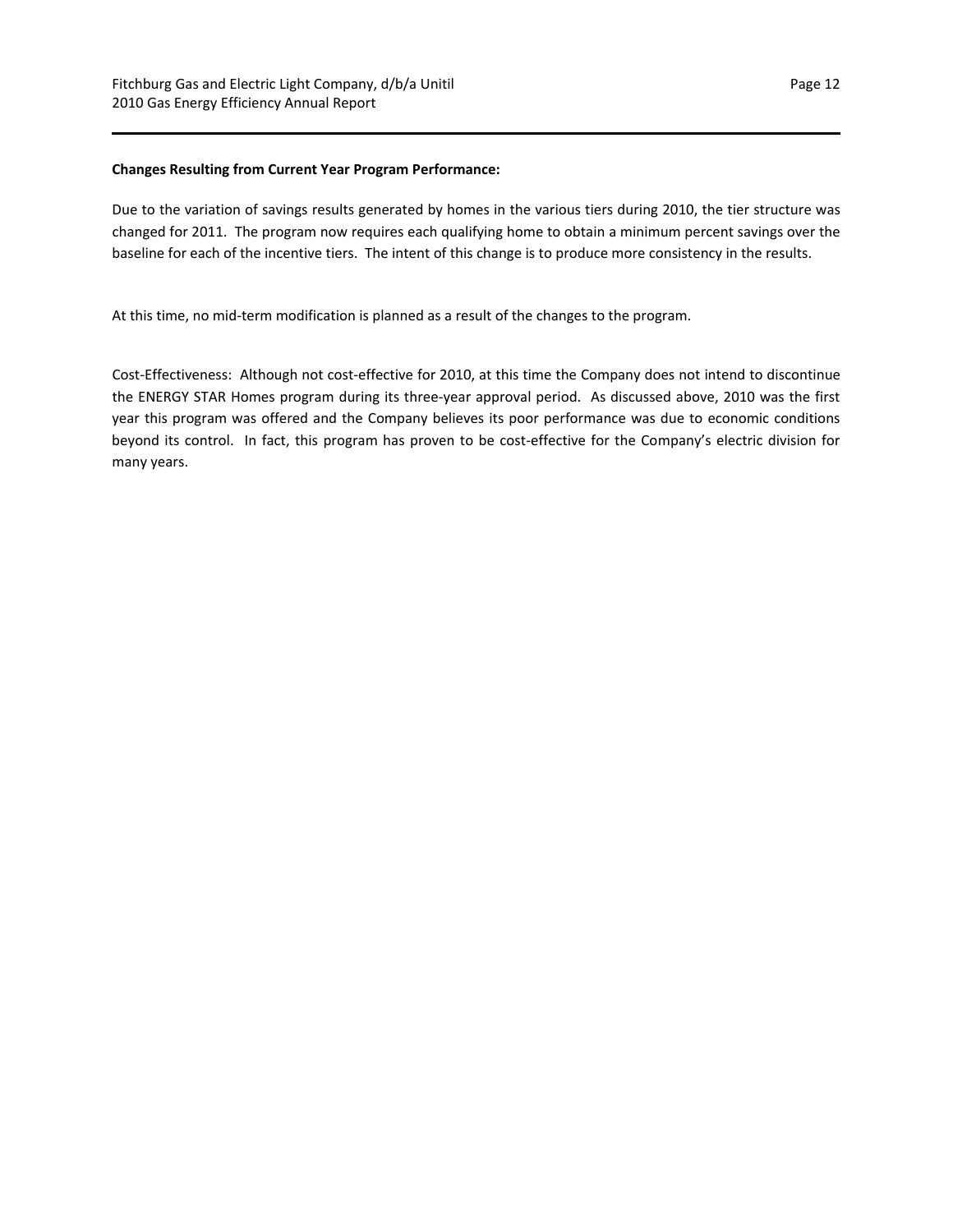## RESIDENTIAL HEATING & WATER HEATING

**Purpose/Goal**: The purpose of the Residential Heating & Water Heating program was to overcome market barriers to the installation of energy efficient heating/hot water equipment and to increase program awareness among consumers, plumbing/heating contractors, and home builders/developers, by means of rebates, marketing, and training courses.

**Targeted Customers**: The program targeted residential home owners with natural gas heating/hot water heating equipment (both new construction and existing homes); home designers/architects; engineers, plumbing and HVAC contractors and technicians; high efficiency heating equipment and related parts/accessory suppliers, manufacturers, and distributors, and new home building and remodeling contractors.

**Definition of Program Participant**: Participation is defined as number of units rebated.

**Targeted End‐Uses**: Residential space and water heating equipment fueled by natural gas.

**Delivery Mechanism**: The program was administered by each Program Administrator in its service territory and coordinated regionally through the GasNetworks collaborative. GasNetworks utilized a third‐party contractor, secured through a competitive bidding process, to administer the rebate processing to customers. This vendor was also responsible for tracking and reporting program activity to the Program Administrators.

## **Significant Differences in Actual Program Design from Approved Program Design**: None.

**Docket/Exhibit where the Program is Discussed and Approved:** The program is discussed in detail in the Company's 2010‐2012 Three‐year Gas Energy Efficiency Plan, filed October 30, 2009, D.P.U. 09‐127. The program was approved by the Department on January 28, 2010 in D.P.U. 09‐127.

Table II.A.4 provides information on the performance of the Residential Heating & Water Heating Program.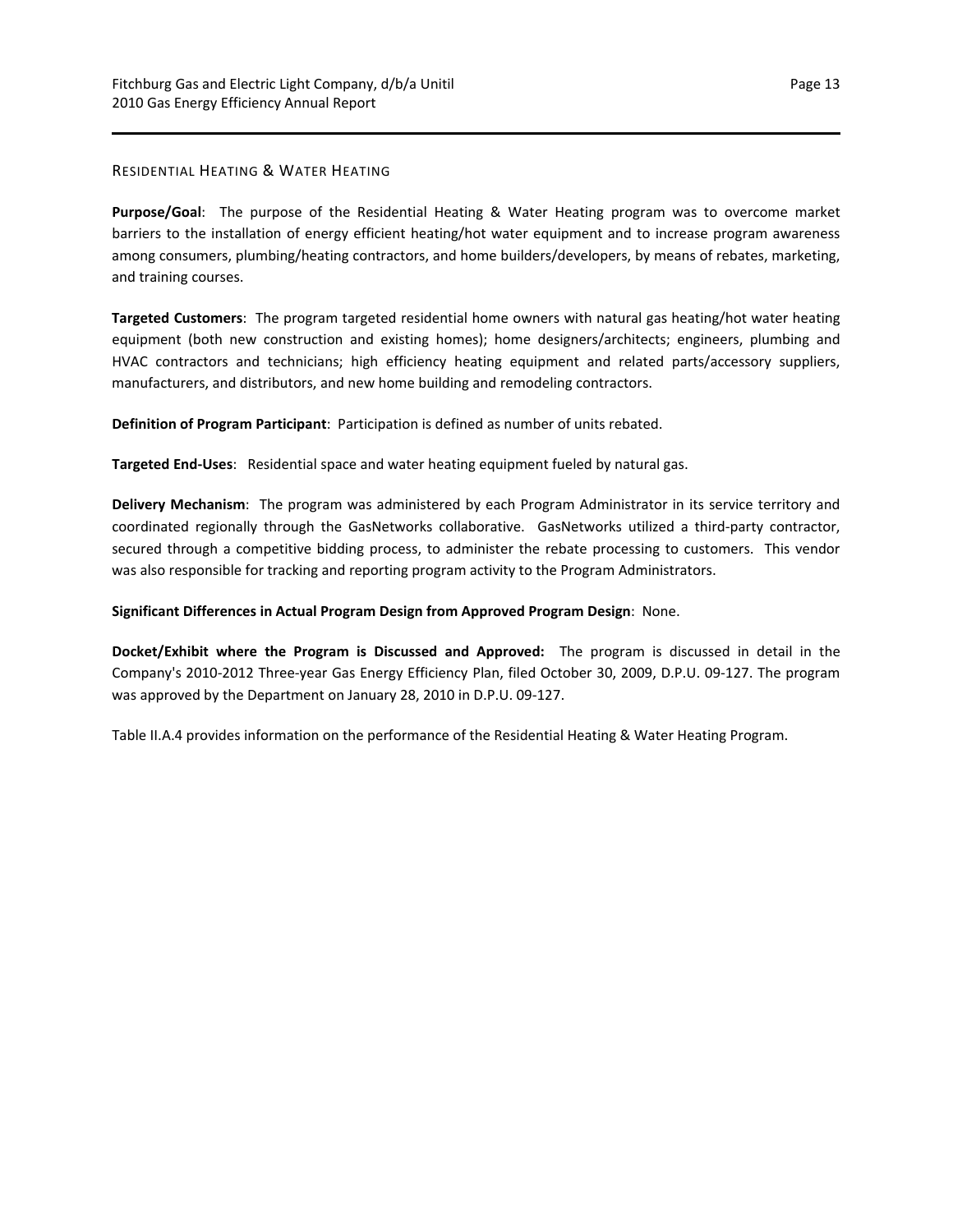| Table II.A.4                                 |       |       |                          |                          |                                               |                          |                |                                 |                          |  |  |
|----------------------------------------------|-------|-------|--------------------------|--------------------------|-----------------------------------------------|--------------------------|----------------|---------------------------------|--------------------------|--|--|
| <b>Residential Heating and Water Heating</b> |       |       |                          |                          |                                               |                          |                |                                 |                          |  |  |
|                                              |       |       | Planned                  |                          | <b>Preliminary Year-End</b><br><b>Results</b> | <b>Evaluated Results</b> |                |                                 |                          |  |  |
| <b>Performance Category</b>                  | Units | Value |                          | Value                    | % Change<br>from Planned                      | Value                    |                | % Change<br>from<br>Preliminary | % Change<br>from Planned |  |  |
| <b>Expenses</b>                              |       |       |                          |                          |                                               |                          |                |                                 |                          |  |  |
| <b>Total Program Costs</b>                   | \$    | \$    | 86,325                   |                          |                                               | \$                       | 163,617        |                                 | 90%                      |  |  |
| Performance Incentive                        | \$    | \$    | 3,484                    |                          |                                               | \$                       | 4,903          |                                 | 41%                      |  |  |
| Participants                                 | Units |       | 86                       |                          |                                               |                          | 179            |                                 | 108%                     |  |  |
| Program Cost / Participant                   | \$    | \$    | 1,004                    |                          |                                               | \$                       | 914            |                                 | $-9%$                    |  |  |
| <b>Savings and Benefits</b>                  |       |       |                          |                          |                                               |                          |                |                                 |                          |  |  |
| Gas                                          |       |       |                          |                          |                                               |                          |                |                                 |                          |  |  |
| Lifetime                                     | Th    |       | 225,844                  | 497,446                  | 120%                                          |                          | 213,141        | $-57%$                          | $-6%$                    |  |  |
| Annualized                                   | Th    |       | 12,346                   | 26,794                   | 117%                                          |                          | 11,378         | $-58%$                          | $-8%$                    |  |  |
| Average Measure Life                         | Yrs   |       | 18                       | 19                       | 1%                                            |                          | 19             | 1%                              | 2%                       |  |  |
| Electric                                     |       |       |                          |                          |                                               |                          |                |                                 |                          |  |  |
| Annualized Energy                            | kWh   |       | $\blacksquare$           | $\overline{a}$           | 0%                                            |                          | $\blacksquare$ | 0%                              | 0%                       |  |  |
| <b>Annualized Demand</b>                     |       |       |                          |                          |                                               |                          |                |                                 |                          |  |  |
| Summer                                       | kW    |       | $\blacksquare$           | $\overline{\phantom{a}}$ | 0%                                            |                          | $\sim$         | 0%                              | 0%                       |  |  |
| Winter                                       | kW    |       | $\overline{\phantom{a}}$ |                          | 0%                                            |                          |                | 0%                              | 0%                       |  |  |
| Non-Gas/Electric Benefits (Life)             | \$    | \$    | $\overline{a}$           | \$<br>÷.                 | $0%$ \$                                       |                          | $\sim$         | 0%                              | 0%                       |  |  |
| Cost-Effectiveness                           |       |       |                          |                          |                                               |                          |                |                                 |                          |  |  |
| <b>TRC Benefits</b>                          | \$    | \$    | 281,382                  |                          |                                               | \$                       | 263,642        |                                 | $-6%$                    |  |  |
| <b>TRC Costs</b>                             | \$    | \$    | 109,651                  |                          |                                               | \$                       | 259,083        |                                 | 136%                     |  |  |
| <b>Net Benefits</b>                          | Ś.    | \$    | 171,731                  |                          |                                               | Ś                        | 4,559          |                                 | $-97%$                   |  |  |
| <b>BCR</b>                                   |       |       | 2.6                      |                          |                                               |                          | 1.0            |                                 | $-60%$                   |  |  |

#### **Variance Analysis**:

- Total Program Costs: In its July 26, 2010 Mid‐term Modification filing ("2010 MTM"), D.P.U. 10‐86, the Company requested additional funds to address significantly higher demand for this program. The Company subsequently withdrew its 2010 MTM proposal. However, rather than shutting the program down mid‐year, the Company continued to honor rebate requests, While the 2010 variance is considered significant, compared to the three year budget of \$381,017, the 2010 cost variance for this program is 21%
- Performance Incentive<sup>[5](#page-17-0)</sup>: Performance incentives for the savings and net benefits components for 2010 achieved exemplary. The Company achieved exemplary, design and threshold for one each of its four metrics but did not achieve threshold for one.
- Participants: Higher spending allowed for substantially more participation than planned.
- Cost/Participant: The variance is not considered significant.

<span id="page-17-0"></span>

<sup>5</sup> In D.P.U. 09-127, the Company allocated the planned 2010 sector-level performance incentive to the individual programs based on program budget as percent of sector budget. Consistent with that methodology, the actual sector-level incentives were allocated to programs based on actual program costs as percent of actual sector costs.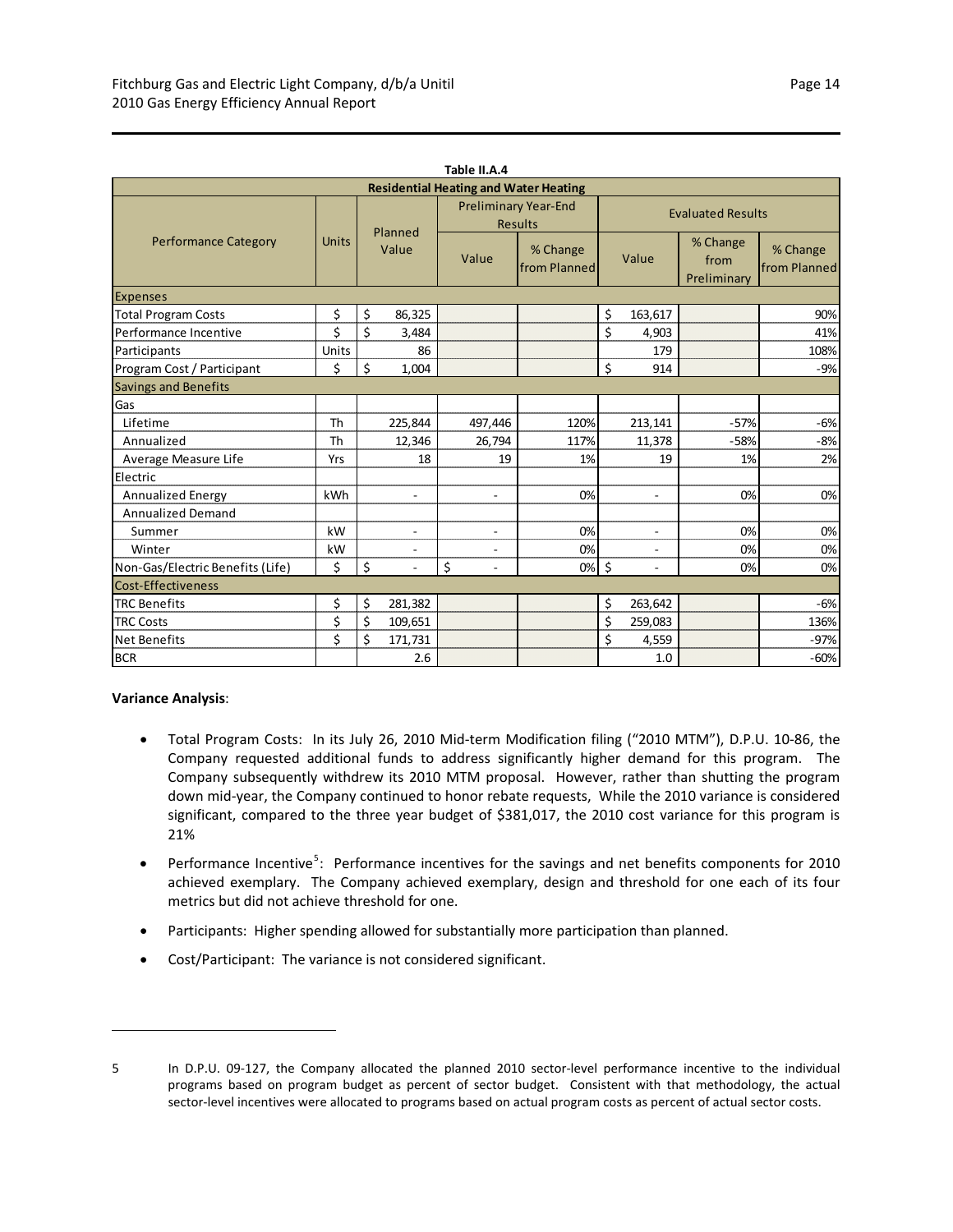- Gas Savings: The planned to preliminary savings variance is consistent with variances in spending participation. Application of evaluation results account for the variance between preliminary and evaluated.
- Non-Electric Benefits ("NEBs"): The variance is not considered significant.
- TRC Benefits/TRC Costs/Net Benefits: See discussions above. The actual BCR is close to 1.0 for this program due to impact factors resulting from the evaluation studies discussed below. At this time, there is no intention to discontinue or curtail the program.

#### **EM&V Studies included in this Annual Report that apply to this program**:

1. HEHE Process and Impact Evaluation:

This study evaluated the therms saved and the free-ridership rates for furnaces, boilers, indirect water heaters and on-demand tankless water heaters. The results of this study vary for each measure within the program.

The net effect of these results is to decrease program savings.

This study is discussed in more detail in Section III.

2. Estimated Net‐To‐Gross (NTG) Factors for the Massachusetts Program Administrators (PAs) 2010 Residential New Construction Programs, Residential and Multi‐Family HEHE Gas Programs, and Commercial and Industrial Gas Programs:

This study estimated the NTG factors for HEHE measures that were not included in the HEHE Process and Impact Evaluation and spillover rates for those that were included in the study. NTG factors were determined for thermostats, storage water heaters and condensing gas water heaters. Spillover rates were estimated for furnaces and boilers. The results of this study vary for each measure within the program.

The net effect of these results is to increase/decrease program savings.

This study is discussed in more detail in Section III.

#### **Changes Resulting from Current Year Program Performance:**

Required design and/or implementation changes to this program as a result of the evaluations described above have yet to be determined. At this time, the Company does not intend to file a mid-term modification.

Cost‐Effectiveness: The impacts of several evaluation studies on savings resulted a program that was barely cost‐ effective for 2010. As indicated above, program changes due the evaluation results have not yet been determined. At this time the Company does not intend to discontinue this program during the current three‐year approval period.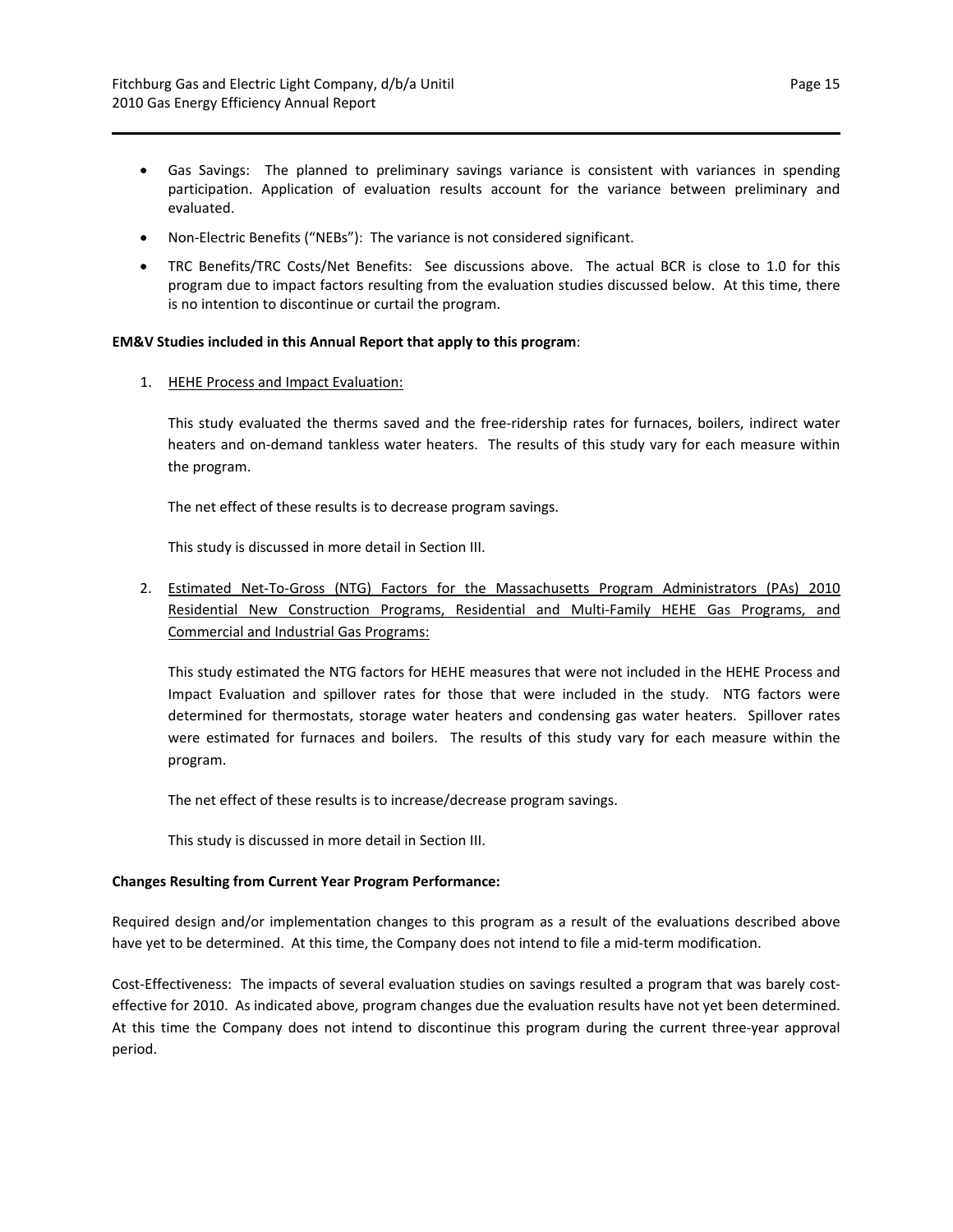## RESIDENTIAL MASSSAVE / WEATHERIZATION

Purpose/Goal: The purpose of the MassSAVE program was to provide residential customers with energy efficiency recommendations that enable them to identify and initiate the process of installing cost-effective energy efficiency upgrades.

**Targeted Customers:** The customers targeted by the program were all non-low-income residential customers living in single-family houses or one- to-four-unit multi-family buildings, regardless of heating fuel, who were committed to making their homes more energy efficient.

**Definition of Program Participant**: A participant is defined as an individual account number.

**Targeted End‐Uses**: End uses targeted by the program included the building envelope, HVAC/mechanical systems, water heating, appliances, lighting, and deeper retrofit measures.

**Delivery Mechanism:** The program was administered by each Program Administrator in its service territory and coordinated statewide through the Residential Management Committee ("RMC"). The RMC actively managed and steered the statewide MassSAVE program. The program was delivered by program vendors selected through a competitive bidding process.

In order to increase the number of energy efficiency contractors, the program offered an incentive/rebate to contractors who installed retrofit weatherization measures such as insulation and air sealing.

Customers were required to have a site visit, conducted by the Program Administrator's vendor, to identify and prioritize all cost effective energy efficiency upgrades in order to receive incentives or a program rebate. All insulation work, whether performed by an authorized independent contractor or a vendor's subcontractor, was inspected for quality control by the Program Administrator's vendor when the work was completed. This ensured that, either through an authorized installer or the Program Administrator's vendor, installations met Building Performance Institute standards or similar standards set by the Program Administrators.

The RMC members worked together towards a "best practices" approach to provide a more coordinated statewide training as a means to ensure correct installation techniques for the Residential Conservation Services ("RCS")/MassSAVE Program.

Contractors must maintain a high level of customer satisfaction to continue in the program.

RMC applied a "best practices" approach to make quality control an integral part of the RCS/MassSAVE Program. The Program Administrators issued an RFP and selected a third‐party Quality Control ("QC") vendor responsible for performing QC inspections of program implementation vendors, subcontractors, and contractors.

## **Significant Differences in Actual Program Design from Approved Program Design**: None.

**Docket/Exhibit where the Program is Discussed and Approved:** The program is discussed in detail in the Company's 2010‐2012 Three‐year Electric Energy Efficiency Plan, filed October 30, 2009, D.P.U. 09‐127. The program was approved by the Department on January 28, 2010 in D.P.U. 09‐127.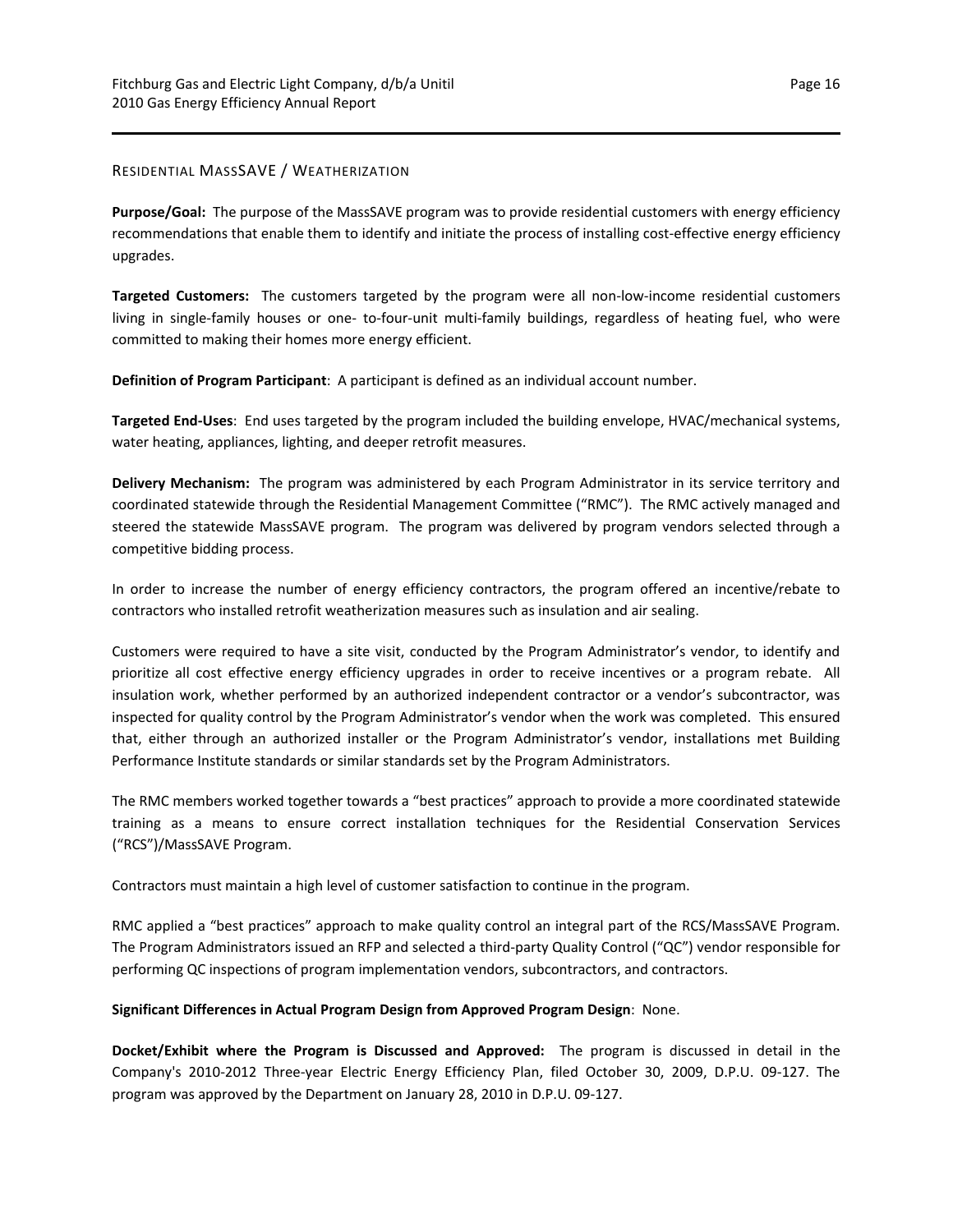| Table II.A.5                                            |              |       |                          |                          |                                               |       |                          |                                 |                          |  |  |  |
|---------------------------------------------------------|--------------|-------|--------------------------|--------------------------|-----------------------------------------------|-------|--------------------------|---------------------------------|--------------------------|--|--|--|
| Residential MassSAVE (RCS) / Weatherization - 1-4 Units |              |       |                          |                          |                                               |       |                          |                                 |                          |  |  |  |
|                                                         |              |       | Planned                  |                          | <b>Preliminary Year-End</b><br><b>Results</b> |       |                          | <b>Evaluated Results</b>        |                          |  |  |  |
| <b>Performance Category</b>                             | <b>Units</b> | Value |                          | Value                    | % Change<br>from Planned                      | Value |                          | % Change<br>from<br>Preliminary | % Change<br>from Planned |  |  |  |
| <b>Expenses</b>                                         |              |       |                          |                          |                                               |       |                          |                                 |                          |  |  |  |
| <b>Total Program Costs</b>                              | \$           | \$    | 62,280                   |                          |                                               | \$    | 86,224                   |                                 | 38%                      |  |  |  |
| Performance Incentive                                   | \$           | \$    | 1,704                    |                          |                                               | \$    | 2,584                    |                                 | 52%                      |  |  |  |
| Participants                                            | Units        |       | 28                       |                          |                                               |       | 10                       |                                 | $-64%$                   |  |  |  |
| Program Cost / Participant                              | \$           | \$    | 2,224                    |                          |                                               | \$    | 8,622                    |                                 | 288%                     |  |  |  |
| <b>Savings and Benefits</b>                             |              |       |                          |                          |                                               |       |                          |                                 |                          |  |  |  |
| Gas                                                     |              |       |                          |                          |                                               |       |                          |                                 |                          |  |  |  |
| Lifetime                                                | Th           |       | 104,240                  | 111,044                  | 7%                                            |       | 145,542                  | 31%                             | 40%                      |  |  |  |
| Annualized                                              | Th           |       | 5,601                    | 5,133                    | $-8%$                                         |       | 6,475                    | 26%                             | 16%                      |  |  |  |
| Average Measure Life                                    | Yrs          |       | 19                       | 22                       | 16%                                           |       | 22                       | 4%                              | 21%                      |  |  |  |
| Electric                                                |              |       |                          |                          |                                               |       |                          |                                 |                          |  |  |  |
| <b>Annualized Energy</b>                                | <b>kWh</b>   |       | $\overline{\phantom{a}}$ | $\overline{\phantom{a}}$ | 0%                                            |       | $\overline{\phantom{a}}$ | 0%                              | 0%                       |  |  |  |
| <b>Annualized Demand</b>                                |              |       |                          |                          |                                               |       |                          |                                 |                          |  |  |  |
| Summer                                                  | kW           |       | $\blacksquare$           | $\overline{\phantom{a}}$ | 0%                                            |       | $\blacksquare$           | 0%                              | 0%                       |  |  |  |
| Winter                                                  | kW           |       |                          |                          | 0%                                            |       |                          | 0%                              | 0%                       |  |  |  |
| Non-Gas/Electric Benefits (Life)                        | \$           | \$    | 2,651                    | \$<br>1,518              | $-43%$                                        | \$    | 1,518                    | 0%                              | $-43%$                   |  |  |  |
| Cost-Effectiveness                                      |              |       |                          |                          |                                               |       |                          |                                 |                          |  |  |  |
| <b>TRC Benefits</b>                                     | \$           | \$    | 135,208                  |                          |                                               | \$    | 184,270                  |                                 | 36%                      |  |  |  |
| <b>TRC Costs</b>                                        | \$           | \$    | 71,168                   |                          |                                               | \$    | 97,783                   |                                 | 37%                      |  |  |  |
| <b>Net Benefits</b>                                     | \$           | \$    | 64,040                   |                          |                                               | Ś     | 86,487                   |                                 | 35%                      |  |  |  |
| <b>BCR</b>                                              |              |       | 1.9                      |                          |                                               |       | 1.9                      |                                 | $-1%$                    |  |  |  |

#### Table II.A.5 provides information on the performance of the Residential MassSAVE / Weatherization Program.

#### **Variance Analysis**:

- Total Program Costs: While the 2010 variance for this program is considered significant, when compared to the three year program budget of \$296,402 (MassSAVE + Weatherization), the variance is 8%.
- Performance Incentive: Performance incentives for the savings and net benefits components for 2010 achieved exemplary. The Company achieved exemplary, design and threshold for one each of its four metrics but did not achieve threshold for one.
- Participants: Participation was lower than planned for this program in 2010. The primary reason is the higher average project costs – which was nearly double the planned value. Planned versus actual measure mix accounted for this variance.
- Cost/Participant: Higher cost per participant reflects higher projects cost as well as fewer customers.
- Gas Savings: The variance between planned and preliminary is not considered significant. Application of evaluation results account for the variance between preliminary and evaluated.
- Non-Gas/Electric Benefits ("NEBs"): The variance in non-gas/electric benefits is due primarily to measure mix.
- TRC Benefits/TRC Costs/Net Benefits: See discussions above.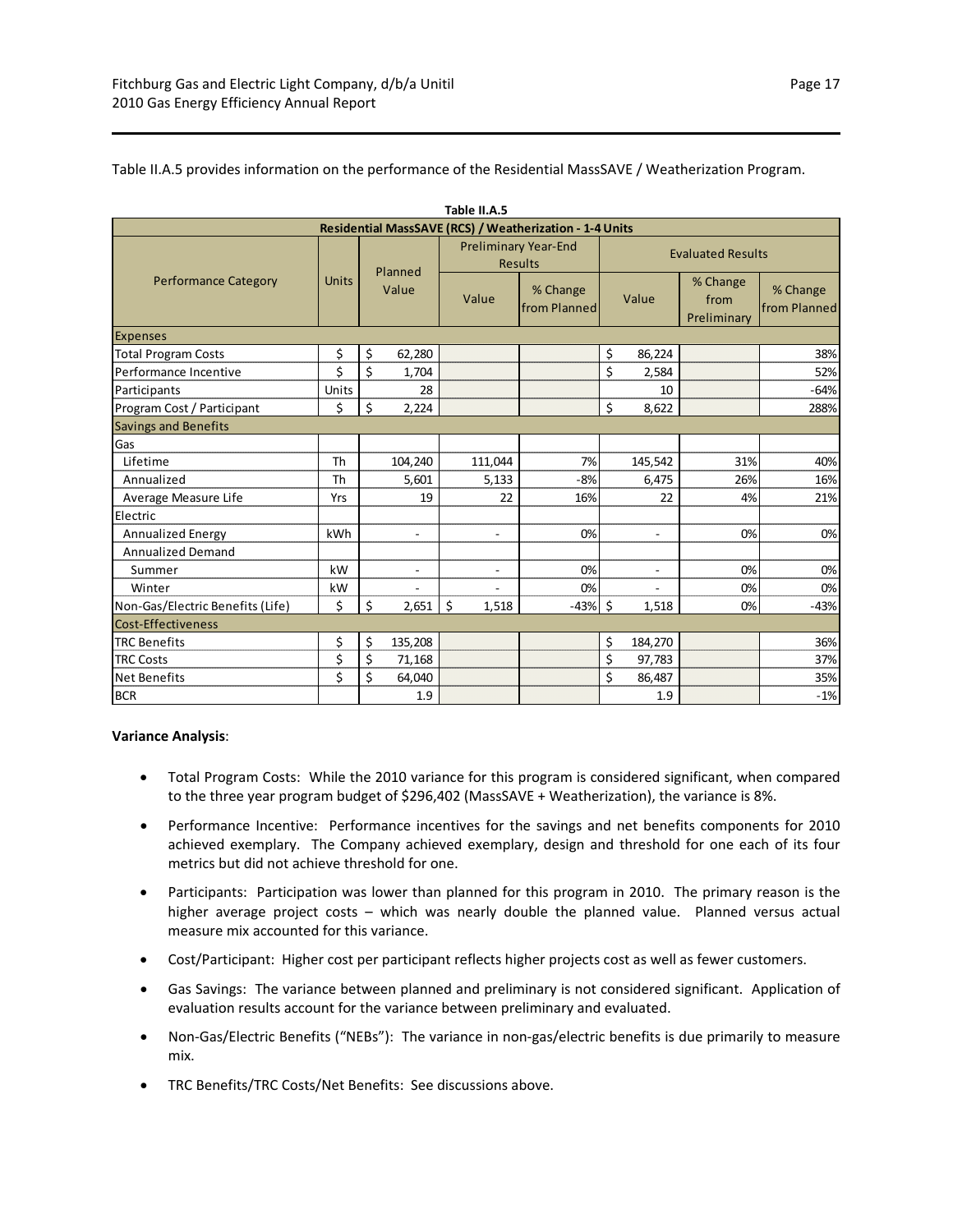#### **EM&V Studies included in this Annual Report that apply to this Program:**

#### 1. 2010 Net-to-Gross Findings: Home Energy Assessment:

This study evaluated the free‐ridership and spillover rates for all customers participating in the Residential Conservation Services (RCS) program. Rates are determined for each of the following measures in the RCS program: Air Sealing, Insulation, Thermostats, Compact Fluorescent Lightbulbs (CFLs), Heating Systems, Refrigerators and Water Heaters.

The results of this study vary for each measure within the program. In some cases, the net effect of these results increased program savings and in other cases the net effect of these results decreased program savings.

This study is discussed in more detail in Section III.

### 2. Non-Electric Impact (NEI) Findings:

This memo reviews the non-electric impacts claimed for the Residential Conservation Services program. Non‐electric impacts include the gas, oil, and propane savings claimed through the measures installed through the electric program.

The memo recommends that program administrators use vendor estimated data to calculate non‐electric impacts. Unitil already uses vendor data to calculate its non-electric impacts, therefore no change is necessary.

This study is discussed in more detail in Section III.

## 3. Massachusetts 2010 Residential Retrofit and Low Income Evaluation: Mass Save

This study assessed program processes with a particular focus on identifying similarities and differences in the perspectives and assumptions of program staff, implementation staff, and customers regarding program goals, design and implementation across the PAs.

The process evaluation has no impact on the evaluated results.

This study is discussed in more detail in Section III.

#### 4. Cross-Cutting Net-to-Gross Methodology Study for Residential Programs – Suggested Approaches:

The primary objective of this methodology study was to develop suggested approaches for consideration by the PAs for estimating net program impacts for the Massachusetts PAs' residential programs by reviewing the revised methodology report for C&I programs (2010) and adapting the decision framework and methodology guidelines to programs targeted to residential customers. The study team particularly sought to identify residential programs for which market-level approaches to measuring net-to-gross effects, rather than standard self‐report methods, might be appropriate and feasible.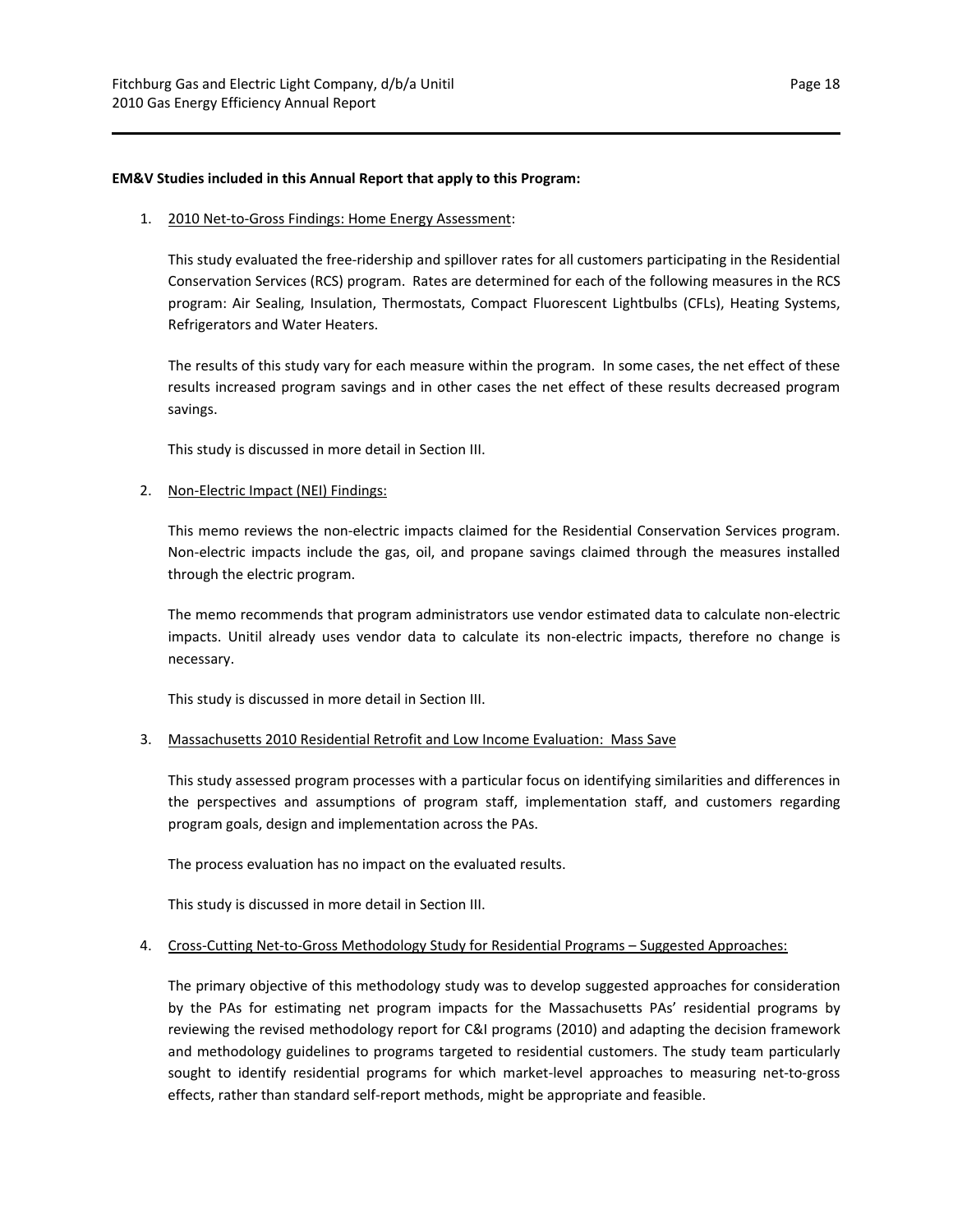The process evaluation has no impact on the evaluated results.

This study is discussed in more detail in Section III.

### **Changes resulting from Current Year Program Performance:**

Required design and/or implementation changes to this program as a result of the evaluation results described above have yet to be determined

The results of the impact evaluation described above will be used to adjust the planning estimates for the program for 2012.

This program was cost-effective for 2010, and the Company does not intend to discontinue the program.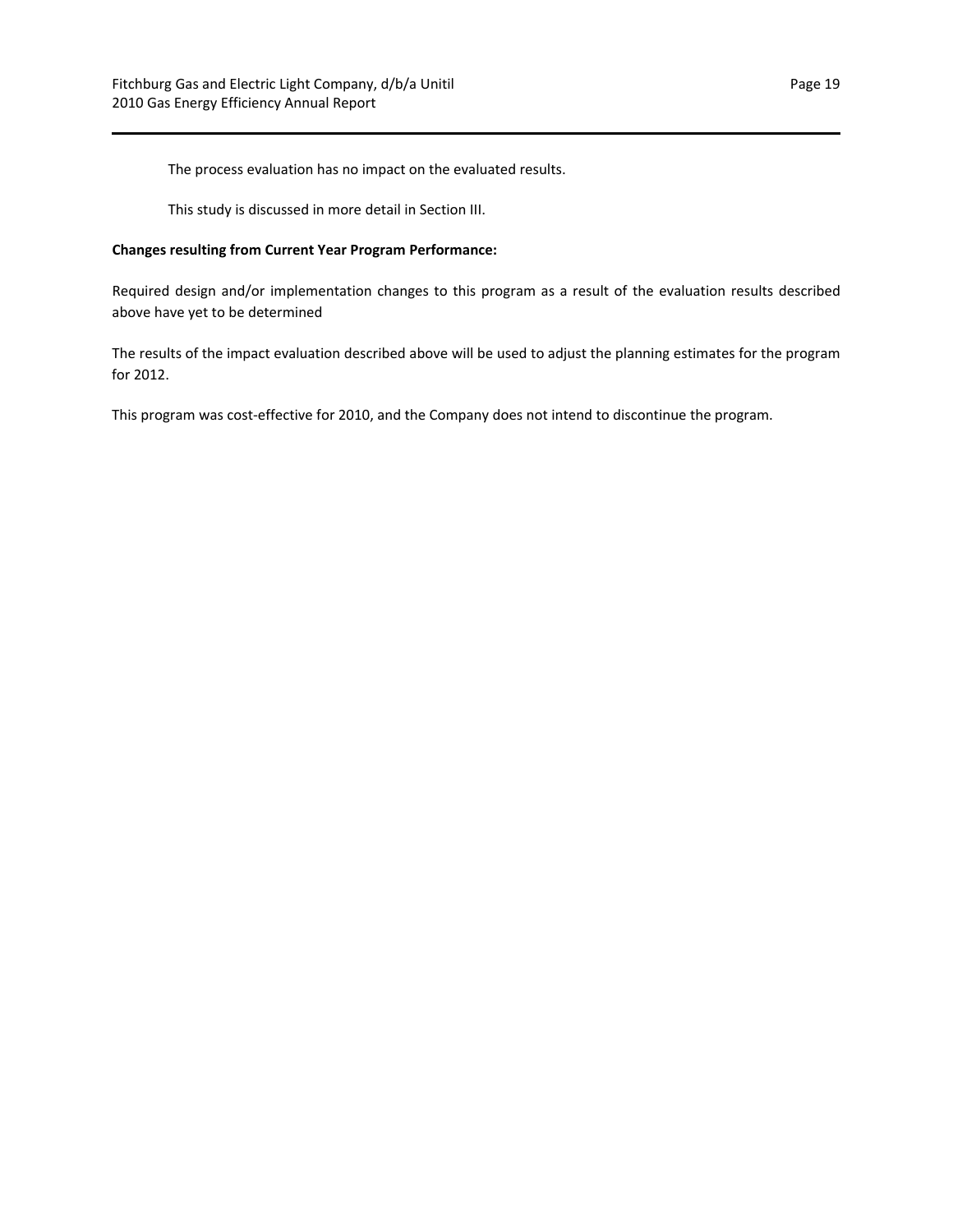## <span id="page-23-0"></span>LOW‐INCOME SECTOR PROGRAMS

## <span id="page-23-1"></span>SUMMARY

During 2010 the Company implemented the following low-income programs<sup>[6](#page-23-2)</sup>:

● Low-Income 1-4 Family Retrofit

Tables II.B.1 and II.B.2 provide summary information on the performance of the low-income programs at the sector and program levels, respectively.

Section II.B provides detailed information on the performance of each low‐income program.

| Table II.B.1                     |              |                          |                                               |                          |                          |                                 |                          |  |  |  |  |  |
|----------------------------------|--------------|--------------------------|-----------------------------------------------|--------------------------|--------------------------|---------------------------------|--------------------------|--|--|--|--|--|
| <b>Low-Income Sector Summary</b> |              |                          |                                               |                          |                          |                                 |                          |  |  |  |  |  |
|                                  |              | Planned                  | <b>Preliminary Year-End</b><br><b>Results</b> |                          | <b>Evaluated Results</b> |                                 |                          |  |  |  |  |  |
| <b>Performance Category</b>      | <b>Units</b> | Value                    | Value                                         | % Change<br>from Planned |                          | % Change<br>from<br>Preliminary | % Change<br>from Planned |  |  |  |  |  |
| <b>Expenses</b>                  |              |                          |                                               |                          |                          |                                 |                          |  |  |  |  |  |
| <b>Total Program Costs</b>       | \$           | 129,898<br>\$            |                                               |                          | \$<br>183,768            |                                 | 41%                      |  |  |  |  |  |
| Performance Incentive            | \$           | \$<br>4,293              |                                               |                          | \$<br>5,327              |                                 | 24%                      |  |  |  |  |  |
| <b>Savings and Benefits</b>      |              |                          |                                               |                          |                          |                                 |                          |  |  |  |  |  |
| Gas                              |              |                          |                                               |                          |                          |                                 |                          |  |  |  |  |  |
| Lifetime                         | Th           | 174,160                  | 882,071                                       | 406%                     | 882,071                  | 0%                              | 406%                     |  |  |  |  |  |
| Annualized                       | Th           | 9,278                    | 35,753                                        | 285%                     | 35,753                   | 0%                              | 285%                     |  |  |  |  |  |
| Electric                         |              |                          |                                               |                          |                          |                                 |                          |  |  |  |  |  |
| <b>Annualized Energy</b>         | kWh          | $\overline{\phantom{a}}$ | $\overline{\phantom{a}}$                      | 0%                       | $\overline{\phantom{a}}$ | 0%                              | 0%                       |  |  |  |  |  |
| <b>Annualized Demand</b>         |              |                          |                                               |                          |                          |                                 |                          |  |  |  |  |  |
| Summer                           | kW           | $\overline{\phantom{a}}$ | $\qquad \qquad \blacksquare$                  | 0%                       | $\overline{a}$           | 0%                              | 0%                       |  |  |  |  |  |
| Winter                           | kW           |                          |                                               | 0%                       |                          | 0%                              | 0%                       |  |  |  |  |  |
| Non-Gas/Electric Benefits (Life) | \$           | \$<br>111,350            | \$<br>43,320                                  | $-61\%$ \$               | 43,320                   | 0%                              | $-61%$                   |  |  |  |  |  |
| Cost-Effectiveness               |              |                          |                                               |                          |                          |                                 |                          |  |  |  |  |  |
| <b>TRC Benefits</b>              | \$           | \$<br>331,296            |                                               |                          | \$<br>1,152,805          |                                 | 248%                     |  |  |  |  |  |
| <b>TRC Costs</b>                 | \$           | \$<br>134,191            |                                               |                          | \$<br>189,095            |                                 | 41%                      |  |  |  |  |  |
| <b>Net Benefits</b>              | \$           | \$<br>197,105            |                                               |                          | \$<br>963,710            |                                 | 389%                     |  |  |  |  |  |
| <b>BCR</b>                       |              | 2.5                      |                                               |                          | 6.1                      |                                 | 147%                     |  |  |  |  |  |

<span id="page-23-2"></span><sup>6</sup> The Company did not offer any pilot programs in the low‐income sector during 2010.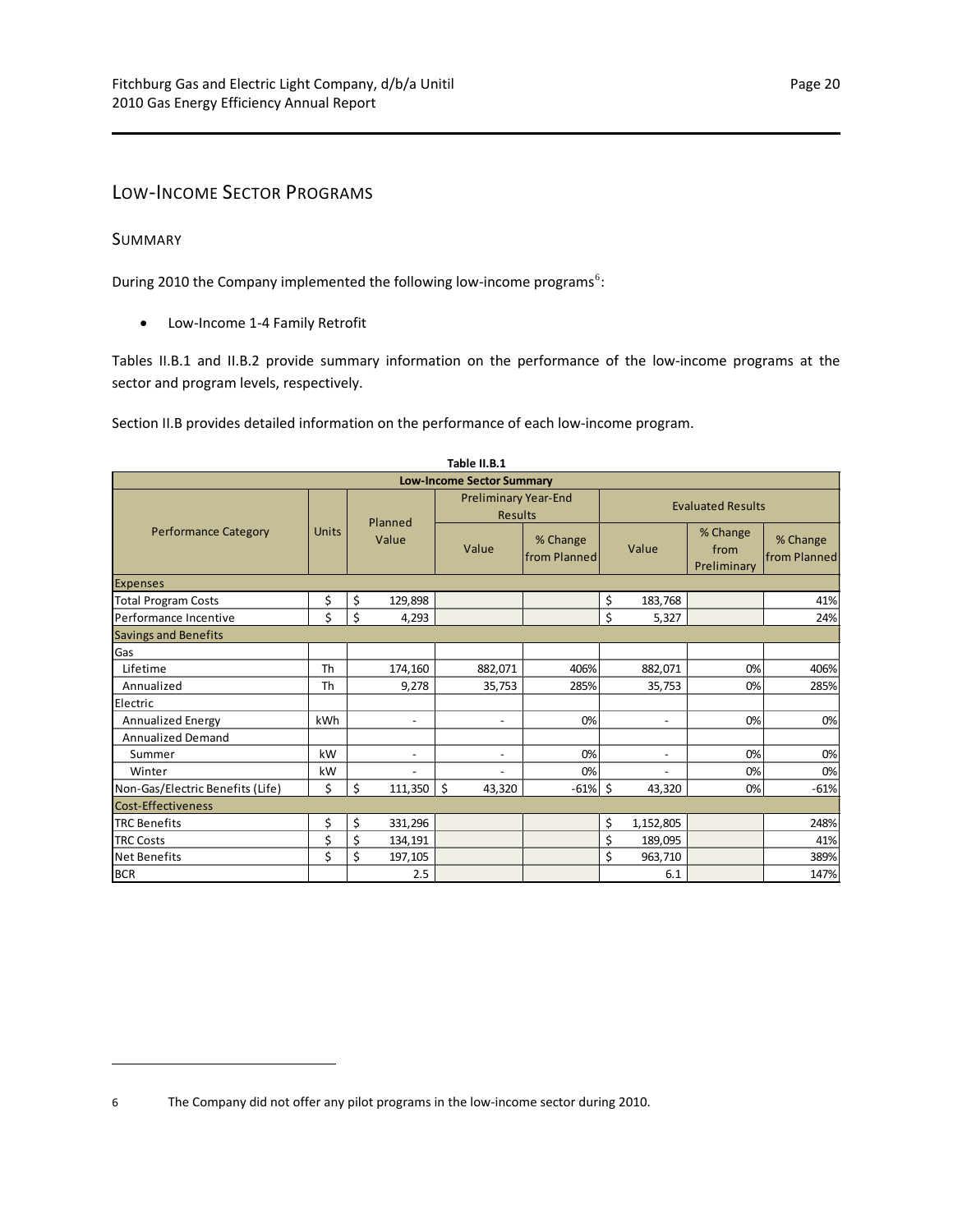| Table II.B.2.                                |              |                  |         |                          |           |                           |  |  |  |  |  |
|----------------------------------------------|--------------|------------------|---------|--------------------------|-----------|---------------------------|--|--|--|--|--|
| <b>Low-Income Program Summary</b>            |              |                  |         |                          |           |                           |  |  |  |  |  |
|                                              |              | Planned<br>Value |         | <b>Evaluated Results</b> |           |                           |  |  |  |  |  |
| Sector                                       | <b>Units</b> |                  |         |                          | Value     | % Change<br>lfrom Planned |  |  |  |  |  |
| Low-Income Singlefamily Retrofit - 1-4 Units |              |                  |         |                          |           |                           |  |  |  |  |  |
| <b>TRC Benefits</b>                          | \$           | \$               | 331,296 | \$                       | 1,152,805 | 248%                      |  |  |  |  |  |
| <b>TRC Costs</b>                             | \$           | \$               | 130,999 | \$                       | 186,053   | 42%                       |  |  |  |  |  |
| Net Benefits                                 | \$           | \$               | 200,298 | \$                       | 966,752   | 383%                      |  |  |  |  |  |
| <b>BCR</b>                                   |              |                  | 2.5     |                          | 6.2       | 145%                      |  |  |  |  |  |
| <b>Hard-To-Measure Initiatives</b>           |              |                  |         |                          |           |                           |  |  |  |  |  |
| <b>TRC Costs</b>                             | \$           | \$               | 3,193   | l \$                     | 3,042     | $-5%$                     |  |  |  |  |  |
| <b>Total</b>                                 |              |                  |         |                          |           |                           |  |  |  |  |  |
| <b>ITRC Benefits</b>                         | \$           | \$               | 331,296 | \$                       | 1,152,805 | 248%                      |  |  |  |  |  |
| TRC Costs (incl HTM Initiatives)             | \$           | \$               | 134,191 | \$                       | 189,095   | 41%                       |  |  |  |  |  |
| <b>Net Benefits</b>                          | \$           | \$               | 197,105 | \$                       | 963,710   | 389%                      |  |  |  |  |  |
| <b>BCR</b>                                   |              |                  | 2.5     |                          | 6.2       | 145%                      |  |  |  |  |  |

As shown in Tables II.B.1. and II.B.2., 2010 was a very robust year for the Company's Low Income Retrofit Program. In addition to weatherizing and/or upgrading heating systems in a number of single family homes, a 48 unit multifamily project was completed. As discussed below, the Company completed the multifamily project under its' single-family program as an interim step to implementing a multifamily program in 2011. A more detailed discussion can be found in Section II.B.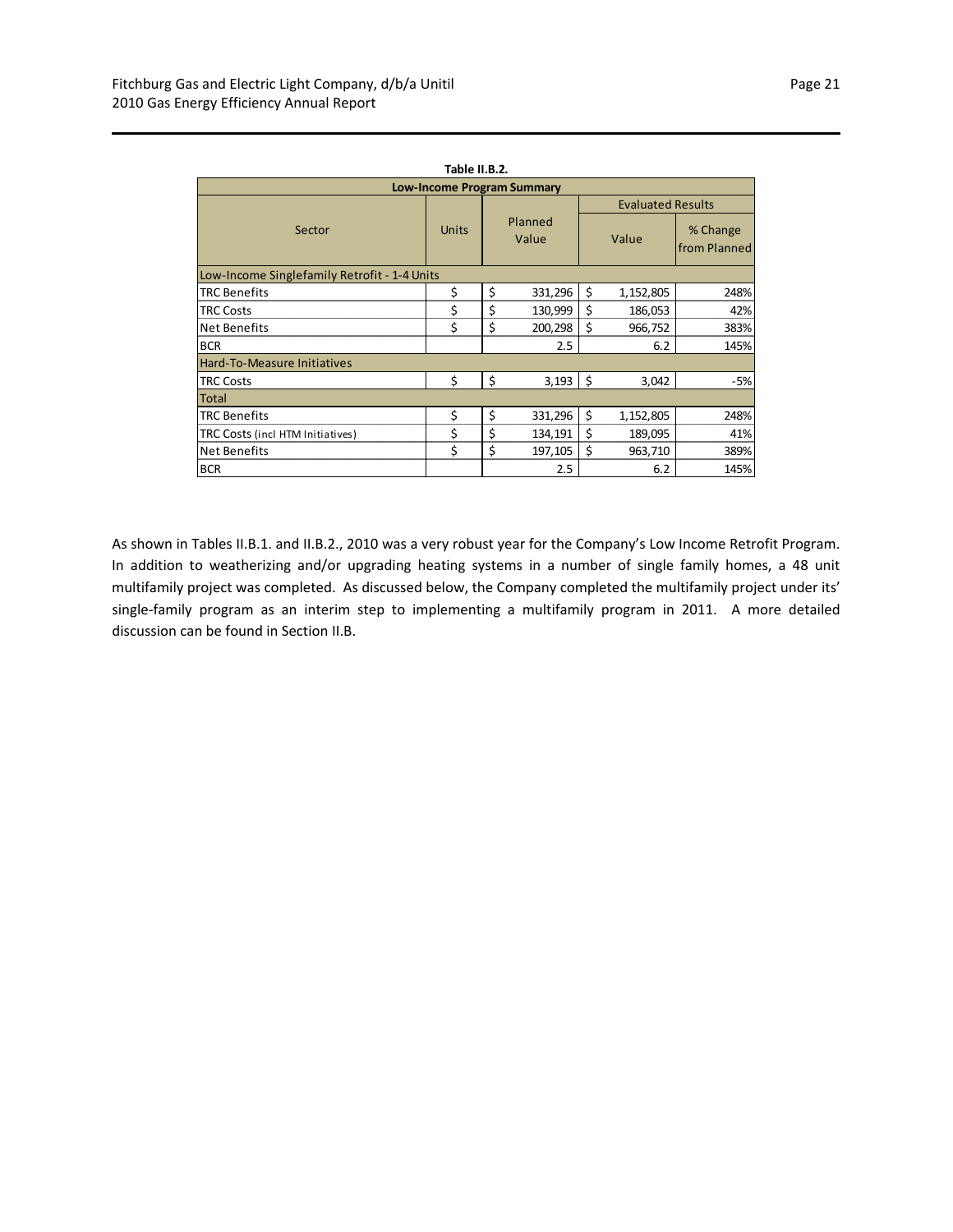<span id="page-25-0"></span>LOW‐INCOME PROGRAMS

LOW‐INCOME 1‐4 FAMILY RETROFIT

**Purpose/Goal:** The purpose of the Low‐Income 1‐4 Family Retrofit program was to increase energy efficiency and reduce the energy cost burden for income‐eligible customers through education and the installation of electric and gas energy efficiency measures to achieve deeper and broader energy savings.

**Targeted Customers:** This program targeted residential electric customers using natural gas heating living in one‐ to four-unit dwellings who are at sixty percent (60%) of the state median income level.

**Definition of Program Participant**: A participant is defined as an individual account number.

**Targeted End‐Uses**: Targeted end uses under this comprehensive, whole house approach included, but were not limited to, building shells, heating, domestic water heating, HVAC/mechanical systems, and general waste heat.

**Delivery Mechanism:** Program Administrators, when warranted, used a lead vendor to administer the program. The Program Administrators worked closely with their lead vendor and/or respective Network agencies on all aspects of the program design and implementation.

**Significant Differences in Actual Program Design from Approved Program Design**: None.

**Docket/Exhibit where the Program is Discussed and Approved:** The program is discussed in detail in the Company's 2010‐2012 Three‐year Electric Energy Efficiency Plan, filed October 30, 2009, D.P.U. 09‐127. The program was approved by the Department on January 28, 2010 in D.P.U. 09‐127.

Table II.B.3 provides information on the performance of the Low‐Income Single Family Retrofit Program.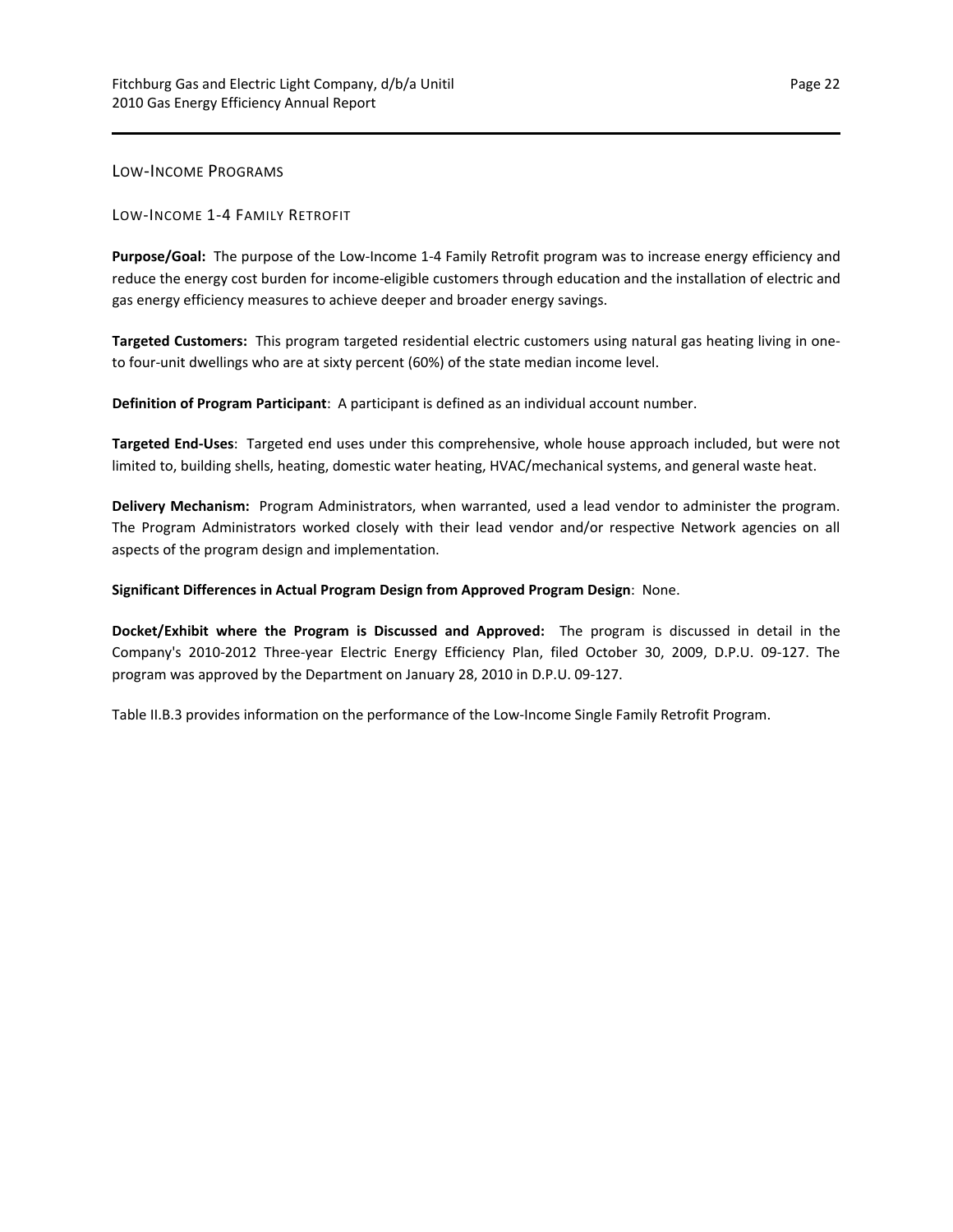| Table II.B.3                                 |           |                  |                          |                                               |                          |       |                          |                                 |                          |  |  |
|----------------------------------------------|-----------|------------------|--------------------------|-----------------------------------------------|--------------------------|-------|--------------------------|---------------------------------|--------------------------|--|--|
| Low-Income Singlefamily Retrofit - 1-4 Units |           |                  |                          |                                               |                          |       |                          |                                 |                          |  |  |
|                                              |           | Planned<br>Value |                          | <b>Preliminary Year-End</b><br><b>Results</b> |                          |       | <b>Evaluated Results</b> |                                 |                          |  |  |
| <b>Performance Category</b>                  | Units     |                  |                          | Value                                         | % Change<br>from Planned | Value |                          | % Change<br>from<br>Preliminary | % Change<br>from Planned |  |  |
| <b>Expenses</b>                              |           |                  |                          |                                               |                          |       |                          |                                 |                          |  |  |
| <b>Total Program Costs</b>                   | \$        | \$               | 126,706                  |                                               |                          | \$    | 180,726                  |                                 | 43%                      |  |  |
| Performance Incentive                        | \$        | \$               | 4,293                    |                                               |                          | \$    | 5,327                    |                                 | 24%                      |  |  |
| Participants                                 | Units     |                  | 27                       |                                               |                          |       | 67                       |                                 | 148%                     |  |  |
| Program Cost / Participant                   | \$        | \$               | 4,693                    |                                               |                          | \$    | 2,697                    |                                 | $-43%$                   |  |  |
| <b>Savings and Benefits</b>                  |           |                  |                          |                                               |                          |       |                          |                                 |                          |  |  |
| Gas                                          |           |                  |                          |                                               |                          |       |                          |                                 |                          |  |  |
| Lifetime                                     | <b>Th</b> |                  | 174,160                  | 882,071                                       | 406%                     |       | 882,071                  | 0%                              | 406%                     |  |  |
| Annualized                                   | Th        |                  | 9,278                    | 35,753                                        | 285%                     |       | 35,753                   | 0%                              | 285%                     |  |  |
| Average Measure Life                         | Yrs       |                  | 19                       | 25                                            | 31%                      |       | 25                       | 0%                              | 31%                      |  |  |
| Electric                                     |           |                  |                          |                                               |                          |       |                          |                                 |                          |  |  |
| Annualized Energy                            | kWh       |                  | $\overline{\phantom{a}}$ | $\overline{\phantom{0}}$                      | 0%                       |       | $\overline{\phantom{a}}$ | 0%                              | 0%                       |  |  |
| <b>Annualized Demand</b>                     |           |                  |                          |                                               |                          |       |                          |                                 |                          |  |  |
| Summer                                       | kW        |                  | $\overline{a}$           | $\overline{\phantom{a}}$                      | 0%                       |       | $\overline{a}$           | 0%                              | 0%                       |  |  |
| Winter                                       | kW        |                  | $\overline{\phantom{a}}$ |                                               | 0%                       |       | $\overline{a}$           | 0%                              | 0%                       |  |  |
| Non-Gas/Electric Benefits (Life)             | \$        | \$               | 111,350                  | \$<br>43,320                                  | $-61%$                   | \$    | 43,320                   | 0%                              | $-61%$                   |  |  |
| Cost-Effectiveness                           |           |                  |                          |                                               |                          |       |                          |                                 |                          |  |  |
| <b>TRC Benefits</b>                          | \$        | \$               | 331,296                  |                                               |                          | \$    | 1,152,805                |                                 | 248%                     |  |  |
| <b>TRC Costs</b>                             | \$        | \$               | 130,999                  |                                               |                          | \$    | 186,053                  |                                 | 42%                      |  |  |
| <b>Net Benefits</b>                          | \$        | \$               | 200,298                  |                                               |                          | \$    | 966,752                  |                                 | 383%                     |  |  |
| <b>BCR</b>                                   |           |                  | 2.5                      |                                               |                          |       | 6.2                      |                                 | 145%                     |  |  |

#### **Variance Analysis**:

 Total Program Costs: In its 2010 MTM, D.P.U. 10‐86, the Company requested additional funds to address multifamily housing projects screened within the statewide multifamily PHA/CDC program. At the time, the Company did not have a low income multifamily program in place and proposed to complete the projects under the umbrella of its Low Income 1-4 Unit program as an interim step. The Company subsequently withdrew its 2010 MTM proposal.

While the 2010 variance for this program is considered significant, when compared to the three year program budget of \$487,820, the variance is 11%.

- Performance Incentive: Performance incentives for the savings and net benefits components for 2010 achieved exemplary, while the Company achieved exemplary and design for one each of its two metrics.
- Participants: Reflects the addition of a 6 building multifamily project.
- Cost/Participant: Reflects the addition of a 6 building multifamily project with lower average costs per unit (48 units).
- Gas Savings: Preliminary energy savings are higher than planned, reflecting higher participation. There was no change in impact factors, therefore, no variance between preliminary and evaluated.
- Non‐Electric Benefits ("NEBs"): Are the result of higher participation/savings.
- TRC Benefits/TRC Costs/Net Benefits: See discussions above.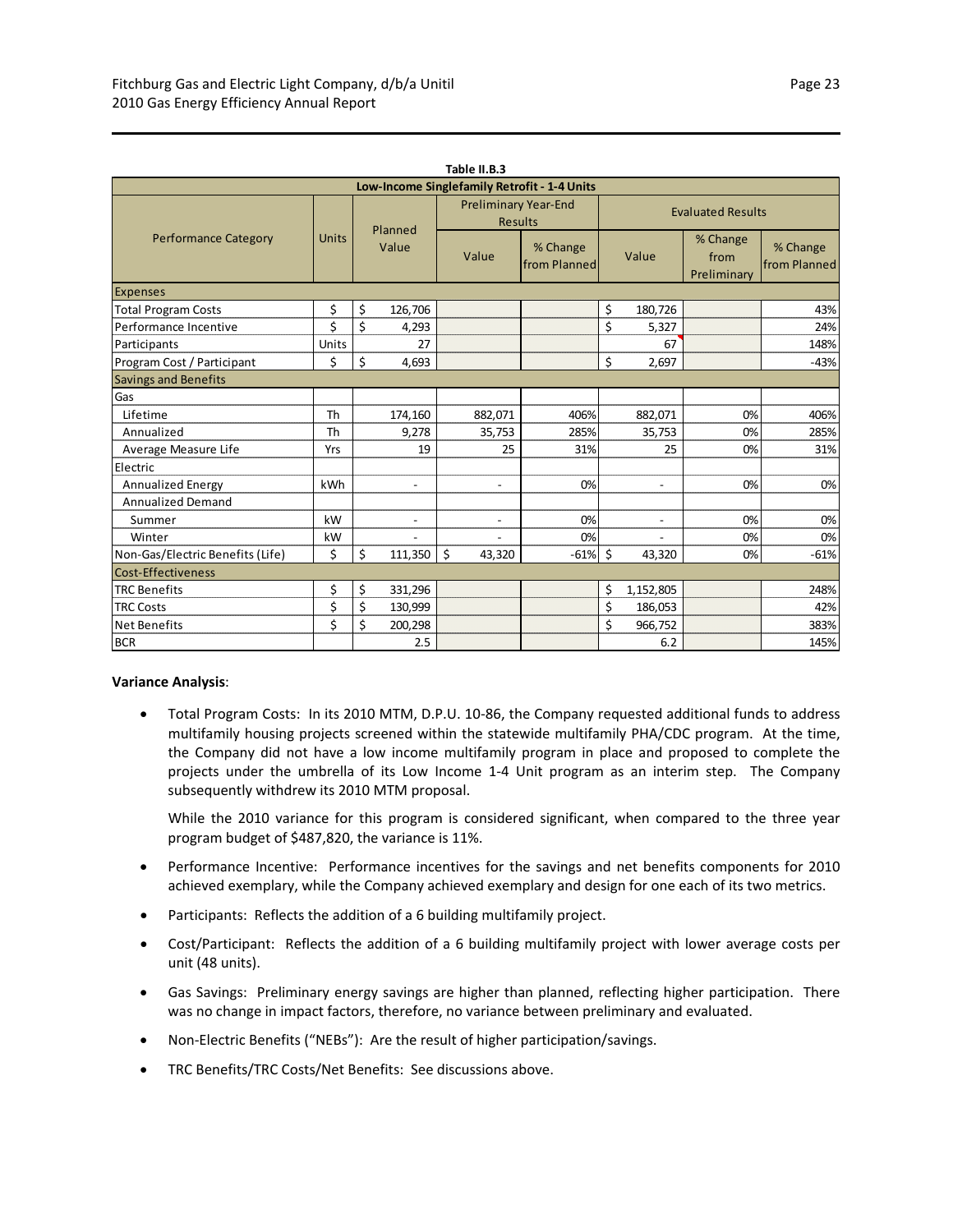#### **EM&V Studies included in this Annual Report that apply to this Program:**

## 1. Final Report for Low Income Program - Massachusetts 2010 Residential Retrofit and Low Income Evaluation

For the 2010 process evaluation, the Cadmus team focused on assessing program processes and identifying similarities and differences between the perspectives and assumptions of program staff, implementation staff, and customers regarding program goals, design, and implementation. The Cadmus team also reviewed the process by which program data are collected, managed, and reported, including an assessment of the quality and consistency of the program data across PAs.

The results of this study did not impact the 2010 evaluated results.

This study is discussed in more detail in Section III.

### **Changes resulting from Current Year Program Performance:**

Required design and/or implementation changes to this program as a result of the evaluation results described above have yet to be determined

This program was cost‐effective for 2010, and the Company does not intend to discontinue the program.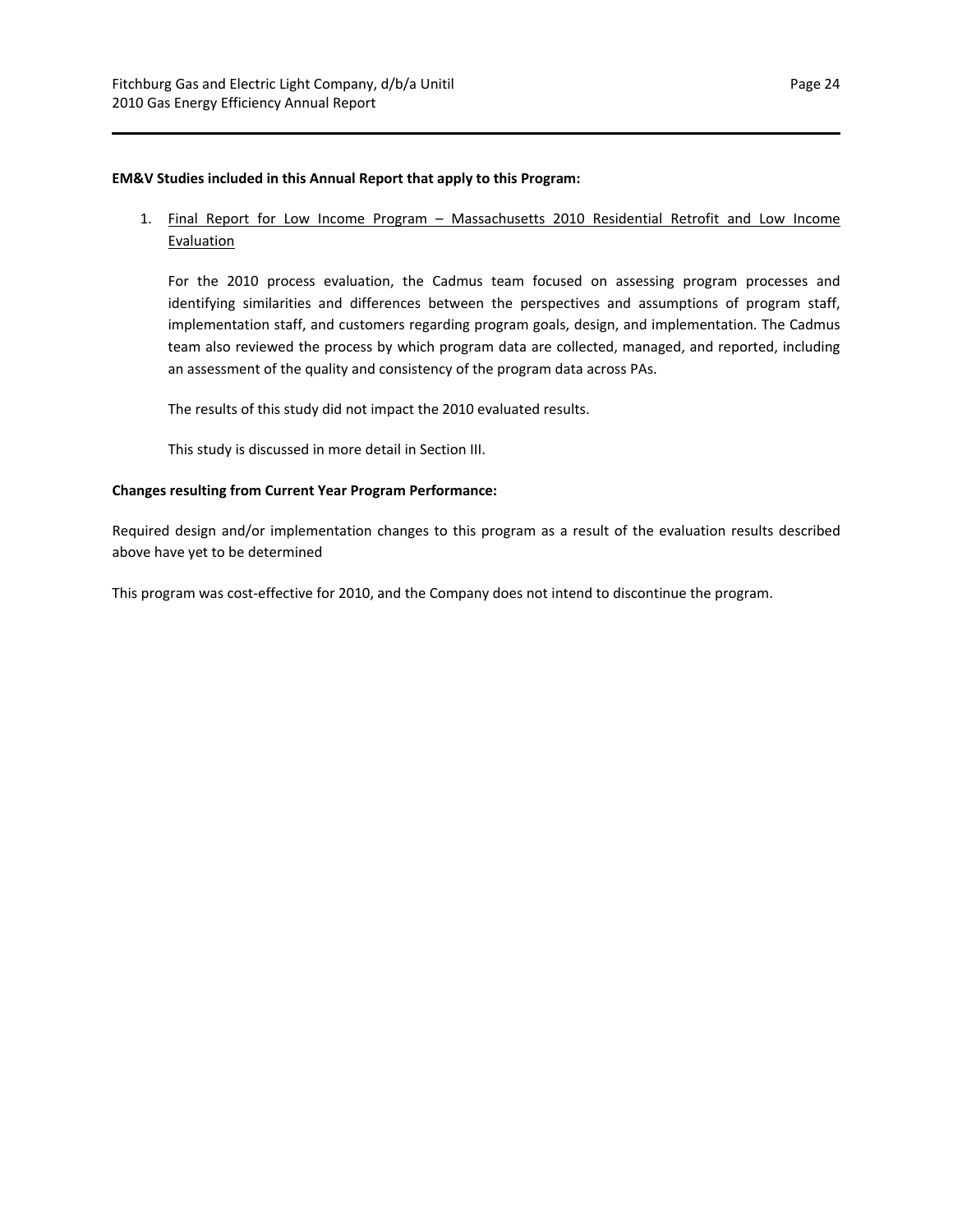# <span id="page-28-0"></span>COMMERCIAL & INDUSTRIAL SECTOR PROGRAMS

## <span id="page-28-1"></span>SUMMARY

During 2010 the Company implemented the following Commercial & Industrial ("C&I") programs:

- C&I New Construction and Major Renovation
- C&I Large Retrofit
- C&I Direct Install

Tables II.C.1 and II.C.2 provide summary information on the performance of the C&I programs at the sector and program levels, respectively.

Sections II.C provide detailed information on the performance of each C&I program and pilot program, respectively.

| Table II.C.1                                      |              |                                |                                               |                          |                          |                                 |                          |  |  |  |  |
|---------------------------------------------------|--------------|--------------------------------|-----------------------------------------------|--------------------------|--------------------------|---------------------------------|--------------------------|--|--|--|--|
| <b>Commercial &amp; Industrial Sector Summary</b> |              |                                |                                               |                          |                          |                                 |                          |  |  |  |  |
|                                                   |              | Planned                        | <b>Preliminary Year-End</b><br><b>Results</b> |                          | <b>Evaluated Results</b> |                                 |                          |  |  |  |  |
| <b>Performance Category</b>                       | <b>Units</b> | Value                          | Value                                         | % Change<br>from Planned | Value                    | % Change<br>from<br>Preliminary | % Change<br>from Planned |  |  |  |  |
| <b>Expenses</b>                                   |              |                                |                                               |                          |                          |                                 |                          |  |  |  |  |
| <b>Total Program Costs</b>                        | \$           | \$<br>225,595                  |                                               |                          | \$<br>354,946            |                                 | 57%                      |  |  |  |  |
| Performance Incentive                             | \$           | Ś<br>31,321                    |                                               |                          | \$<br>38,865             |                                 | 24%                      |  |  |  |  |
| <b>Savings and Benefits</b>                       |              |                                |                                               |                          |                          |                                 |                          |  |  |  |  |
| Gas                                               |              |                                |                                               |                          |                          |                                 |                          |  |  |  |  |
| Lifetime                                          | Th           | 2,064,360                      | 2,384,001                                     | 15%                      | 2,148,249                | $-10%$                          | 4%                       |  |  |  |  |
| Annualized                                        | Th           | 100,394                        | 128,819                                       | 28%                      | 117,734                  | $-9%$                           | 17%                      |  |  |  |  |
| Electric                                          |              |                                |                                               |                          |                          |                                 |                          |  |  |  |  |
| Annualized Energy                                 | kWh          | $\overline{\phantom{a}}$       | $\overline{\phantom{a}}$                      | 0%                       | $\overline{\phantom{a}}$ | 0%                              | 0%                       |  |  |  |  |
| <b>Annualized Demand</b>                          |              |                                |                                               |                          |                          |                                 |                          |  |  |  |  |
| Summer                                            | kW           | $\overline{\phantom{a}}$       | $\overline{\phantom{a}}$                      | 0%                       | $\overline{\phantom{a}}$ | 0%                              | 0%                       |  |  |  |  |
| Winter                                            | kW           | $\overline{\phantom{a}}$       | $\overline{\phantom{a}}$                      | 0%                       | $\overline{\phantom{a}}$ | 0%                              | 0%                       |  |  |  |  |
| Non-Gas/Electric Benefits (Life)                  | \$           | \$<br>$\overline{\phantom{a}}$ | \$<br>$\overline{\phantom{a}}$                | $0%$ \$                  | $\overline{\phantom{a}}$ | 0%                              | 0%                       |  |  |  |  |
| <b>Cost-Effectiveness</b>                         |              |                                |                                               |                          |                          |                                 |                          |  |  |  |  |
| <b>TRC Benefits</b>                               | \$           | \$<br>2,253,690                |                                               |                          | \$<br>2,337,568          |                                 | 4%                       |  |  |  |  |
| <b>TRC Costs</b>                                  | \$           | \$<br>532,511                  |                                               |                          | \$<br>774,622            |                                 | 45%                      |  |  |  |  |
| <b>Net Benefits</b>                               | \$           | \$<br>1,721,179                |                                               |                          | \$<br>1,562,946          |                                 | $-9%$                    |  |  |  |  |
| <b>BCR</b>                                        |              | 4.2                            |                                               |                          | 3.0                      |                                 | $-29%$                   |  |  |  |  |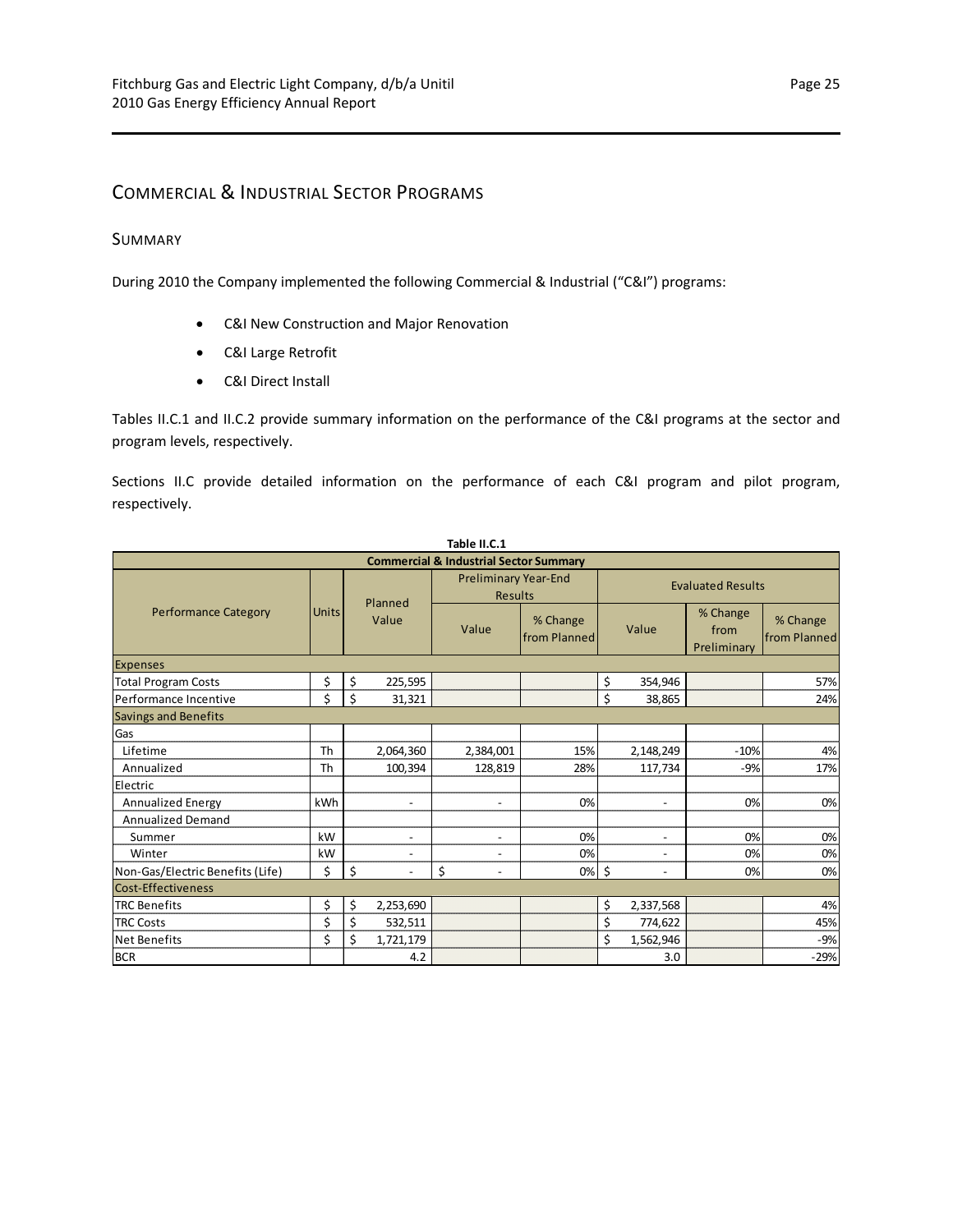| Table II.C.2                                                |                           |     |           |                          |           |                          |  |  |  |  |  |
|-------------------------------------------------------------|---------------------------|-----|-----------|--------------------------|-----------|--------------------------|--|--|--|--|--|
| <b>Commercial &amp; Industrial Program Summary</b>          |                           |     |           |                          |           |                          |  |  |  |  |  |
|                                                             |                           |     |           | <b>Evaluated Results</b> |           |                          |  |  |  |  |  |
| Sector                                                      | Planned<br>Units<br>Value |     |           | Value                    |           | % Change<br>from Planned |  |  |  |  |  |
| Commercial & Industrial New Construction & Major Renovation |                           |     |           |                          |           |                          |  |  |  |  |  |
| <b>TRC Benefits</b>                                         | \$                        | \$  | 311,264   | \$                       | 252,347   | $-19%$                   |  |  |  |  |  |
| <b>TRC Costs</b>                                            | \$                        | \$  | 89,196    | \$                       | 130,876   | 47%                      |  |  |  |  |  |
| <b>Net Benefits</b>                                         | \$                        | \$  | 222,068   | \$                       | 121,471   | $-45%$                   |  |  |  |  |  |
| <b>BCR</b>                                                  |                           |     | 3.5       |                          | 1.9       | $-45%$                   |  |  |  |  |  |
| Commercial & Industrial Large Retrofit                      |                           |     |           |                          |           |                          |  |  |  |  |  |
| <b>TRC Benefits</b>                                         | \$                        | \$  | 1,830,885 | \$                       | 2,051,336 | 12%                      |  |  |  |  |  |
| <b>TRC Costs</b>                                            | \$                        | \$  | 411,686   | \$                       | 619,302   | 50%                      |  |  |  |  |  |
| <b>Net Benefits</b>                                         | \$                        | \$  | 1,419,199 | $\mathsf{\hat{S}}$       | 1,432,034 | 1%                       |  |  |  |  |  |
| <b>BCR</b>                                                  | n/a                       | 4.4 |           |                          | 3.3       | $-26%$                   |  |  |  |  |  |
| <b>Commercial &amp; Industrial Direct Install</b>           |                           |     |           |                          |           |                          |  |  |  |  |  |
| <b>TRC Benefits</b>                                         | \$                        | \$  | 111,541   | \$                       | 33,885    | $-70%$                   |  |  |  |  |  |
| <b>TRC Costs</b>                                            | \$                        | \$  | 18,675    | \$                       | 22,490    | 20%                      |  |  |  |  |  |
| <b>Net Benefits</b>                                         | \$                        | \$  | 92,866    | \$                       | 11,395    | $-88%$                   |  |  |  |  |  |
| <b>BCR</b>                                                  |                           |     | 6.0       |                          | 1.5       | $-75%$                   |  |  |  |  |  |
| Hard-To-Measure Initiatives                                 |                           |     |           |                          |           |                          |  |  |  |  |  |
| <b>TRC Costs</b>                                            | \$                        | \$  | 12,955    | \$                       | 1,955     | $-85%$                   |  |  |  |  |  |
| <b>Total</b>                                                |                           |     |           |                          |           |                          |  |  |  |  |  |
| <b>TRC Benefits</b>                                         | \$                        | \$  | 2,253,690 | \$                       | 2,337,568 | 4%                       |  |  |  |  |  |
| TRC Costs (incl HTM Initiatives)                            | \$                        | \$  | 532,511   | \$                       | 774,622   | 45%                      |  |  |  |  |  |
| <b>Net Benefits</b>                                         | \$                        | \$  | 1,721,179 | \$                       | 1,562,946 | $-9%$                    |  |  |  |  |  |
| <b>BCR</b>                                                  |                           |     | 4.2       |                          | 3.0       | $-29%$                   |  |  |  |  |  |

Overall, the C&I programs did well in 2010. At the sector level, the Company achieved its planned savings and TRC Benefit targets although costs were higher than budget due to higher than expected demand. New evaluation results reduced the evaluated savings nearly wiping out the incremental preliminary savings versus planned.

NEW CONSTRUCTION AND MAJOR RENOVATION – The program continues to experience high demand, exceeding its budget in 2010. Because of the wide selection of equipment offered through this program, planning the exact measure mix presented a challenge. Overall, program TRC costs were significantly higher than planned and net benefits were significantly lower than planned, which significantly lowered the BCR compared to the plan. The final measure mix and evaluation results conspired to impact program benefits and lifetime savings.

COMMERCIAL AND INDUSTRIAL LARGE RETROFIT – The program was over budget and saw higher than planned participation. Evaluated savings and benefits for the program were not significantly different from planned. TRC Costs were significantly higher than planned which impacted the BCR, lowering it significantly from planned.

COMMERCIAL AND INDUSTRIAL DIRECT INSTALL – This program in 2010 was a new offering for Unitil customers compared to the past delivery mechanism of a custom type retrofit program. Planning for this program presented challenges without a history of what had been done in the past. Overall program results were significantly different from the plan with savings and benefits significantly lower, but costs and participants significantly higher than planned.

A more detailed program‐level discussion can be found in Section II.C.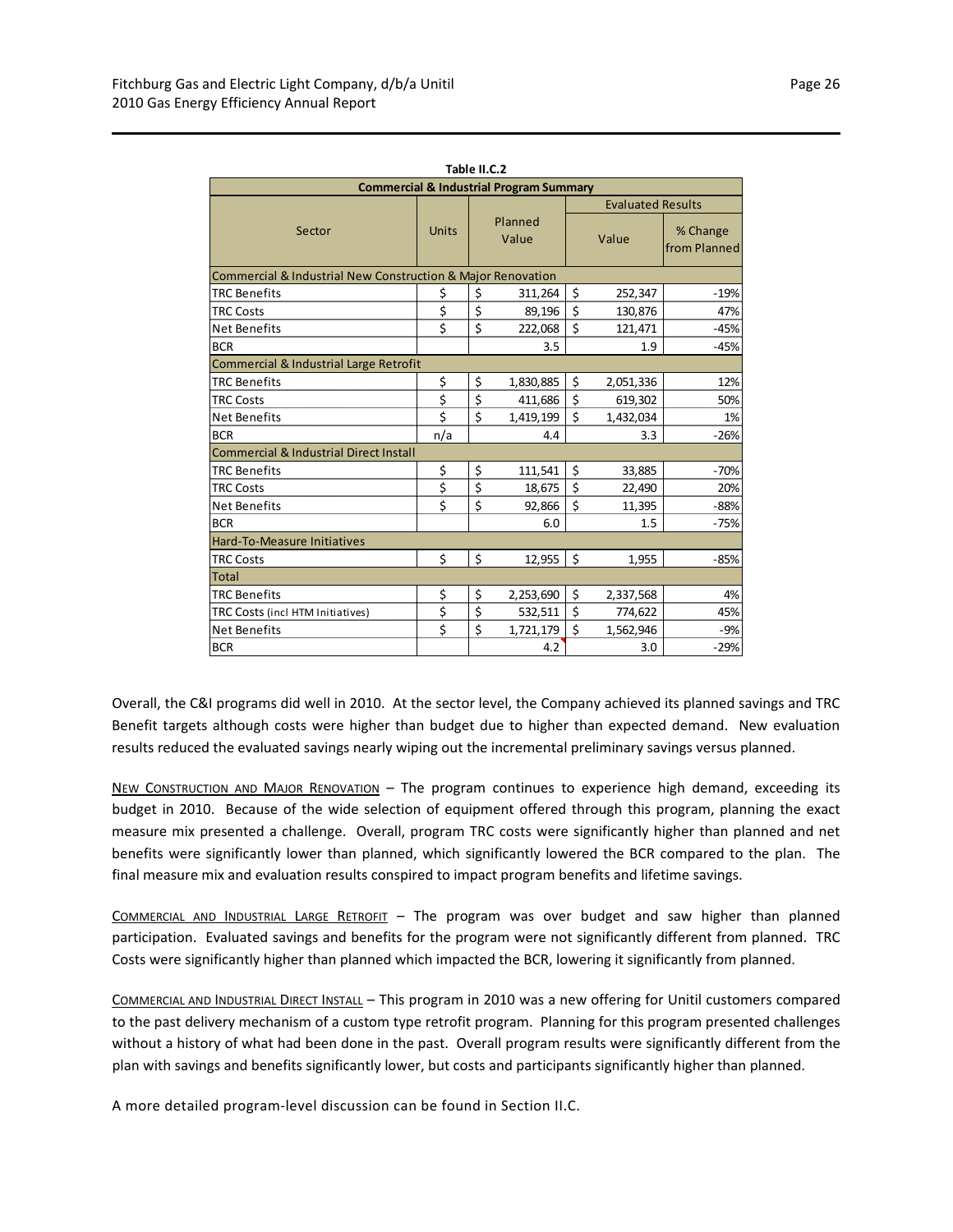## <span id="page-30-1"></span>COMMERCIAL & INDUSTRIAL PROGRAMS

## C&I NEW CONSTRUCTION & MAJOR RENOVATION

**Purpose/Goal:** The C&I New Construction & Major Renovation program was designed to optimize the efficiency of equipment, building design and systems in new construction and renovation of commercial, industrial, institutional and government facilities. Focusing on offering a comprehensive set of electric and gas efficiency options specific to the needs unique to each customer, the program also targeted the brief window of opportunity to install premium grade replacements when equipment fails or is near the end of its useful life. In doing so, the Program Administrators worked to ensure that the best practices propagated by the program are ultimately built into the evolution of better building requirements.

**Targeted Customers**: The target market for this program was all time‐dependent gas and electric energy efficiency opportunities in the C&I sector – commercial, industrial, institutional, and government customers.

**Definition of Program Participant**: A program participant is defined as an individual project undertaken by a customer who has received a financial incentive for the completed implementation of one or more time dependent electric energy efficiency measures. One customer may undertake multiple projects at different locations during the program year. Each project is, therefore, counted as an individual participant.

**Targeted End‐Uses**: End uses targeted by the program included: lighting equipment and controls, lighting design, motors, variable speed drives, high performance HVAC equipment, chilled water systems/ refrigeration systems, building envelope measures, compressed air, high efficiency heating and water heating, and industry‐specific gas and electric industrial processes. Site-specific custom measures, including CHP distributed generation, were also considered.

**Delivery Mechanism**: The Program Administrators worked together to market and implement the program as a unitary statewide effort to maximize the acquisition of potential energy savings (gas and electric) in the ongoing market for new facilities and replacement equipment in the Commonwealth.

**Significant Differences in Actual Program Design from Approved Program Design:** None.

**Docket/Exhibit where the Program is Discussed and Approved:** The program is discussed in detail in the Company's 2010‐2012 Three‐year Electric Energy Efficiency Plan, filed October 30, 2009, D.P.U. 09‐127. The program was approved by the Department on January 28, 2010 in D.P.U. 09‐127.

<span id="page-30-0"></span>Table II.C.3 provides information on the performance of the C&I New Construction and Major Renovation Program.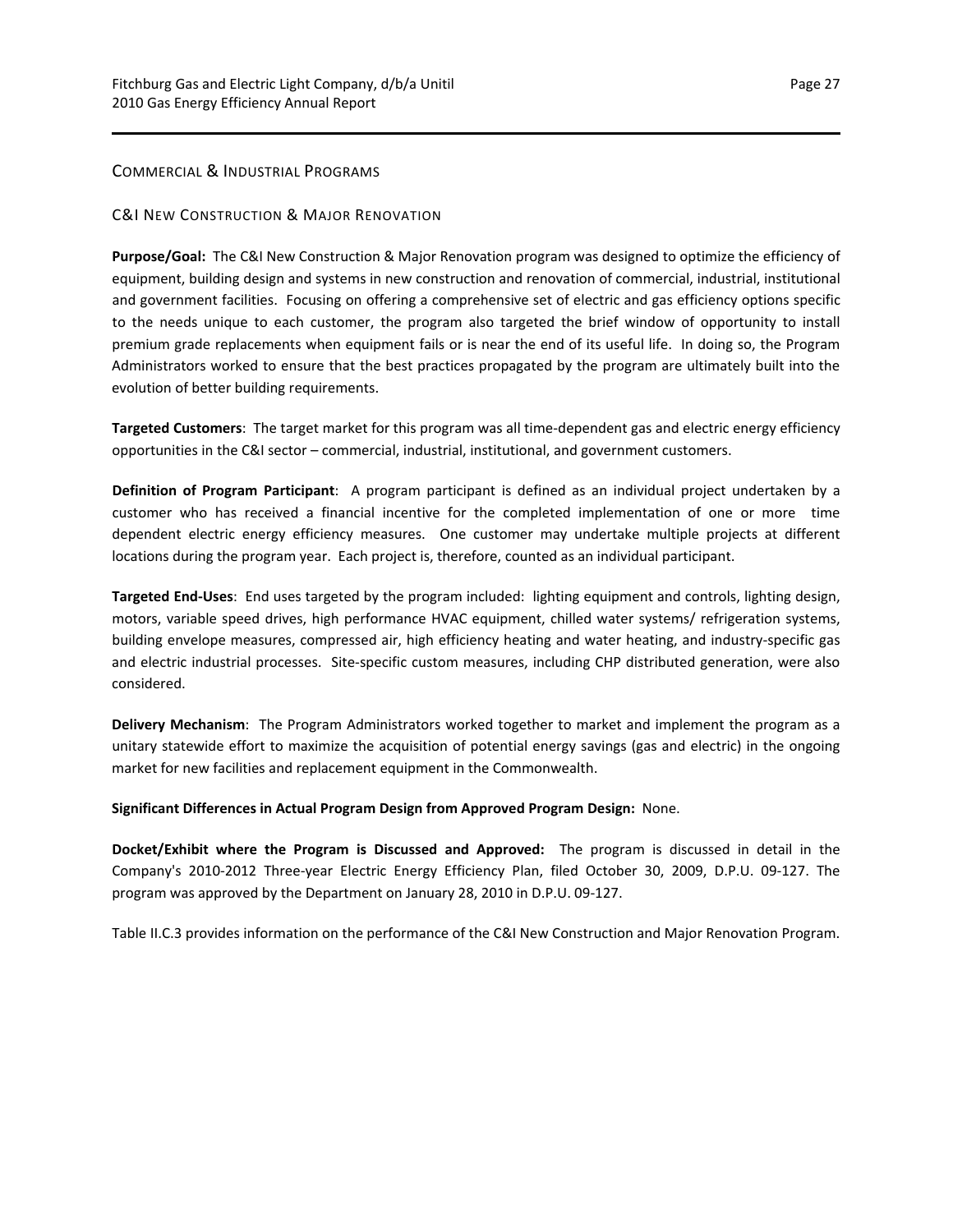| Table II.C.3                                                               |              |                  |                          |                                               |                          |       |                          |                                 |                          |  |  |
|----------------------------------------------------------------------------|--------------|------------------|--------------------------|-----------------------------------------------|--------------------------|-------|--------------------------|---------------------------------|--------------------------|--|--|
| <b>Commercial &amp; Industrial New Construction &amp; Major Renovation</b> |              |                  |                          |                                               |                          |       |                          |                                 |                          |  |  |
|                                                                            |              | Planned<br>Value |                          | <b>Preliminary Year-End</b><br><b>Results</b> | <b>Evaluated Results</b> |       |                          |                                 |                          |  |  |
| <b>Performance Category</b>                                                | <b>Units</b> |                  |                          | Value                                         | % Change<br>from Planned | Value |                          | % Change<br>from<br>Preliminary | % Change<br>from Planned |  |  |
| <b>Expenses</b>                                                            |              |                  |                          |                                               |                          |       |                          |                                 |                          |  |  |
| <b>Total Program Costs</b>                                                 | \$           | \$               | 51,521                   |                                               |                          | \$    | 67,347                   |                                 | 31%                      |  |  |
| Performance Incentive                                                      | \$           | \$               | 4,213                    |                                               |                          | \$    | 5,228                    |                                 | 24%                      |  |  |
| Participants                                                               | Units        |                  | 2                        |                                               |                          |       | 16                       |                                 | 700%                     |  |  |
| Program Cost / Participant                                                 | \$           | \$               | 25,760                   |                                               |                          | \$    | 4,209                    |                                 | $-84%$                   |  |  |
| <b>Savings and Benefits</b>                                                |              |                  |                          |                                               |                          |       |                          |                                 |                          |  |  |
| Gas                                                                        |              |                  |                          |                                               |                          |       |                          |                                 |                          |  |  |
| Lifetime                                                                   | <b>Th</b>    |                  | 291,880                  | 392,157                                       | 34%                      |       | 241,070                  | $-39%$                          | $-17%$                   |  |  |
| Annualized                                                                 | Th           |                  | 11,770                   | 18,596                                        | 58%                      |       | 12,326                   | $-34%$                          | 5%                       |  |  |
| Average Measure Life                                                       | Yrs          |                  | 25                       | 21                                            | $-15%$                   |       | 20                       | $-7%$                           | $-21%$                   |  |  |
| Electric                                                                   |              |                  |                          |                                               |                          |       |                          |                                 |                          |  |  |
| <b>Annualized Energy</b>                                                   | kWh          |                  | $\overline{\phantom{a}}$ | $\overline{\phantom{a}}$                      | 0%                       |       | $\overline{\phantom{a}}$ | 0%                              | 0%                       |  |  |
| <b>Annualized Demand</b>                                                   |              |                  |                          |                                               |                          |       |                          |                                 |                          |  |  |
| Summer                                                                     | kW           |                  | $\overline{a}$           | $\blacksquare$                                | 0%                       |       | $\blacksquare$           | 0%                              | 0%                       |  |  |
| Winter                                                                     | kW           |                  | $\overline{\phantom{a}}$ | $\overline{\phantom{a}}$                      | 0%                       |       | $\overline{\phantom{a}}$ | 0%                              | 0%                       |  |  |
| Non-Gas/Electric Benefits (Life)                                           | \$           | \$               | $\overline{\phantom{a}}$ | \$<br>$\overline{\phantom{a}}$                | 0%                       | \$    | $\sim$                   | 0%                              | 0%                       |  |  |
| Cost-Effectiveness                                                         |              |                  |                          |                                               |                          |       |                          |                                 |                          |  |  |
| <b>TRC Benefits</b>                                                        | \$           | \$               | 311,264                  |                                               |                          | \$    | 252,347                  |                                 | $-19%$                   |  |  |
| <b>TRC Costs</b>                                                           | \$           | \$               | 89,196                   |                                               |                          | \$    | 130,876                  |                                 | 47%                      |  |  |
| <b>Net Benefits</b>                                                        | \$           | \$               | 222,068                  |                                               |                          | Ś     | 121,471                  |                                 | $-45%$                   |  |  |
| <b>BCR</b>                                                                 |              |                  | 3.5                      |                                               |                          |       | 1.9                      |                                 | $-45%$                   |  |  |

#### **Variance Analysis**:

 Total Program Costs: The variance between planned and actual costs for this program is primarily due to higher spending in customer incentives and PP&A costs than planned.

Compared to the three year program budget of \$227,153, the variance is 7%.

- Performance Incentive: The Company achieved exemplary for the savings and net benefits components of its 2010 performance incentive but only achieved exemplary for one of its four C&I metrics. The Company did not achieve threshold for the other metrics.
- Participants: There were significantly more participants than planned. This program budget is small which can make it difficult to predict participation. One year, the Company may complete 1 or 2 very large projects and another year, like 2010, the Company may complete many smaller projects.
- Cost/Participant: Significantly more, smaller projects were completed during 2010 than planned. The planned program goals and targets were based on review of historic projects while preliminary results reflect what was actually installed.
- Gas Savings: The variance between preliminary and planned energy savings is consistent with the variance in program costs. Application of evaluation results account for the variance between preliminary and evaluated.
- Non-Electric Benefits ("NEBs"): The variance is not considered significant.
- TRC Benefits/TRC Costs/Net Benefits: See discussions above.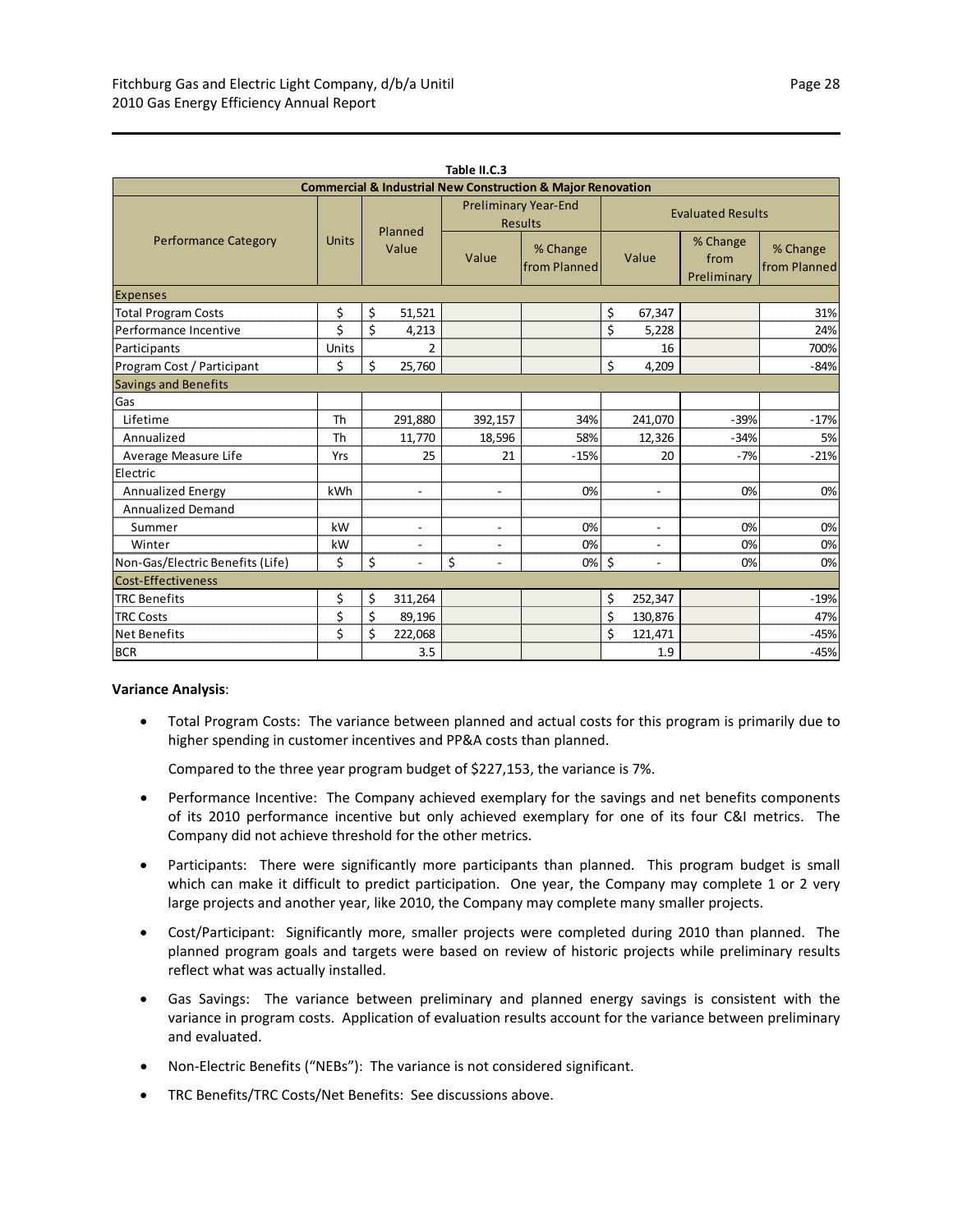#### **EM&V studies included in this Annual Report that apply to this program:**

1. Final Commercial New Construction Customer Quantitative Profile Project 1A New Construction Market Characterization.

The overarching objective of all LCIEC Market Characterization studies is: "To define the attributes of a specific market area in enough detail that the program planners and administrators can use the information for improving program implementation."

The results of this study did not impact the 2010 evaluated results.

This study is discussed in more detail in Section III.

2. Supply Chain Profile 1A New Construction Market Characterization

The overarching objective of all LCIEC Market Characterization studies is: "To define the attributes of a specific market area in enough detail that the program planners and administrators can use the information for improving program implementation."

The results of this study did not impact the 2010 evaluated results.

This study is discussed in more detail in Section III.

3. Final Report Project 1B Chain & Franchise Market Characterization

The overarching objective of all LCIEC Market Characterization studies is: "To define the attributes of a specific market area in enough detail that the program planners and administrators can use the information for improving program implementation."

The results of this study did not impact the 2010 evaluated results.

This study is discussed in more detail in Section III.

4. General Process Evaluation Final Report

The objective of this process evaluation was to look at ways to improve the design and delivery of Massachusetts C&I energy efficiency programs that would be applicable to multiple programs. Issues that the PAs and the EEAC were particularly interested in included how to increase program participation levels, how to obtain deeper energy savings from energy efficiency projects, how to improve the integration of electric and gas energy efficiency programs, and how to increase the general uniformity of program delivery across the state.

The results of this study did not impact the 2010 evaluated results.

This study is discussed in more detail in Section III.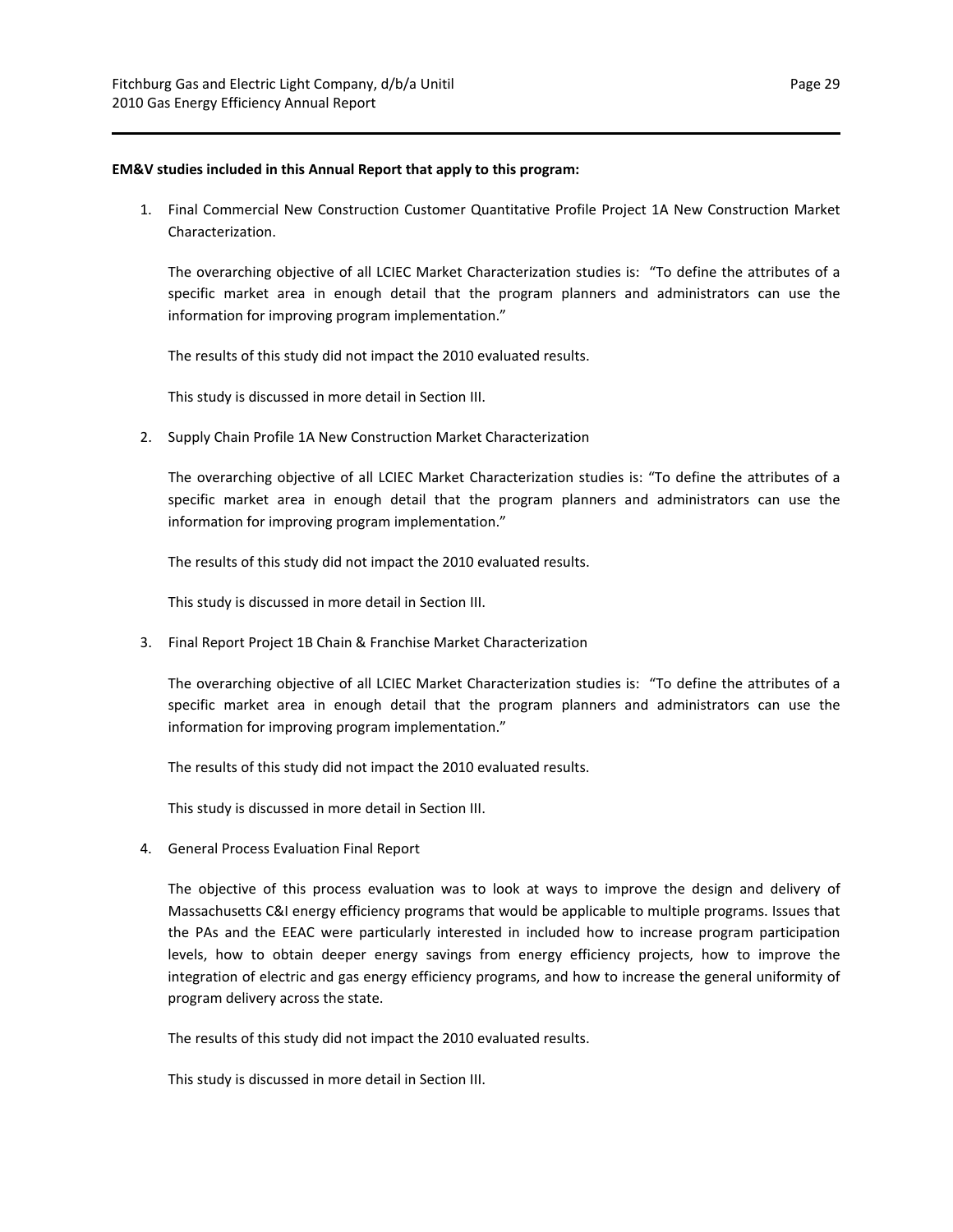5. Estimated Net-to-Gross (NTG) Factors for the Massachusetts Program Administrators (PAs) 2010 Residential New Construction Programs, Residential HEHE and Multi‐Family Gas Programs, and C&I Gas Programs.

The object of the study was to assist the Massachusetts PAs in identifying a reasonable estimated NTG factor for the 2010 Residential New Construction programs; C&I programs; Multi-Family Retrofit and Residential High Efficiency Heating and Water Heating programs.

The net effect of this study is to reduce gas savings for the measured installed.

This study is discussed in more detail in Section III.

### 6. Prescriptive Condensing Boiler Impact Evaluation Project 5 Prescriptive Gas

The objective of this impact evaluation was to develop annual gas savings impacts for all five size categories of prescriptive condensing boilers installed through the C&I gas programs.

The net effect of this study is to reduce gas savings for the measures installed.

This study is discussed in more detail in Section III.

## **Changes resulting from Current Year Program Performance:**

The results of the impact evaluations described above will be used to adjust the planning estimates for the program for 2012. The Company is not expecting to make a mid‐term modification to this program unless the overall variance over the three years exceeds 20%. Program design will continue to maximize electric and gas integration.

This program was cost-effective for 2010, and the Company does not intend to discontinue the program.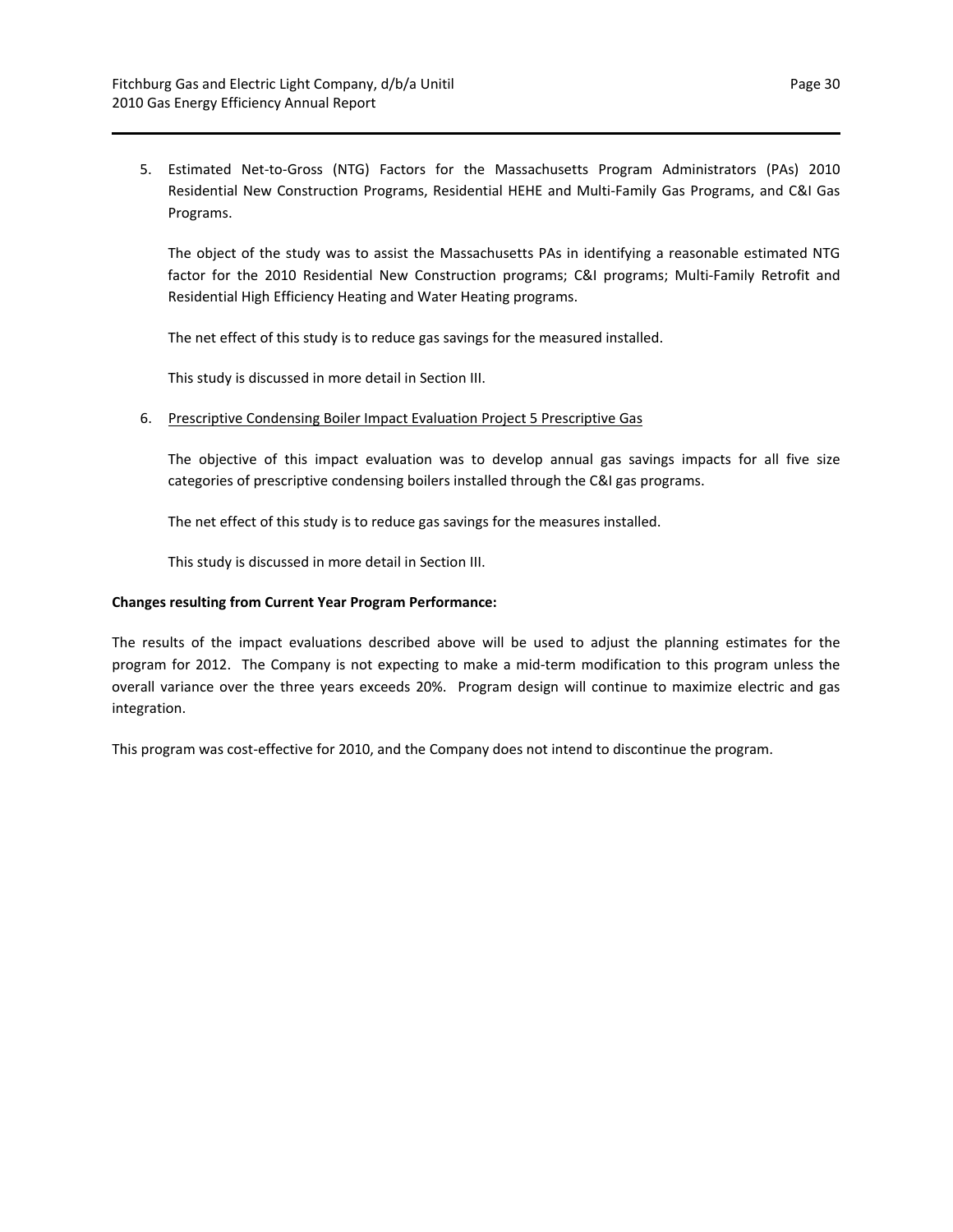## C&I LARGE RETROFIT

**Purpose/Goal:**  The C&I Large Retrofit program focused on comprehensive gas and electric energy efficiency opportunities associated with mechanical, electrical, and thermal systems in existing commercial, industrial, governmental and institutional buildings. Through this program, technical assistance and incentives were provided to encourage retrofitting of equipment that continued to function, but was outdated and inefficient, and could be replaced with a premium efficient product. In addition, this program helped participants identify specific peak load management opportunities and assisted occupants in improving their ongoing operation and maintenance practices.

**Targeted Customers:** The target market for this program was all non-residential customers - commercial, industrial, governmental, and institutional.

**Definition of Program Participant:**  A program participant is defined as an individual project undertaken by a customer who has received a financial incentive for the completed implementation of one or more electric energy efficiency measures. One customer may undertake multiple projects at different locations during the program year. Each project is, therefore, counted as an individual participant.

**Targeted End‐Uses:** Targeted end uses included, but were not limited to, lighting and lighting controls, motors and drives, HVAC equipment, energy management systems, compressed air and unique industrial processes. Targeted gas end uses included: building envelope and glazing, commercially sized heating and water heating equipment, system and building controls. Consideration was provided for any commercially available energy efficiency technology.

**Delivery Mechanism:** Program Administrator staff, trade allies and project administrators performed most sales, marketing, program administration, and implementation functions while outside contractors were retained for technical review of applications, on‐site energy analysis, technical and design assistance for comprehensive projects, project commissioning services, and the actual measure installations, including turn‐key services.

**Significant Differences in Actual Program Design from Approved Program Design:** None.

**Docket/Exhibit where the Program is Discussed and Approved:** The program is discussed in detail in the Company's 2010‐2012 Three‐year Electric Energy Efficiency Plan, filed October 30, 2009, D.P.U. 09‐127. The program was approved by the Department on January 28, 2010 in D.P.U. 09‐127.

Table II.C.4 provides information on the performance of the C&I Large Retrofit Program.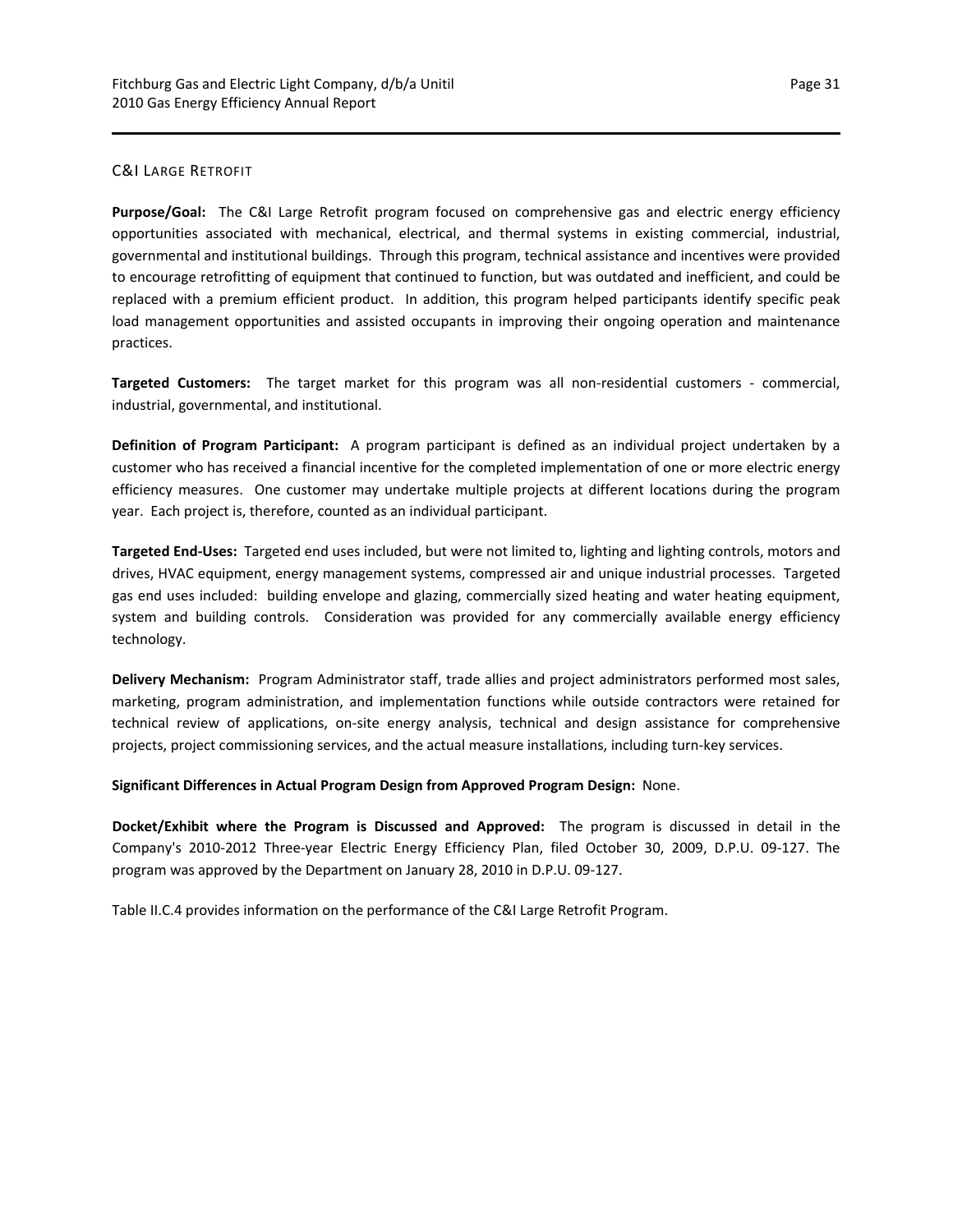| Table II.C.4                                      |              |                  |                          |                                               |                          |       |                          |                                 |                          |  |
|---------------------------------------------------|--------------|------------------|--------------------------|-----------------------------------------------|--------------------------|-------|--------------------------|---------------------------------|--------------------------|--|
| <b>Commercial &amp; Industrial Large Retrofit</b> |              |                  |                          |                                               |                          |       |                          |                                 |                          |  |
|                                                   |              | Planned<br>Value |                          | <b>Preliminary Year-End</b><br><b>Results</b> |                          |       | <b>Evaluated Results</b> |                                 |                          |  |
| <b>Performance Category</b>                       | <b>Units</b> |                  |                          | Value                                         | % Change<br>from Planned | Value |                          | % Change<br>from<br>Preliminary | % Change<br>from Planned |  |
| <b>Expenses</b>                                   |              |                  |                          |                                               |                          |       |                          |                                 |                          |  |
| <b>Total Program Costs</b>                        | \$           | \$               | 160,717                  |                                               |                          | \$    | 269,890                  |                                 | 68%                      |  |
| Performance Incentive                             | \$           | \$               | 25,425                   |                                               |                          | \$    | 31,549                   |                                 | 24%                      |  |
| Participants                                      | <b>TBD</b>   |                  | 5                        |                                               |                          |       | 8                        |                                 | 60%                      |  |
| Program Cost / Participant                        | \$           | \$               | 32,143                   |                                               |                          | \$    | 33,736                   |                                 | 5%                       |  |
| <b>Savings and Benefits</b>                       |              |                  |                          |                                               |                          |       |                          |                                 |                          |  |
| Gas                                               |              |                  |                          |                                               |                          |       |                          |                                 |                          |  |
| Lifetime                                          | <b>Th</b>    |                  | 1,670,690                | 1,954,134                                     | 17%                      |       | 1,875,412                | $-4%$                           | 12%                      |  |
| Annualized                                        | <b>Th</b>    |                  | 83,535                   | 106,978                                       | 28%                      |       | 102,668                  | $-4%$                           | 23%                      |  |
| Average Measure Life                              | Yrs          |                  | 20                       | 18                                            | $-9%$                    |       | 18                       | 0%                              | $-9%$                    |  |
| Electric                                          |              |                  |                          |                                               |                          |       |                          |                                 |                          |  |
| Annualized Energy                                 | kWh          |                  | $\overline{\phantom{0}}$ | $\overline{a}$                                | 0%                       |       | $\overline{a}$           | 0%                              | 0%                       |  |
| <b>Annualized Demand</b>                          |              |                  |                          |                                               |                          |       |                          |                                 |                          |  |
| Summer                                            | kW           |                  | $\overline{\phantom{a}}$ | $\overline{\phantom{a}}$                      | 0%                       |       | $\overline{\phantom{a}}$ | 0%                              | 0%                       |  |
| Winter                                            | kW           |                  | $\overline{\phantom{a}}$ | $\overline{\phantom{a}}$                      | 0%                       |       | $\blacksquare$           | 0%                              | 0%                       |  |
| Non-Gas/Electric Benefits (Life)                  | \$           | \$               | $\overline{a}$           | \$                                            | 0%                       | \$    | $\overline{a}$           | 0%                              | 0%                       |  |
| Cost-Effectiveness                                |              |                  |                          |                                               |                          |       |                          |                                 |                          |  |
| <b>TRC Benefits</b>                               | \$           | \$               | 1,830,885                |                                               |                          | \$    | 2,051,336                |                                 | 12%                      |  |
| <b>TRC Costs</b>                                  | \$           | \$               | 411,686                  |                                               |                          | \$    | 619,302                  |                                 | 50%                      |  |
| <b>Net Benefits</b>                               | \$           | Ś                | 1,419,199                |                                               |                          | \$    | 1,432,034                |                                 | 1%                       |  |
| <b>BCR</b>                                        |              |                  | 4.4                      |                                               |                          |       | 3.3                      |                                 | $-26%$                   |  |

#### **Variance Analysis**:

 Total Program Costs: In its July 26, 2010 MTM, D.P.U. 10‐86, the Company requested additional funds to address stronger than anticipated demand in this program. The Company subsequently withdrew its 2010 MTM proposal.

Compared to the three year program budget of \$647,007, the 2010 variance is 17%.

- Performance Incentive: The Company achieved exemplary for the savings and net benefits components of its 2010 performance incentive but only achieved exemplary for one of its four C&I metrics. The Company did not achieve threshold for the other metrics.
- Participants: Reflects the higher spending level.
- Cost/Participant: The variance is not considered significant.
- Gas Savings: The variance between preliminary and planned annualized savings is due to measure mix. The planned program goals and targets were based on review of historic projects while preliminary results reflect actual installations. Application of evaluation results account for the variance between preliminary and evaluated.
- Non-Electric Benefits ("NEBs"): The variance is not considered significant
- TRC Benefits/TRC Costs/Net Benefits: See discussions above.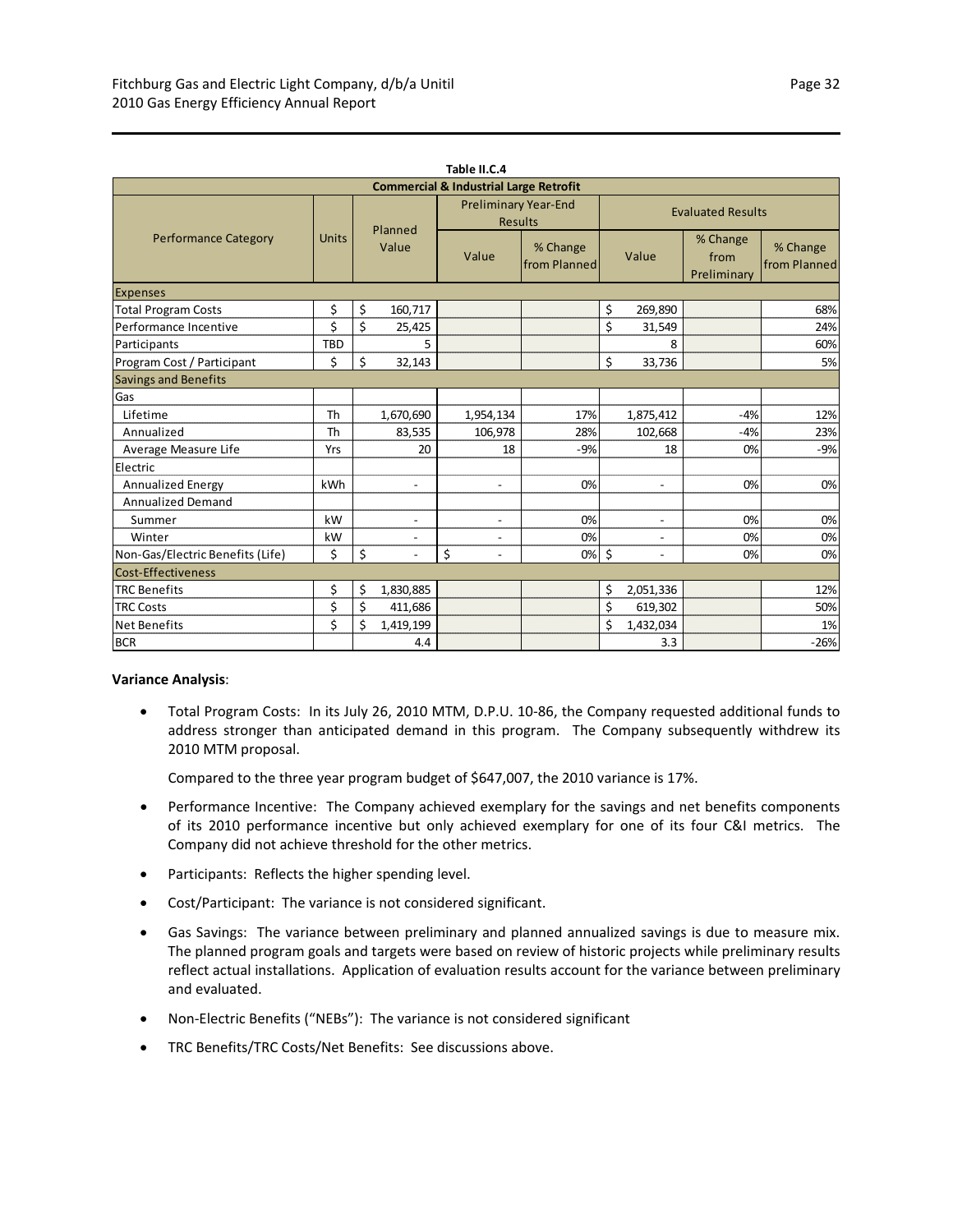#### **EM&V studies included in this Annual Report that apply to this program:**

1. 2010 Residential New Construction Programs, Residential HEHE and Multi‐Family Gas Programs, and C&I Gas Programs

The object of the study was to assist the Massachusetts PAs in identifying a reasonable estimated NTG factor for the 2010 Residential New Construction programs; C&I programs; Multi-Family Retrofit and Residential High Efficiency Heating and Water Heating programs.

The results of this study were to reduce savings for measured installed.

This study is discussed in more detail in Section III.

## 1. Cross Cutting C&I Free-Ridership and Spillover Methodology Study Final Report

The focus of this study was on the general methods for estimating what would have happened absent C&I programs in Massachusetts. The net program effect is the observed effect, less the estimate of what would have happened absent the program. The objectives of this study were to develop a standardized methodology for situations where C&I end-users are able to report on program impacts via self-report methods, and to provide a decision framework and guidelines for when the standardized self-report methodology is appropriate and when other methods need to be used (e.g., upstream programs).

The results of this study did not impact the 2010 evaluated results.

This study is discussed in more detail in Section III.

## 2. General Process Evaluation Final Report

The objective of this process evaluation was to look at ways to improve the design and delivery of Massachusetts C&I energy efficiency programs that would be applicable to multiple programs. Issues that the PAs and the EEAC were particularly interested in included how to increase program participation levels, how to obtain deeper energy savings from energy efficiency projects, how to improve the integration of electric and gas energy efficiency programs, and how to increase the general uniformity of program delivery across the state.

The results of this study did not impact the 2010 evaluated results.

This study is discussed in more detail in Section III.

#### **Changes resulting from Current Year Program Performance:**

The results of the impact evaluations described above will be used to adjust the planning estimates for the program for 2012. The Company is not expecting to make a mid‐term modification to this program unless the overall variance over the three years exceeds 20%.

This program was cost-effective for 2010, and the Company does not intend to discontinue the program.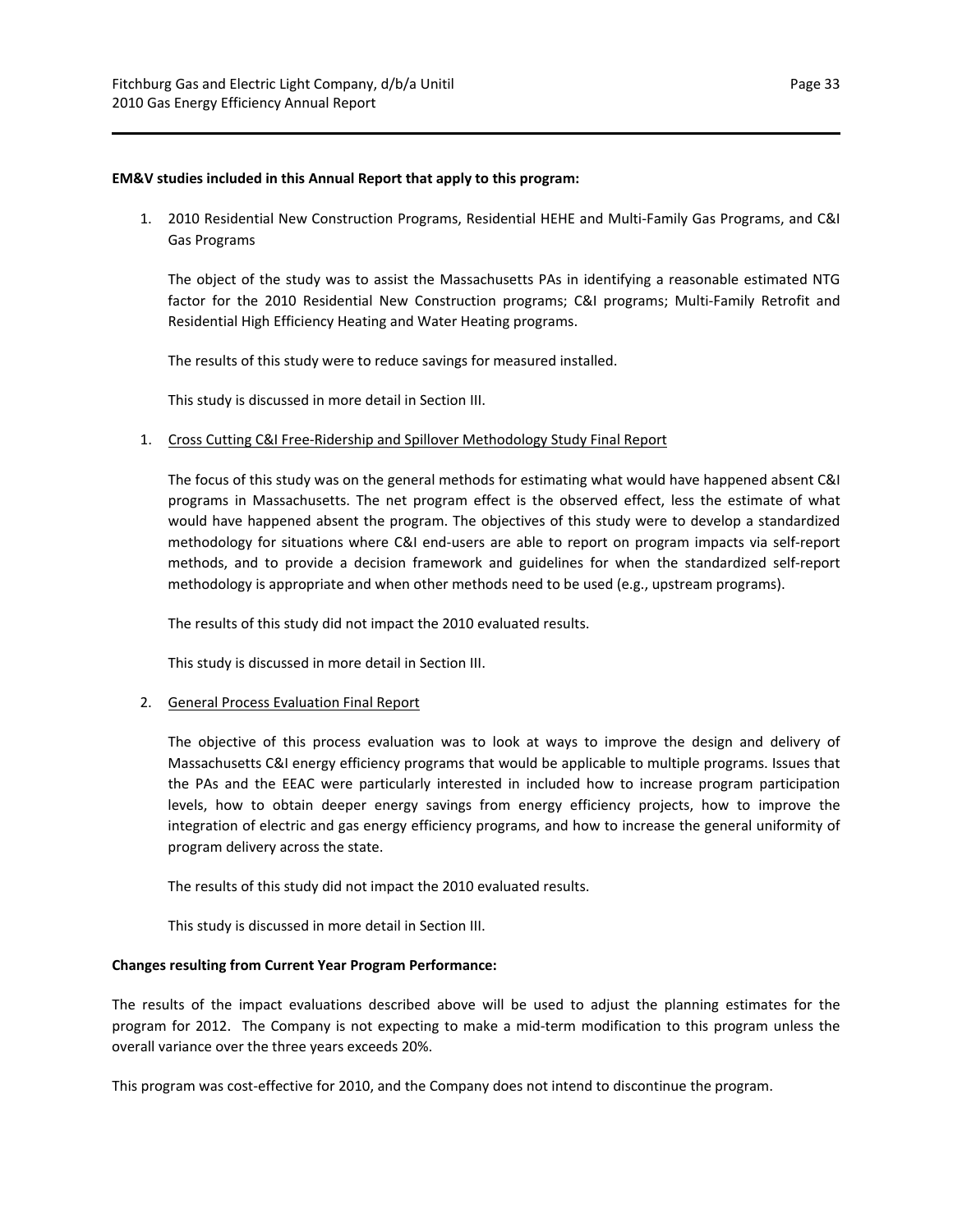## C&I SMALL RETROFIT

Purpose/Goal: The primary objective of the C&I Small Retrofit Program was to provide cost-effective, comprehensive electric and gas retrofit services to business customers on a turnkey basis using the same delivery model throughout the Commonwealth.

**Targeted Customers**: While 2010 stood as a transition year, all PAs moved toward targeting direct install retrofit business customers below 300kW.

**Definition of Program Participant**: A Program Participant is defined as a customer below 300kW in usage who has received turnkey retrofit services and incentive dollars through the C&I Small Retrofit Program. One customer may undertake multiple projects at different locations during the program year. Each project is, therefore, counted as an individual participant.

**Targeted End‐Uses**: Targeted end uses included a variety of comprehensive gas and electric measures including but not limited to: lighting and lighting controls, HVAC equipment, water heating, variable speed drives, and refrigeration, heating system controls, commercial dishwashing - water heating and potentially building envelope.

**Delivery Mechanism**: Vendors were selected through a competitive bidding process to implement the program. These vendors marketed the program, performed facility audits, and offered recommendations to customers while completing audit forms and questionnaires. In addition the same vendors purchased materials, installed measures, inputted data into a database, and prepared progress reports for the Program Administrators on a regular basis.

**Significant Differences in Actual Program Design from Approved Program Design**: None.

**Docket/Exhibit where the Program is discussed and Approved:** The program is discussed in detail in the Company's 2010‐2012 Three‐year Electric Energy Efficiency Plan, filed October 30, 2009, D.P.U. 09‐127. The program was approved by the Department on January 28, 2010 in D.P.U. 09‐127.

Table II.C.5 provides information on the performance of the C&I Small Retrofit Program.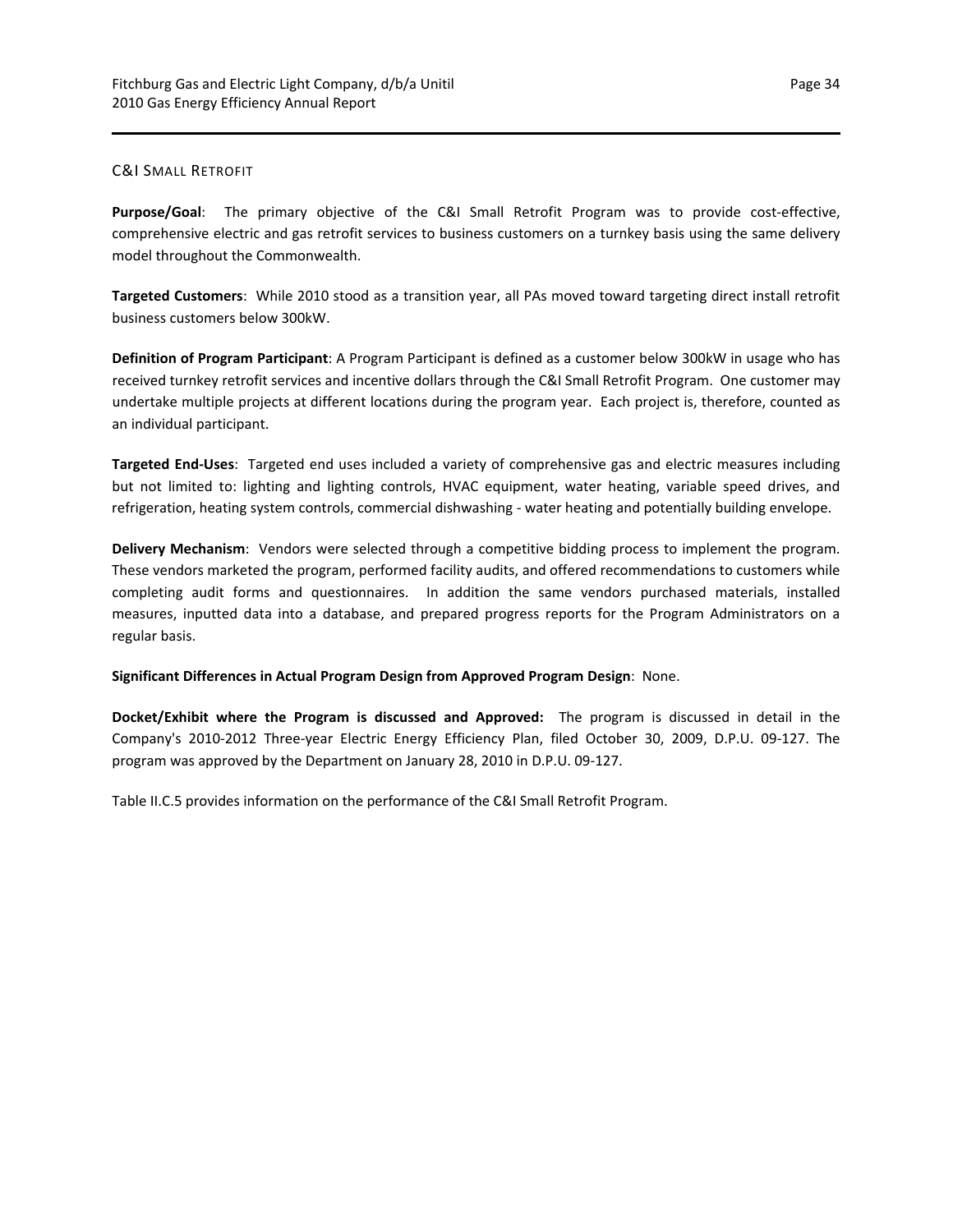| Table II.C.5.                                     |              |                  |                          |                                               |                          |                          |                          |                                 |                          |
|---------------------------------------------------|--------------|------------------|--------------------------|-----------------------------------------------|--------------------------|--------------------------|--------------------------|---------------------------------|--------------------------|
| <b>Commercial &amp; Industrial Direct Install</b> |              |                  |                          |                                               |                          |                          |                          |                                 |                          |
| <b>Performance Category</b>                       |              | Planned<br>Value |                          | <b>Preliminary Year-End</b><br><b>Results</b> |                          | <b>Evaluated Results</b> |                          |                                 |                          |
|                                                   | <b>Units</b> |                  |                          | Value                                         | % Change<br>from Planned |                          | Value                    | % Change<br>from<br>Preliminary | % Change<br>from Planned |
| <b>Expenses</b>                                   |              |                  |                          |                                               |                          |                          |                          |                                 |                          |
| <b>Total Program Costs</b>                        | \$           | \$               | 13,357                   |                                               |                          | \$                       | 17,710                   |                                 | 33%                      |
| Performance Incentive                             | \$           | \$               | 1,683                    |                                               |                          | \$                       | 2,088                    |                                 | 24%                      |
| Participants                                      | Units        |                  | 2                        |                                               |                          |                          | 13                       |                                 | 550%                     |
| Program Cost / Participant                        | \$           | \$               | 6,679                    |                                               |                          | \$                       | 1,362                    |                                 | $-80%$                   |
| <b>Savings and Benefits</b>                       |              |                  |                          |                                               |                          |                          |                          |                                 |                          |
| Gas                                               |              |                  |                          |                                               |                          |                          |                          |                                 |                          |
| Lifetime                                          | Th           |                  | 101,790                  | 37,710                                        | $-63%$                   |                          | 31,767                   | $-16%$                          | $-69%$                   |
| Annualized                                        | Th           |                  | 5,089                    | 3,245                                         | $-36%$                   |                          | 2,740                    | $-16%$                          | $-46%$                   |
| Average Measure Life                              | Yrs          |                  | 20                       | 12                                            | $-42%$                   |                          | 12                       | 0%                              | $-42%$                   |
| Electric                                          |              |                  |                          |                                               |                          |                          |                          |                                 |                          |
| Annualized Energy                                 | kWh          |                  | $\overline{a}$           | $\overline{\phantom{0}}$                      | $\blacksquare$           |                          | $\blacksquare$           | $\blacksquare$                  | $\overline{\phantom{a}}$ |
| <b>Annualized Demand</b>                          |              |                  |                          |                                               |                          |                          |                          |                                 |                          |
| Summer                                            | kW           |                  | $\overline{a}$           | $\overline{a}$                                | $\blacksquare$           |                          | $\overline{\phantom{a}}$ | $\overline{a}$                  | $\overline{\phantom{a}}$ |
| Winter                                            | kW           |                  | $\overline{\phantom{a}}$ | $\overline{a}$                                | $\overline{\phantom{a}}$ |                          | $\overline{\phantom{a}}$ | $\overline{\phantom{a}}$        | $\overline{\phantom{a}}$ |
| Non-Gas/Electric Benefits (Life)                  | \$           | \$               | L,                       | \$                                            | 0%                       | $\zeta$                  | $\overline{\phantom{a}}$ | 0%                              | 0%                       |
| <b>Cost-Effectiveness</b>                         |              |                  |                          |                                               |                          |                          |                          |                                 |                          |
| <b>TRC Benefits</b>                               | \$           | \$               | 111,541                  |                                               |                          | \$                       | 33,885                   |                                 | $-70%$                   |
| <b>TRC Costs</b>                                  | \$           | \$               | 18,675                   |                                               |                          | \$                       | 22,490                   |                                 | 20%                      |
| <b>Net Benefits</b>                               | \$           | \$               | 92,866                   |                                               |                          | \$                       | 11,395                   |                                 | $-88%$                   |
| <b>BCR</b>                                        |              |                  | 6.0                      |                                               |                          |                          | 1.5                      |                                 | $-75%$                   |

#### **Variance Analysis**:

 Total Program Costs: The variance between planned to actual spending is due to the slight over spending in the customer incentive category.

Compared to the three year program budget of \$50,542, the 2010 variance is 8%.

- Performance Incentive: The Company achieved exemplary for the savings and net benefits components of its 2010 performance incentive but only achieved exemplary for one of its four C&I metrics. The Company did not achieve threshold for the other metrics.
- Participants: Rebate costs associated with actual measures installed were much lower than planned allowing more customers to participate.
- Cost/Participant: The cost/participant was much lower than planned due to measure mix.
- Gas Savings: Planned savings was estimated based on historic projects while preliminary savings reflect the actual measures installed. Application of evaluation results account for the variance between preliminary and evaluated.
- Non-Electric Benefits ("NEBs"): The variance is not considered significant.
- TRC Benefits/TRC Costs/Net Benefits: See discussions above.

The large variance in the TRC Benefits and BCR is largely due to the variance in savings associated with the installed measures compared to plan. Application of evaluation results account for a small portion of the variance.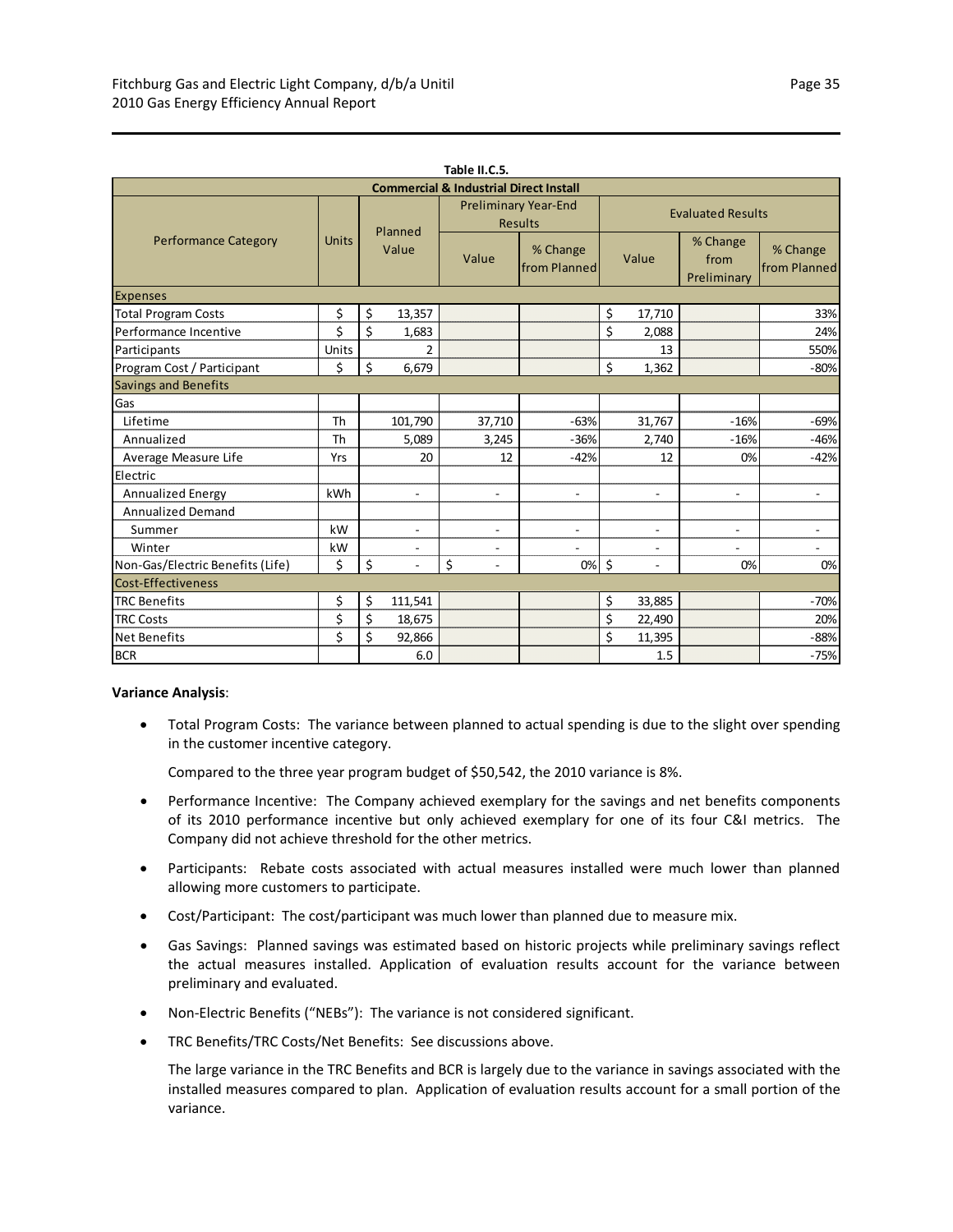#### **EM&V studies included in this Annual Report that apply to this program:**

1. Massachusetts Non-Residential Small Business Direct Install Program: Multi-Tier Structure Assessment 2010 Process Evaluation

The main objective of the Multi‐Tier Program Structure Assessment is to document progress towards statewide integration of the C&I Direct Install programs during 2010, and to gauge customer interest in different program design options such as varying incentive levels, zero interest financing, and on‐bill financing options. The assessment is also designed to gather information related to program satisfaction and awareness.

The results of this study did not impact the 2010 evaluated results.

This study is discussed in more detail in Section III.

2. Estimated Net-to-Gross (NTG) Factors for the Massachusetts Program Administrators (PAs) 2010 Residential New Construction Programs, Residential HEHE and Multi-Family Gas Programs, and C&I Gas Programs.

The object of the study was to assist the Massachusetts PAs in identifying a reasonable estimated NTG factor for the 2010 Residential New Construction programs; C&I programs; Multi-Family Retrofit and Residential High Efficiency Heating and Water Heating programs.

The results of this study were to reduce savings for measured installed.

This study is discussed in more detail in Section III.

3. Cross Cutting C&I Free‐Ridership and Spillover Methodology Study Final Report

The focus of this study was on the general methods for estimating what would have happened absent C&I programs in Massachusetts. The net program effect is the observed effect, less the estimate of what would have happened absent the program. The objectives of this study were to develop a standardized methodology for situations where C&I end‐users are able to report on program impacts via self‐report methods, and to provide a decision framework and guidelines for when the standardized self-report methodology is appropriate and when other methods need to be used (e.g., upstream programs).

The results of this study did not impact the 2010 evaluated results.

This study is discussed in more detail in Section III.

#### **Changes resulting from Current Year Program Performance:**

The results of the impact evaluations described above will be used to adjust the planning estimates for the program for 2012. The Company is not expecting to make a mid‐term modification to this program unless the overall variance over the three years exceeds 20%. Program design will continue to maximize electric and gas integration.

This program was cost-effective for 2010, and the Company does not intend to discontinue the program.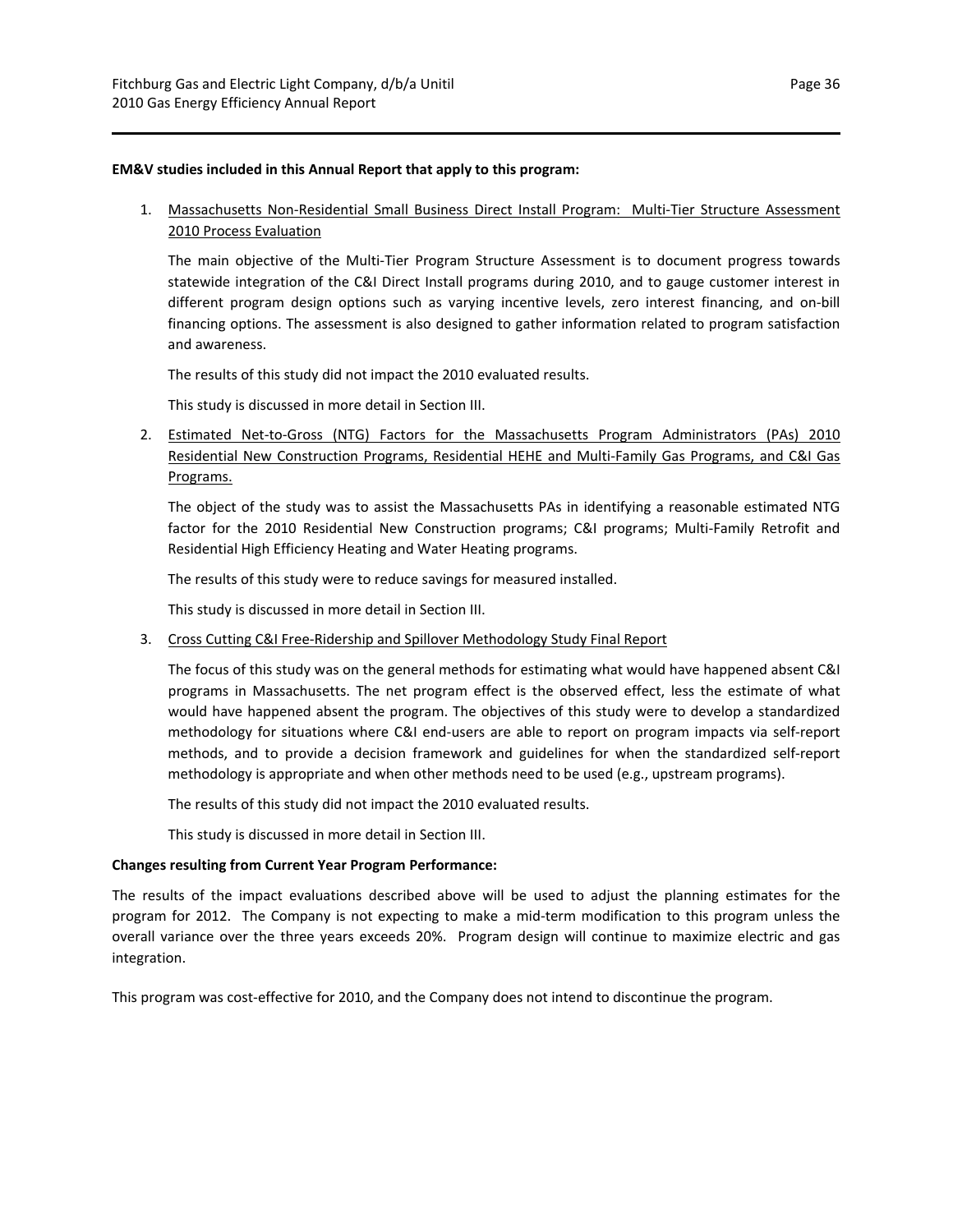# III. EVALUATION MEASUREMENT AND VERIFICATION ACTIVITIES

## SUMMARY

Table III.A summarizes the EM&V studies that have not been included in previous Annual Reports.

| Table III.A: Evaluation Studies in Annual Report                                                                                                                                                                                           |                                                          |                                                                             |                                            |  |  |
|--------------------------------------------------------------------------------------------------------------------------------------------------------------------------------------------------------------------------------------------|----------------------------------------------------------|-----------------------------------------------------------------------------|--------------------------------------------|--|--|
| <b>Studies</b>                                                                                                                                                                                                                             | Location of<br><b>Complete Study</b><br>in Annual Report | Docket &<br>Exhibit<br>Approving<br>Planned<br>Evaluation<br><b>Studies</b> | Implemented<br>as<br>Approved?<br>(yes/no) |  |  |
| <b>Residential Program Studies</b>                                                                                                                                                                                                         |                                                          |                                                                             |                                            |  |  |
| Massachusetts New Homes with ENERGY STAR<br><b>Estimated Maximum Potential Savings from</b><br>Enhanced Code Compliance with the IECC 2009<br>Residential Building Code in Massachusetts                                                   | App. C, Study 1                                          |                                                                             | Yes                                        |  |  |
| Massachusetts New Homes with ENERGY STAR<br><b>Mystery Shopping</b>                                                                                                                                                                        | App. C, Study 2                                          | Docket D.P.U.                                                               | Yes                                        |  |  |
| The Massachusetts New Homes with ENERGY STAR<br>Program 2011 Baseline Phase 1: Completion of<br>Planning                                                                                                                                   | App. C, Study 3                                          | 09-127,<br>$2010 - 2012$<br>Massachusetts                                   | <b>Yes</b>                                 |  |  |
| Massachusetts 2010 Residential Retrofit and Low-<br>Income Evaluation - Brushless Fan Motors                                                                                                                                               | App. C, Study 4                                          | Joint                                                                       | <b>Yes</b>                                 |  |  |
| Massachusetts 2010 Residential Retrofit and Low<br>Income Evaluation: Mass Save                                                                                                                                                            | App. C, Study 5                                          | Statewide<br>Three-Year                                                     | Yes                                        |  |  |
| 2010 Net to Gross Findings: Home Energy<br>Assessment                                                                                                                                                                                      | App. C, Study 6                                          | <b>Gas Energy</b><br>Efficiency Plan,                                       | Yes                                        |  |  |
| Non-Electric Impact (NEI) Findings for the 2010<br>Mass Save Home Energy Services (Mass Save)<br>program                                                                                                                                   | App. C, Study 7                                          | October 29,<br>2009, Section<br>II.H and                                    | Yes                                        |  |  |
| Massachusetts ENERGY STAR Lighting Program:<br>2010 Annual Report                                                                                                                                                                          | App. C, Study 8                                          | pending D.P.U.                                                              | Yes                                        |  |  |
| Massachusetts Appliance Turn-in Program<br><b>Evaluation Integrated Report Findings</b>                                                                                                                                                    | App. C, Study 9                                          | 10-150<br>(Unitil's 2011                                                    | Yes                                        |  |  |
| Cross-Cutting Net-to-Gross Methodology Study for<br>Residential Programs - Suggested Approaches<br>(Final)                                                                                                                                 | App. C, Study 10                                         | MTM)                                                                        | Yes                                        |  |  |
| Estimated Net-To-Gross (NTG) Factors for the<br>Massachusetts Program Administrators (PAs) 2010<br>Residential New Construction Programs,<br>Residential HEHE and Multi-Family Gas Programs,<br>and Commercial and Industrial Gas Programs | App. C, Study 11                                         |                                                                             | Yes                                        |  |  |

| Table III.A: |  |
|--------------|--|
|              |  |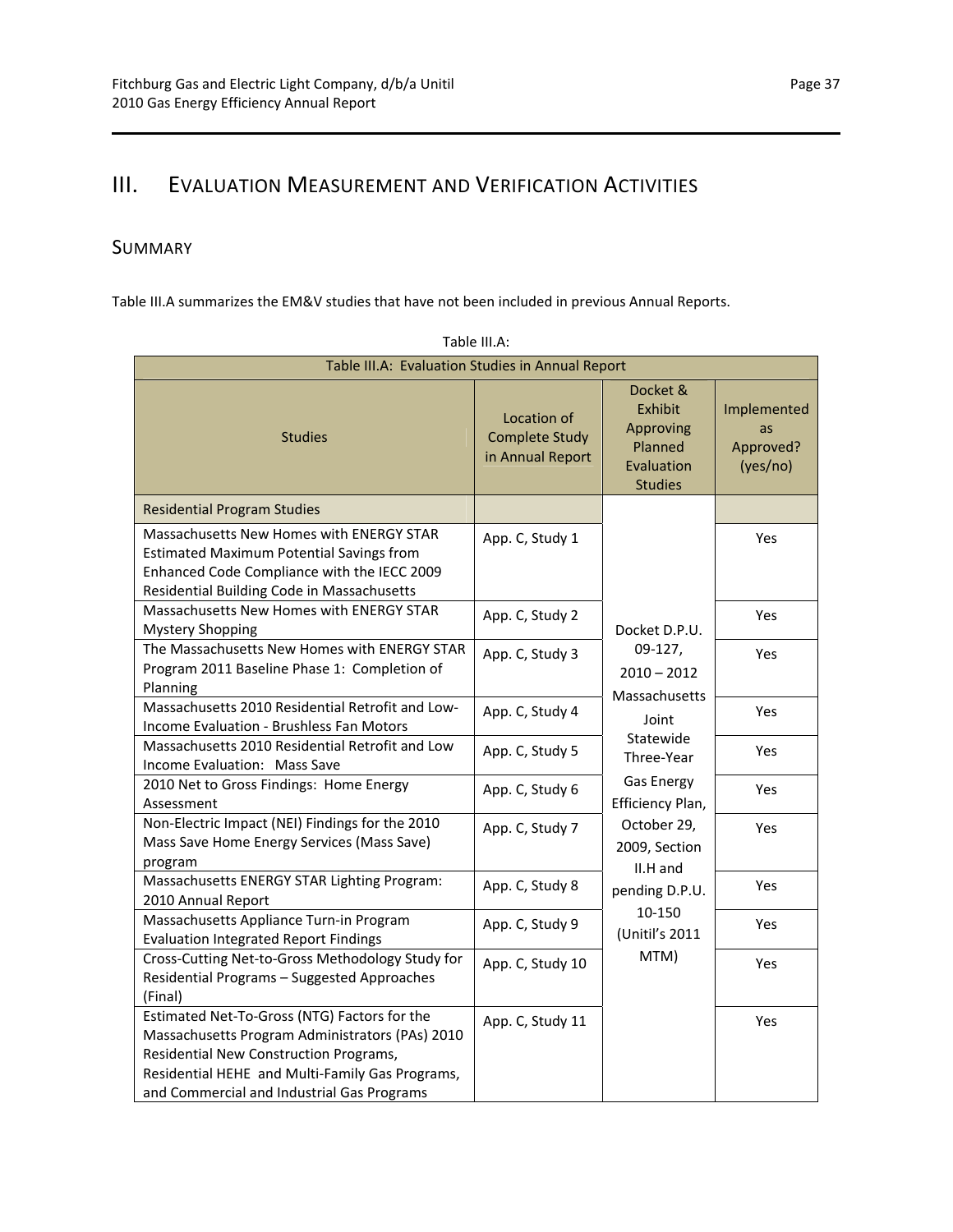| Table III.A: Evaluation Studies in Annual Report                                                                                                   |                                                          |                                                                             |                                            |  |
|----------------------------------------------------------------------------------------------------------------------------------------------------|----------------------------------------------------------|-----------------------------------------------------------------------------|--------------------------------------------|--|
| <b>Studies</b>                                                                                                                                     | Location of<br><b>Complete Study</b><br>in Annual Report | Docket &<br>Exhibit<br>Approving<br>Planned<br>Evaluation<br><b>Studies</b> | Implemented<br>as<br>Approved?<br>(yes/no) |  |
| HEHE Process and Impact Evaluation                                                                                                                 | App. C, Study 12                                         |                                                                             | <b>Yes</b>                                 |  |
| <b>Residential Pilot Studies</b>                                                                                                                   |                                                          |                                                                             |                                            |  |
| Massachusetts 2010 Residential Retrofit and Low<br>Income Evaluation - Deep Energy Retrofit                                                        | App. C, Study 13                                         |                                                                             | <b>Yes</b>                                 |  |
| Massachusetts New Homes with ENERGY STAR<br>Process Evaluation of the Four to Eight Story Multi-<br>Family New Construction Pilot Interim Findings | App. C, Study 14                                         |                                                                             | Yes                                        |  |
| The Massachusetts New Homes with ENERGY STAR<br>Program Major Renovations Pilot Evaluation:<br>Preliminary Report on Non-Participant Interviews    | App. C, Study 15                                         |                                                                             | Yes                                        |  |
| The Massachusetts New Homes with ENERGY STAR<br>Program Version 3 Pilot Evaluation                                                                 | App. C, Study 16                                         | Docket D.P.U.                                                               | Yes                                        |  |
| Massachusetts Cross-Cutting Behavioral Process<br>Evaluation                                                                                       | App. C, Study 17                                         | 09-127,<br>$2010 - 2012$                                                    | <b>Yes</b>                                 |  |
| Low-Income Program Studies                                                                                                                         |                                                          | Massachusetts                                                               |                                            |  |
| Massachusetts 2010 Residential Retrofit and Low<br>Income Evaluation: Low Income                                                                   | App. C, Study 18                                         | Joint<br>Statewide                                                          | <b>Yes</b>                                 |  |
| <b>Commercial &amp; Industrial Program Studies</b>                                                                                                 |                                                          | Three-Year<br><b>Gas Energy</b>                                             |                                            |  |
| Non-Controls Lighting Evaluation for the<br>Massachusetts Small Commercial Direct Install<br>Program                                               | App. C, Study 19                                         | Efficiency Plan,<br>October 29,                                             | <b>Yes</b>                                 |  |
| Massachusetts Non-Residential Small Business<br>Direct Install Program: Multi-Tier Structure<br>Assessment 2010 Process Evaluation                 | App. C, Study 20                                         | 2009, Section<br>II.H and<br>pending D.P.U.                                 | Yes                                        |  |
| Final Report HBL Market Effects Study Project 1A<br>New Construction Market Characterization                                                       | App. C, Study 21                                         | 10-150<br>(Unitil's 2011                                                    | Yes                                        |  |
| FINAL Commercial New Construction Customer<br>Quantitative Profile Project 1A New Construction<br>Market Characterization                          | App. C, Study 22                                         | MTM)                                                                        | Yes                                        |  |
| Supply Chain Profile Project 1A New Construction<br>Market Characterization                                                                        | App. C, Study 23                                         |                                                                             | Yes                                        |  |
| Final Report Project 1B Chain & Franchise Market<br>Characterization                                                                               | App. C, Study 24                                         |                                                                             | Yes                                        |  |
| Impact Evaluation of 2009 Custom HVAC<br>Installations                                                                                             | App. C, Study 25                                         |                                                                             | Yes                                        |  |
| Final Report Project 1C Combined Heat & Power<br>Market Characterization                                                                           | App. C, Study 26                                         |                                                                             | Yes                                        |  |
| Project 6B Comprehensive Design Approach<br><b>Process Evaluation</b>                                                                              | App. C, Study 27                                         |                                                                             | Yes                                        |  |

Table III.A: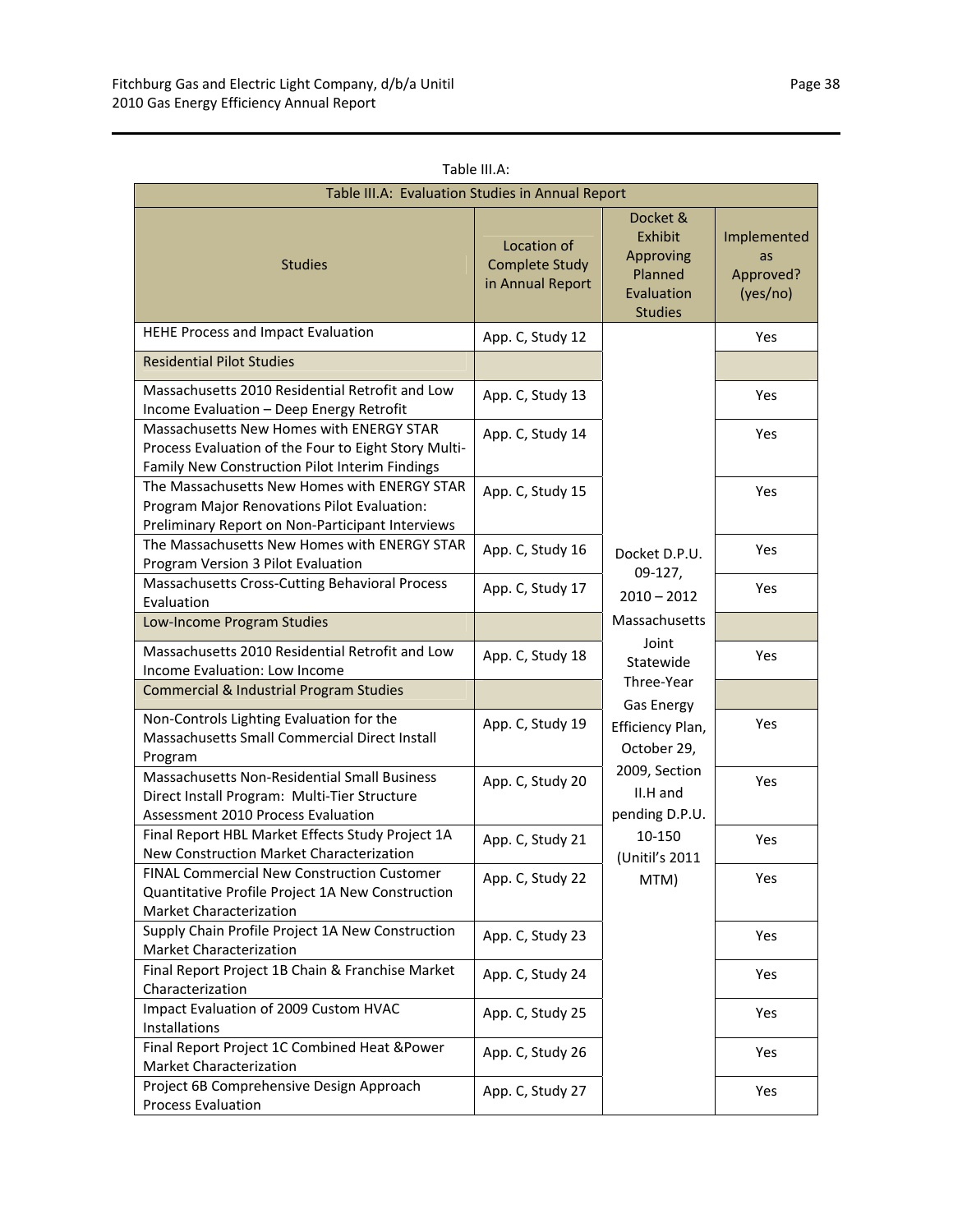| Table III.A: Evaluation Studies in Annual Report                                              |                                                          |                                                                                    |                                            |  |
|-----------------------------------------------------------------------------------------------|----------------------------------------------------------|------------------------------------------------------------------------------------|--------------------------------------------|--|
| <b>Studies</b>                                                                                | Location of<br><b>Complete Study</b><br>in Annual Report | Docket &<br><b>Exhibit</b><br>Approving<br>Planned<br>Evaluation<br><b>Studies</b> | Implemented<br>as<br>Approved?<br>(yes/no) |  |
| Impact Evaluation of 2008 and 2009 Custom CDA<br><b>Installations</b>                         | App. C, Study 28                                         | Docket D.P.U.                                                                      | Yes                                        |  |
| Project 7 General Process Evaluation Final Report                                             | App. C, Study 29                                         | $09-127$ ,<br>$2010 - 2012$                                                        | Yes                                        |  |
| 2010 Commercial and Industrial Electric Programs<br>Free-ridership and Spillover Final Report | App. C, Study 30                                         | Massachusetts                                                                      | Yes                                        |  |
| C&I Lighting Measure Life and Persistence Project                                             | App. C, Study 31                                         | Joint<br>Statewide                                                                 | Yes                                        |  |
| C&I Lighting Loadshape                                                                        | App. C, Study 32                                         | Three-Year                                                                         | Yes                                        |  |
| C&I Unitary HVAC Loadshape Project Final Report                                               | App. C, Study 33                                         | <b>Gas Energy</b>                                                                  | Yes                                        |  |
| Cross Cutting C&I Free Ridership and Spillover<br>Methodology Study Final Report              | App. C, Study 34                                         | Efficiency Plan,<br>October 29,                                                    | Yes                                        |  |
| Prescriptive Condensing Boiler Impact Evaluation<br>Project 5 Prescriptive Gas                | App. C, Study 35                                         | 2009, Section<br>$II.H$ and                                                        | Yes                                        |  |
| <b>Special &amp; Cross Sector Studies</b>                                                     |                                                          | pending D.P.U.                                                                     |                                            |  |
| Industry Practices and Policies on Energy Efficient<br>Program Rebate/Incentives              | App. C, Study 36                                         | 10-150<br>(Unitil's 2011                                                           | Yes                                        |  |
| <b>Community Based Partnership Interim Process</b><br>Evaluation                              | App. C, Study 37                                         | MTM)                                                                               | Yes                                        |  |

Table III.A: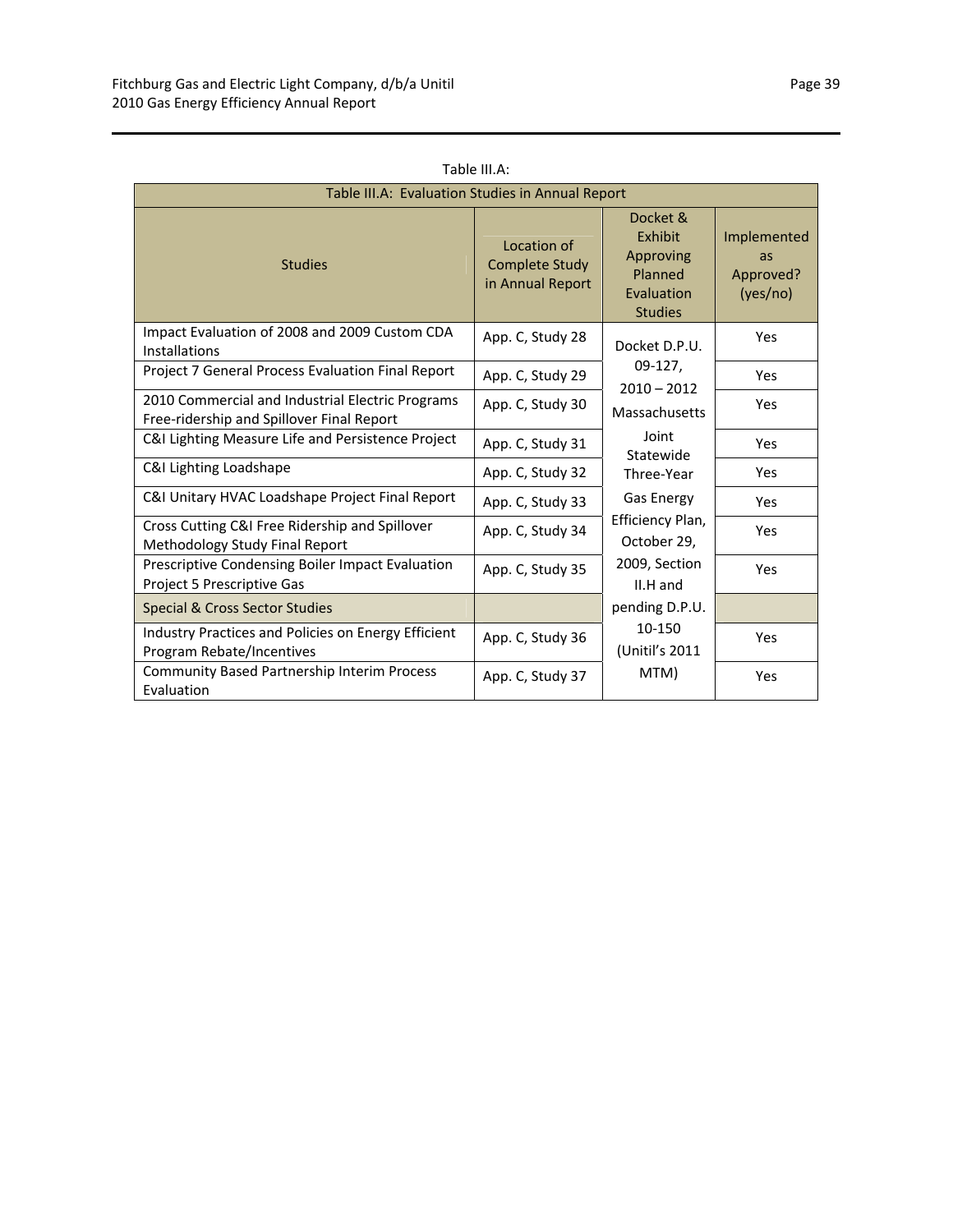## RESIDENTIAL STUDIES

MASSACHUSETTS NEW HOMES WITH ENERGY STAR ESTIMATED MAXIMUM POTENTIAL SAVINGS FROM ENHANCED CODE COMPLIANCE WITH THE IECC 2009 RESIDENTIAL BUILDING CODE IN MASSACHUSETTS (STUDY 1)

## **Type of Study**: Other

Objective of the Study: The objective of this study was to estimate the maximum potential savings for the years 2011, 2012, and 2013 that may be achieved through promoting compliance with the newly‐adopted International Energy Conservation Code ("IECC") 2009 energy code for four measures (wall insulation, basement insulation, proper insulation of ducts in unconditioned spaces, and fifty percent high efficacy lamp requirement) in order to provide needed guidance to the PAs on the implementation and evaluation costs that may be justified. Compliance enhancement efforts would focus on PAs' trainings of builders, subcontractors, and code officials as the potential savings presented in the report focus on homes that do not participate in the Massachusetts New Homes with ENERGY STAR Program.

## **Programs to which the Results of the Study Apply**:

- Residential New Construction & Major Renovation (Electric & Gas)
- Low-Income Residential New Construction (Electric & Gas)

**Recommendations Derived from the Study:** There are no recommendations from this study as the main purpose was to derive potential savings from code enhancement efforts for the measures mentioned above.

**How the Study Came to the Recommended Conclusions:** Not Applicable.

**Explain Whether or Not the PA Decided to Adopt Recommendations from the Study, and Why:** Not Applicable.

**A copy of the complete study can be found in:** Appendix C, Study 1.

## MASSACHUSETTS NEW HOMES WITH ENERGY STAR MYSTERY SHOPPING (STUDY 2)

#### **Type of Study:** Other

**Objective of the Study:** This report presents the findings of ten mystery shopping visits to ENERGY STAR® homes conducted in the summer of 2010. The results presented provide insight into the current marketing strategies of agents listing ENERGY STAR homes, and the effect of program‐sponsored trainings on these marketing strategies.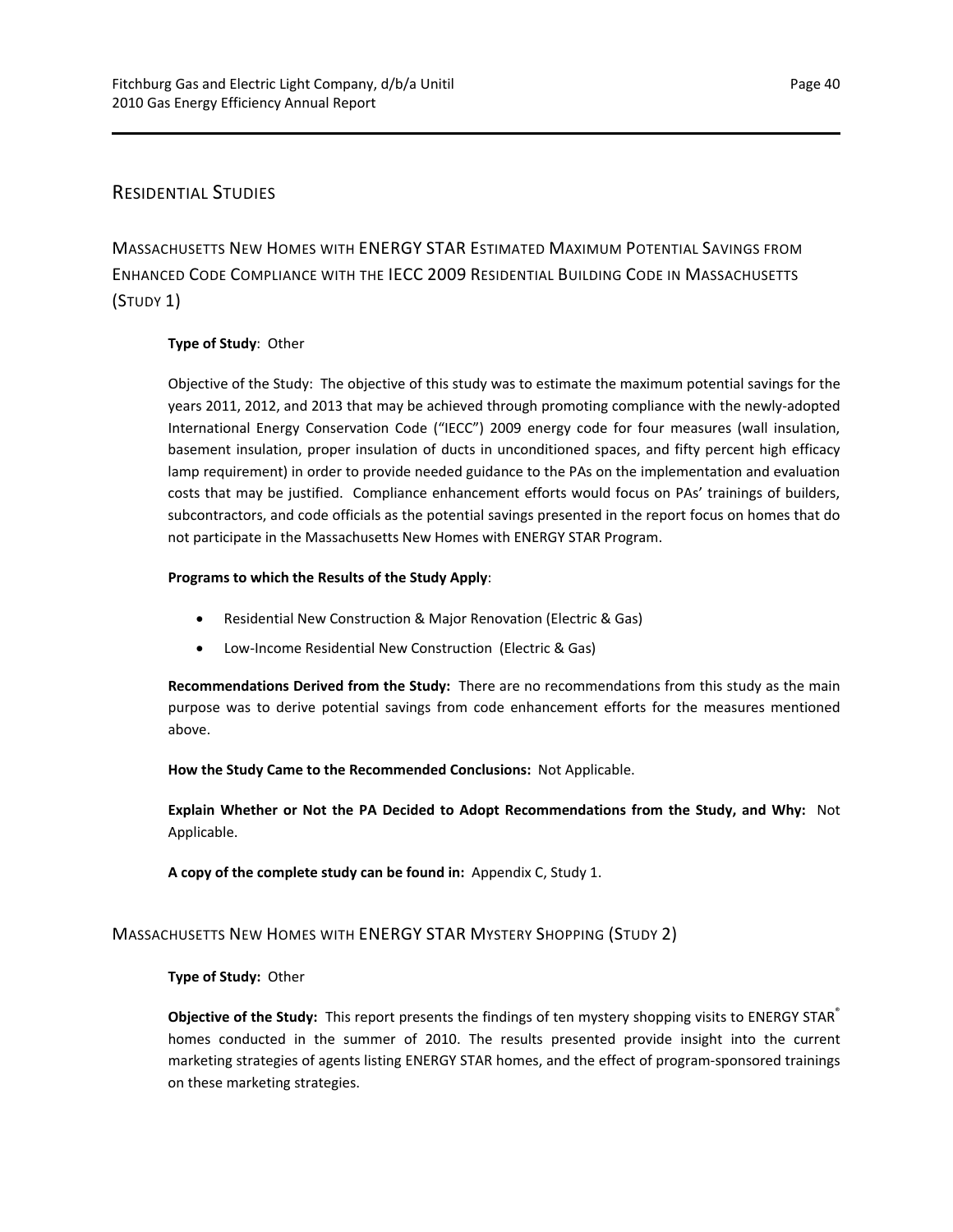#### **Programs to which the Results of the Study Apply:**

- Residential New Construction & Major Renovation (Electric & Gas)
- Low-Income Residential New Construction (Electric & Gas)

#### **Recommendations Derived from the Study:**

- Continue *Be a Star with ENERGY STAR* trainings. There was a noticeable difference in the knowledge of agents who had attended the training compared to those who had not. The agents who had attended training seemed to understand and market more aspects of their ENERGY STAR listings, and generally spent more time discussing the energy efficiency features of the home.
- Expand trainings to include builders. Builders are well versed in their homes' specific energy efficiency measures and the benefits of those measures, but that knowledge often was not passed on to the developments' sales representatives. Builders might benefit from training that provides guidance on how to train their own sales representatives to fully market the benefits of ENERGY STAR homes.
- Focus a portion of trainings on the HERS index and HERS ratings. All ENERGY STAR homes are not created equal, and agents should take advantage of the increased marketability of homes with low HERS ratings.
- Encourage agents to attend all of the inspection stages of an ENERGY STAR home. This will ensure that agents have a better understanding of both the components (e.g., insulation and duct work) of an ENERGY STAR home, and the thoroughness of the certification process. In addition, by attending the various inspection stages, agents are likely to gain a better understanding of the technical terms (e.g., blower door and duct blaster) that are associated with ENERGY STAR homes.
- Encourage agents to walk through an ENERGY STAR brochure or fact sheet with potential homebuyers. This simple step will guide potential buyers through the benefits of ENERGY STAR qualified homes, providing technical reference where needed, and it will ensure that the major bullet points of ENERGY STAR homes are covered during every showing.
- Encourage agents to build on consumers' preexisting knowledge of ENERGY STAR for appliances and electronics, emphasizing the value of the ENERGY STAR brand name. Agents might have better success marketing these homes by emphasizing to buyers that the ENERGY STAR label for homes is just an extension of the ENERGY STAR label they already know and trust, found on appliances, heating and cooling equipment, lighting and electronic products in their homes.

**How the Study Came to the Recommended Conclusions:** Recommendations are based on findings from ten mystery shopping visits to ENERGY STAR<sup>®</sup> homes, conducted in the summer of 2010. Four of the real estate and sales agents visited had recently attended a program‐ sponsored *Be a Star with ENERGY STAR* training session (these were the only attendees that had suitable homes for sale at the time of the visits). All ten agents visited were ranked on a scale of zero to ten, where zero was "not at all willing or knowledgeable" and ten was "extremely willing or knowledgeable" in the following four areas: knowledge of energy efficiency, knowledge of ENERGY STAR certification, willingness to use energy efficiency as a selling point, and willingness to use ENERGY STAR certification as a selling point.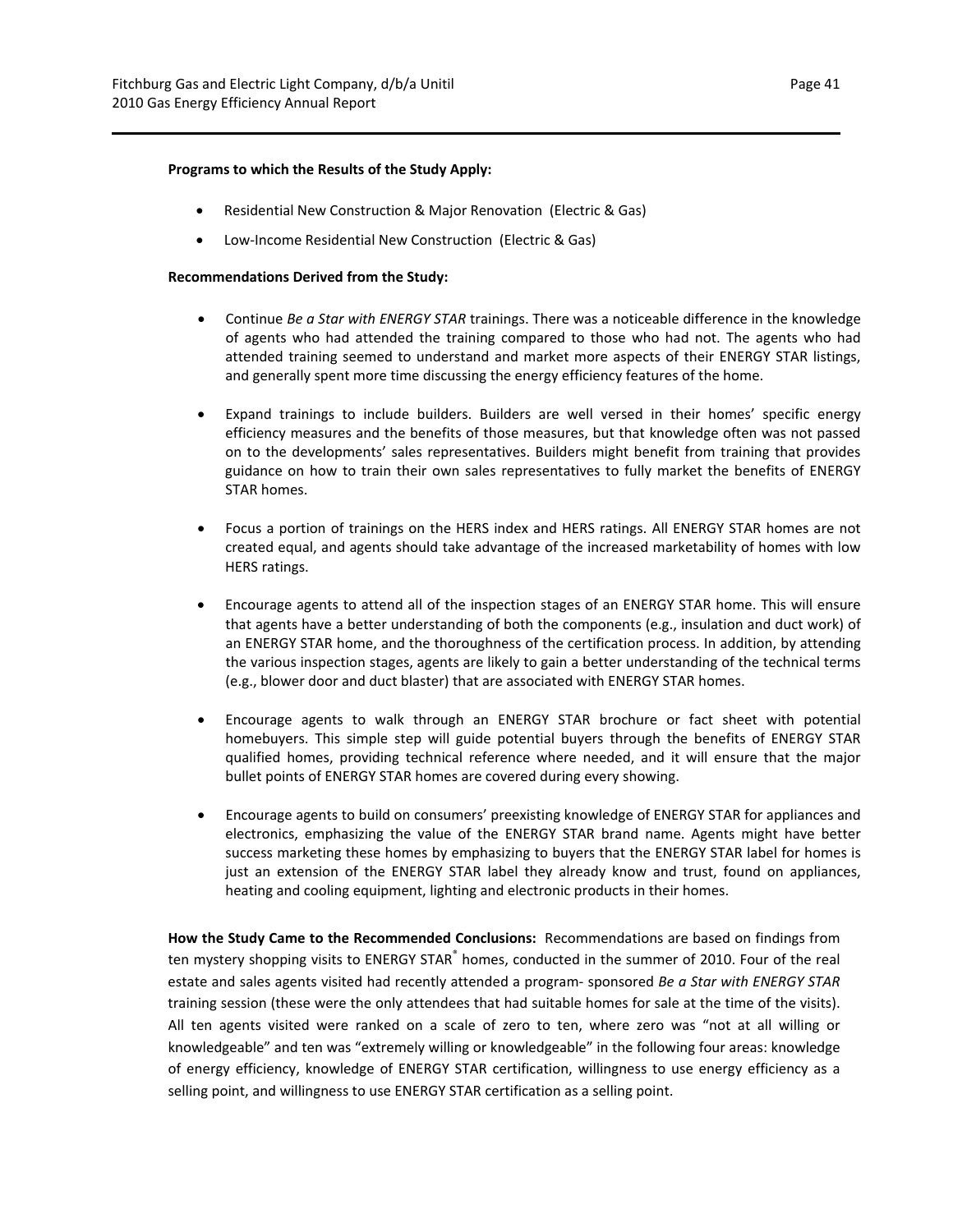**Explain Whether or Not the PA Decided to Adopt Recommendations from the Study, and Why:** All recommendations above have been adopted and are being incorporated into the program through continuation and enhancement of various training efforts.

**A copy of the complete study can be found in:** Appendix C, Study 2.

## THE MASSACHUSETTS NEW HOMES WITH ENERGY STAR PROGRAM 2011 BASELINE PHASE 1: COMPLETION OF PLANNING (STUDY 3)

## **Type of Study:** Baseline

Objective of the Study: This report describes the planning process for the 2011 Baseline Study and the work done to develop a sample of eligible homes to recruit from; on-site inspections will be conducted in the summer of 2011. This study will include on‐site inspections of 100 non‐ENERGY STAR homes built to meet the new IECC 2009 code, which became mandatory in Massachusetts on July 1, 2010. The results of this study will be used to update the baseline or User Defined Reference Home used in calculating Program savings and to assess building code compliance at the beginning of a code cycle.

#### **Programs to which the Results of the Study Apply:**

- Residential New Construction & Major Renovation (Electric & Gas)
- Low-Income Residential New Construction (Electric & Gas)

**Recommendations Derived from the Study:** There are no recommendations from this study as the main purpose was to document the planning process of the Baseline study.

**How the Study Came to the Recommended Conclusions**: Not Applicable.

**Explain Whether or Not the PA Decided to Adopt Recommendations from the Study, and Why**: Not Applicable

**A copy of the complete study can be found in**: Appendix C, Study 3.

MASSACHUSETTS 2010 RESIDENTIAL RETROFIT AND LOW‐INCOME EVALUATION ‐ BRUSHLESS FAN MOTORS (STUDY 4)

## **Type of Study**: Process

**Objective of the Study**: The report presents the results of the process evaluation of the Brushless Fan Motor ("BFM") component of the 2010 Cool Smart program. The objectives of the study were to determine the following: program processes, implementation strengths, and areas for improvements;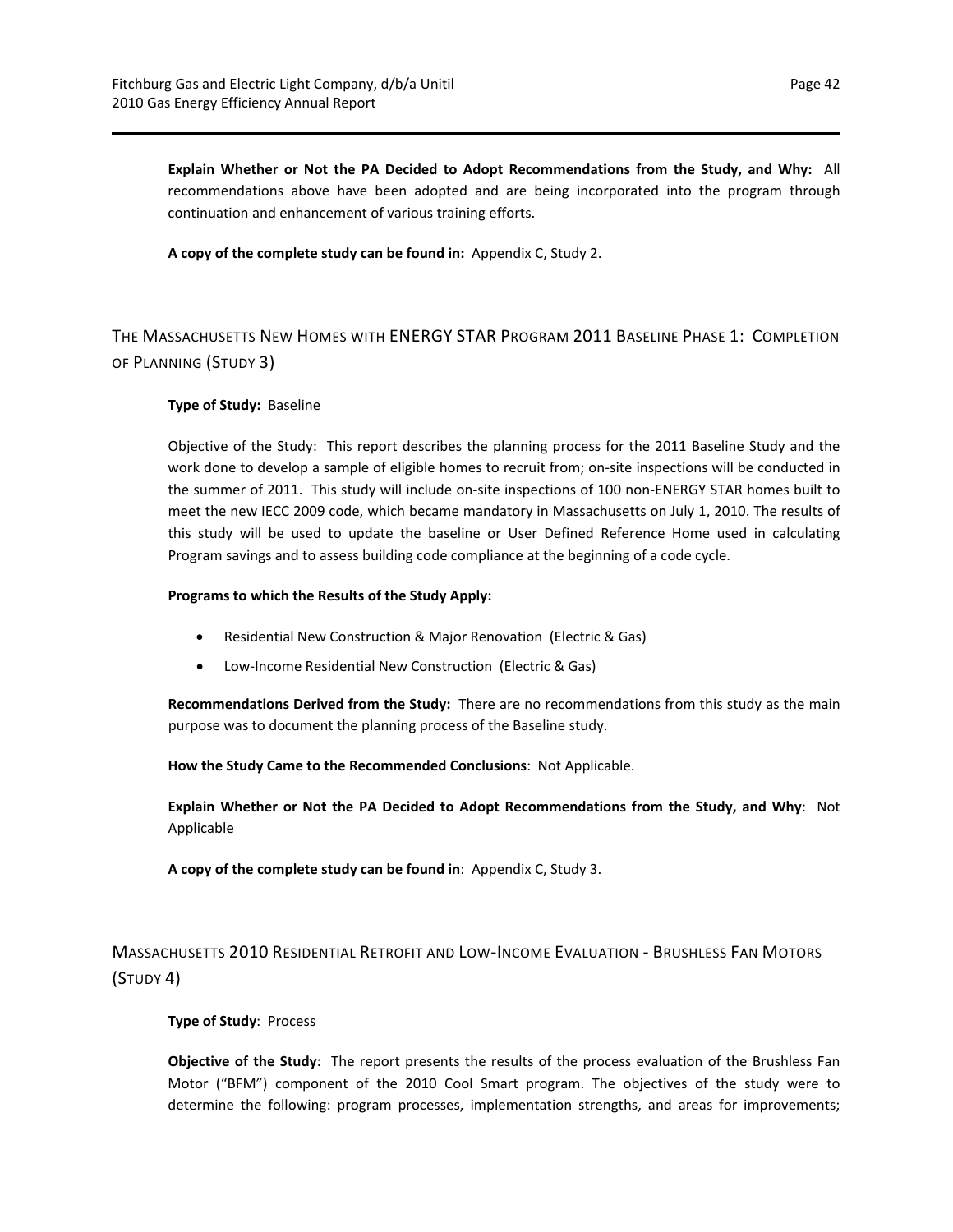program tracking data sufficiency; contractor practices, perceptions, and participation barriers; customer behavior, motivations, awareness, and satisfaction; program outreach and recruitment efficacy; and participants' potential changes in fan use, from pre‐ to post‐installation.

## **Programs to which the Results of the Study Apply:**

Residential Cooling and Heating Equipment (Electric)

## **Recommendations Derived from the Study:**

- Consider including a unique participation identifier (such as an ID number), BFM manufacturer and model numbers (which would prove helpful for verification purposes); and add a parameter to capture numbers of motors incented per home (which would help indicate if contractors are paid for more than two motors per home).
- Explore options for making program participation more cost-effective for contractors. For example, consider allowing contractors to bill customers for parts or labor that exceed a "typical" installation.

**How the Study Came to the Recommended Conclusions**: The process evaluation of the BFM included: in‐ depth telephone interviews with program administrator and implementer staff; qualitative in‐depth interviews with participating and nonparticipating (in the Cool Smart BFM program component) HVAC contractors; and surveys with participating customers. In addition to the primary data collection the study reviewed BFM program materials addressing marketing, implementation, and the participant database. Based on the information obtained, the Cadmus team used its professional judgment and evaluation experience to offer recommendations aimed at improving program processes where appropriate.

#### **Explain Whether or Not the PA Decided to Adopt Recommendations from the Study, and Why**:

- To assist with future evaluation needs, the PAs will work with the implementation vendors and internal support groups to ensure that all appropriate data is collected. If the data is captured early on this could potentially minimize data requests and on‐site visits to customer homes.
- The PAs, together with the implementation vendor and other trade allies, including HVAC distributors, will explore market opportunities and implementation strategies to enhance contractor participation.

**A copy of the complete study can be found in:** Appendix C, Study 4.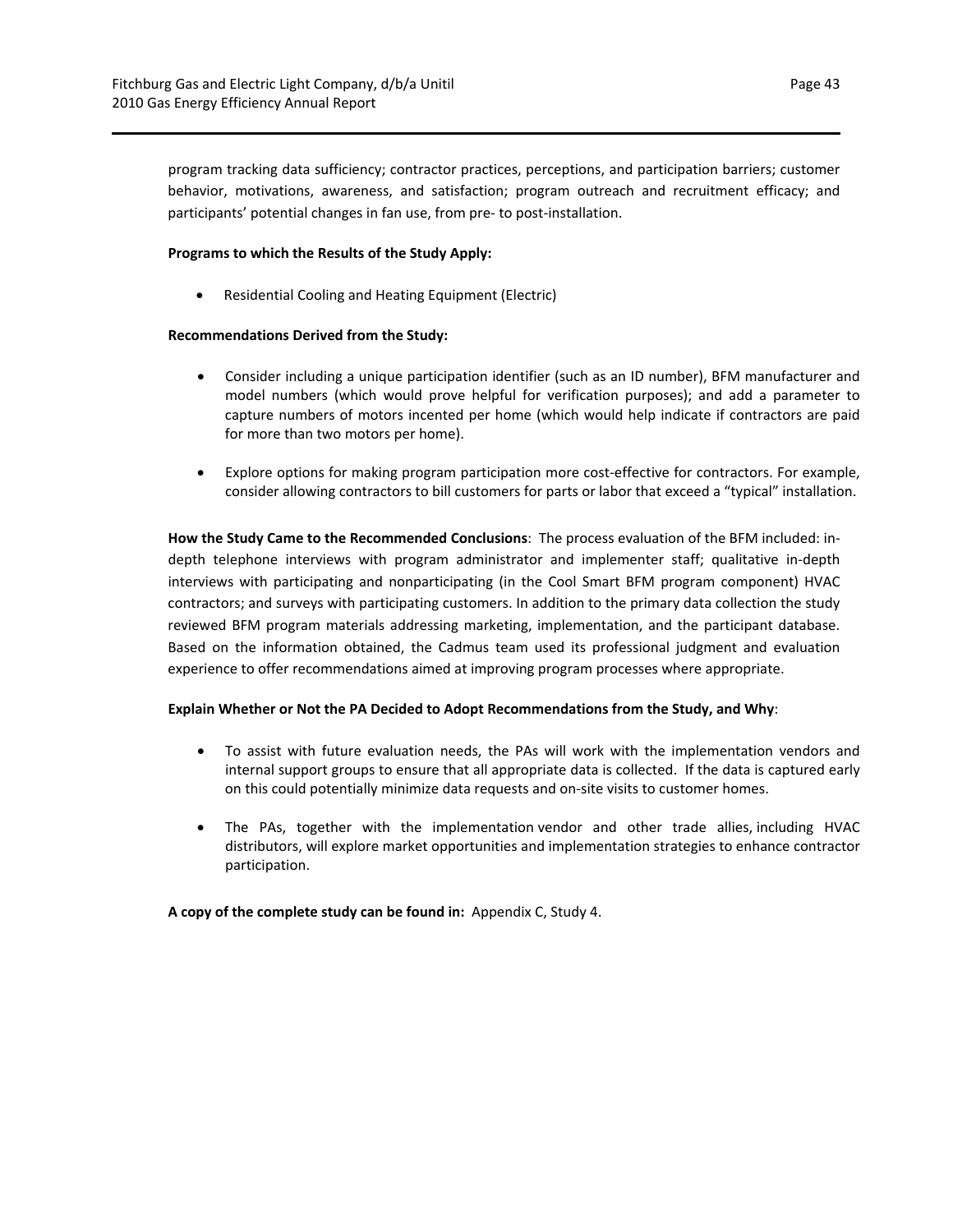## MASSACHUSETTS 2010 RESIDENTIAL RETROFIT AND LOW INCOME EVALUATION: MASS SAVE (STUDY 5)

## **Type of Study**: Process

Objective of the Study: For the 2010 process evaluation, the Cadmus team focused on assessing program processes and identifying similarities and differences between the perspectives and assumptions of program staff, implementation staff, and customers regarding program goals, design, and implementation. The Cadmus team also reviewed the process by which program data are collected, managed, and reported, including an assessment of the quality and consistency of the program data across PAs.

## **Programs to which the Results of the Study Apply:**

MassSAVE (Electric & Gas)

## **Recommendations Derived from the Study:**

- Due to concerns among all stakeholders, the potential integration of Home Performance Contractors ("HPCs") should occur slowly and in collaboration with PAs, vendors, and program contractors. Clear protocols for and expectations regarding program delivery by HPCs should be developed and disseminated.
- Consider developing a standard set of tasks and responsibilities assigned to contractors installing measures in a customer's home, uniform across all PA territories. These would include how jobs are presented to contractors, contractors' responsibilities, and reports and invoices contractors are expected to submit to vendors upon completion of jobs.
- Explore opportunities to assist customers in addressing health and safety issues, as well as knob and tube wiring removal, to further eliminate barriers and improve participation rates. The Cadmus team suggests expanding the existing financing options to cover these critical pre‐participation issues.
- Develop a standardized identification system for participants, premises, projects, and measures. The consistent use of customer and premise identification associated with the tracking record will allow tracking of historic program activity and activity in other programs.
- Ensure a minimum set of fields is collected and maintained for future evaluation work (see Appendix H).
- Maintain a data dictionary for all critical program datasets that includes all field definitions, value definitions, and the sources of the data. The data dictionaries should be provided as part of all data requests, allowing evaluators (or any other third‐party) to decode field names and data values efficiently. The data dictionaries would also ensure internal knowledge of the database is not lost in the event of critical personnel turnover.
- Develop and employ a standardized measure naming convention. The Technical Reference Manual ("TRM") could be used as the basis for standard names. This convention would allow for improved evaluability and add transparency to the measure-tracking process. The Cadmus team specifically recommends a four‐part measure naming convention, which includes varying levels of detail for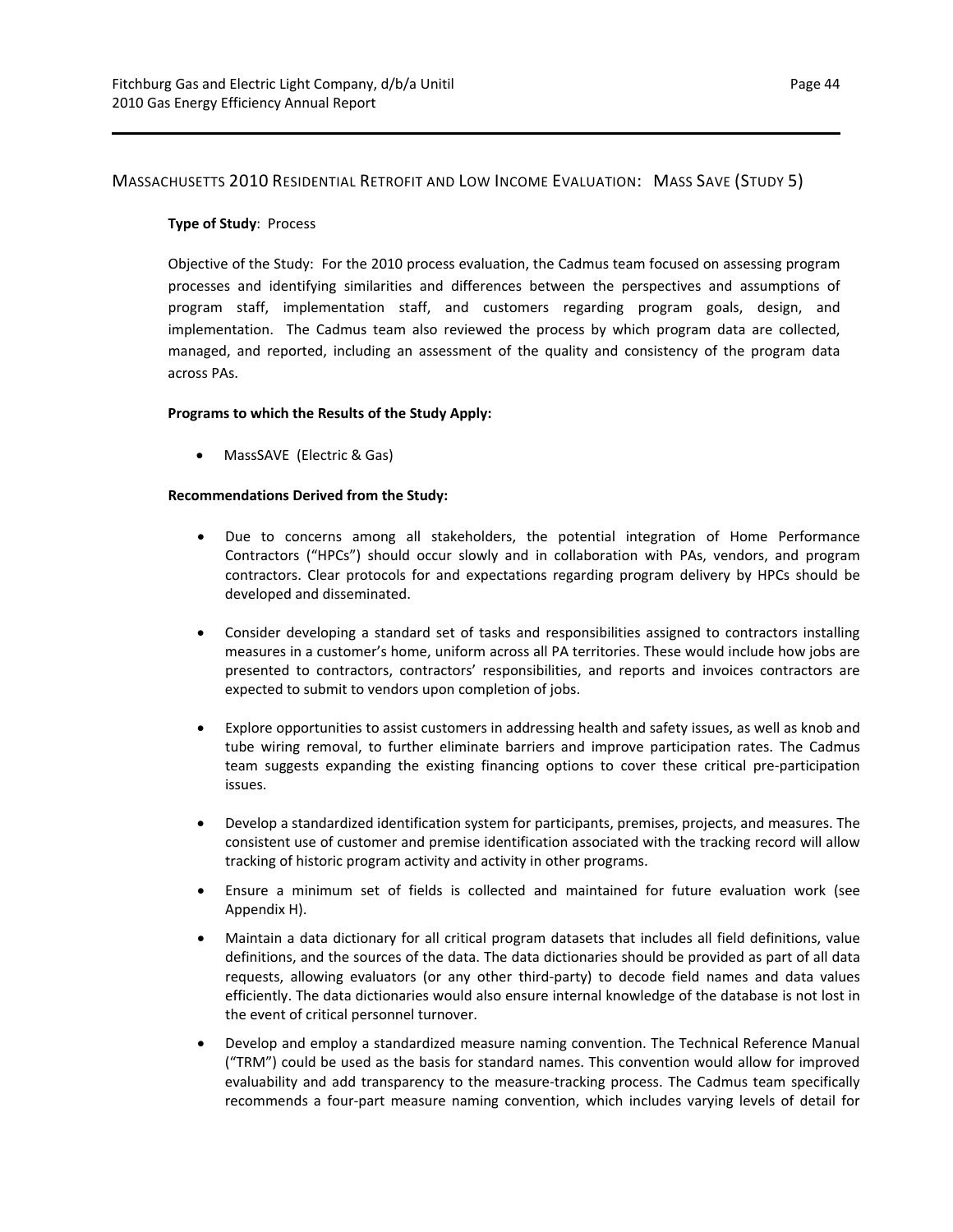each program stakeholder, denoting the measure's end-use, group, type, and detail. Such a measure naming convention would clearly relate each measure in the program tracking data to its TRM counterpart.

- Revisit customer service and follow-up strategies. Although all vendors reported use of a rigorous follow‐up procedure, and vendors ensure customer support is readily available when customers call, additional customer service in the form of outreach, regular check-ins, and follow-up phone calls could improve participation and satisfaction.
- Consider offering incentives to auditors based on implementation percentages or another participation goal designed to increase follow‐through participation.

**How the Study Came to the Recommended Conclusions**: The RCS program evaluation included PA program manager interviews, program vendor staff interviews, program contractor interviews, PA data manager interviews, a data review, and participant interviews. Based on information obtained from these stakeholders, the Cadmus team used its professional judgment and experience evaluating energy efficiency programs to offer recommendations aimed at improving program processes where appropriate.

## **Explain Whether or Not the PA Decided to Adopt Recommendations from the Study, and Why:**

- The integration of HPCs began with a small pilot in 2010. In 2011, the introduction of additional HPCs is being rolled out using information gained from the 2010 pilot. Clear energy assessment, software use and reporting guidelines are in place.
- The PAs have developed consistent statewide material and installation standards, as well as, Energy Assessment standards.
- The PAs are also exploring the opportunity to expand financing to include the mitigation of health and safety barriers. This will require regulatory approval and will be addressed using proper regulatory avenues.
- The PAs are working with the evaluation team to ensure they are better able to aggregate and/or compare measure savings in the future, where possible.
- The PAs are developing concrete follow up strategies to ensure constant follow up communication with customers. Many PA lead vendors have already established follow up protocols.
- The Company currently offers incentives to auditors. CSG auditors are compensated based on performance and the Company intends on providing a customer acquisition marketing bonus to independent installation contractors and HPCs who solicit a customer and facilitate a completed weatherization job.

**A copy of the complete study can be found in**: Appendix C, Study 5.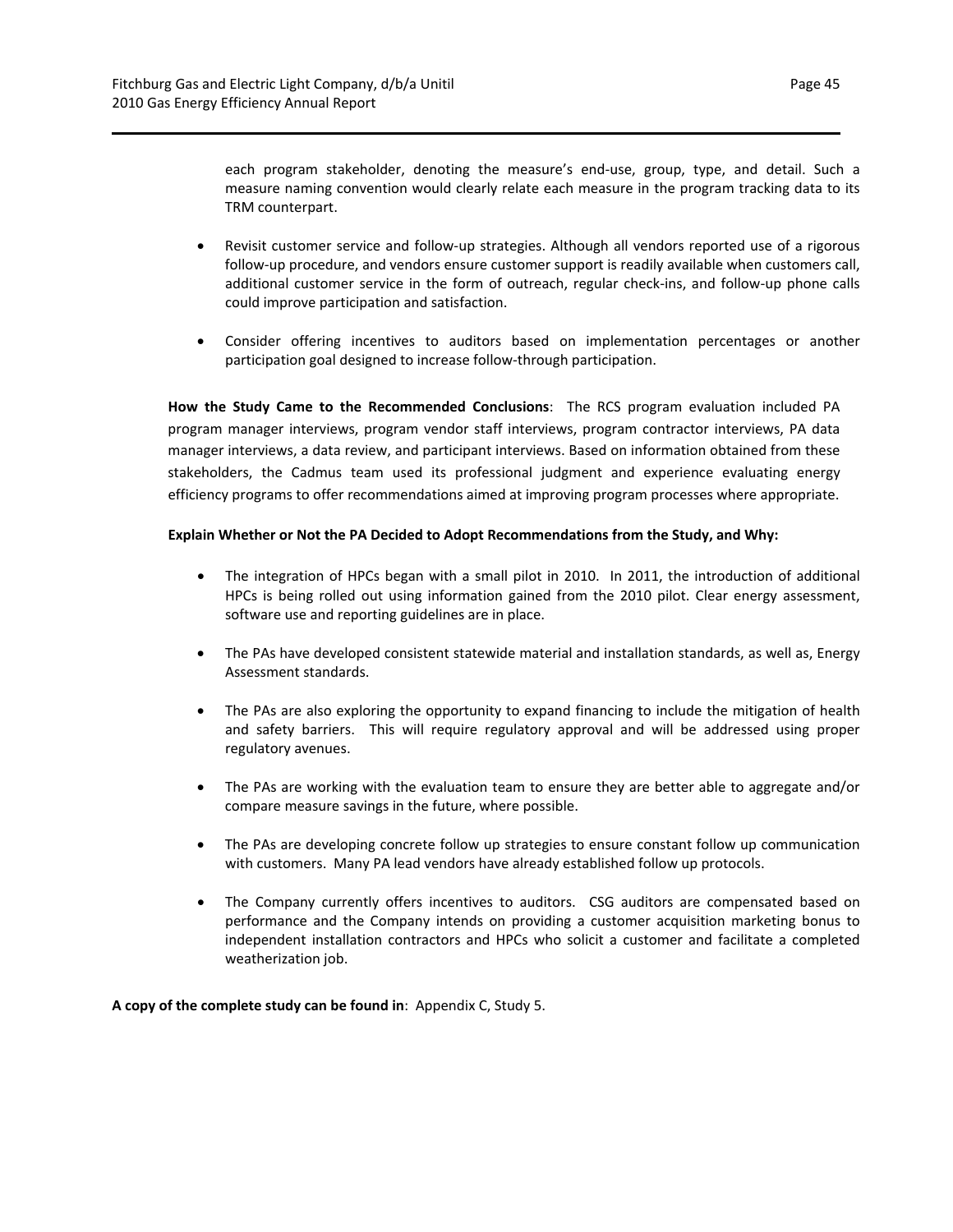## 2010 NET TO GROSS FINDINGS: HOME ENERGY ASSESSMENT (STUDY 6)

#### **Type of Study**: Impact

**Objective of the Study**: The objective of the study was to develop Net‐to‐Gross ("NTG") estimates for the Home Energy Services program at the measure level. The Home Energy Services program incorporates both Mass Save and the gas Weatherization programs. The research was designed to include freeridership, participant spillover and non‐participant spillover in the analysis.

#### **Programs to which the Results of the Study Apply:**

- MassSAVE (Electric & Gas)
- Weatherization (Gas)

## **Results of the Study and How the Study Determined those Results:**

| 2010 Home Energy Services NTG Findings |                            |                               |                          |                                  |            |
|----------------------------------------|----------------------------|-------------------------------|--------------------------|----------------------------------|------------|
| <b>Measure</b><br>Category             | <b>Measure</b>             | Participant<br>Free-Ridership | Participant<br>Spillover | Non-<br>Participant<br>Spillover | <b>NTG</b> |
| <b>CFL Direct</b><br><b>Installs</b>   | <b>CFL</b>                 | 22%                           | 19%                      | 0%                               | 97%        |
| Direct<br>Installs                     | Air Leak<br>Sealing        | 7%                            | 0%                       | 0%                               | 93%        |
|                                        | Programmable<br>Thermostat | 11%                           | 0%                       | 0%                               | 89%        |
| Incented<br><b>Measures</b>            | <b>Heating</b><br>System   | 28%                           | 0%                       | 0%                               | 72%        |
|                                        | <b>Insulation</b>          | 20%                           | 8%                       | 50%                              | 138%       |
|                                        | Refrigerator               | 5%                            | 0%                       | 0%                               | 95%        |
|                                        | Water Heater               | 25%                           | 0%                       | 0%                               | 75%        |
| Overall                                |                            | 18%                           | 7%                       | 23%                              | 112%       |

The 2010 Home Energy Services program NTG estimates are based on three combined approaches:

*Customer Self‐Reports:*  Customer self‐reported Free Rider ("FR") and Participant Spillover ("SP") through surveys of 2010 RCS (electric) and gas Weatherization participants. As shown in Table 1, this analysis considered all program measures. A survey of 1,200 electric and 400 gas participants informed the analysis.

*Statistical Market Share Modeling:*  Discrete choice modeling of FR and Non Participant Spillover ("NPS") used 400 gas Weatherization participant and 400 nonparticipant surveys. This analysis did not include the 1,200 electric participants surveyed in fall 2010, as the questionnaire used was not designed for these models. The 2010 NTG analysis also focused on insulation and duct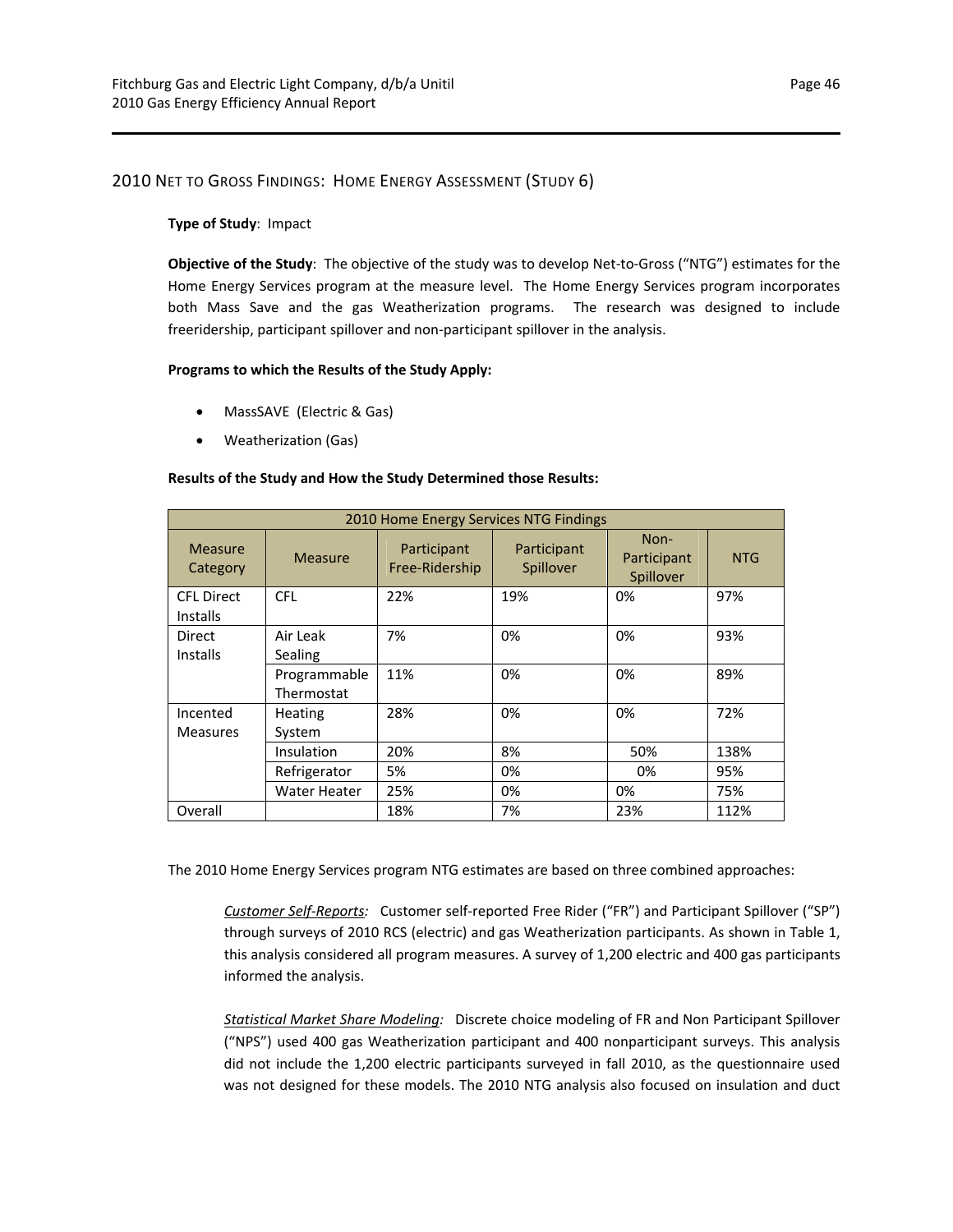sealing/duct insulation (collectively referred to as insulation), the most important measures in terms of savings.

*Trade Ally Research:* Interviews with more than 30 insulation contractors focused on participant and nonparticipant insulation installations, and attribution of self-reported nonparticipant jobs as spillover.

Final participant FR, PS, NPS, and NTG values are composite estimates (rather than a simple average) of the various research methods employed. The estimates were developed using a triangulation process, incorporating the Cadmus teams' experience, professional judgment, and understanding of the programs.

**How the Results of the Study Impact each Identified Program's Savings**: The results of this study will be used to derive net energy savings by multiplying the gross reported savings by the NTG factors

**Formulas Necessary to Understand the Impact of the Study on the PA's Programs**:

NTG = 1 – [participant freeridership] + [participant spillover] + [nonparticipant spillover]

**If the Results of the Study are Not Adopted, Fully Explain Why**: The results of the study are adopted

**A copy of the complete study can be found in:** Appendix C, Study 6.

NON‐ELECTRIC IMPACT (NEI) FINDINGS FOR THE 2010 MASS SAVE HOME ENERGY SERVICES (MASS SAVE) PROGRAM (STUDY 7)

**Type of Study**: Impact

**Objective of the Study**: The study summarized Cadmus' review of the non‐electric impacts ("NEIs") claimed for the 2011 Mass Save Home Energy Services ("Mass Save") program by the PAs. For the purpose of this study, NEIs were defined as program-driven effects on the consumption of energy other than electricity, such as natural gas (not claimed by a gas PA), water, fuel oil and propane.

Cadmus' review consisted of determining the source of the current NEI values and independently estimating measure‐specific NEIs, using the best available PA program data and secondary sources to assess the reasonableness of the current values.

#### **Programs to which the Results of the Study Apply**:

MassSAVE (Electric Only)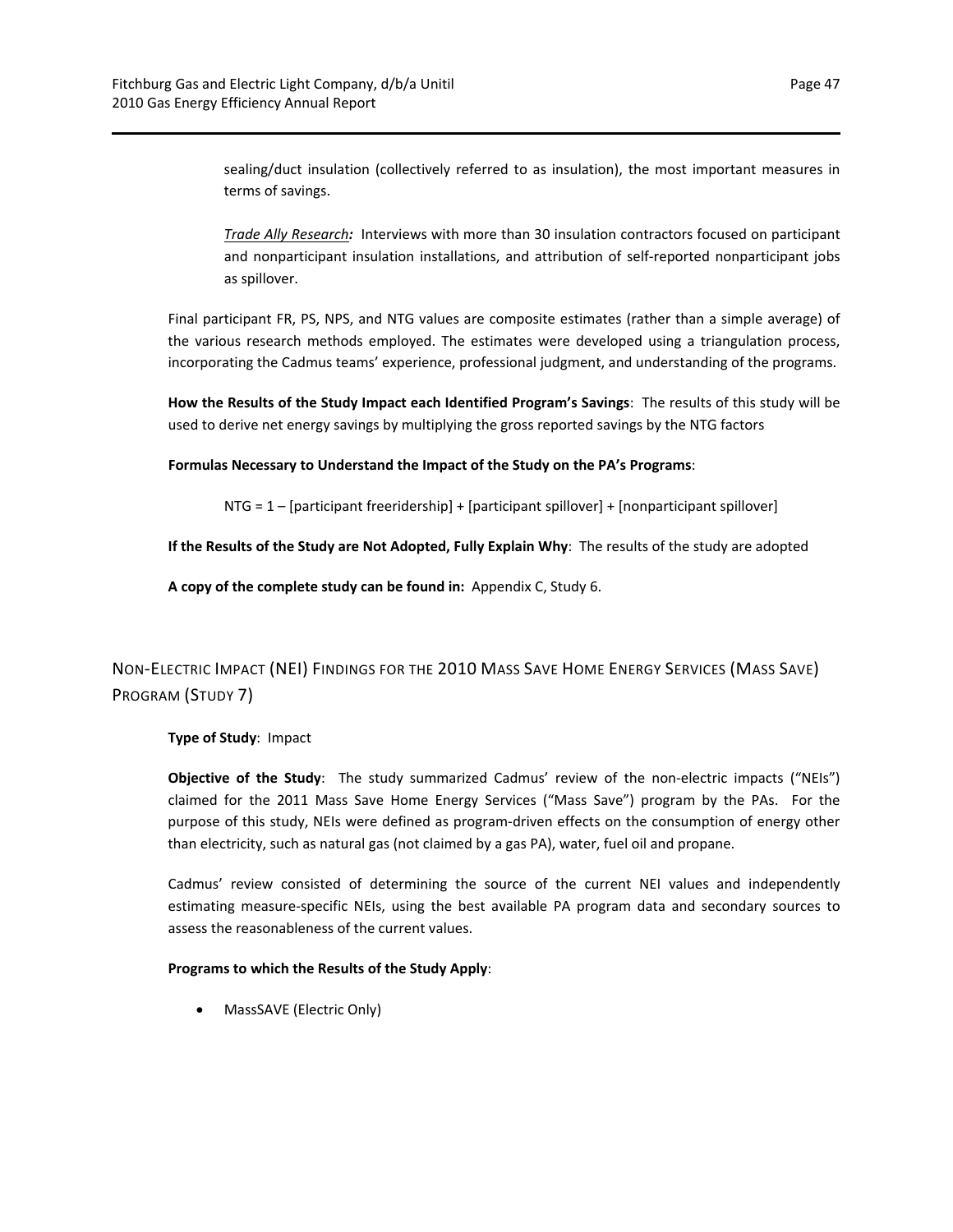**Results of the Study and How the Study Determined those Results:** The review consisted of determining the source of the current NEI values and independently estimating measure‐specific NEIs, using the best available PA program data and secondary sources to assess the reasonableness of the current values.

It was determined that the current PA NEI values were generated based on summaries of audit tool outputs for each program home. These values were driven by inputs from MassSave vendors regarding home characteristics for participants realizing NEIs. These are primarily from program homes for which the primary space heating fuel is neither electricity nor natural gas. An independent assessment of NEI estimates was conducted and found the current vendor‐provided values were reasonable.

**How the Results of the Study Impact each Identified Program's Savings**: Please see Table II.A.6.

**Formulas Necessary to Understand the Impact of the Study on the PA's Programs**: Not Applicable.

**If The Results Of The Study Are Not Adopted, Fully Explain Why**: The results of the study are adopted.

**A copy of the complete study can be found in:** Appendix C, Study 7.

## MASSACHUSETTS ENERGY STAR LIGHTING PROGRAM: 2010 ANNUAL REPORT (STUDY 8)

#### **Type of Study**: Impact

**Objective of the Study**: The primary objectives of this impact evaluation was to estimate net‐to‐gross ratios ("NTGR") for all markdown compact fluorescent lamps ("CFLs"), including separate estimates for spiral and specialty bulbs and bulbs targeted at hard-to-reach ("HTR") customers. The evaluators were also charged with assessing the PAs' current working definition of HTR customers and understanding market segmentation related to HTR customers. The evaluators also described the current state of the market for CFLs and other efficient lighting technologies, comparing to results from prior years when possible.

#### **Programs to which the Results of the Study Apply**:

Residential ENERGY STAR Lighting Program (Electric)

**Results of the Study and How the Study Determined those Results**: The evaluators recommend using a 0.43 NTGR for spiral CFLs and 0.60 for specialty CFLs, or 0.47 overall for the 2009 and 2010 program years. The evaluators came to this recommendation through the results of five different NTGR estimation methods completed for the 2009 and 2010 Massachusetts ENERGY STAR lighting program: 1) conjoint study, 2) multistate modeling, 3) revealed preference, 4) supplier interviews, and 5) willingness to pay. The evaluators then convened a Delphi panel and provided each panelist with the results of these studies as well as background information on the history of the Massachusetts ENERGY STAR lighting program and trends in NTG ratios for Massachusetts and other states. The Delphi panel responded to an initial request to estimate NTG ratios for spiral, specialty, and overall CFLs, and then had the opportunity to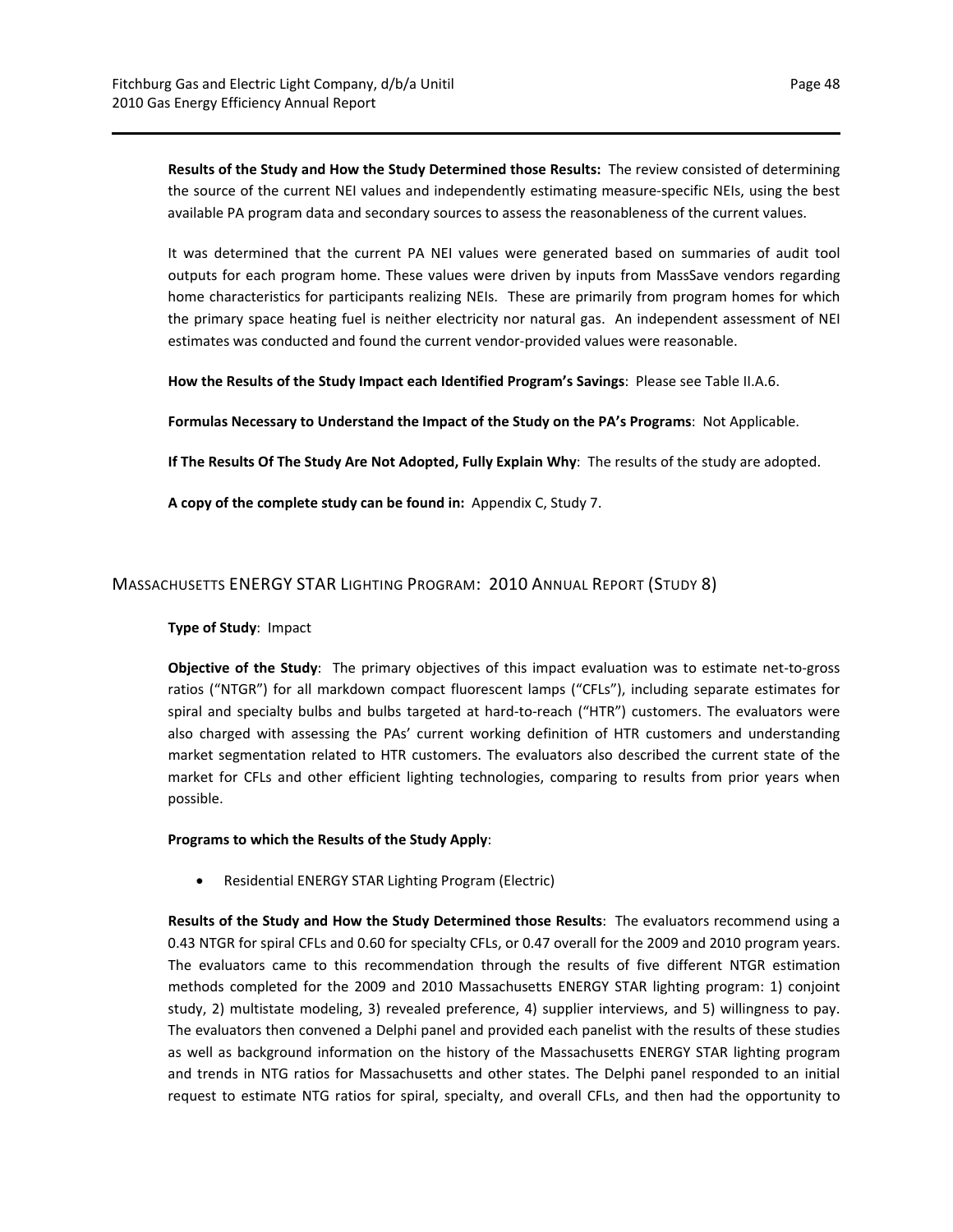revise their estimates after reviewing the responses of their fellow panelist. The final NTGR estimates from the Delphi panel serve as the evaluation-recommended NTGR. The methods did not provide conclusive evidence to support a recommendation of a NTGR for HTR customers. The PAs and EEAC consultants have agreed to use the 0.60 specialty NTGR for HTR customers.

**How the Results of the Study Impact each Identified Program's Savings**: Please see Table II.A.7.

### **Formulas Necessary to Understand the Impact of the Study on the PA's Programs**:

Net Savings = Gross Savings \* In Service Rate \* NTGR.

The planning NTGR value will be updated with the evaluated NTGR results. Markdown spirals will go from .30 to .43, specialty markdown bulbs change from 0.8 to 0.6, and HTR markdown bulbs change from 0.7 to 0.6.

**If the Results of the Study are Not Adopted, Fully Explain Why**: The results of the study are adopted.

**A copy of the complete study can be found in:** Appendix C, Study 8.

## MASSACHUSETTS APPLIANCE TURN‐IN PROGRAM IMPACT EVALUATION FINAL (STUDY 9)

**Type of Study**: Impact and Process

**Objective of the Study**: The Massachusetts Appliance Turn‐in program collects and recycles working refrigerators and stand‐alone freezers that are being used as second units from residential customers.

The primary evaluation activities consisted of a participant survey, a process evaluation, and estimation of net program savings impacts derived by applying participant‐reported decision behavior about program influence and usage patterns to gross savings estimates from studies conducted in other areas. These gross and net savings estimates were compared to ex ante savings estimates currently used by the PAs. A secondary focus of the evaluation effort included an exploration of the secondary market and disposal market that exists for appliances to provide insight about how the program functions in the overall appliance market.

#### **Programs to which the Results of the Study Apply**:

Residential Energy Star Appliances (Electric)

**Results of the Study and How the Study Determined those Results**: The updated gross and impact estimates derived in this study are based on two methodologies. The first methodology used unit energy consumption ("UEC") estimates from the Association of Home Appliance Manufacturers. The second methodology applied Massachusetts refrigerator characteristics to the DOE‐based model utilized by Cadmus in their 2010 evaluation of the California Appliance Recycling Program. Under each of the NMR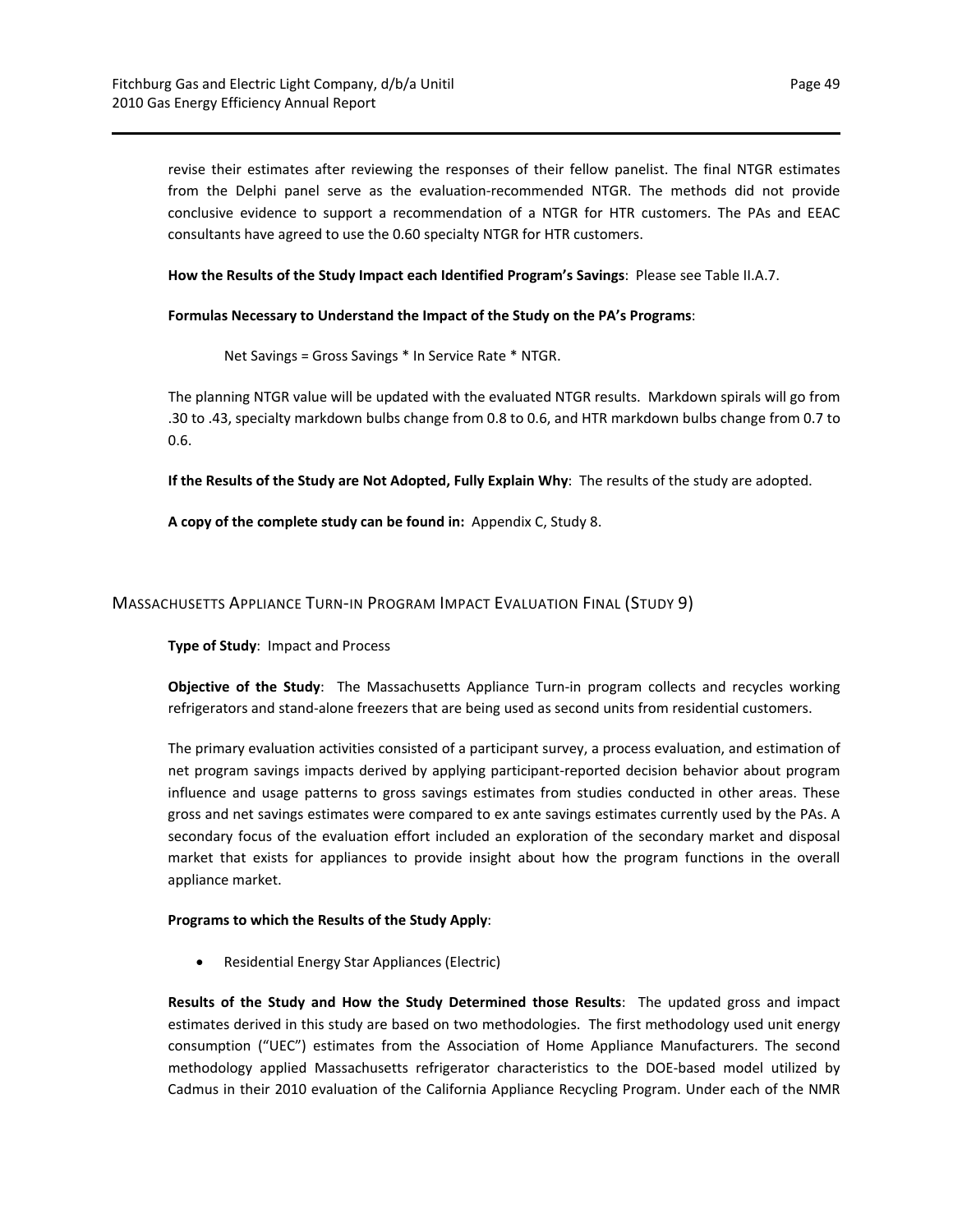methodologies, UECs were adjusted to account for partial use, equipment replacement, and free ridership, values that were derived from the participant survey. While the program targeted secondary units for recycling, three distinct types of units were identified in the study—seondary units that were replaced with another unit, secondary units that were not replaced, and primary units. The study revealed that each type of recycled unit had a different energy savings profile.

Process related conclusions are based on the participant survey, depth interviews with Sponsors and the implementation contractor, and exploration of the secondary market and disposal market for appliances outside of the program.

## **Recommendations Derived from the Study:**

- *Use updated gross and net impact estimates for the program—*Overall, the net savings estimate for refrigerators is 522 kWh/year and for freezers is 391 kWh/year. The *ex ante* estimates used by the Sponsors are 724 kWh.
- *Weigh the value of removing primary refrigerators—*The Sponsors should consider either reducing the number of primary fridges removed by the program by reinforcing the requirement (e.g., in marketing materials and verification of eligibility) or alternatively, opening up the program to include primary fridges.
- *Consider partnering with major retailers to market and implement the program*. Major retailers could promote the program in their stores to customers who may be making a decision to keep or discard an existing unit. Using retailers would necessitate a shift in targeted appliances for the program—the program would be more likely to pick up primary refrigerators and nearly dead units.
- *Target missed appointments*—Attempt to reschedule appointments with customers who have missed appointments for recycling pickup using post cards, phone calls, and emails. The program already offers Saturday pick‐ups and choices for pick‐up times based on schedule and geography, but additional effort should be made to give these customers priority for pick‐up times that might include Saturdays, early mornings, evenings, next day pick‐up, or small, one‐ to two‐hour windows for pick‐up times. Messaging with these customers should reinforce their good decision making for initiating the removal and recycling of an appliance through the program.
- *Adjust goals to reflect demographics of the residential customer base for each Sponsor—S*ervice areas in NSTAR and Western Massachusetts Electric have a large number of apartments and multifamily homes and residents typically do not have areas where they can keep second refrigerators, such as basements or garages. Adjusting the goals of the program to reflect the pool of single family homes may result in more realistic targets for these Sponsors.
- *Educate participants about the program goals*—The program should emphasize that the primary goal of the program is to save energy and reduce demand on the electric grid by removing older, less efficient secondary refrigerators and stand‐alone freezers. The program helps customers get rid of the appliances before they might do so on their own. Reductions in energy bills and the participation incentive are additional bonuses for customers.
- *Continue messaging about the ease of removal through the program—*Physical and financial barriers may encourage some consumers to keep their secondary appliances, and marketing the program to residents faced with these barriers might allow the Sponsors to collect additional units that would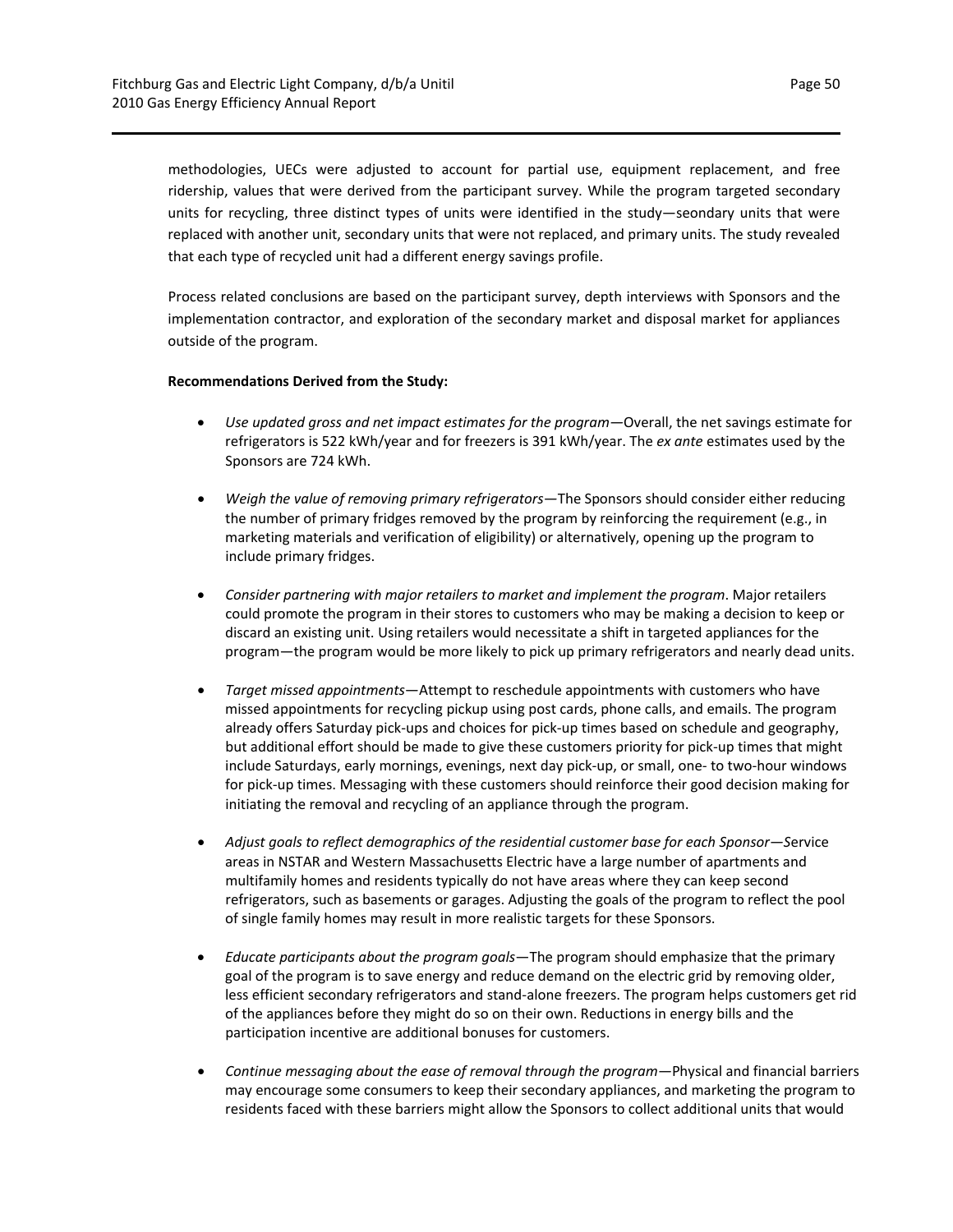not otherwise be removed from the grid.

- *Continue promoting the program through existing channels—*The Sponsors' communications network to customers through bill inserts, notations on bills, newsletters, and emails should continue to be used to promote the program on a continuous basis, or when a quick boost in participation is desired. Promotions through schools and community groups and options for rebate donations to these groups help to promote the program and provide a community service.
- Reinforce the idea of saving energy by not using appliances that are not essential and buying products with the ENERGY STAR label—Tell participants how much energy and money they saved by getting rid of their inefficient model and will continue to save if they do not replace the appliance. If they must replace the appliance, encourage them to consider the more efficient ENERGY STAR labeled units.
- *Sponsors should consider reaching out to Craigslist sellers*. Units offered on Craigslist are likely to be working units. The average listing price on Craigslist was \$230 more than the program's incentive. However, 10% of units were \$50 or less, and 23% percent were \$100 or less, and six postings offered their refrigerator for free. Although those with high‐value refrigerators may not be dissuaded from selling them on Craigslist, sellers with low‐priced units may prefer the ease and environmental benefits of the program.
- *Let participants know about the environmental benefits they generated—*It should also be emphasized that appliances will be recycled in a way that is less harmful to the environment than other disposal options. They will not be sold, donated to charity, or disposed of in a landfill.

**How the Results of the Study Impact each Identified Program's Savings**: Please see Table II.A.8.

**Formulas Necessary to Understand the Impact of the Study on the PA's Programs**: Not Applicable.

## **Explain Whether or Not the PA Decided to Adopt Recommendations from the Study, and Why**:

- The PAs have adopted the net savings estimates.
- The PAs will look into the best approach for handling primary refrigerators in the future.
- The PAs have looked into partnering with retailers in the past but have not had much success with retailers embracing this program as many/most retailers have pick‐up/recycling programs of their own in which they charge customers for picking up appliances and, therefore, make a profit. The PAs will continue to investigate whether other retailers are willing to partner with us on this program.
- JACO (the recycling vendor) currently has a missed appointment procedure where they follow up on all missed appointments via multiple phone calls and letters, if necessary. The PAs will work with JACO to see if setting a priority pick‐up for these customers is possible.
- Currently, each PA adjusts goals annually after assessing the previous year's results.
- All of the print marketing materials (the primary marketing outlet for this program) refers to "saving energy" and the first sentence of the ad's body copy discusses how an "old refrigerator uses up to four times more electricity than a new one." The PAs will highlight this benefit more often where possible.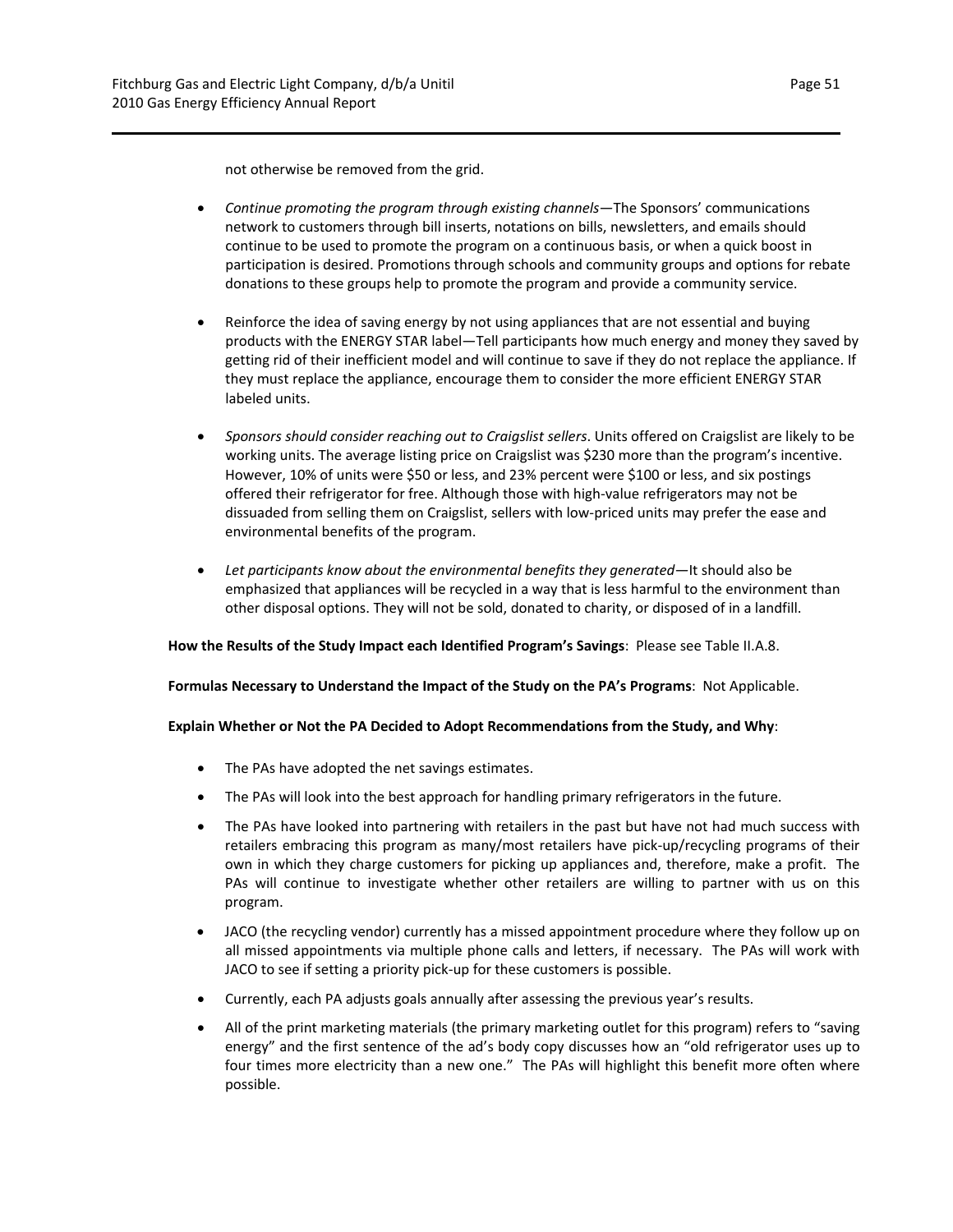- Marketing materials do mention that "We'll even haul it away for FREE." There is potential to highlight this benefit more prominently and the PAs will look into that, where possible.
- The PAs will continue to promote the program through existing channels. Some PAs have supplemented their program with additional marketing to help lift participation (NSTAR purchased billboards, transit advertising and sent out a direct mail piece to 50,000 customers. NSTAR & NGRID are also purchasing radio advertising).
- All of the PA's advertising currently highlights energy savings more than once by having a specific call-out on ads with the savings message in a prominent spot as well as text in the ad that states "…you could save up to \$150 a year on your electricity usage." The PAs will continue to focus on this energy savings benefit with marketing efforts.
- If reaching out to Craiglist sellers could be justified with a higher volume of units on the site, then it could be considered. It seems that the majority of listings on Craigslist are priced significantly higher than the program's incentive and this may not be a good use of time and money.
- Environmental benefits are currently highlighted in most of the PAs marketing materials as the ads state, "Plus, recycling that fridge will keep 10 tons of carbon dioxide out of the atmosphere, which means a lot more clean air for our future." The PAs will continue to focus on this environmental message with marketing efforts.

**A copy of the complete study can be found in:** Appendix C, Study 9.

## CROSS‐CUTTING NET‐TO‐GROSS METHODOLOGY STUDY FOR RESIDENTIAL PROGRAMS – SUGGESTED APPROACHES (FINAL) (STUDY 10)

## **Type of Study**: Process

**Objective of the Study**: The primary objective of this methodology study was to develop suggested approaches for consideration by the PAs for estimating net program impacts for the Massachusetts PAs' residential programs by reviewing the revised methodology report for C&I programs (2010) and adapting the decision framework and methodology guidelines to programs targeted to residential customers. The study team particularly sought to identify residential programs for which market‐level approaches to measuring net-to-gross effects, rather than standard self-report methods, might be appropriate and feasible.

## **Programs to which the Results of the Study Apply:**

- Residential New Construction & Major Renovation (Electric and Gas)
- Residential Cooling & Heating Equipment (Electric)
- Multi-Family Retrofit (Electric and Gas)
- MassSave (Electric and Gas)
- Behavior/Feedback Program (Electric and Gas)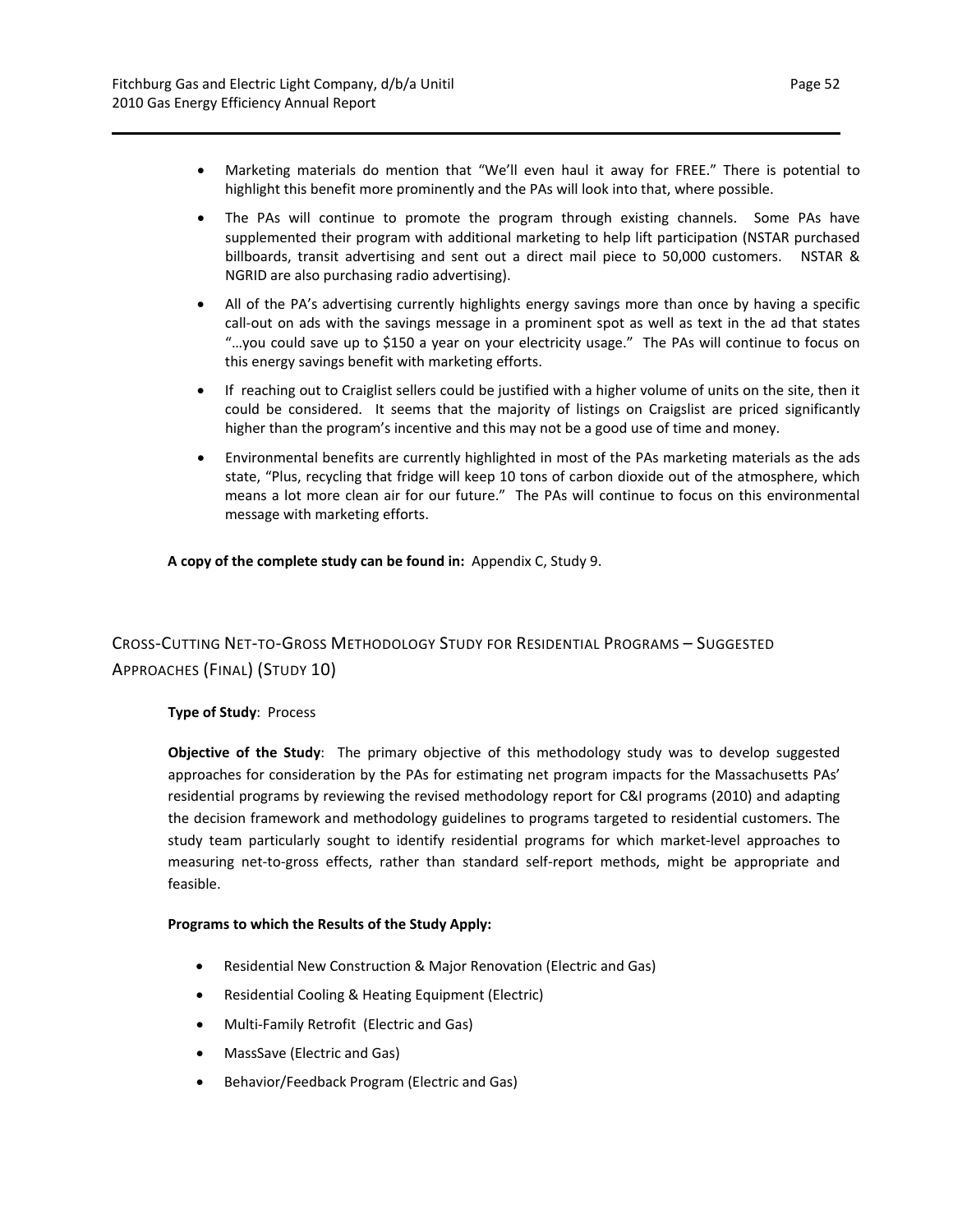- ENERGY STAR Lighting (Electric)
- ENERGY STAR Appliances (Electric)
- Residential Heating and Water Heating (Gas)
- Weatherization Program (Gas)

**Recommendations Derived from the Study**: The study included suggested methodologies for PAs to consider in future NTG evaluations for the above programs.

**How the Study Came to the Recommended Conclusions**: The evaluation team first conducted a review of the PAs' current residential programs, focusing on program elements most relevant to methodological decisions regarding the estimation of net effects. As part of the program review, the study team reviewed the three‐year plans and information collected from the PAs by the NMR team and interviewed PA staff about their residential programs. Based on the program information garnered from the program review, the Net Savings Scoping Paper, and the decision matrix from the C&I report (adapted to the context of the residential programs), the evaluation developed suggested approaches for consideration by the PAs for estimating net‐to‐gross effects for each residential program.

**Explain Whether or Not the PA Decided to Adopt Recommendations from the Study, and Why**: In general, the Company adopts results from an evaluation study which are supported by the data generated from the study. The Company will incorporate the findings of this study into the planning process for future evaluations of Net‐to‐Gross ratios for residential programs.

**A copy of the complete study can be found in**: Appendix C, Study 10.

ESTIMATED NET‐TO‐GROSS (NTG) FACTORS FOR THE MASSACHUSETTS PROGRAM ADMINISTRATORS (PAS) 2010 RESIDENTIAL NEW CONSTRUCTION PROGRAMS, RESIDENTIAL HEHE[7](#page-56-0) AND MULTI‐FAMILY GAS PROGRAMS, AND C&I GAS PROGRAMS (STUDY 11)

## **Type of Study**: Impact

**Objective of the Study**: The object of the study was to assist the Massachusetts PAs in identifying a reasonable estimated NTG factor for the 2010 Residential New Construction programs; C&I programs; Multi‐Family Retrofit and Residential High Efficiency Heating and Water Heating programs.

#### **Programs to which the Results of the Study Apply:**

Residential New Construction and Major Renovation (Electric & Gas)

<span id="page-56-0"></span><sup>7</sup> HEHE is an acronym for the Residential High Efficiency Heating and Water Heating Equipment Program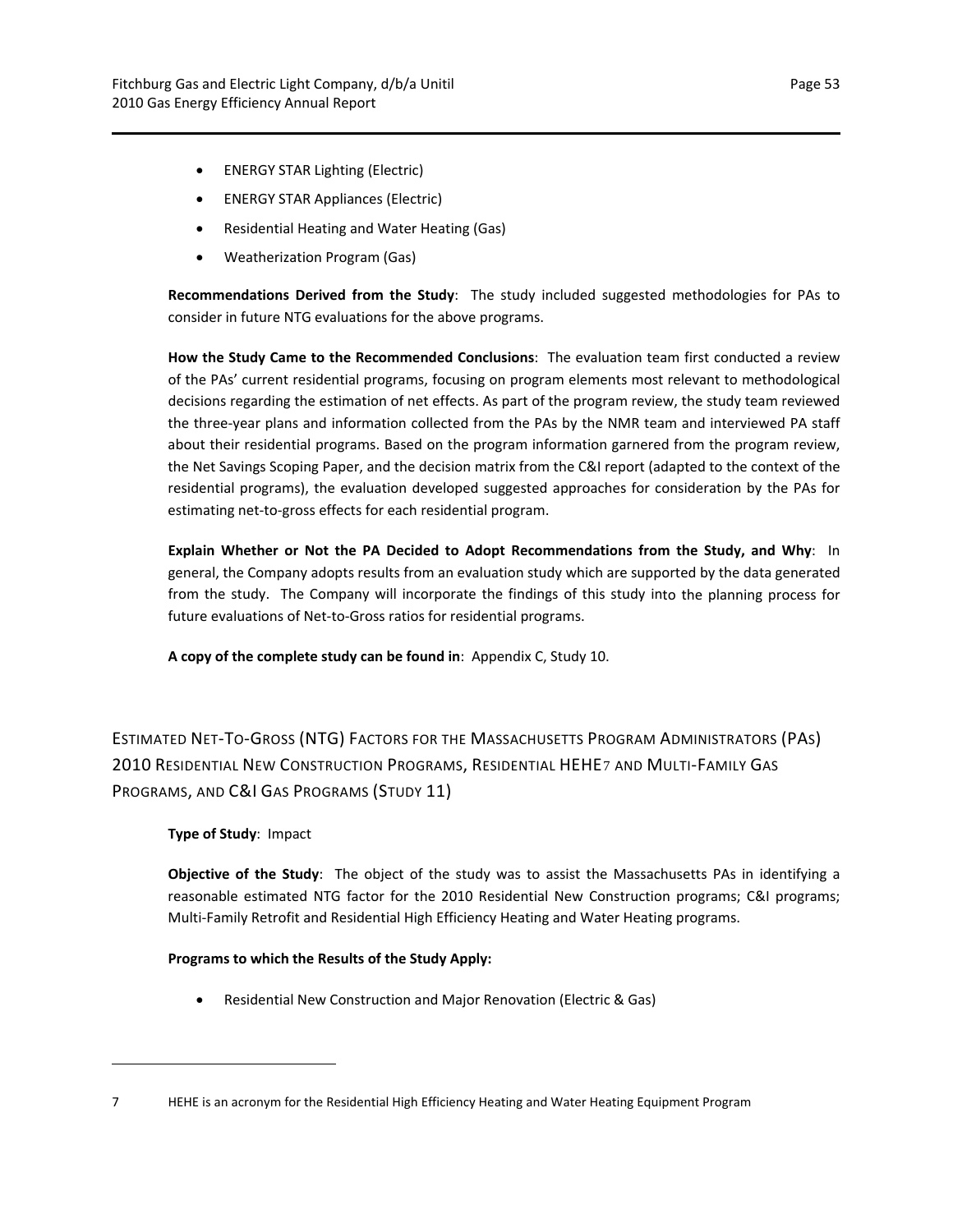- Residential Heating and Water Heating (Gas)
- Multi-Family Retrofit (Gas)
- C&I New Construction & Major Renovation (Gas)
- C&I Retrofit (Gas)
- C&I Direct Install (Gas)

#### **Results of the Study and How the Study Determined those Results:**

| Program Type                        | <b>Recommended NTGR</b>       |
|-------------------------------------|-------------------------------|
| <b>Residential New Construction</b> | 1.00                          |
| C&I Gas                             |                               |
| Custom                              | 0.96                          |
| Prescriptive                        | 0.83                          |
| Residential HEHE and Multi-family   |                               |
| Boiler controls-HEHE                | NTGR 1.0 (Residential)        |
| Boilers-HEHE                        | Spillover: 0.14 (Residential) |
| Furnace/ECM furnace-HEHE            | Spillover: 0.19 (Residential) |
| Insulation                          | NTGR 0.8 (Multifamily)        |
| Programmable thermostats            | NTGR 0.88 (Multifamily)       |
|                                     | 0.42 (Residential)            |
| Misc water heating equipment        | NTGR 0.63 (Residential)       |
| Water saving devices                | NTGR 0.77 (Multifamily)       |
| Windows                             | NTGR 0.8 (Combined MF & Res)  |

The evaluation contractors (Tetra Tech, NMR, and KEMA) reviewed secondary literature including program impact evaluations, utility filings, and Market Effects studies to develop the above recommendations. Given the short time frame allotted for this work, they focused the search for information on a limited number of readily available sources.

**How the Results of the Study Impact each Identified Program's Savings**: Please refer to the tables in Sections II.A.2 and II.C.2 for each of the programs listed above.

**Formulas Necessary to Understand the Impact of the Study on the PA's Programs**: Not Applicable

**If the Results of the Study are Not Adopted, Fully Explain Why**: The results of the study are adopted.

**A copy of the complete study can be found in**: Appendix C, Study 11.

HEHE PROCESS AND IMPACT EVALUATION (STUDY 12)

**Type of Study**: Process and Impact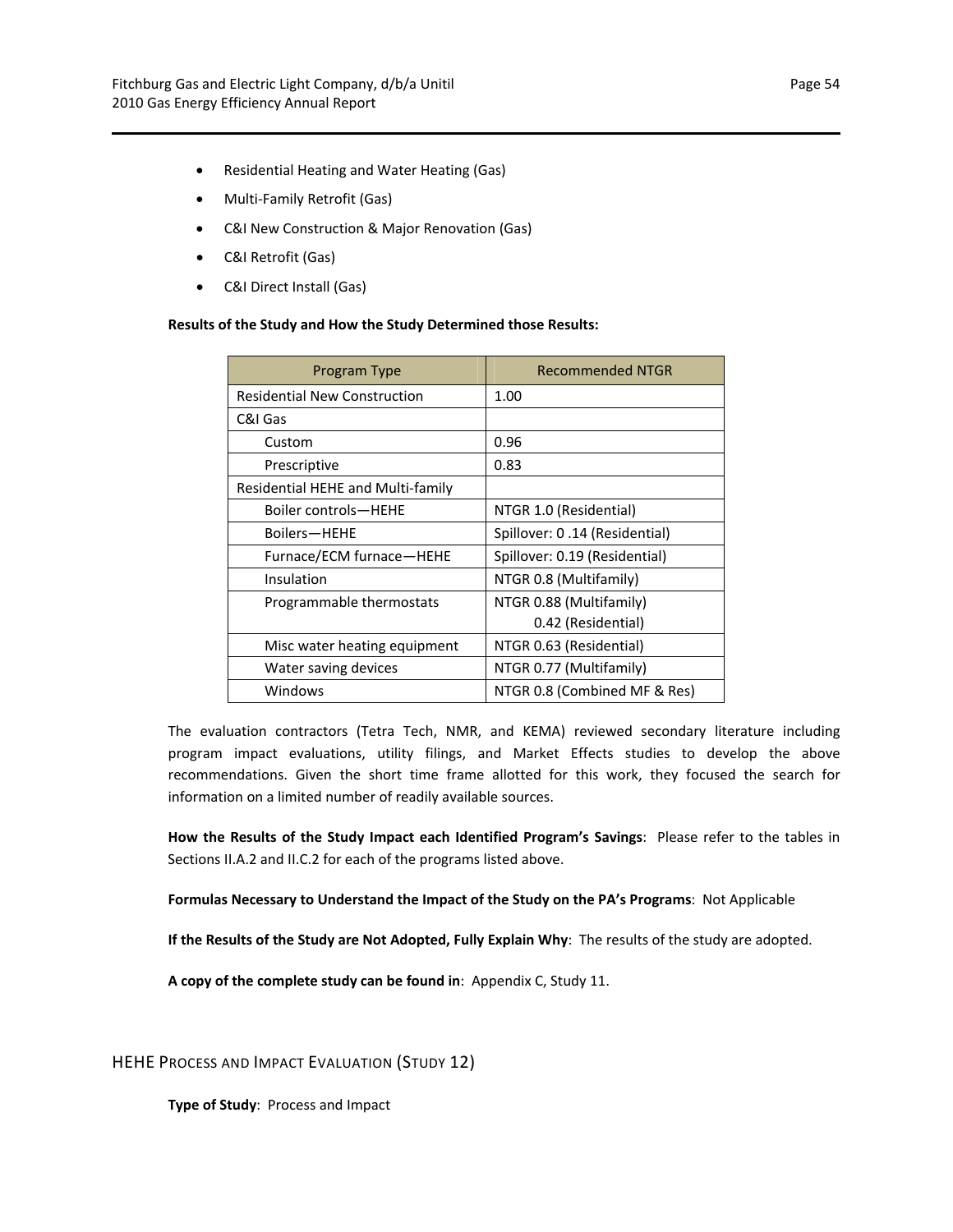**Objective of the Study**: The objective of the process portion of this study was to assess the effectiveness of marketing efforts, program satisfaction and data tracking. The process evaluation focused on understanding the program: (1) from program implementation and delivery perspectives including program staff, implementation contractors, circuit riders, supply houses, rebate processors, and participating and nonparticipating heating and plumbing contractors; and (2) from end use customer perspectives including program participants and nonparticipants.

#### **Programs to which the Results of the Study Apply**:

Residential Heating and Water Heating (Gas)

## **Recommendations Derived From The Study**:

- Drop all current rebates for furnaces, forced hot water boilers, steam boilers, and water heaters
- Assess the feasibility of working to effect a change in the state standards for forced hot water boilers to 90% AFUE
- Consider a new program for early replacement of newer, less efficient boilers
- Continue to nurture relationship with contractors because of the key role they play in customer education and energy‐efficient equipment purchase and installation.
	- The program should evaluate the potential savings from offering an installation incentive to contractors for adhering to energy-efficient criteria for equipment sizing, duct testing, and duct sealing.
	- The program should educate contractors and participants on correct usage of ECM furnace fans, and check settings during verification visits.
	- The HEHE program can further increase its value to contractors by helping them grow their businesses through energy‐efficient installations. Examples of approaches that would be attractive to them include offering co‐op advertising and providing referrals.
	- Make greater efforts to reach out to nonparticipating contractors. Approaches to doing so could include:
	- Facilitating program participation by older contractors. Examples of approaches might be to have exhibits at trade shows that demonstrate installations of high-efficiency systems, and if possible, demonstrate how the installation practices are simply an extension of what techniques they are already familiar with.
	- Increasing the number and frequency of educational offerings.
- Conduct a survey of distributors in HEHE states and elsewhere to get a better estimate of market‐ level sales by efficiency level, and the possible long-term spillover both within and outside the HEHE states

#### **How the Study Came To The Recommended Conclusions:**

The recommendations were based on information gathered during the data collection activities for the process evaluation. These included in-depth interviews with program staff, program implementer staff, program contractors, rebate processing contractors, circuit riders, and supply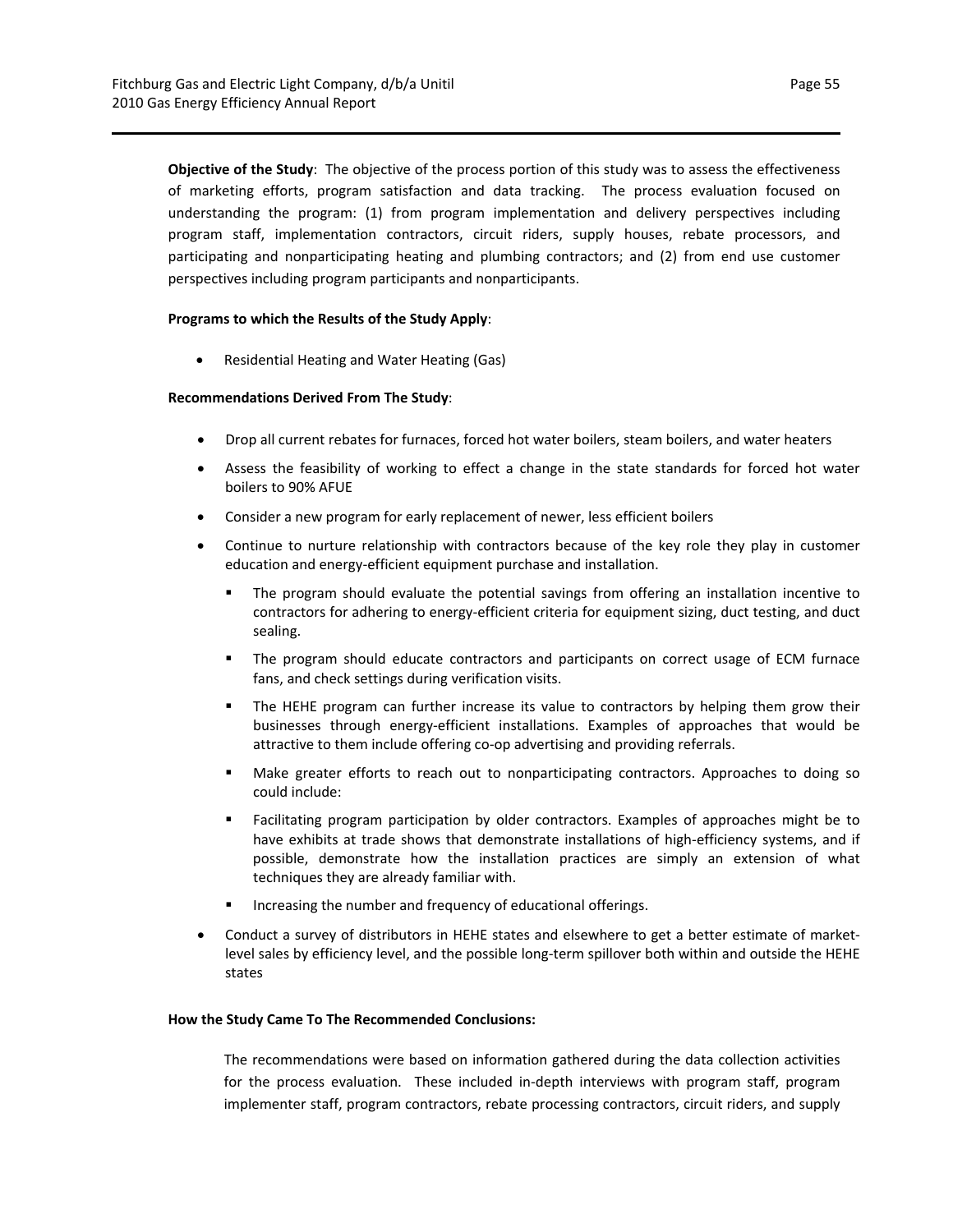houses / big box stores; and telephone surveys of HEHE program participants from the 2007‐08 and 2009 program years, oil‐to‐gas conversion customers including HEHE participants and nonparticipants, general population program nonparticipants, participating and nonparticipating contractors, and contractors attending the Fall 2009 HEHE Annual Conference.

#### **Explain Whether or Not the PA Decided to Adopt Recommendations from the Study, and Why:**

In general, the Company adopts results from an evaluation study which are supported by the data generated from the study.

Lower efficiency furnaces (92% without ECMs) and steam boilers were dropped from the program. Incentive levels for other furnaces (92% and 94% with ECM) and water heaters were dropped as a result of this study. The 85% boiler will no longer be offered starting in January 2012.

The Company, as part of GasNetworks, believes influencing federal standards is the priority since the state needs federal approval.

The Company reviewed the savings and costs for an early retirement program for newer (less than 20 year old) boilers and it was determined to not be cost effective.

Due to program budget constraints the Company as part of GasNetworks decided not to offer an incentive to contractors. GasNetworks is exploring conducting ECM training in conjunction with CoolSmart. The Company already helps contractors grow their business through energy efficient installations via co-op advertising and though trainings offered through GasNetworks. The Company feels that utilities should not undertake the role of providing referrals.

The Company, as part of GasNetworks, already has exhibits at trade shows and demonstrates installation practices. The Company usually increases the number of training it offers each year.

The Company plans to conduct the survey of distributors in 2011 as part of the Residential Retrofit research area.

**A copy of the complete study can be found in:** Appendix C, Study 112.

## MASSACHUSETTS 2010 RESIDENTIAL RETROFIT AND LOW INCOME EVALUATION – DEEP ENERGY RETROFIT (STUDY 13)

#### **Type of Study**: Process

**Objective of the Study**: The overarching goal of the 2010 Deep Energy Retrofit pilot evaluation was to provide the PAs/implementers with actionable findings and recommendations aimed at increasing customer and contractor participation, as well as refining pilot program's delivery. As the investigations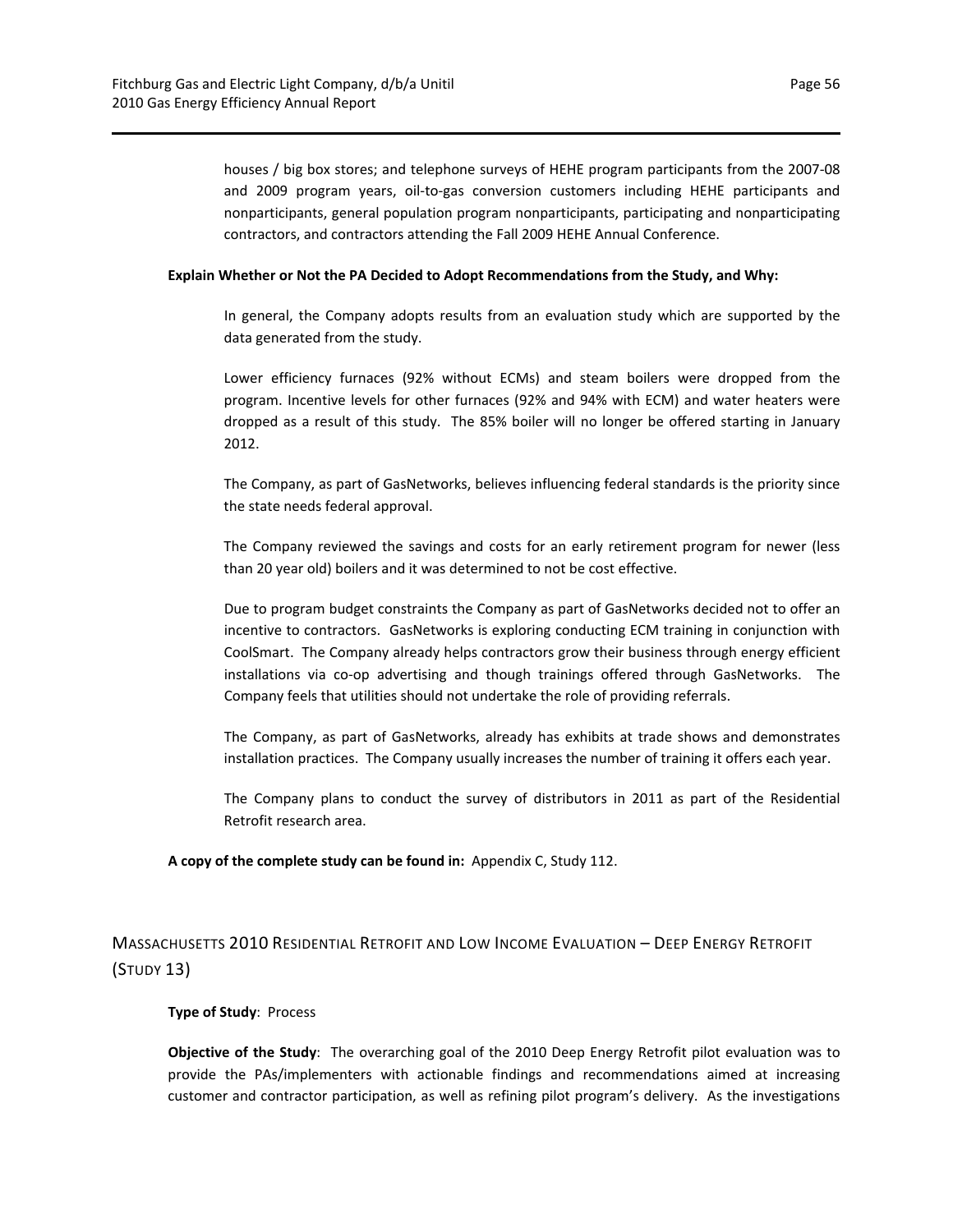progressed, effort focused on identifying information to aid in formulating a consensus about the pilot's mission and goals, rather than fine‐tuning delivery mechanisms.

#### **Programs to which the Results of the Study Apply:**

Deep Energy Retrofit Pilot (Electric & Gas)

#### **Recommendations Derived from the Study:**

- Restructure and refocus the pilot. The pilot is primarily focused on completing projects. Though pilot performance will clearly fall short of the cost-effective energy saving goals, it is still valuable. The Cadmus team recommends restructuring the pilot as a research effort with a voluntary board and implementation team (both of which could include PA members) and refocusing the research on activities that will lead to a scalable program. Resolving some inherent policy issues and establishing a pathway to lowering costs and overall cost‐effectiveness should be a near term focus of the research effort.
- Seek to fill program gaps. Customers, as well as some stakeholders, have identified the need for energy efficiency services that fill the gap between basic PA programs (e.g., Home Energy Assessment) and comprehensive deep retrofits: Two possible solutions are:
- Partial deep retrofits. Identify a DER track that meets the needs of customers who are prepared for a major project but are not willing or able to commit to all the requirements of a comprehensive DER project. This could be accomplished by providing incentives for deep retrofits of one building system at a time, possibly when normal maintenance would take place, such as re-roofing, re-siding, or window replacements. Such partial deep retrofits, with much smaller up-front costs, might attract a larger number of homeowners, and would greatly reduce the size of an incentive provided to any one customer.
- Deep (but not as deep) retrofits. As reported by several PAs and also in the Massachusetts Clean Energy and Climate Plan for 2020, there is need for a middle ground between the level of savings provided by the current relatively low‐cost programs and the very high savings achieved at a high cost in the pilot homes. Customer re-roofing and re-siding events present opportunities for additional savings at a relatively low cost.

#### **How the Study Came to the Recommended Conclusions:**

The process evaluation included interviews with 40 of the approximately 120 participating customers (including in process, completed and drop‐out participants), fifteen contractors, and nine stakeholders. Pilot material was reviewed, including marketing material, websites, and project files. Based on the information obtained, the Cadmus team used evaluation experience to offer recommendations aimed at improving program processes where appropriate.

#### **Explain Whether or Not the PA Decided to Adopt Recommendations from the Study, and Why:**

It is both evident in this report and in practice that deep energy retrofits are extremely complex projects and require additional research and cost-effectiveness study for it to be a viable initiative as a stand alone program or for its complex measures to be incorporated into existing programs going forward. The Company supports the idea of further research in this area to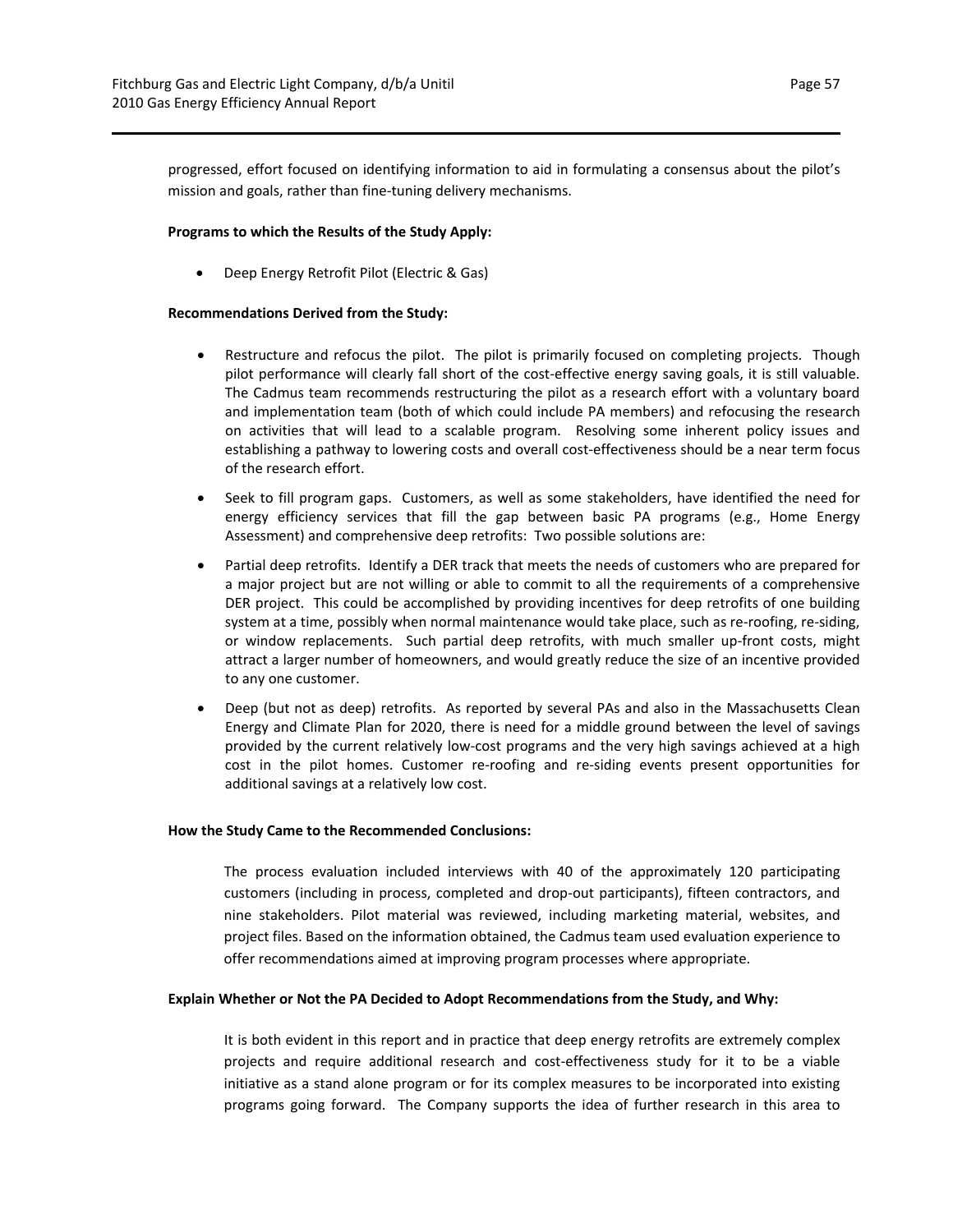better quantify incremental costs of these deeper savings measures and to focus on what can be done to reduce the costs associated with complex efforts such as this. Future study should provide PAs with data on the true incremental costs, as well as quantification of all the program benefits (energy, non‐energy, and other resources) associated with these projects.

The Company is fully supportive of filling program gaps by implementing deeper measures within programs. However, the Company believes these measures need to be deemed costeffective before they can be mainstreamed through programs such as the Home Energy Services program.

**A copy of the complete study can be found in:** Appendix C, Study 13.

## MASSACHUSETTS NEW HOMES WITH ENERGY STAR PROCESS EVALUATION OF THE FOUR TO EIGHT STORY MULTI‐FAMILY NEW CONSTRUCTION PILOT INTERIM FINDINGS (STUDY 14)

## **Type of Study**: Process

**Objective of the Study**: This report presents preliminary findings from interviews with the two Sponsors of the Pilot, NSTAR and National Grid, the Pilot's chief project manager, and two individuals representing the three projects that completed in 2010. The objective of the interviews was to address several process evaluation issues such as the Pilot's goals and objectives, the process of signing up and completing verification, outreach and the types of projects served, the measures covered, the measures installed, barriers to energy efficient multi-family new construction, and satisfaction. The limited number of completed projects did not allow the report to address particular issues such as free-ridership and providing technical assistance for participants to consider the addition of all applicable measures in their projects.

#### **Programs to which the Results of the Study Apply**:

- Residential New Construction & Major Renovation (Electric)
- Low‐Income Residential New Construction (Electric)

**Recommendations Derived from the Study**: There are no recommendations from this study as it is an interim report issued until more projects complete the process.

**How the Study Came to the Recommended Conclusions**: Not Applicable.

**Explain Whether or Not the PA Decided to Adopt Recommendations from the Study, and Why**: Not Applicable.

**A copy of the complete study can be found in:** Appendix C, Study 14.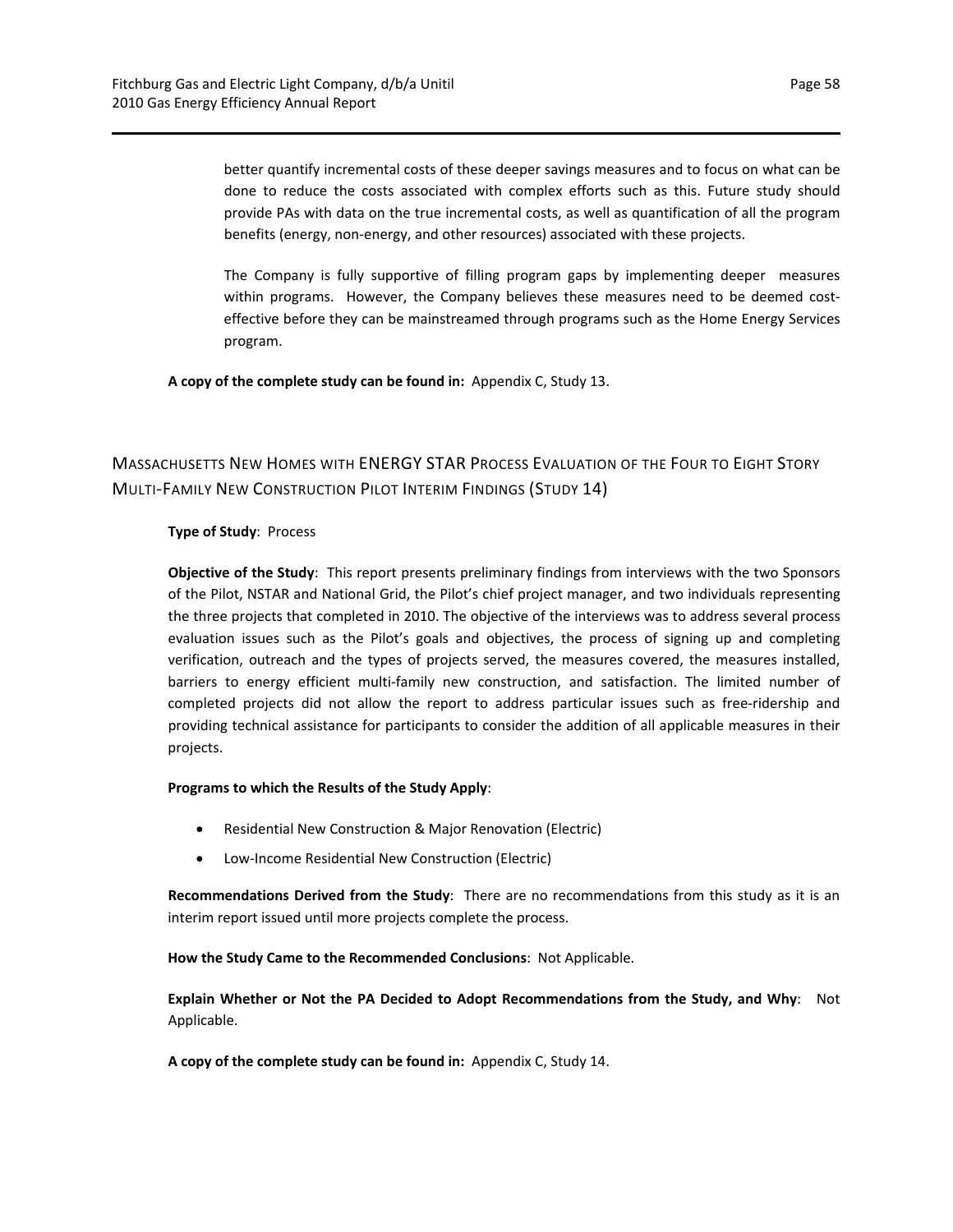## THE MASSACHUSETTS NEW HOMES WITH ENERGY STAR PROGRAM MAJOR RENOVATIONS PILOT EVALUATION: PRELIMINARY REPORT ON NON‐PARTICIPANT INTERVIEWS (STUDY 15)

## **Type of Study**: Process

Objective of the Study: The purpose of the Major Renovations Pilot Pilot, introduced in 2009, is to address the gap between the Home Energy Assessment Program for existing homes and the Massachusetts New Homes with ENERGY STAR Program. This report presents preliminary findings from interviews with seven homeowners and one builder who had projects eligible to participate in the pilot and considered enrolling in the pilot, but decided not to enroll. The objective of the interviews was to identify how these potential participants learned about the pilot, why they decided not to enroll in the pilot and get their suggestions for how to make participation in the pilot more user-friendly for homeowners.

## **Programs to which the Results of the Study Apply:**

- Residential New Construction & Major Renovation (Electric)
- Low-Income Residential New Construction (Electric)

**Recommendations Derived from the Study**: There are no recommendations from this report as it is an interim report issued while the PAs wait for more projects to complete.

**How the Study Came to the Recommended Conclusions**: Not Applicable.

**Explain Whether or Not the PA Decided to Adopt Recommendations from the Study, and Why**: Not Applicable.

**A copy of the complete study can be found in:** Appendix C, Study 15.

## THE MASSACHUSETTS NEW HOMES WITH ENERGY STAR PROGRAM VERSION 3 PILOT EVALUATION (STUDY 16)

## **Type of Study**: Process

**Objective of the Study**: The focus of this report is on lessons learned from the Massachusetts New Homes with ENERGY STAR Program Version 3 Pilot ("Pilot") and issues the program will face going forward to keep existing builders in the program, as well as recruit new builders, as ENERGY STAR Version 3 requirements take effect. Version 3 Guidelines for ENERGY STAR Homes become effective for all new homes, regardless of permit dates, starting January 1, 2012.

#### **Programs to which the Results of the Study Apply:**

• Residential New Construction & Major Renovation (Electric)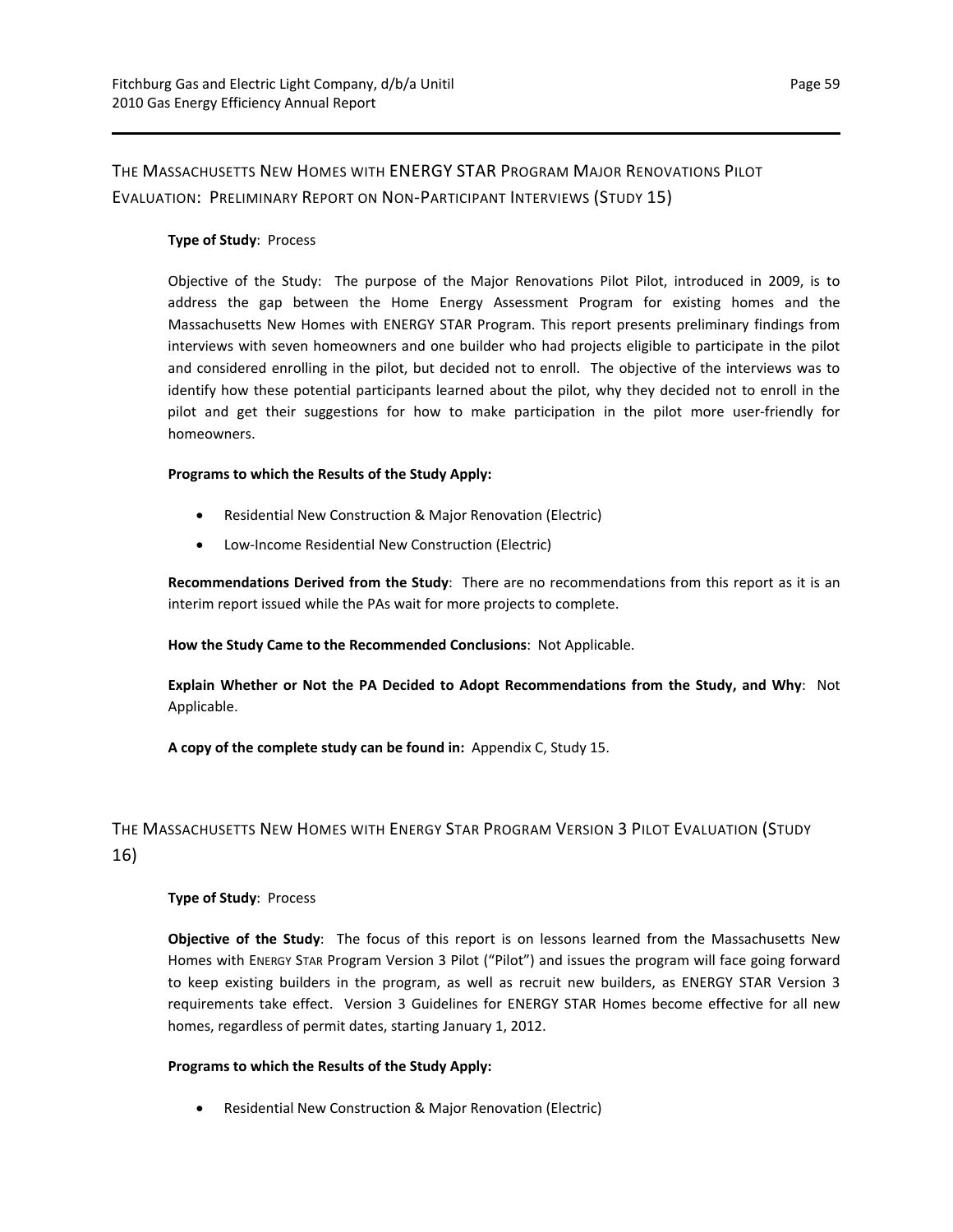● Low-Income Residential New Construction (Electric)

#### **Recommendations Derived from the Study:**

- Keep training on code changes and Version 3 requirements separate, to the extent possible. Interviewed builders who attended training covering both topics found it confusing.
- Focus builder training on the new Thermal Enclosure Checklist ("TEC") section 3 and section 5 requirements that are expected to be the most challenging for builders: One example is the TEC section 5 requirement that sheetrock be sealed to the top plate at all attic/wall interfaces using caulk, foam, or equivalent material. HERS raters say builders are trying out different approaches for meeting this requirement. It may require the sheetrock crew to come back a second time, which is costly and impacts the construction schedule. EnergyComplete<sup>TM</sup> from Owens Corning is a spray on gasket that can be used at the same time the sheet rock is put up, but the cost is high.
- Offer training in a variety of formats and use trainers with hands‐on experience: Some builders and HVAC contractors prefer classroom training; others prefer more hands-on field training. They also like the idea of having webinar presentations or videos of training presentations available online to view at their convenience. For all training, interviewees stressed the importance of using trainers who have extensive hands‐on experience. Also, encourage HVAC contractors to take advantage of other available training options: Air Conditioning Contractors of America and supply houses offer several training options to help contractors interested in being prepared to meet Version 3 requirements. HVAC contractors could also be encouraged to consider participating in the Cool Smart Program, which offers multiple training courses, including training to offer ENERGY STAR Quality Installations.
- Include HERS raters in any program sponsored HVAC contractor training: The interviewed HVAC contractors and distributor say it would be useful to have a HERS rater at trainings to explain exactly what HVAC contractors are expected to do in a qualifying home, especially if they are going to guarantee in their contract with the builder that the home will meet program requirements.
- Review the timeline for moving to an open HERS rater market: Assess the potential negative impact on Program participation of asking builders to assume the full cost of HERS rater services at the same time that builders interested in meeting Version 3 requirements will likely need more HERS rater support and need to pay more for HVAC contractors able to meet Version 3 requirements. Hitting builders with two cost increases at the same time may negatively impact participation.

**How the Study Came to the Recommended Conclusions**: Recommendations are based on findings from in-depth interviews conducted with 17 builders, 11 HERS raters, 10 HVAC contractors and one HVAC distributor. Interviewees included all six builders who participated in the Pilot and the HERS raters they worked with, as well as two of the HVAC contractors who worked on Pilot homes with ducted HVAC systems.

**Explain Whether or Not the PA Decided to Adopt Recommendations from the Study, and Why**: As this report was recently issued, the recommendations are currently under consideration. Version 3 is the latest version of the EPA ENERGY STAR Homes program, at this time a final decision has not been made as to whether Version 3 will be a requirement of the Massachusetts Residential New Construction program.

**A copy of the complete study can be found in**: Appendix C, Study 16.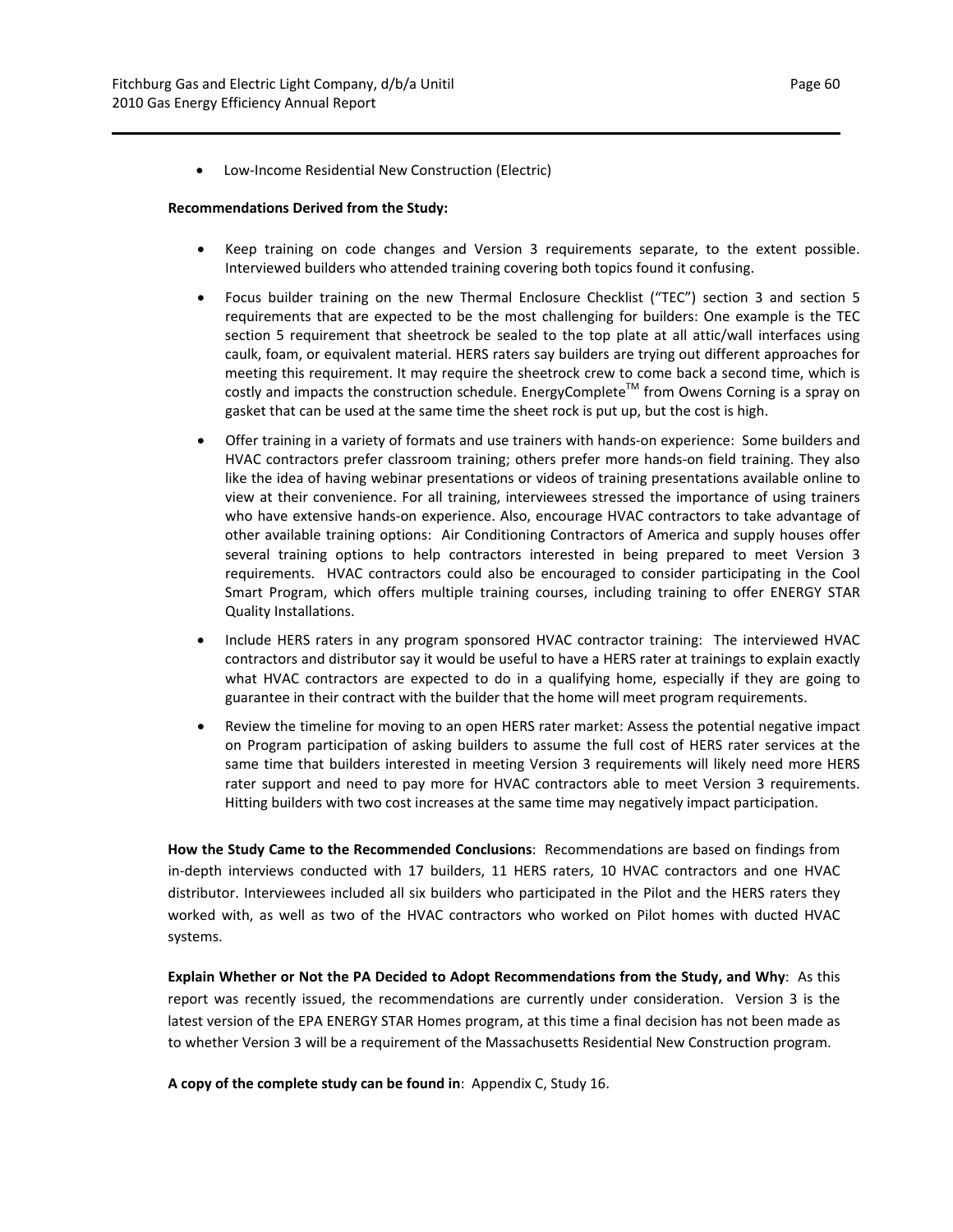## MASSACHUSETTS CROSS‐CUTTING BEHAVIORAL PROCESS EVALUATION (STUDY 17)

## **Type of Study**: Process and Impact

**Objective of the Study**: This study is the first annual process evaluation of Massachusetts behavioral programs under the three-year Massachusetts Cross-Cutting Program Evaluation plan. The primary objective of the process portion of the evaluation was to provide preliminary insights into the effectiveness of National Grid's OPower program and the actions that residential customers may take to generate energy savings. The secondary objective of this study was to create a framework to evaluate all Massachusetts behavior programs in upcoming evaluations. Specific research objectives of the process portion of the evaluation include:

- Assess program characteristics that may lead to greater savings
- Determine specific actions taken as a result of the Home Energy Report ("HER") including conservation behaviors and direct measure installations
- Identify other effects from behavioral program efforts (increased awareness of energy efficiency options, changes in attitudes)
- Develop suggestions for improving the programs to increase savings

In addition to the process portion, this study is the first annual impact evaluation of Massachusetts behavioral programs under the three‐year Massachusetts Cross‐Cutting Program Evaluation plan. The study objective is to examine the National Grid HER program's ability to generate residential electric and gas savings among targeted Massachusetts customer households.

**Programs to which the Results of the Study Apply**: This study applies to two National Grid program efforts:

- OPOWER Electric Program
- OPOWER Gas Program

## **Recommendations Derived from the Study:**

Process: The evaluation identified a number of recommendations in three areas: (1) planning and policy, (2) program implementation, and (3) monitoring and evaluations. Additional analysis supporting the recommendations can be found in "Massachusetts Cross-Cutting Behavioral Program Evaluation Volume I" on pages 5‐6 and 41‐43.

## Recommendations:

- 1. Planning and Policy
	- The PAs should continue to develop approaches for targeting different household types with different messages through the HER program.
	- The PAs should conduct additional research to determine the effective useful life and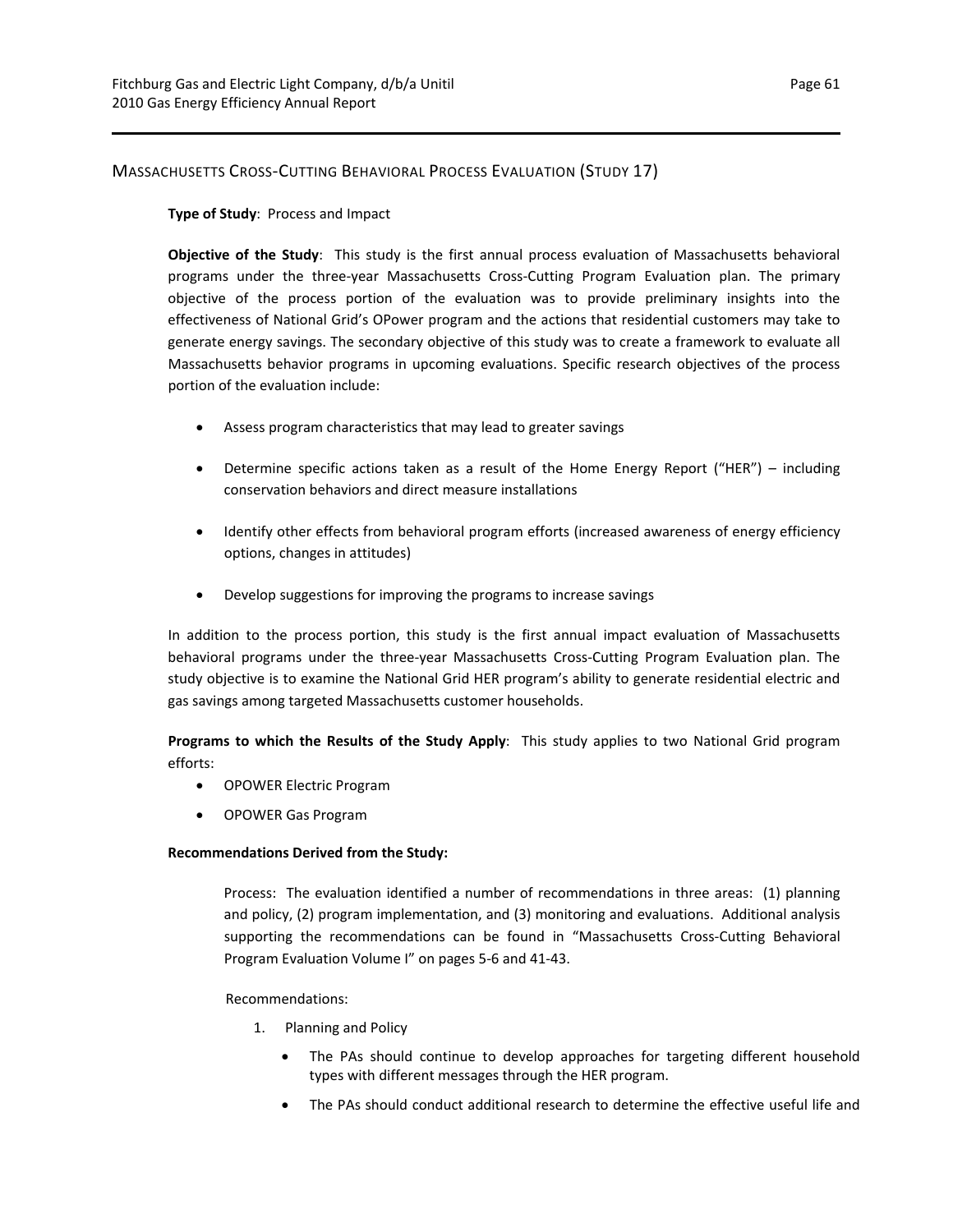persistence estimates for the HER program.

- The PAs should determine whether the HER and other behavioral programs should aim to channel customers to other rebate and audit programs.
- If cross-program promotion is desired, two-three months after the delivery of the first report may be the most appropriate time to do so.
- 2. Program implementation
	- The program should consider developing ways to personalize the experience further by providing customers with more household‐specific information.
	- More actively promote the website and increase its prominence on the report.
	- Provide more explicit, positive affirmations to participants on the Home Energy Report.
- 3. Monitoring and Evaluation
	- Program savings forecasts should be developed based on ex post or market-specific findings from the implementers or evaluation.
	- Continue to employ empirical methods, such as billing analysis using panel data or treatment/control experimental design, to gauge the impact of the report on energy savings, awareness and attitudes.
	- Continue to incorporate channeling analysis to determine behavioral program impacts.
	- Enhance participant surveys to gather information on actions participants and non‐ participants have taken to save energy.

**How the Process Study Came to the Recommended Conclusions**: The process evaluation recommendations are based on a number of data collection efforts:

#### In‐depth interviews with PAs:

Telephone surveys with participants and control group members: Telephone survey research was conducted with 501 participant and 501 control group households. The telephone survey was designed to understand differences in energy efficiency and conservation behaviors among participants, compared with control group members, based on participant exposure to the Home Energy Report for approximately one year.

In‐home ethnographic research: In‐home ethnographic research was conducted with 11 participant households. The in‐home ethnographic research was designed to supplement insights gained through survey research, and explored participants' responses to the Home Energy Report, changes in behaviors or intentions in direct response to the report, and suggestions for report content and delivery.

Detailed process evaluation research methods and sampling are described in Sections 4.2 and 4.3 of "Massachusetts Cross‐Cutting Behavioral Program Evaluation Volume I." Key findings from these methods are described in Sections 5.1 and 5.2 of "Massachusetts Cross‐Cutting Behavioral Program Evaluation Volume I."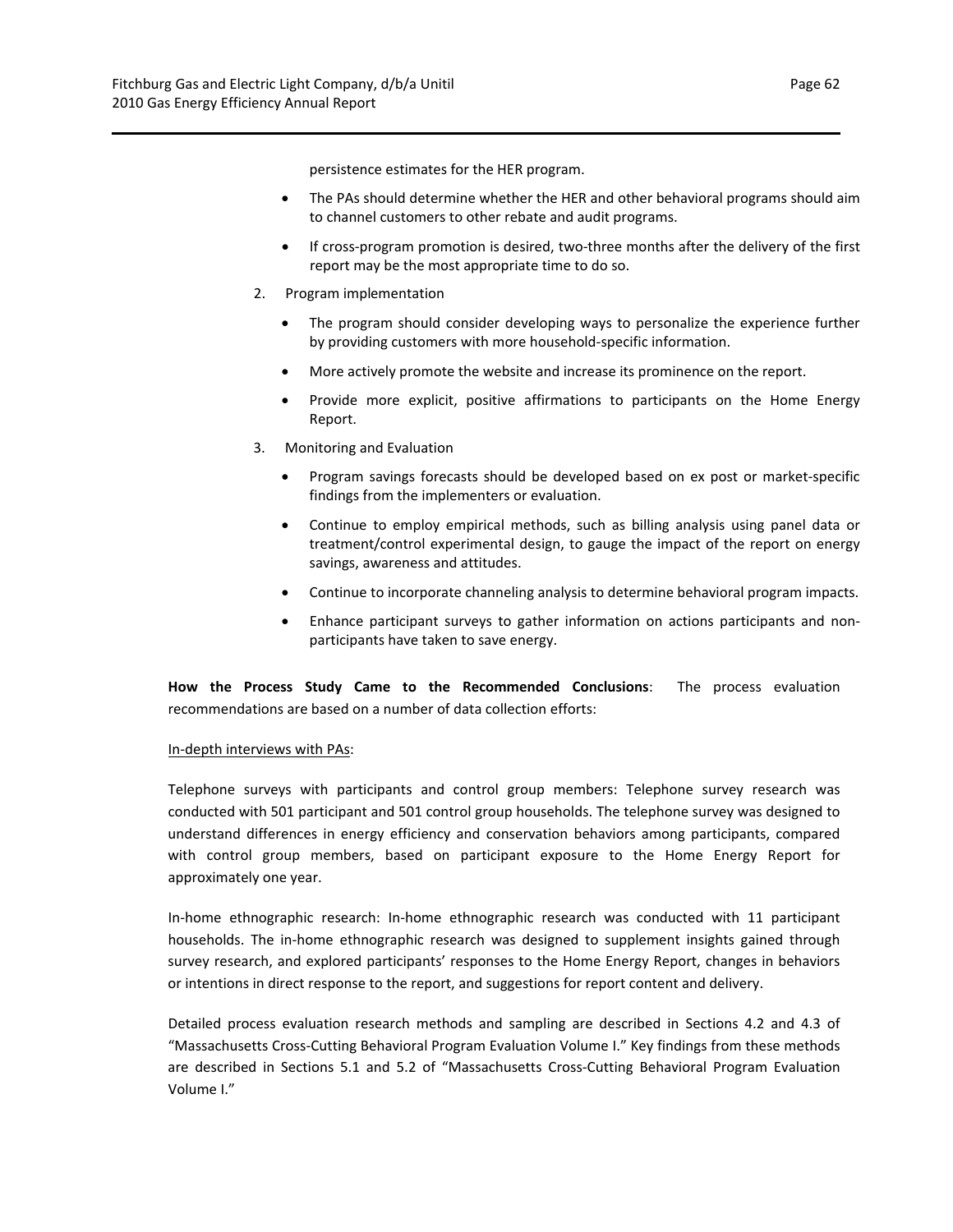Results of the Impact Study and How the Study Determined those Results: OPOWER Electric Program: Electric pilot households averaged 184.1 net annual kWh savings per participant in the first program year, and 1.61% kWh savings from 11,433 kWh per participant expected consumption in the absence of the program. This equates to a total of 4,575 MWh savings across households in the pilot cohort.

OPOWER Gas Program: Gas pilot participants averaged 9.93 net annual therm savings per participant in the first program year, and 0.77% therm savings from 1,286 therms per participant expected consumption in the absence of the program. The billing analysis found that the average reduction in therms was 0.81% and the channeling analysis found that 0.04% of the average reduction was due to incremental savings from other programs. This equates to a total of 248,257 therm savings across all households in the pilot cohort.

Net program savings were determined by conducting billing analysis to estimate annual electric and therm savings. Average annual net savings attributable to the behavioral program were determined using a linear fixed effects regression analysis of customer billing data that included billing data from behavioral program participants (who received the Home Energy Reports), and a matched comparison group of residential customers. The billing analysis approach is described in Section 4.4 of "Massachusetts Cross-Cutting Behavioral Program Evaluation Volume I." For the National Grid gas pilot, a channeling analysis was conducted where net program savings determined by billing analysis were adjusted by factoring out deemed savings values counted in other National Grid programs. The savings values cited here reflect only those program savings directly obtained by the OPower Program, factoring out savings jointly attributable to the OPower program *and* other energy efficiency programs. This adjustment is described in Section 4.5 of "Massachusetts Cross‐Cutting Behavioral Program Evaluation Volume I." Percent savings are determined by calculating average annual net program savings as a proportion of energy consumption expected in the absence of the program, described in Section 3.6 of "Massachusetts Cross‐Cutting Behavioral Program Evaluation Volume II."

#### **How the Results of the Study Impact each Identified Program's Savings**: N/A (Unitil)

**Formulas Necessary To Understand The Impact Of The Study On The Program Administrator's Programs**: The TRM for the 2011 Plan contains the algorithms for calculating primary energy impacts for the gas and electric programs:

$$
\Delta kWh = (kWh_{BASE})(\% \,SAVE)
$$

$$
\Delta MMBtu = (MMBtu_{BASE})(\% SAVE)
$$

Where:

| Unit                | = One participant household                      |
|---------------------|--------------------------------------------------|
| $kWh_{\text{BASE}}$ | = Baseline consumption of kWh                    |
| %SAVE               | = Energy savings percent per program participant |
| $MMB$ tu $_{BASE}$  | = Baseline consumption of MMBtu                  |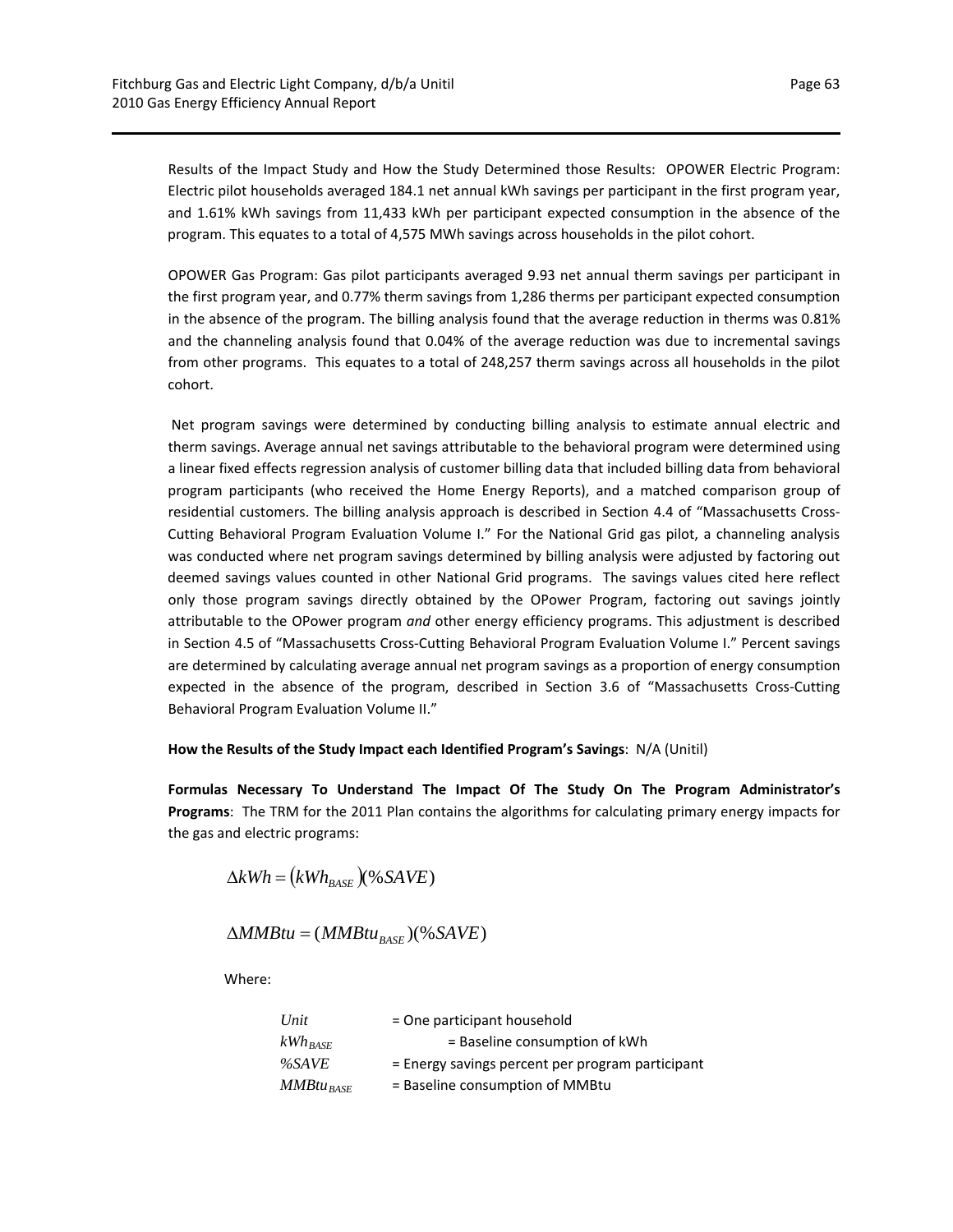The results of this study are used to update the energy savings percent per participant (%SAVE) that are used to calculate net unit savings (∆kWh or ∆MMbtu) for OPOWER electric and gas programs. Calculation of the impact metric %SAVE is described in Section 3.6 of "Massachusetts Cross‐Cutting Behavioral Program Evaluation Volume II." Note that the ex post savings value (∆MMbtu) used to calculate percent savings (%SAVE) factors out deemed savings values counted in other National Grid programs, as explained above and in Section 4.5 of "Massachusetts Cross‐Cutting Behavioral Program Evaluation Volume I."

**Explain Whether or Not the PA Decided to Adopt Recommendations from the Study, and Why**: The Company is adopting the recommendations from the study. The OPower program is relatively new, and the recommendations inform ways to enhance the program, increase savings, and continue evaluation best practices.

A copy of the complete study can be found in Appendix C, Study 17.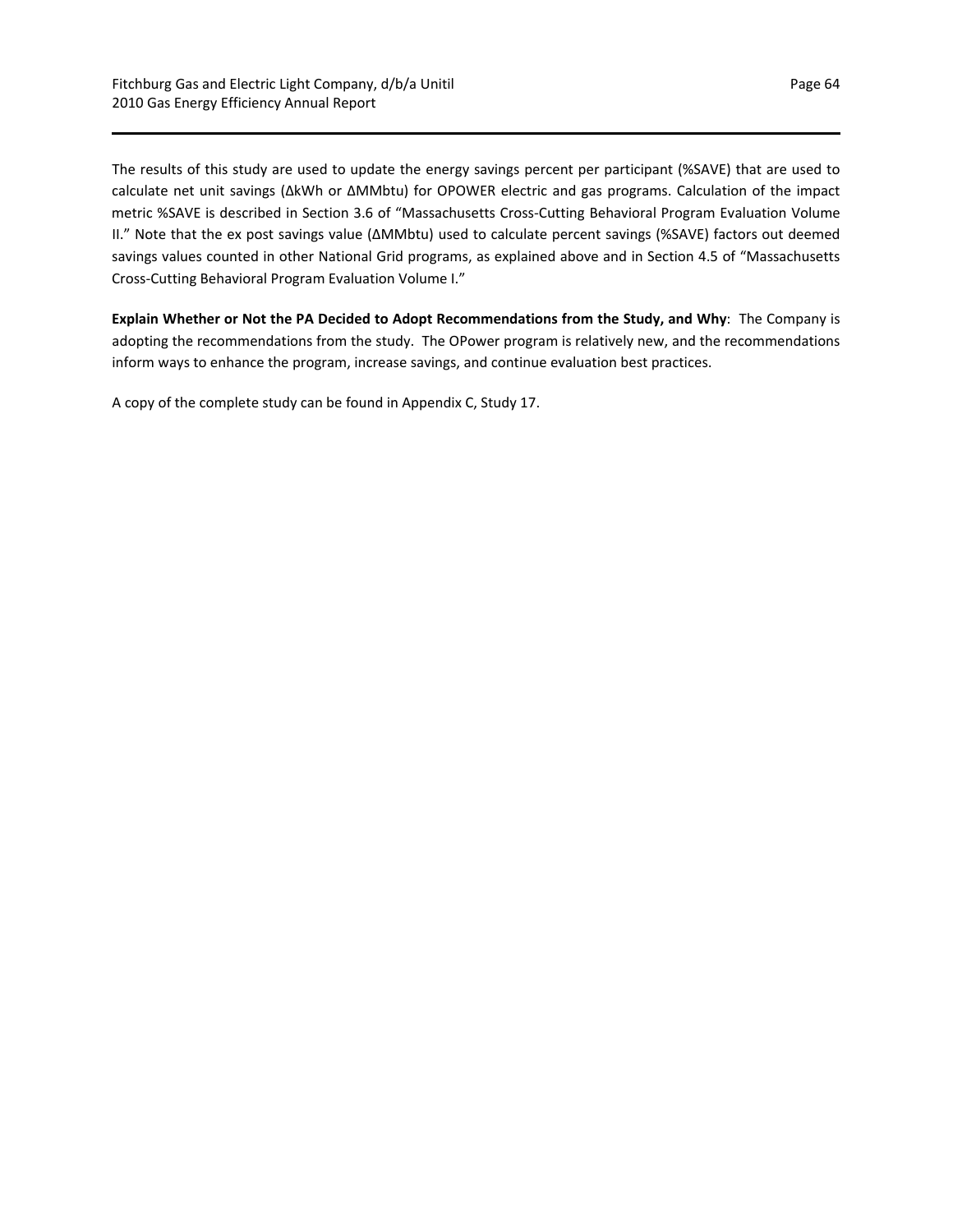## LOW‐INCOME STUDIES

FINAL REPORT FOR LOW INCOME PROGRAM – MASSACHUSETTS 2010 RESIDENTIAL RETROFIT AND LOW INCOME EVALUATION (STUDY 18)

## **Type of Study**: Process

**Objective of the Study**: For the 2010 process evaluation, the Cadmus team focused on assessing program processes and identifying similarities and differences between the perspectives and assumptions of program staff, implementation staff, and customers regarding program goals, design, and implementation. The Cadmus team also reviewed the process by which program data are collected, managed, and reported, including an assessment of the quality and consistency of the program data across PAs.

## **Programs to which the Results of the Study Apply**:

- Low-Income 1-4 Family Retrofit (Electric and Gas)
- Low-Income Multifamily Retrofit (Electric and Gas)

#### **Recommendations Derived from the Study**:

- To address any concerns related to funding and resource management, PAs and lead Community Action Program ("CAP") agency could increase communication during the goal‐setting processes, and track spending throughout implementation.
- The PAs should schedule a meeting or series of meetings in coordination with LEAN for the express purpose of clearly defining standardization and integration objectives for the program. Once the definition of standardization is communicated and agreed upon, strategies should be determined for meeting those objectives over a specified time period. This will ensure all stakeholders work toward commonly agreed upon objectives, and enhance progress toward meeting objectives to be measured.
- The PAs should strongly consider all options for creating a streamlined, independent, third-party QA/QC process that serves the needs of the PA-funded program, while minimizing participant intrusion. Such a process could reduce existing inefficiencies including the potential number of visits to participants' homes, ensure CAPs do not perform quality control on their own projects, free up CAP auditors' time to reach more low income customers, and align this program's QA/QC process with that proposed for the Home Energy Assessment program. This does not necessarily have to be an additional QA/QC process, just a streamlined process that is collaborative in nature.
- The PAs should maintain a data dictionary for all critical program datasets that includes all field definitions, value definitions, and the sources of the data. The data dictionaries should be provided as part of all data requests thereby allowing evaluators (or any other third‐party) to decode field names and data values efficiently. The data dictionaries would also ensure internal knowledge of the database is not lost in the event of critical personnel turnover. Once created, draft data dictionaries should be circulated among the low income working group to ensure that all PAs are collecting the same data and using the same naming conventions whenever possible. If such data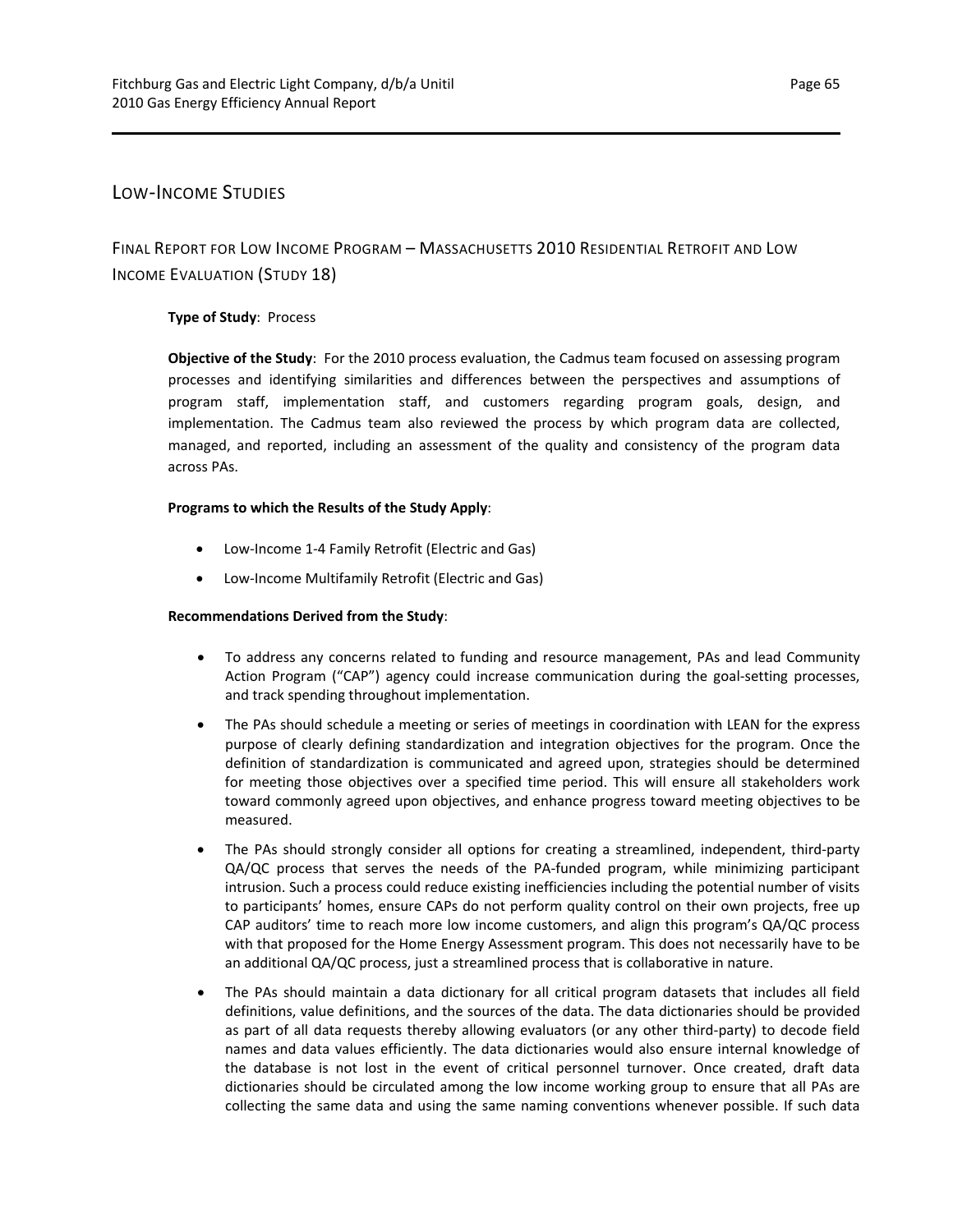dictionaries do not exist, the Data Management Working Group established as part of the 2011 Residential Retrofit and Low Income evaluation could assist with their creation.

- The PAs should ensure the collection and availability of a minimum set of critical data fields for current and future evaluation work.
- The PAs should consider mandating that a standard set of critical audit data fields be entered into an electronic format and maintained/archived for future internal and external use. The PAs should collaborate with the CAPs and the evaluators to identify valuable audit information not currently maintained electronically.
- The PAs should also explore the potential of having field technicians use electronic hardware (a PDA or laptop) to collect and enter onsite data whenever possible. This approach would minimize manual data entry, reduce program administrative costs, and improve data quality through the institution of unique keys, foreign key constraints, lookup tables, and other database design best practices.
- The PAs should work collaboratively on integration of a common Measure ID system to allow tracking of each installed measure from the participant tracking database to the BCR input sheet and to the TRM. In addition, PAs should develop and maintain standardized ID fields (standardized internally, not across PAs) linking data across programs, customers, contractors, and billing data.
- Through a collaborative process with the PAs and the TRM working group, continue to develop and employ a standardized measure naming convention for all PAs and CAPs. The TRM should be used as a basis to develop standard names and codes. A naming convention would allow for faster and more accurate statewide reporting, improve evaluability, and add transparency to the measure tracking process. The Cadmus team specifically recommends consideration of a four‐part measure naming convention that includes varying levels of detail for each program stakeholder: denoting the measure's end‐use, group, type, and detail. Examples of several common program measures are provided in the report.

**How the Study Came to the Recommended Conclusions**: The Low Income Program evaluation included PA program manager interviews, CAP agency staff interviews, PA data manager surveys, a data review, and participant interviews. Based on information obtained from these stakeholders, the Cadmus team used its professional judgment and experience evaluating low income programs to offer recommendations aimed at improving program processes where appropriate.

**Explain Whether or Not the PA Decided to Adopt Recommendations from the Study, and Why**: In general, the PAs adopt results from an evaluation study which are supported by the data generated from the study.

The PAs already track spending throughout the implementation. Starting in July 2011, for 2012 goal setting, PAs and LEAN will start discussions about budgets and savings goals in advance of the program year.

The PAs will use the Best Practice Meetings to clearly define standardization and integration objectives for the program and a timeline.

There is already a new QA/QC process being initiated that would minimize the number of visits to customer homes.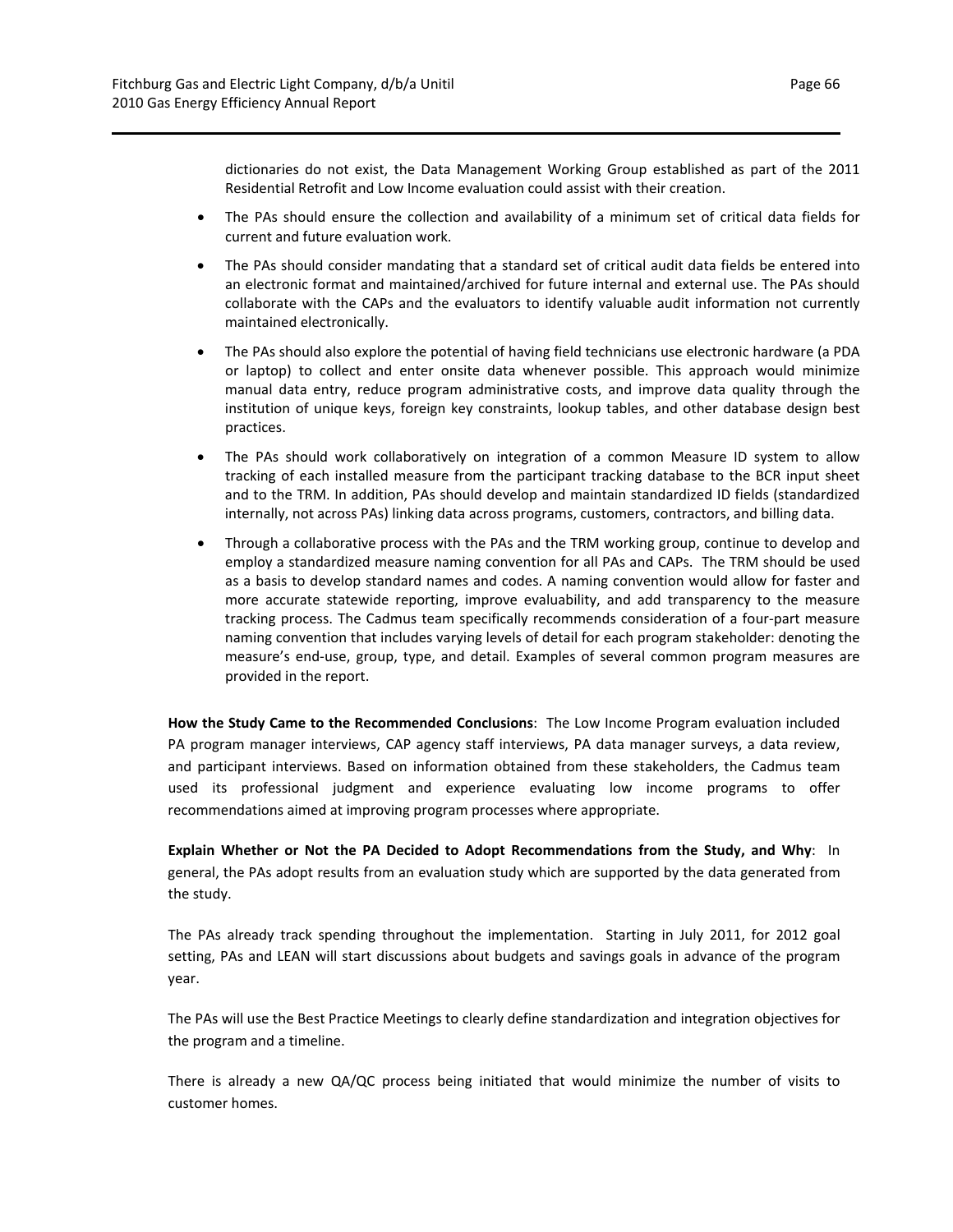The PAs will explore the potential of having field technicians use electronic hardware to collect and enter onsite data. There is some current use of handheld devices for auditors. Due to the high cost and since some of the audits requiring the auditors to crawl into small spaces, it may not be feasible.

The PAs are working with the evaluation team to ensure in the future we are better able to aggregate and/or compare measure savings where possible.

**A copy of the complete study can be found in**: Appendix C, Study 18.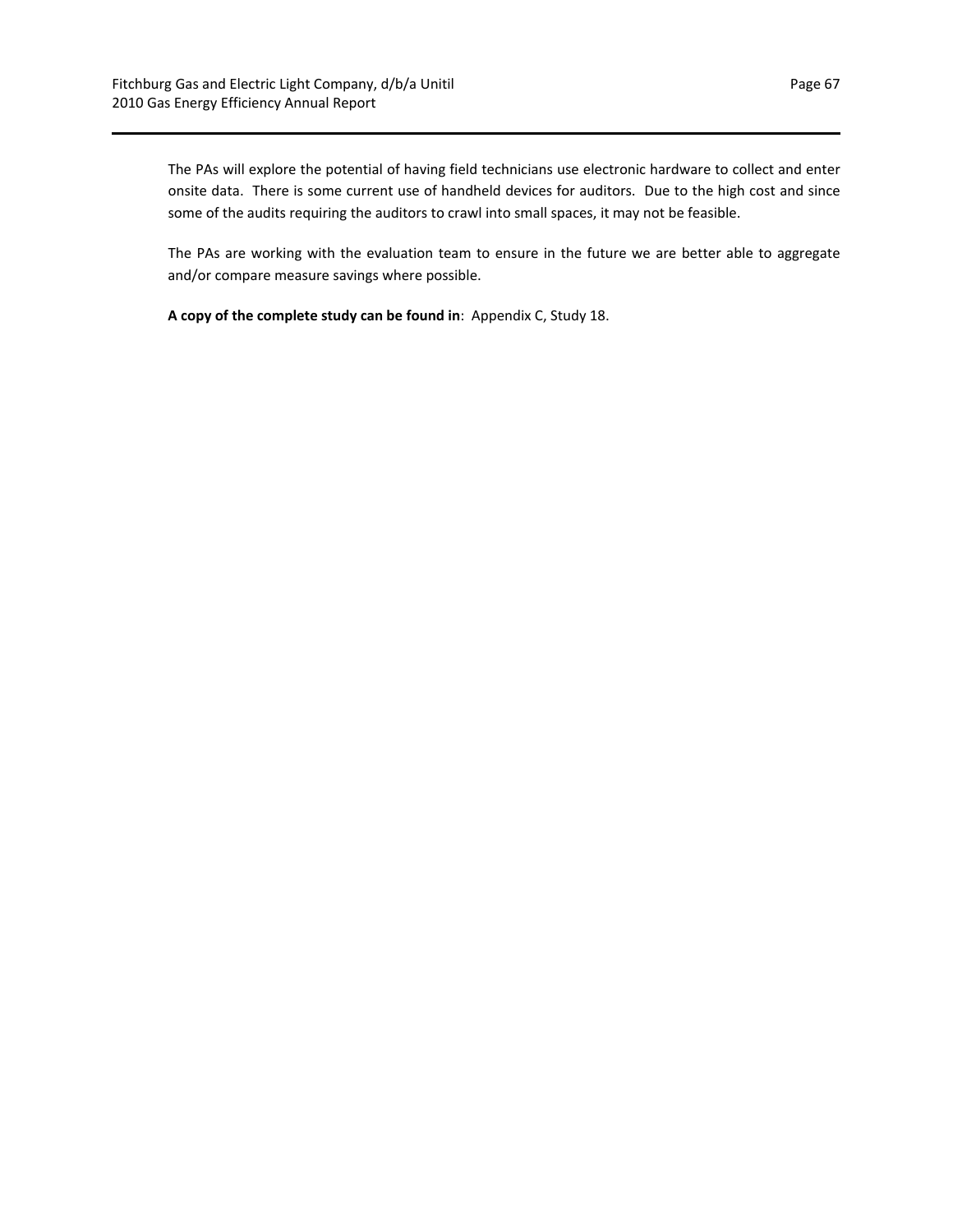## C&I STUDIES

NON‐CONTROLS LIGHTING EVALUATION FOR THE MASSACHUSETTS SMALL COMMERCIAL DIRECT INSTALL PROGRAM (STUDY 19)

**Type of Study**: Impact

**Objective of the Study**: Provide independent estimates of annual energy savings and peak demand impacts for a single type of installed measure: the replacement of lighting fixtures without controls.

**Programs to which the Results of the Study Apply**:

C&I Small Retrofit (Electric)

**Results of the Study and How the Study Determined those Results**: Logged operating hours and installed measure survey data from 130, 2010 program participant sites throughout Massachusetts during the months of December through February were used to calculate summer and winter coincidence factors for ISO on‐peak and seasonal peak performance hours. The data were also used to adjust estimates of energy and demand savings to determine realization rates at the statewide level, by program administrator and for two demand ranges. Information collected on site was compared to that in electronic tracking system files to make documentation, technology and quantity adjustments, as well as incorporating heating and cooling interactive effects.

**How the Results of the Study Impact each Identified Program's Savings**: Please refer to Table II.C.6.

**Formulas Necessary to Understand the Impact of the Study on the PA's Programs**: The results of this study are used to update uncontrolled lighting realization rates for energy  $(RR<sub>F</sub>)$ , summer on-peak demand (RR<sub>SP</sub>) and winter on-peak demand (RR<sub>WP</sub>) savings, and the coincidence factor for winter on-peak demand  $(CF_{WP})$ . Both the Energy Realization Rate and the Coincidence factors incorporate HVAC interactive effects.

The formulas necessary to understand the impacts are described in the TRM.

**If the Results of the Study are Not Adopted, Fully Explain Why**: This study collected operating hour data during winter months. A significant number of sampled sites exhibited seasonal variation in operating hours. PAs elected to not adopt the calculated summer coincidence factors at this time and are planning a follow on summer metering study to capture the seasonal variation.

**A copy of the complete study can be found in**: Appendix C, Study 19.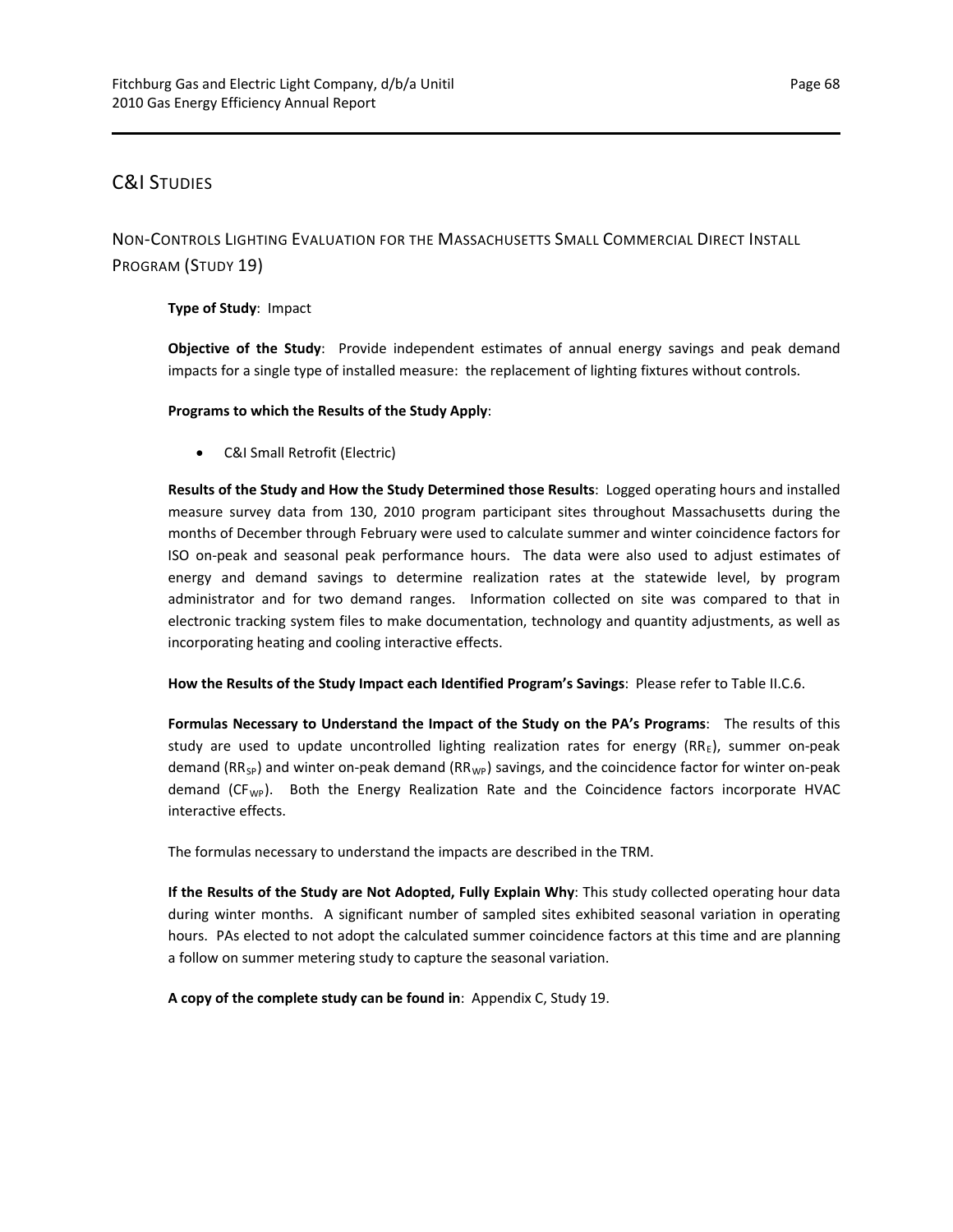## MASSACHUSETTS NON‐RESIDENTIAL SMALL BUSINESS DIRECT INSTALL PROGRAM: MULTI‐TIER STRUCTURE ASSESSMENT 2010 PROCESS EVALUATION (STUDY 20)

## **Type of Study**: Process

**Objective of the Study**: The main objective of the Multi‐Tier Program Structure Assessment is to document progress towards statewide integration of the C&I Direct Install programs during 2010, and to gauge customer interest in different program design options such as varying incentive levels, zero interest financing, and on‐bill financing options. The assessment is also designed to gather information related to program satisfaction and awareness. In particular, the evaluation sought to address the following research questions:

- What kind of program changes has each PA implemented? How is this process going? What are the challenges? How do customers and market actors view these changes?
- How is the integration of electric and gas progressing? What are the challenges? What is being done to overcome them?
- How has the workload of PA program staff and vendors changed as integration and standardization of the Small Business Direct Install program has moved forward?
- What is the level of program awareness and customer satisfaction with the program? What are the barriers to participation and what are the most important factors in participant decision making around participation.

## **Programs to which the Results of the Study Apply:**

C&I Small Retrofit (Electric and Gas)

#### **Recommendations Derived from the Study:**

 Use the Direct Install program facility audit as a way to disseminate information about other PA C&I programs. In the process, identify for customers the equipment or systems that may need replacement in the future.

**How the Study Came to the Recommended Conclusions**: The recommendation presented above is based on results from quantitative telephone surveys with participating customers, as well as a review of program materials and in‐depth interviews with PA program staff and vendors. In‐depth interviews provided the evaluation team with a comprehensive understanding of the audit process while a review of program materials further contributed to knowledge of what the program currently provides onsite. The survey with 2009 and 2010 program participants allowed the team to assess the degree to which participating customers receive information about other PA programs.

**Explain Whether or Not the PA Decided to Adopt Recommendations from the Study, and Why**: PAs began addressing the recommendation from this study in the second half of 2010, following an initial focus on integrating electric and gas measures during the first 8 months. An audit checklist was developed that program vendors use to note the existence and condition of energy consuming equipment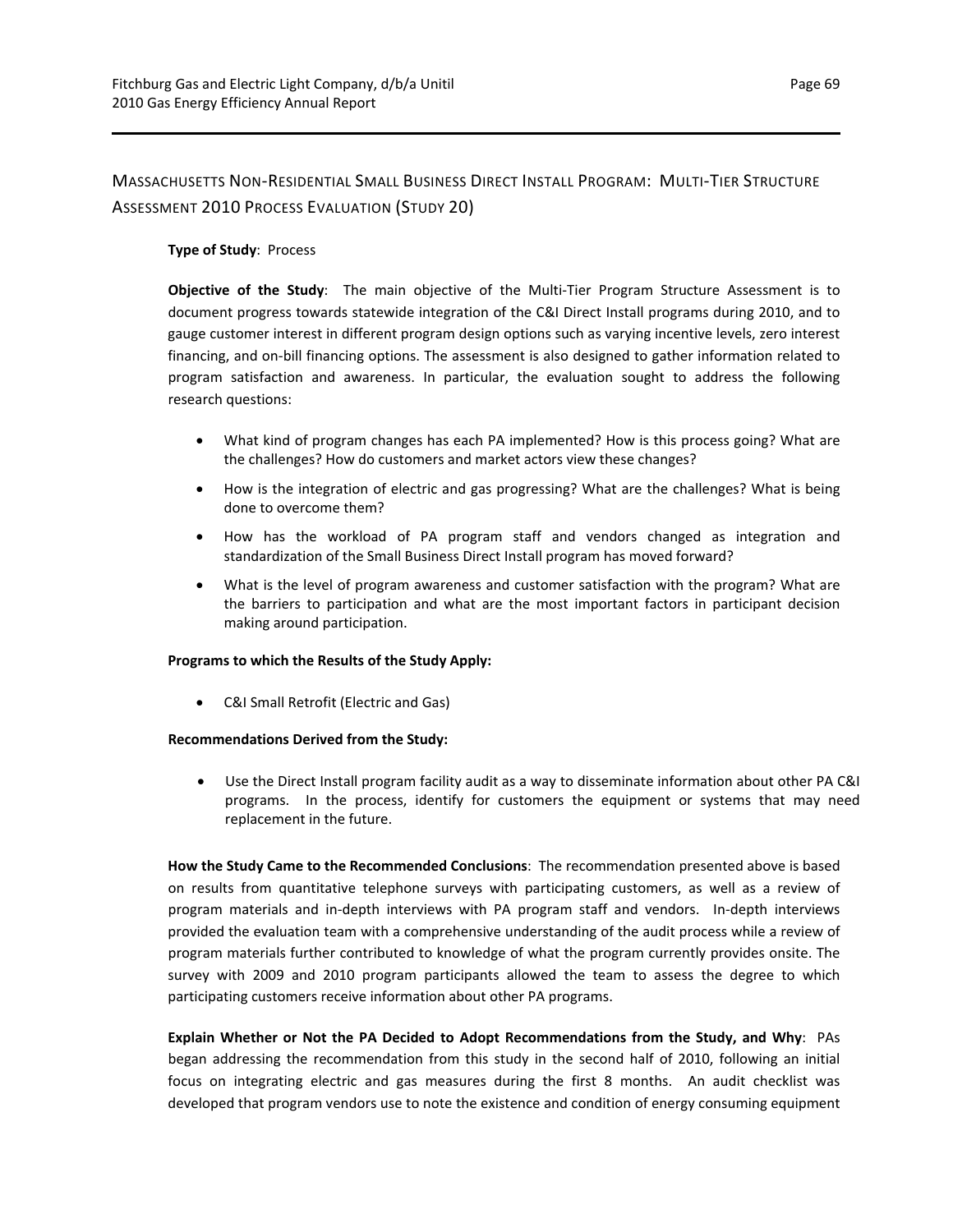outside the standard prescriptive measures offered. PAs and their vendors are using the information gathered to inform direct install program participants of other C&I programs that can be accessed.

Future evaluation work during 2011 and 2012 should allow examination of the effectiveness of this approach in motivating direct install program participants to undertake additional energy efficiency projects by channeling them to other C&I programs. This may be accomplished through a combination of additional process interviews and mining of data from PA program tracking database systems.

**A copy of the complete study can be found in**: Appendix C, Study 20.

## FINAL REPORT HBL MARKET EFFECTS STUDY PROJECT 1A NEW CONSTRUCTION MARKET CHARACTERIZATION (STUDY 21)

#### **Type of Study**: Market Assessment

**Objective of the Study**: The principal research objectives of the High Bay Lighting Market Effects Study are:

- Estimate the energy savings associated with the changes to a high bay lighting market in Massachusetts.
- Assess the attribution of these changes (i.e., market effects) to the PAs' energy efficiency programs.

#### **Programs to which the Results of the Study Apply**:

- C&I New Construction and Major Renovation (Electric)
- C&I New Construction and Major Renovation Government (Electric)
- C&I Large Retrofit (Electric)
- Large C&I Retrofit Government (Electric)
- Small C&I Retrofit (Electric)

**Recommendations Derived from the Study**: The High Bay Lighting ("HBL") Market Effects Study recommendations are provided in the following table. For a more detailed discussion please refer to the full report.

- Based on the modeled approach and the preponderance of evidence presented in the market effects study, KEMA recommends the electric PAs claim untracked spillover energy savings associated with Massachusetts HBL measures. KEMA recommends the Scenario 2 energy savings estimate of 12.4 GWh per year or 39 percent of 2010 program tracked gross savings. This value is consistent with the untracked spillover estimate of 34 percent of program tracked savings estimated for Wisconsin in the 2010 Wisconsin HBL study.
- Several of the electric PAs are currently claiming low levels of participant and or non‐participant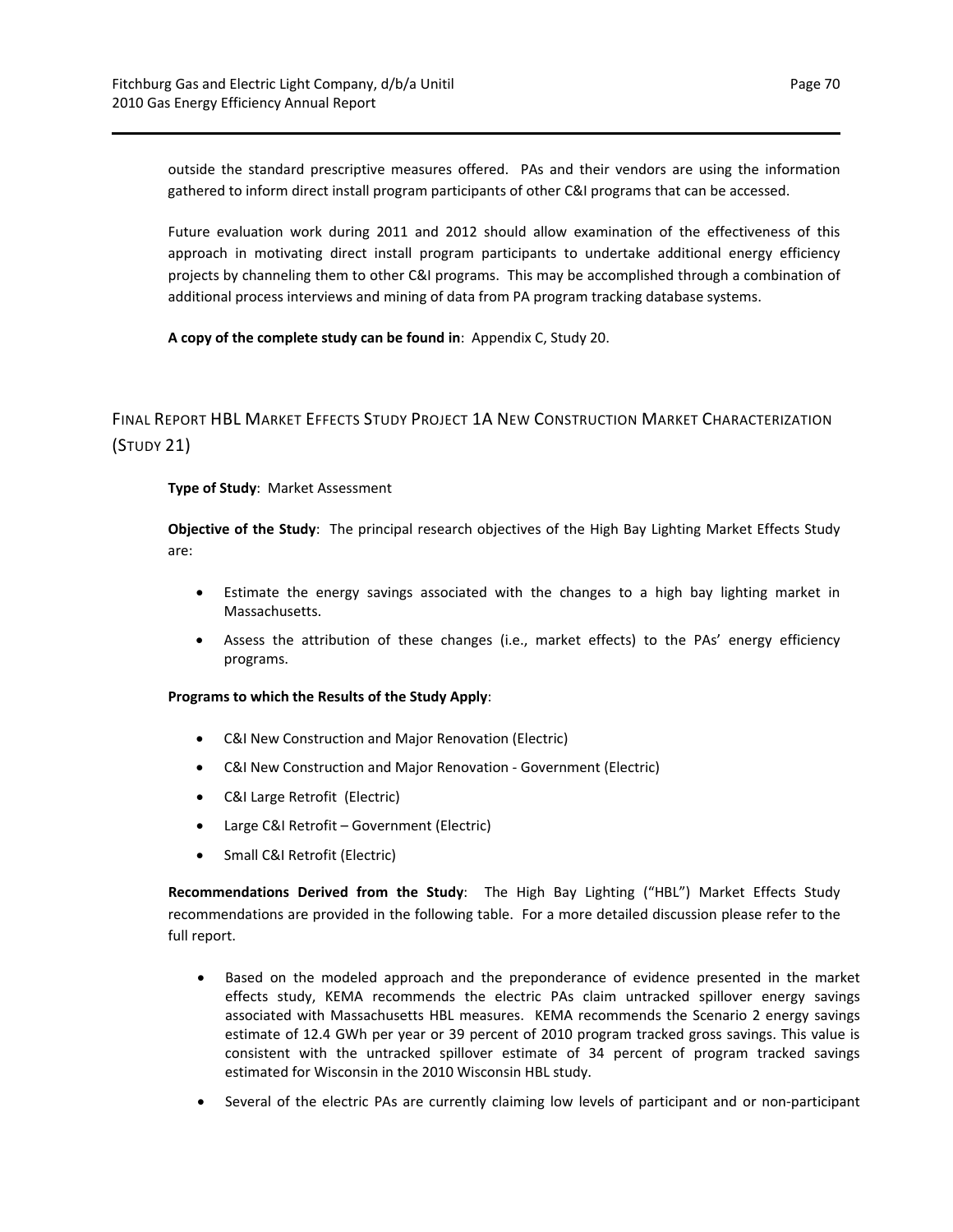by this report, the PAs must remove participant and or non-participant spillover energy savings for HBL measures already being claimed to avoid double counting.

**How the Study Came to the Recommended Conclusions**: The Large C&I Electric Consultant ("LCIEC") team estimated untracked spillover, then assessed the attribution of these savings to the PA's energy efficiency programs based on a comparison of the level of adoption of energy efficient high bay lighting in Massachusetts to a comparison area lacking programs promoting energy efficient high bay lighting.

## **The primary analytic steps include**:

- Estimate the volume of high bay lighting installed in Massachusetts and the comparison area.
- Estimate the market share of energy efficient high bay lighting installed in Massachusetts and the comparison area.
- Assess attribution of untracked spillover to the PA's energy efficiency programs.

## **Primary data collected for this study includes**:

- Surveys with: End Users, Lighting Contractors
- In-depth Interviews with: Program Staff, Lighting Distributors, Lighting Manufacturers

Additionally, the study used PA program tracking data, engineering data from various engineering databases, and survey data from a prior study.

**How the Results of the Study Impact each Identified Program's Savings**: Please refer to the tables in Section II.C.2 for each of the programs described above.

**Formulas Necessary to Understand the Impact of the Study on the PA's Savings**: Following the recommendations of the study, the PAs have applied the 39 percent spillover factor resulting from this study to all measures associated with high bay lighting, instead of applying any spillover from any other net‐to‐gross study.

Each PA uses the results of the *2010 Commercial and Industrial Electric Programs Free‐ridership and Spillover Study (TetraTech, Study 30)* for the spillover value for all non‐high bay lighting savings in 2010. In order to determine the factor for all lighting measures, the following equation is used:

$$
SO_{ALL} = \frac{SO_{HBL} \times kWh_{HBL} + SO_{OTH} \times kWh_{OTH}}{kWh_{ALL}}
$$

Where:

 $SO_{ALL}$  is the final spillover rate for all lighting measures.

 $SO_{HBL}$  is the spillover rate of 39 percent resulting from this study for High Bay Lighting measures only.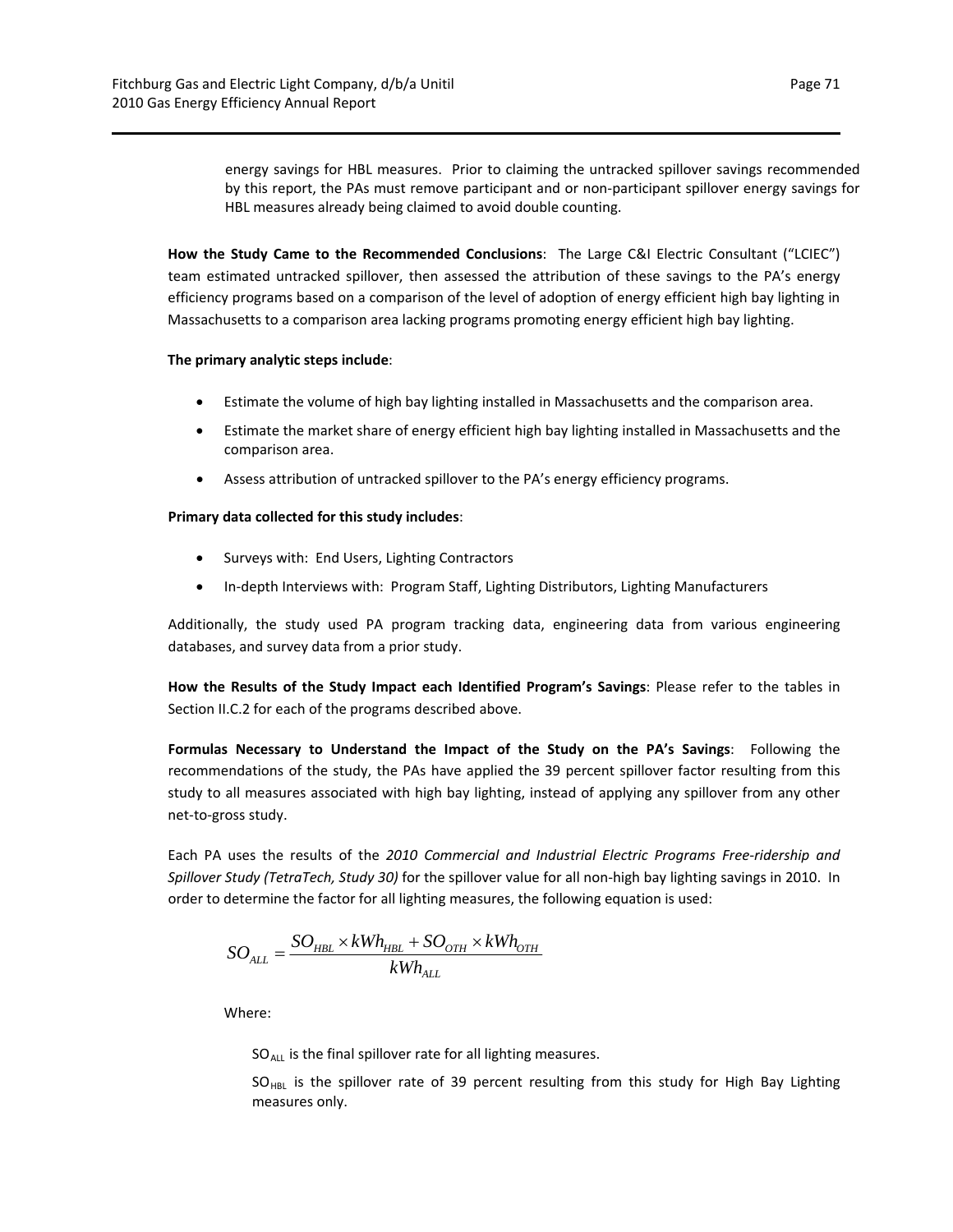kWh<sub>HBL</sub> is the gross annual kWh savings resulting from High Bay Lighting measure installations.

each program administrator.  $SO<sub>OTH</sub>$  is the spillover rate for all other Non-High Bay Lighting Measures and is specific to

kWh<sub>OTH</sub> is the gross annual kWh savings resulting from all other Non-High Bay Lighting measure installations.

kWh<sub>ALL</sub> is the total gross annual kWh savings for all Lighting measures.

This calculation is done for both the *C&I New Construction and Major Renovation* and the *C&I Large Retrofit* programs by each program administrator, except Unitil, as the spillover rates used for the Non‐ High Bay Lighting measures are specific to each administrator. The calculation is also done for *C&I Small Business* program for WMECO and CLC, as there programs included high bay lighting installations and these savings were analyzed as part of this study. None of Unitil's projects in 2010 included High Bay Lighting installations. This calculation is therefore unnecessary for Unitil.

| PA                  |            | <b>NSTAR</b> |           | <b>National Grid</b> |                      | <b>WMECO</b>        |                          | <b>CLC</b> |          |                          |  |
|---------------------|------------|--------------|-----------|----------------------|----------------------|---------------------|--------------------------|------------|----------|--------------------------|--|
| Program             | <b>NC</b>  | Retrofit     | <b>NC</b> | Retrofit             | <b>NC</b>            | Retrofit            | Small<br><b>Business</b> | <b>NC</b>  | Retrofit | Small<br><b>Business</b> |  |
| $kWh_{HRI}$         | 765,663    | 4,933,376    | 3,645,109 | 19,438,428           | 534,105              | 55,859<br>1,654,904 |                          | $\Omega$   | 59,015   | 76,616                   |  |
| $kWh_{\text{OTH}}$  | 13,451,544 | 52,632,615   | 2,723,676 | 45,575,106           | 7,423,917            | 776.427             | 6,822,148                | 154,161    | 386.354  | 3,398,029                |  |
| $kWh_{ALL}$         | 14,217,207 | 57,565,991   | 6,368,785 | 65,013,534           | 7,958,022<br>832,286 |                     | 8,477,052                | 154,161    | 445,369  | 3,474,645                |  |
| $SO_{HBL}$          | 39%        | 39%          | 39%       | 39%                  | 39%<br>39%           |                     | 39%                      | 39%        | 39%      | 39%                      |  |
| SO <sub>OTH</sub>   | 2.40%      | 16.50%       | 16.00%    | 2.50%                | 4.70%<br>0.00%       |                     | 3.70%                    | 0.00%      | 0.00%    | 6.40%                    |  |
| $SO_{All}$ (Result) | 4.37%      | 18.43%       | 29.16%    | 13.41%               | 7.00%                | 2.62%               | 10.59%                   | 0.00%      | 5.17%    | 7.12%                    |  |

The following table shows this calculation for each PA's programs:

**Explain Whether or Not the PA Decided to Adopt Recommendations from the Study, and Why**: The PAs have adopted the results of this study.

**A copy of the complete study can be found in**: Appendix C, Study 21.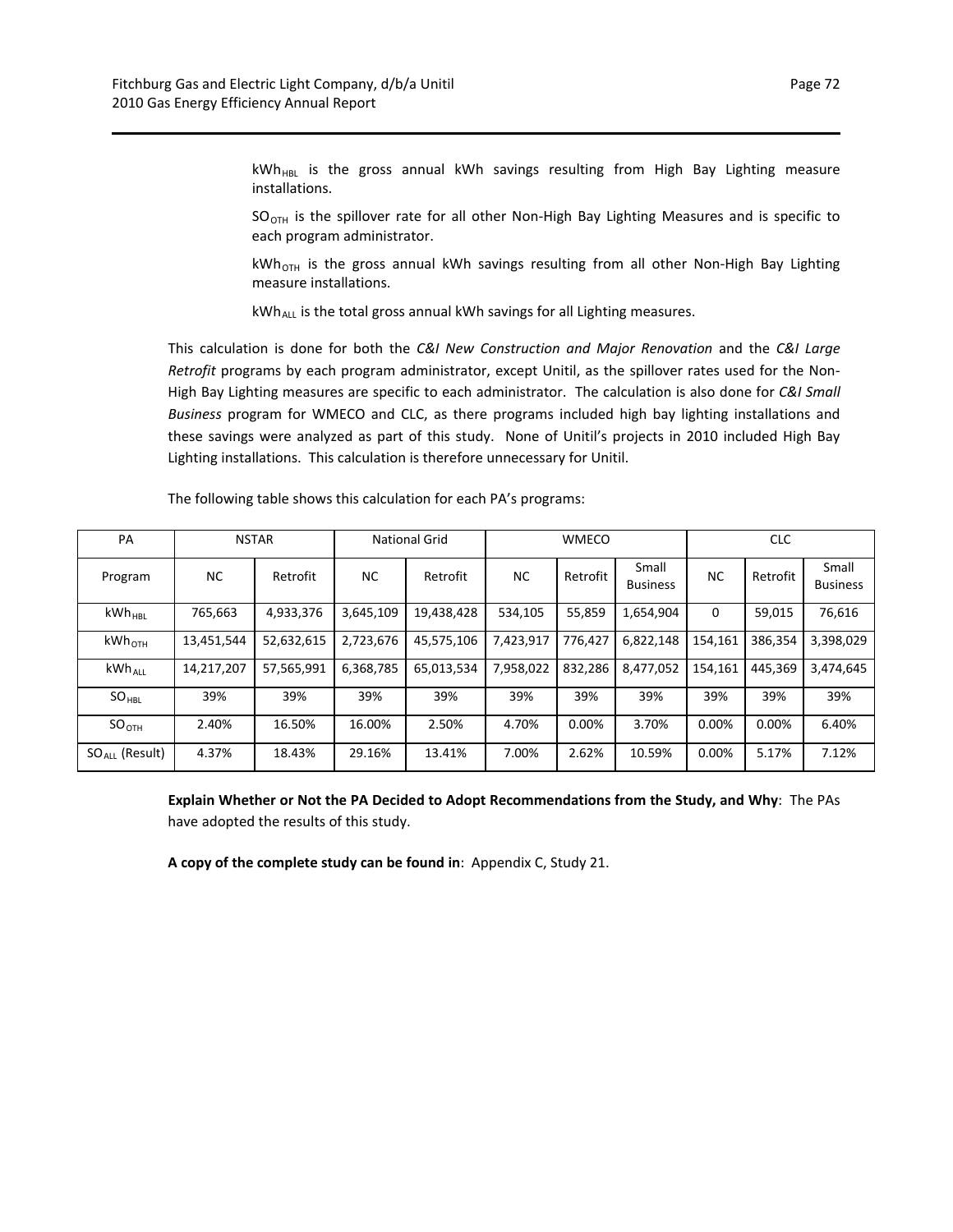## FINAL COMMERCIAL NEW CONSTRUCTION CUSTOMER QUANTITATIVE PROFILE PROJECT 1A NEW CONSTRUCTION MARKET CHARACTERIZATION (STUDY 22)

## **Type of Study**: Market Assessment

**Objective of the Study**: The overarching objective of all LCIEC Market Characterization studies is: "To define the attributes of a specific market area in enough detail that the program planners and administrators can use the information for improving program implementation." The principal research objectives of the Commercial New Construction Customer Quantitative Profile are:

Develop a comprehensive characterization of the large C&I new construction market in Massachusetts, in terms of building type, size, ownership, geographic location, chain or franchise status, and energy use.

Assess how the trends for large C&I projects have changed over the past 15 years.

Characterize the presence of the PAs new construction projects in the market in terms of the number of projects that participated in them and the portion of floor space and energy use they represent in key commercial market segments.

## **Programs to which the Results of the Study Apply:**

- C&I New Construction and Major Renovation (Electric and Gas)
- C&I New Construction and Major Renovation ‐ Government (Electric)
- C&I Large Retrofit (Electric and Gas)
- Large C&I Retrofit Government (Electric)

#### **Recommendations Derived from the Study**: None.

**How the Study Came to the Recommended Conclusions**: The LCIEC team acquired and analyzed the entire F. W. Dodge Players Database for non-residential construction projects for the State of Massachusetts for the years 1996 through 2009. The Dodge Players database contains retrospective information on C&I construction projects that, according to Dodge, have begun construction. A sample of new construction projects from the Dodge Database were matched with PA billing data and program tracking data to characterize the new construction market and assess program penetration.

**Explain Whether or Not the PA Decided to Adopt Recommendations from the Study, and Why**: Not Applicable.

**A copy of the complete study can be found in**: Appendix C, Study 22.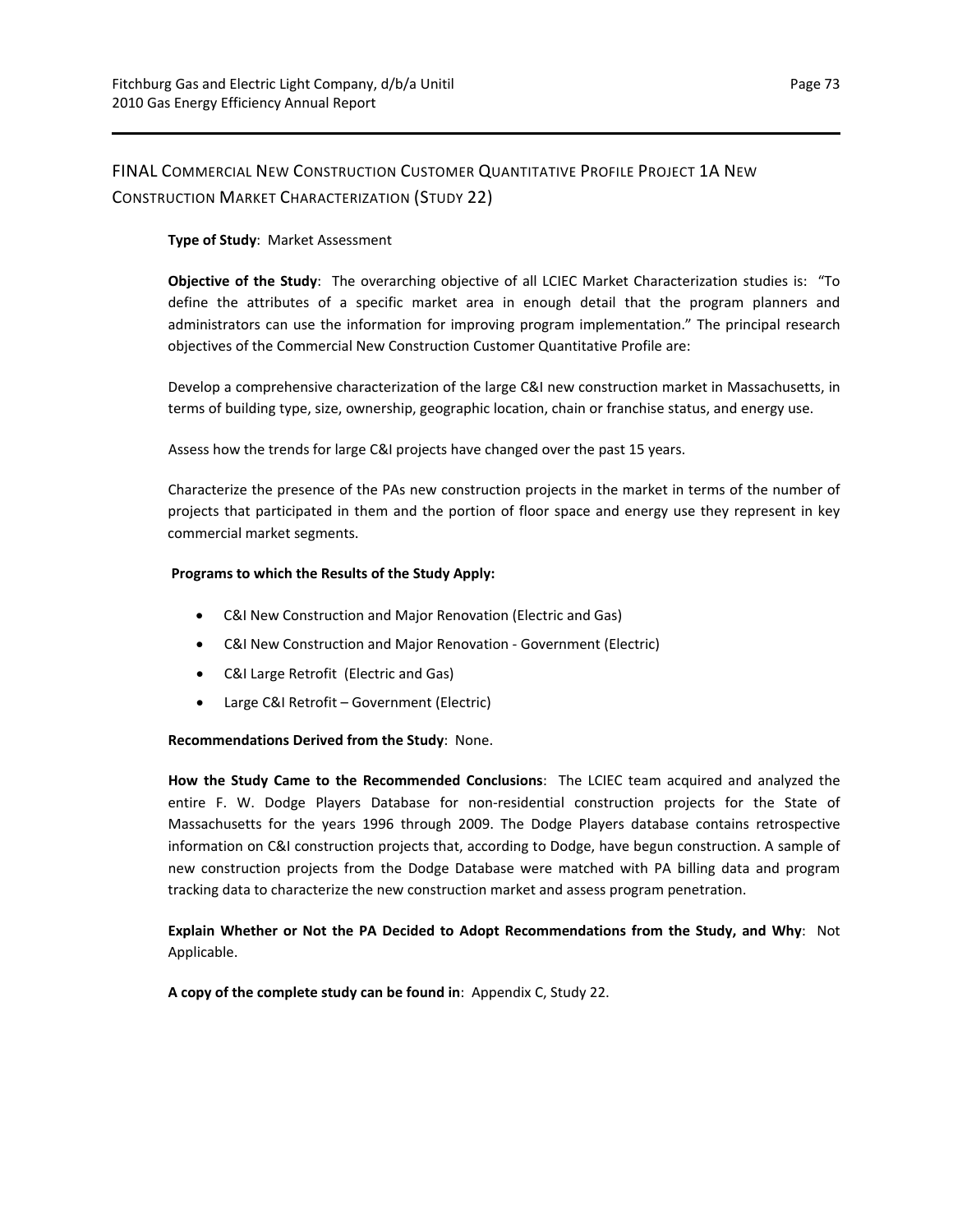## SUPPLY CHAIN PROFILE PROJECT 1A NEW CONSTRUCTION MARKET CHARACTERIZATION (STUDY 23)

## **Type of Study**: Market Assessment

**Objective of the Study**: The overarching objective of all LCIEC Market Characterization studies is: "To define the attributes of a specific market area in enough detail that the program planners and administrators can use the information for improving program implementation." The principal research objectives of the New Construction Supply Chain Profile are provided in the following.

Principal Research Objectives:

- Characterize the design, engineering, and construction management firms involved with recent large commercial construction projects in Massachusetts.
- Characterize the design and specification practices with regard to energy efficiency.
- Assess changes in design and specification practices as a result of contact with the program.
- Assess awareness and participation in new construction programs offered by the PA's.

#### **Programs to which the Results of the Study Apply**:

- C&I New Construction and Major Renovation (Electric and Gas)
- C&I Large Retrofit (Electric and Gas)

**Recommendations Derived from the Study**: The New Construction Supply Chain Profile recommendations are provided in the following table. For a more detailed discussion please refer to the full report.

Recommendation Summaries

- Consider alternative incentive approaches such as tiered incentives for higher levels of efficiency. Consider expanding financial or technical assistance offerings for life cycle cost analysis to demonstrate the longer term value of accepting higher first costs.
- Improve the value of technical assistance offerings by being consistently engaged with project design teams. The impact of the utility intervention is not fully realized because information about incentives and alternative technologies choice is not delivered on time to design teams. Modeling firms need to quickly upgrade models and turnaround results to customers.
- Assist architects and engineers in understanding appropriate high performance building envelope design strategies for the Massachusetts climate. We suggest a two pronged approach to advance high performance envelope design: 1) Convene a working group consisting of stakeholders to study the challenges associated with high performance building envelope design, and 2) based on input from the working group, commission a study of advanced building envelope designs beyond what is required by code and provide examples of appropriate, high performance designs for Massachusetts.
- Continue to build upon educational seminars, similar to Advanced Building seminars, to provide education and programmatic support on integrated design and whole building performance.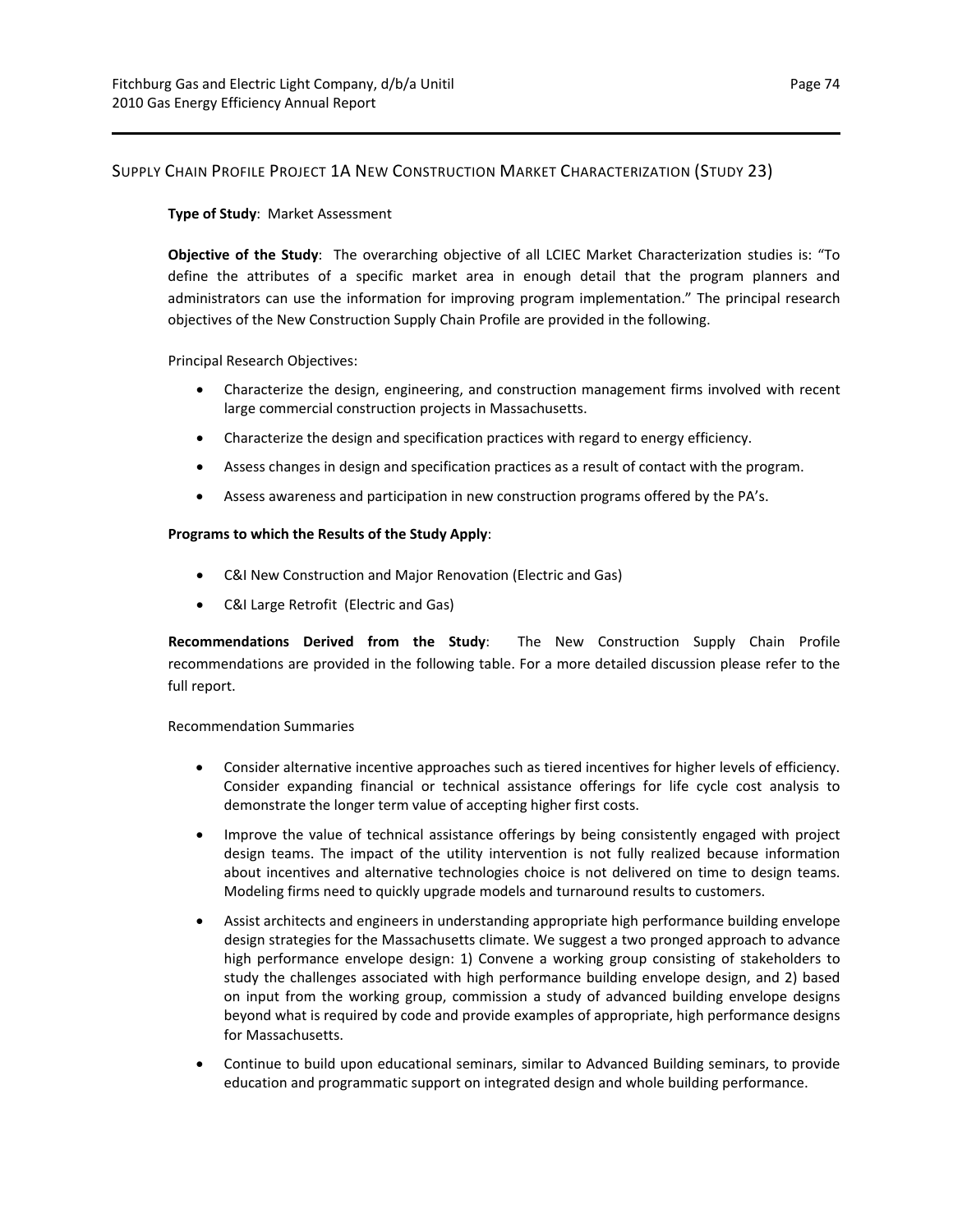- Streamline the application process by reducing the amount of paperwork that is required for participation.
- Establish contacts within the top 25 architects, design engineers and construction management firms.

**How The Study Came To The Recommended Conclusions**: The New Construction Supply Chain Profile included the follow research activities:

- Examination of the F. W. Dodge Players Database for non-residential construction projects in Massachusetts.
- In-depth Interviews with:
	- 31 architects,
	- 11 design engineers, and
	- 9 construction engineers.

## **Explain Why Or Why Not The Program Administrator Decided To Adopt Recommendations From The Study**:

The program administrators accept the results of the study and are considering all recommendations at this time. The recommendations resulting from this study are based on solely on interviews with market actors in the commercial new construction market and therefore do not necessarily provide an objective view of the programs.

**A copy of the complete study can be found in:** Appendix C, Study 23.

## FINAL REPORT PROJECT 1B CHAIN & FRANCHISE MARKET CHARACTERIZATION (STUDY 24)

## **Type of Study**: Market Assessment

**Objective of the Study**: The overarching objective of all LCIEC Market Characterization studies is: "To define the attributes of a specific market area in enough detail that the program planners and administrators can use the information for improving program implementation." The principal research objectives of the Chain & Franchise ("C&F") Market Characterization are:

- Characterize the C&F market in Massachusetts, including estimates of size and key segments (big box, retail, restaurant, etc).
- Identify the key decision‐maker at C&F customers and the major barriers to the adoption of energy efficiency measures
- Understand the decision‐making process, in particular free‐ridership, regarding energy efficiency at C&F businesses in Massachusetts and in comparable non‐program states.
- Assess the current level of program participation and methods to increase participation.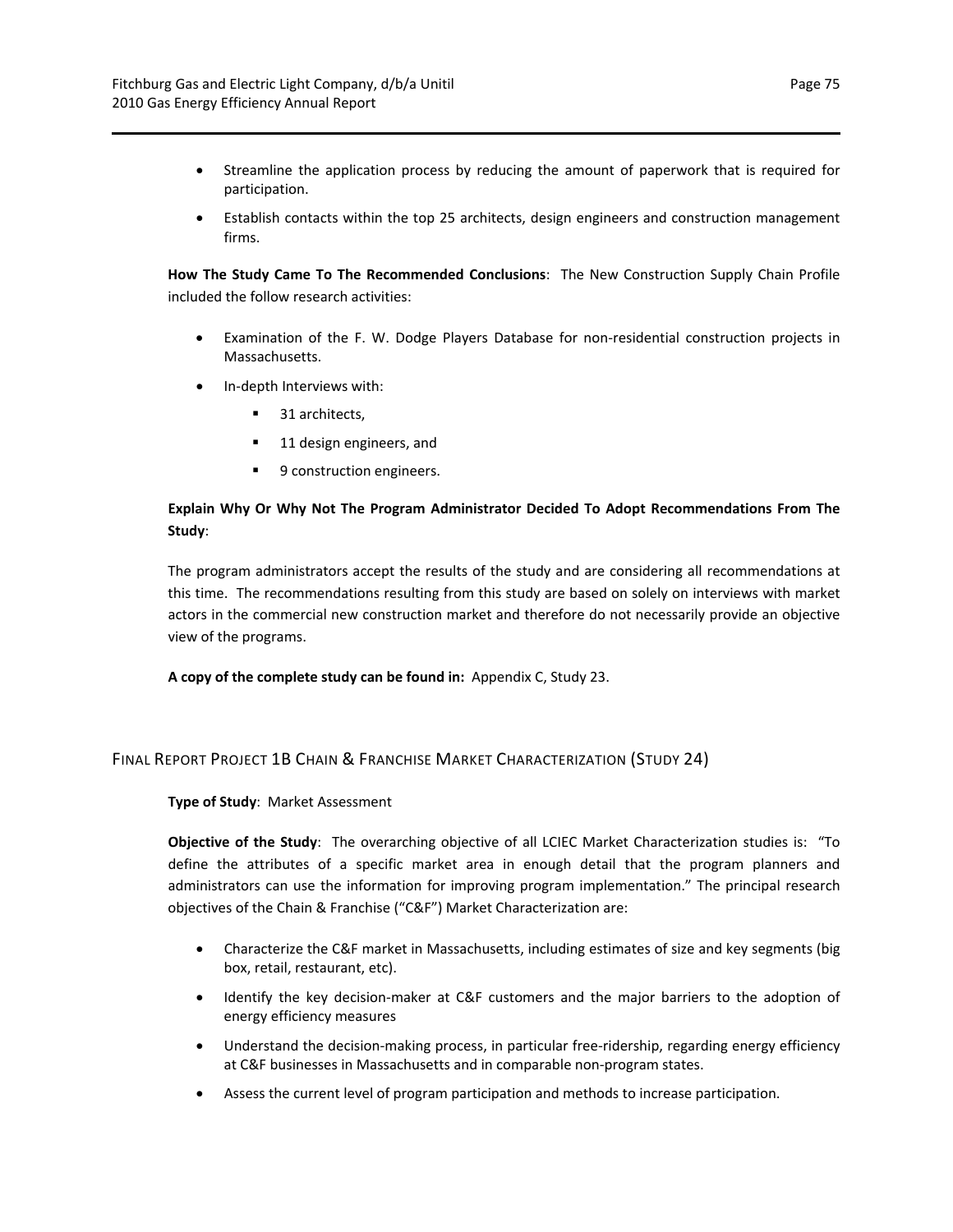● Identify the opportunities for increased energy efficiency through on-site inventories of building shell characteristics, end use technologies, and missed opportunities.

#### **Programs to which the Results of the Study Apply:**

- C&I New Construction and Major Renovation (Electric and Gas)
- C&I Large Retrofit (Electric and Gas)

**Recommendations Derived from the Study**: There are no recommendations for program changes resulting from the study.

**How the Study Came to the Recommended Conclusions:** This project included the follow research activities:

- Literature Review of existing C&F studies.
- Re-analysis of interview data from past NSTAR C&I program impact evaluations in order to investigate potential differences in free‐ridership and spillover rates of C&F and non‐C&F participants.
- A Customer Quantitative Profile of the C&F Market. This analysis characterizes the size and composition of the population of Massachusetts' C&F customers.
- In-depth Interviews with:
	- PA National Account Managers
	- **C&F** company managers.

**Explain Whether or Not the PA Decided to Adopt Recommendations from the Study, and Why**: There are no recommendations for program changes resulting from the study.

**A copy of the complete study can be found in:** Appendix C, Study 24.

## IMPACT EVALUATION OF 2009 CUSTOM HVAC INSTALLATIONS (STUDY 25)

#### **Type of Study**: Impact

**Objective of the Study**: The objective of this impact evaluation is to provide verification or re‐estimation of electric energy and demand savings estimates for 29 Custom HVAC projects through site‐specific inspection, monitoring, and analysis. The results of this study are the final realization rates for Custom HVAC energy efficiency measures.

#### **Programs to which the Results of the Study Apply:**

C&I New Construction and Major Renovation (Electric)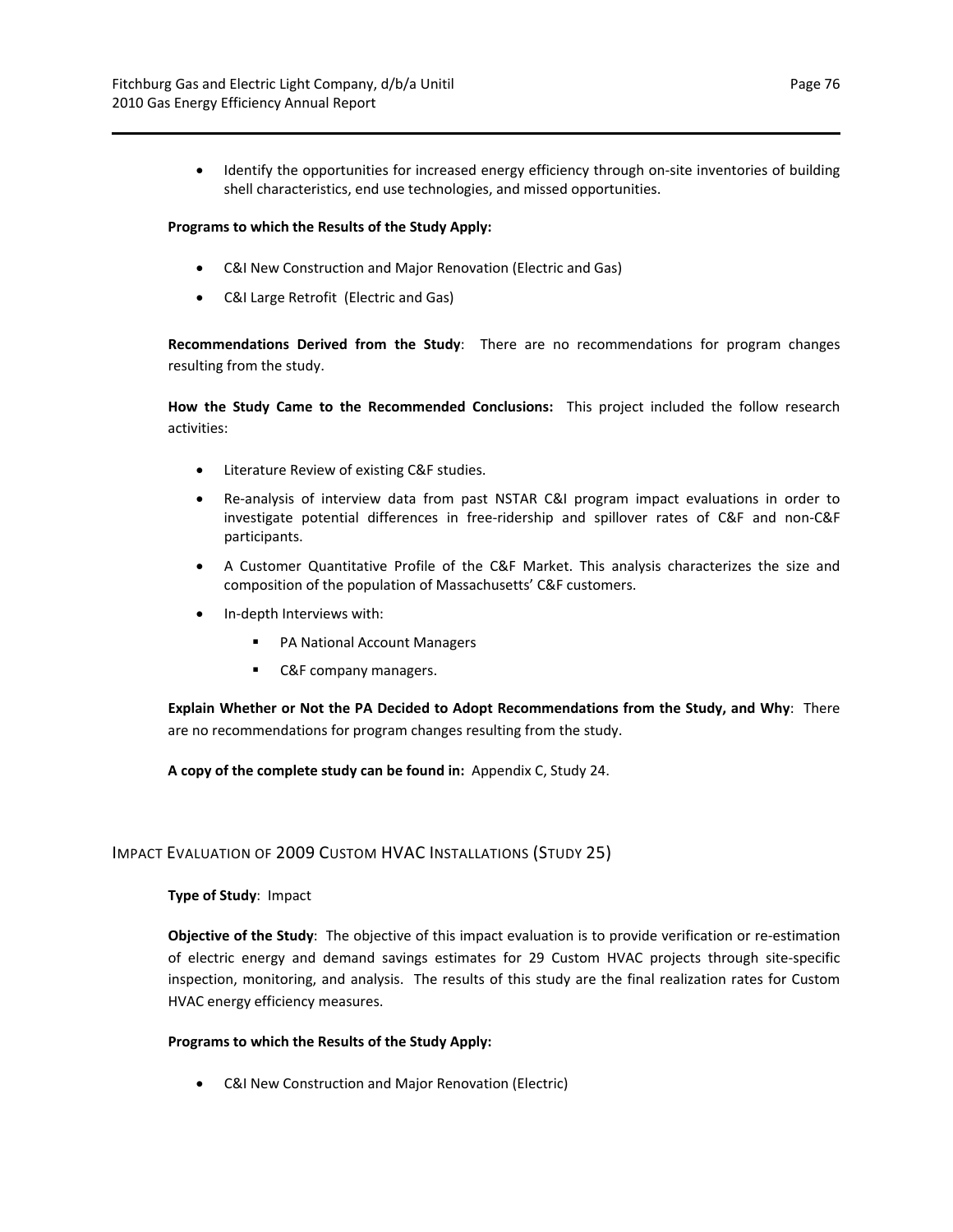C&I Large Retrofit (Electric)

**Results of the Study and How the Study Determined those Results**: The final Custom HVAC realization rates are calculated using statistical weightings of the results of the (29) studied Custom HVAC applications. This calculation is explained in detail in Section 3 of the "Impact Evaluation of 2009 Custom HVAC Installations" report.

The final Custom HVAC realization rates ("RRs") are calculated individually for National Grid and NSTAR, and at the statewide level. Site level RRs are determined through site inspection, data collection and engineering analysis. Analysis methods include spreadsheet and building simulation modeling.

**How the Results of the Study Impact each Identified Program's Savings**: Please refer to the tables in Section II.C.2 for each of the programs listed above.

**Formulas Necessary to Understand the Impact of the Study on the PA's Programs**: The results of this study are used to update the realization rates for energy (RRE), summer on‐peak demand (RRSP), and winter on-peak demand (RRWP) savings for the "HVAC" end-use within Custom Measures.

The formulas necessary to understand the impacts are described in the TRM.

**If the Results of the Study are Not Adopted, Fully Explain Why**: All results have been adopted by the PAs

**A copy of the complete study can be found in**: Appendix C, Study 25.

#### FINAL REPORT PROJECT 1C COMBINED HEAT &POWER MARKET CHARACTERIZATION (STUDY 26)

**Type of Study**: Market Assessment

**Objective of the Study**: The overarching objective of all LCIEC Market Characterization studies is: "To define the attributes of a specific market area in enough detail that the program planners and administrators can use the information for improving program implementation." The principal research objectives of the Combined Heat & Power ("CHP") Market Characterization are:

- Characterize the CHP market including key players and market segments.
- Understand the decision making processes used by potential CHP customers including reasons customers elect to install CHP, selection of specific types or configurations of CHP, and the factors most influencing decisions to purchase CHP systems.
- Identify the current mix of CHP technologies including the CHP systems types deployed, installed and operating costs of the technologies, and identify anticipated changes in the CHP market or improvements in the technologies.
- Identify barriers impacting entry for customers including the key factors that dissuade potential customers from evaluating CHP technologies or have led customers who evaluated CHP technologies to decide not to install it.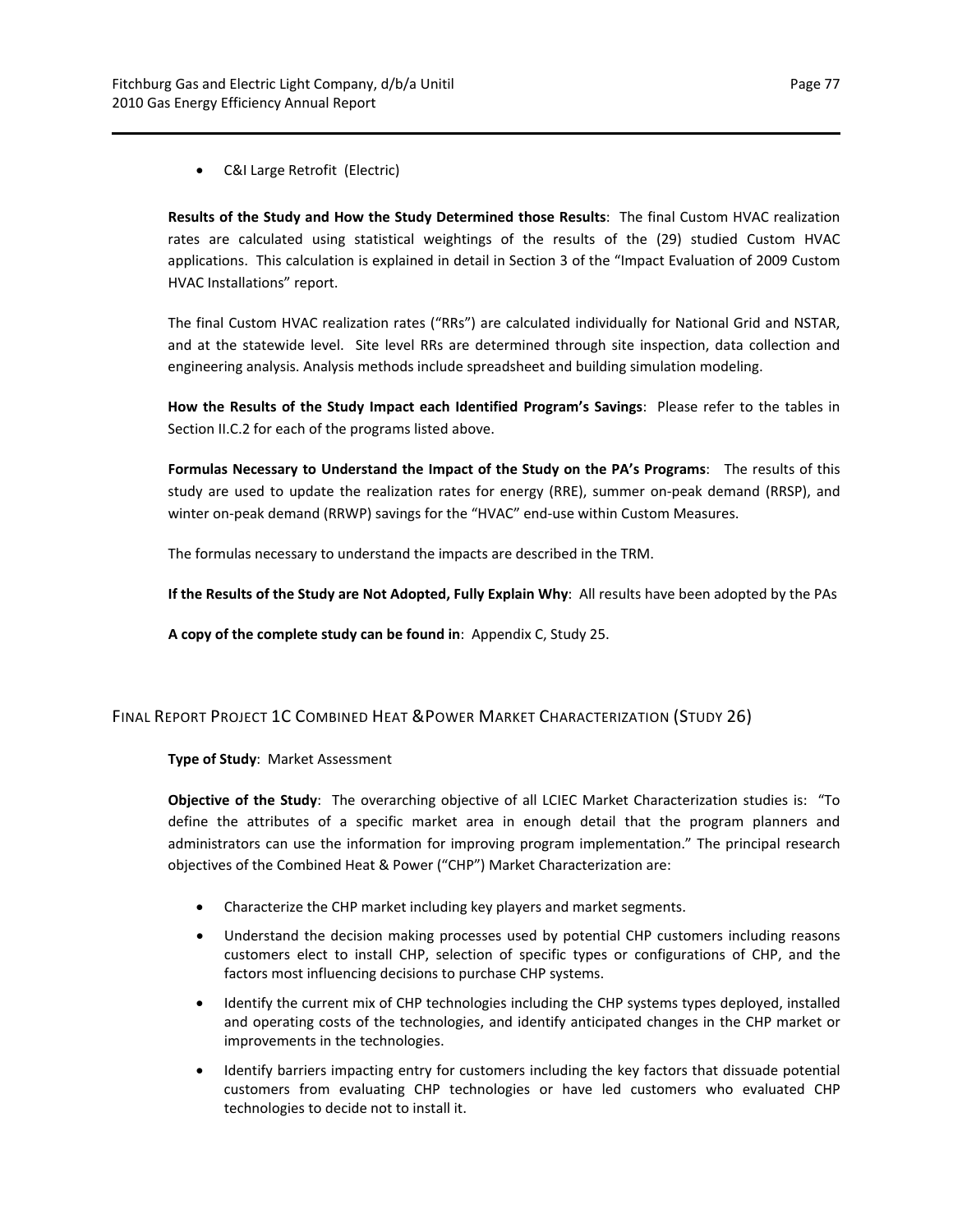Estimate CHP opportunities by key market segments and provide PAs with a list of customers likely suitable for CHP.

#### **Programs to which the Results of the Study Apply:**

- C&I New Construction and Major Renovation (Electric)
- C&I Large Retrofit (Electric)

**Recommendations Derived from the Study**: The CHP Market Characterization's six short‐term recommendations are provided in the following table. For a more detailed discussion please refer to the full report.

- Determine realistically achievable targets. Energy-saving goals of the Program are tied to the time it takes to sell, install and commission CHP systems. The PAs can help insure the Program achieves these goals by taking into account the project development timeframes and establishing a "pipeline" approach that associates the different market segments to the anticipated timeframes.
- Outreach to large sites. The PAs should identify and reach out to high-value large sites using the Account Executive ("AE") teams from the different utilities.
- Focused outreach for under 300 kW. For sites 60 300 kW, the PAs should work with partners to promote the incentive program. The PAs role with these customers is to build the credibility of CHP technology and act as the role of energy advisor by providing customers with an integrated solution of energy efficiency measures including CHP systems.
- Training Using Webinars. The evaluation team understands that planning for webinar training sessions is currently underway via the PA Implementers' CHP Working Group. The evaluation team supports this endeavor and recommends training session in several areas.
- Program Stability‐Coordination. The program should consider increased coordination with other CHP initiatives (i.e. Alternative Energy Portfolio Standards requirements) to leverage overlapping requirements for cost‐effective execution of both programs. Specific areas of consideration include the development of consistent metering approaches.
- Partners to collaborate. The program should consider collaborations with existing groups such as trade groups, vendor associations, and customer groups with the goal of leveraging existing mass marketing efforts.

**How the Study Came to the Recommended Conclusions**: The CHP Market Characterization included the follow research activities:

- Literature Review of existing major CHP support programs in the U.S.
- In‐depth Interviews with:
	- CHP Program staff,
	- 10 CHP vendors,
	- 10 current users of CHP, and
	- 10 potential users of CHP.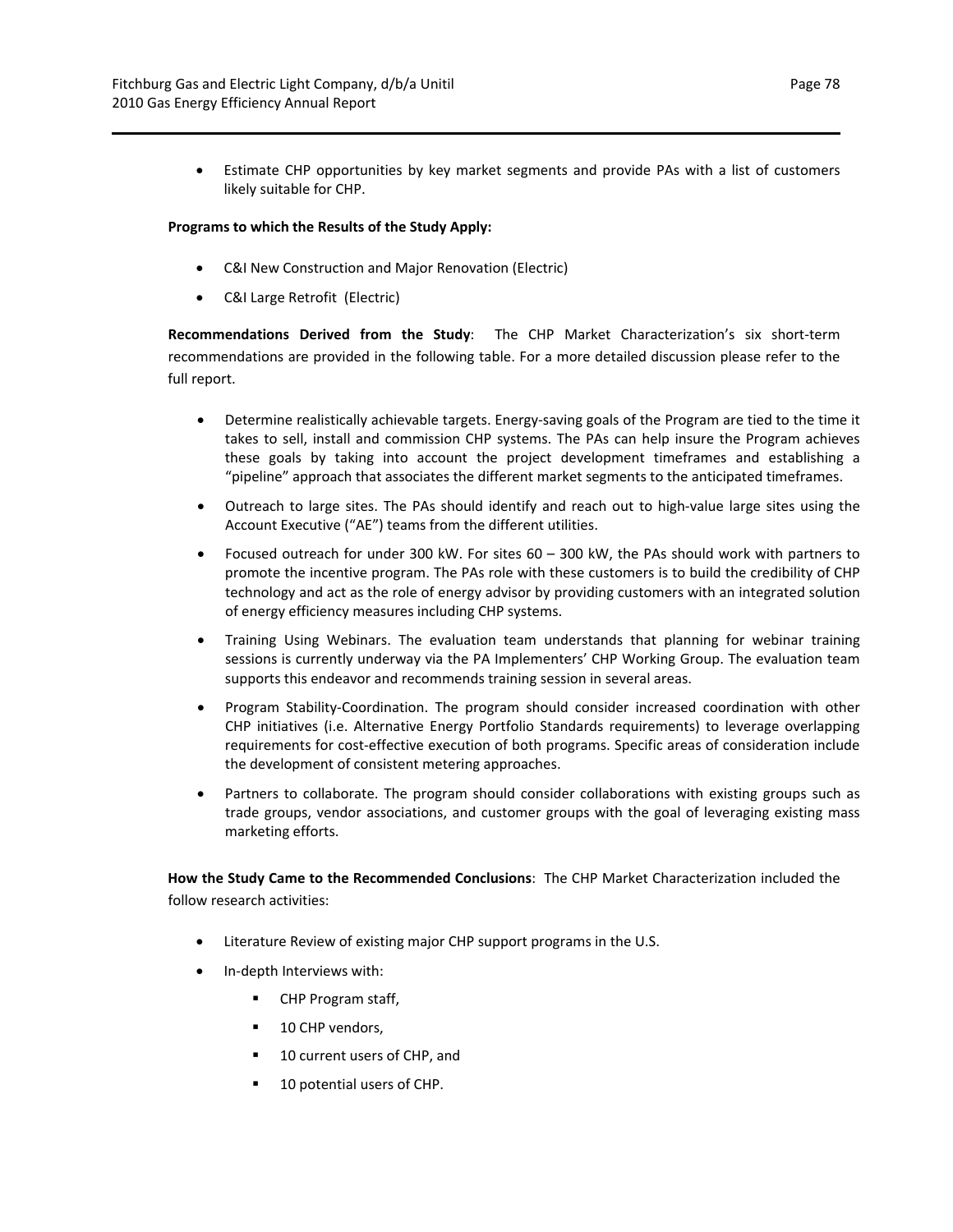● Quantitative Market Assessment based on gas billing data. This task identified high-value CHP opportunities, in terms of number of customers, business types, and equipment size category in the service territories served by the PAs.

**Explain Whether or Not the PA Decided to Adopt Recommendations from the Study, and Why**: The PAs have accepted the results of the study and are considering all recommendations for adoption.

**A copy of the complete study can be found in:** Appendix C, Study 26.

## PROJECT 6B COMPREHENSIVE DESIGN APPROACH PROCESS EVALUATION (STUDY 27)

## **Type of Study**: Process

**Objective of the Study**: This process evaluation had two research objectives. The first was to examine whether the Comprehensive Design Approach ("CDA") tracks that are being delivered by National Grid, Western Massachusetts Electric Company ("WMECo") and NSTAR are meeting their primary goals. These primary goals are to: 1) maximize energy and demand reduction in new construction projects; and 2) influence energy efficiency best practices in the commercial design sector.

CDA is a track within the custom C&I New Construction and Major Renovation programs offered by these PAs. It is an integrated approach that is ideally initiated at the beginning of the building design stage in order to ensure that cost‐effective energy efficiency opportunities are incorporated such that energy use reduction of twenty percent or more is achieved relative to the requirements of state building code. The CDA track also offers financial incentives that are usually larger than those offered by prescriptive or the traditional custom new construction programs.

The second research objective was to conduct a comparative study of the Advanced Buildings ("AB") track. This study compares the AB tracks delivered by the Massachusetts PAs to those delivered in Maine and Vermont. The AB track is similar to CDA but it targets smaller buildings within the commercial new construction market and aims to simplify and expedite the participation process by using standardized incentive and savings assumptions. In order for customers to receive monetary incentives through the AB track, they must incorporate a series of thirteen Core Performance requirements into their building designs.

#### **Programs to which the Results of the Study Apply**:

C&I New Construction and Major Renovation (Electric and Gas)

**Recommendations Derived from the Study**: The following are two different sets of recommendations, one for the CDA track and one for the AB track.

Recommendation Summaries for CDA Track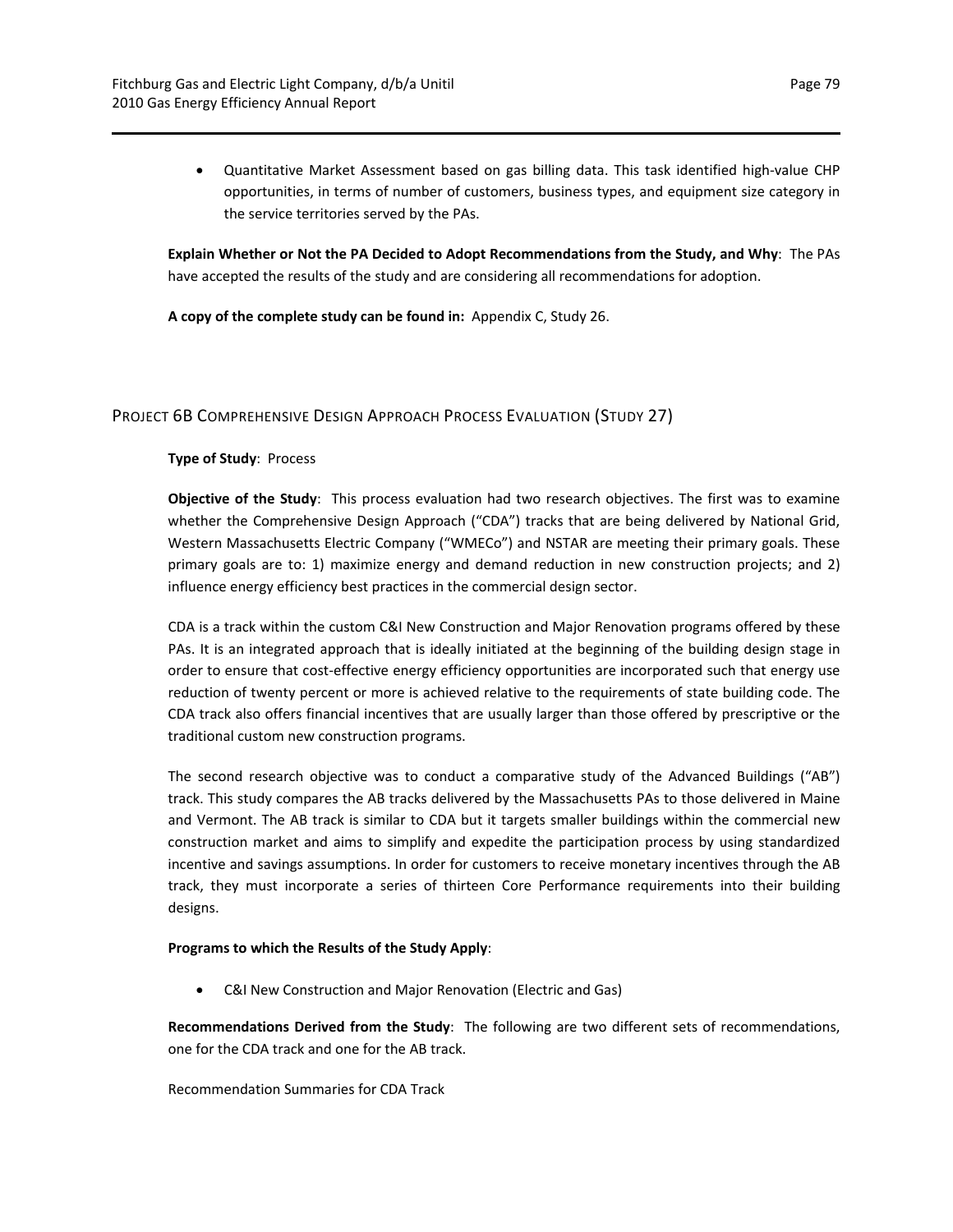- 1. Reduce the costs associated with the energy modeling study required for the CDA or alter the payment arrangement so that it is less burdensome on the customer upfront. Although technical study costs are split between the PA and the customer, it is still an upfront cost that is incurred by the customer that would not necessarily be faced if a non‐comprehensive program track were used. A possible solution would be for the PA to initially absorb the cost of the study, and then deduct the amount from the final incentive offer. This would relieve the customer of the burden of facing an upfront cost to participating in CDA.
- 2. Use a variety of marketing methods to inform customers of the CDA track, including printed materials and communication via AEs. In the process, make sure to inform customers of the relative benefits of CDA over competing approaches that may be simpler to use, but result in smaller long term energy savings and offer lower incentives. These marketing methods are needed to address key barriers to using the CDA track include a lack of customer awareness about the CDA track and competition with alternative energy efficiency programs that may be simpler or faster to use.
- 3. Since AEs are usually the first to hear about new construction projects, the Sponsors should ensure that they are well informed about the CDA track so that they can explain the program requirements and benefits to customers when they are first in contact about a potentially qualifying project. AEs are in a unique position to guide customers with appropriate projects towards the use of the CDA track since they interact most directly with potential participants in the C&I sector.
- 4. Incorporate the tracking of project leads into a database so that program staff and AEs can learn about potentially qualifying CDA track projects in time for this approach to be used. AEs do look to new construction databases such as Reed Connect and Dodge, but a centralized repository of information does not exist. This type of database would assist AEs in the identification and monitoring of potential CDA participants and would potentially increase participation in this track.
- 5. By focusing on educating potential design team members about the CDA through workshops and "lunch and learn" events, in addition to informing customers via AEs, PAs are more likely to have their customers learn of CDA track benefits. According to the new construction PA program managers, customers usually hear about the CDA from AEs. Doing more outreach to the design community could increase the pool of CDA projects.
- 6. The PAs should increase their distribution of marketing materials to its customers and potential design team members to more effectively market the CDA track. It would be worthwhile to invest in the development of CDA‐specific brochures to mail out to potential participants, architects, and engineers so they are aware of the track prior to developing building plans.
- 7. Create a database, or annual report, of past program participants to document all information about their CDA project. This will allow AEs to actively follow up with these participants on a regular basis to make sure that they do not miss an opportunity to use the CDA track for future projects. If a database is created, it can also be used to track inquiries made by customers about new construction program approaches so that these customers can be actively marketed to as well.
- 8. Divide the rebate payment up into milestone payments over the course of the project. This recommendation was based on feedback from participants who said it would be beneficial to receive more of the incentive payments upfront, as they could be used to help finance construction costs and would be especially useful given the current state of the economy.
- 9. Rather than assuming the CDA will provide the largest incentives to customers, the PAs should evaluate the total incentives customers would be eligible to receive under each of the approaches. During interviews with CDA non-participants, the evaluation team did find two cases where incentives were actually larger under the alternative program tracks (e.g., AB track and a combination of the prescriptive and custom tracks) than they were under CDA.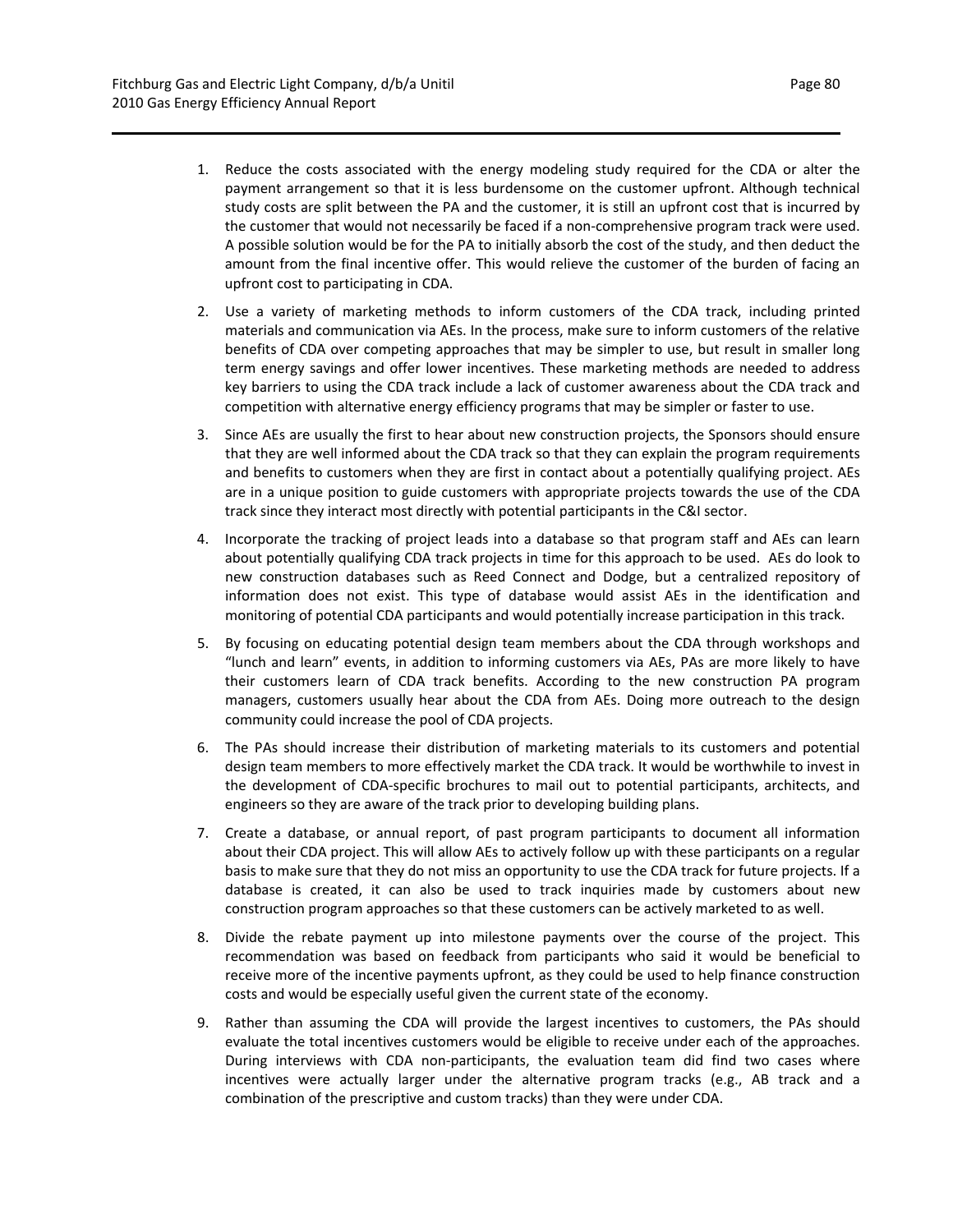- 10. Target CDA marketing towards the market segments that have historically used and benefited from the CDA as a way to increase participation in this track. Certain market sectors ‐‐ such as schools, universities, hospitals, supermarkets, and biotech/pharmaceutical companies ‐‐ participate in the CDA track more than others. Brochures describing projects specific to these sectors could be created and distributed to potential participants as a way to show how customers in the same lines of business benefited from addressing energy efficiency in a comprehensive manner.
- 11. Designate a project champion to ensure clear communications among the various projects involved in a CDA project. This would be especially useful during the construction phases to minimize the chance that contractors would make an unwarranted equipment substitution.
- 12. Streamline the processes related to the implementation and delivery of the CDA track. The CDA processes were acknowledged to have improved over time, yet there were multiple observations indicating that they still need to be further streamlined. A key complaint was the time required to get the PA's review and approval for a design plan and application. Some projects did not participate because necessary approvals could not be obtained in time to meet the project schedule.
- 13. PAs should offer more diverse applications of systems and technology opportunities through the CDA track. Fuel switching and the inclusion of renewable fuels were recommended applications. This provides customers with a variety of implementation possibilities and ensures incentives are not limited to a certain set of technologies.
- 14. Improve CDA tracking systems: The process evaluation had a number of recommendations for improving the CDA data tracking systems including storing electronic copies of project documentation, making CDA reporting more specific, allowing more accessible tracking of measure‐ level information, expanding the scope of data tracking, addressing the need for data-entry support, and incorporating the tracking of project leads.

#### Recommendation Summaries for AB Track

- 1. Foster personal relationships with design teams and customers: An effective implementation plan leverages the strong awareness among the design community to expand awareness at the customer level. A vital component of this strategy is an established rapport between the design community and specific individuals at the program office. The evaluation team recommends the intimate approach used by Efficiency Maine in which they assign 1‐2 persons to a given project. This allows the program staff to develop personal relationships with program participants and encourages more proactive communications.
- *2.* Take advantage of green marketing opportunities: An effective implementation plan takes advantage of the favorable environment of "green building." Efficiency Vermont, for example, supports the construction of Advanced Buildings with press releases, letters of recognition and NBI certification plaques. These elements of green advertising are particularly attractive to institutional customers, such as universities, who place significant value upon their public image. In Massachusetts, however, none of these green marketing strategies were observed among the implementation activities.
- *3.* Emphasize importance of long‐term savings: While there is no remedy for the downturn in new construction, it is possible to mitigate the budgetary concerns of customers. A successful program design may benefit from shifting the emphasis from incentives to long-term savings.
- 4. Maintain interest with follow-up communications: It is important for program staff to take a proactive approach in maintaining customer and design team interest. Program staff can't afford to wait for the owner or design firm to call when the critical steps are being made. Staff has to stay on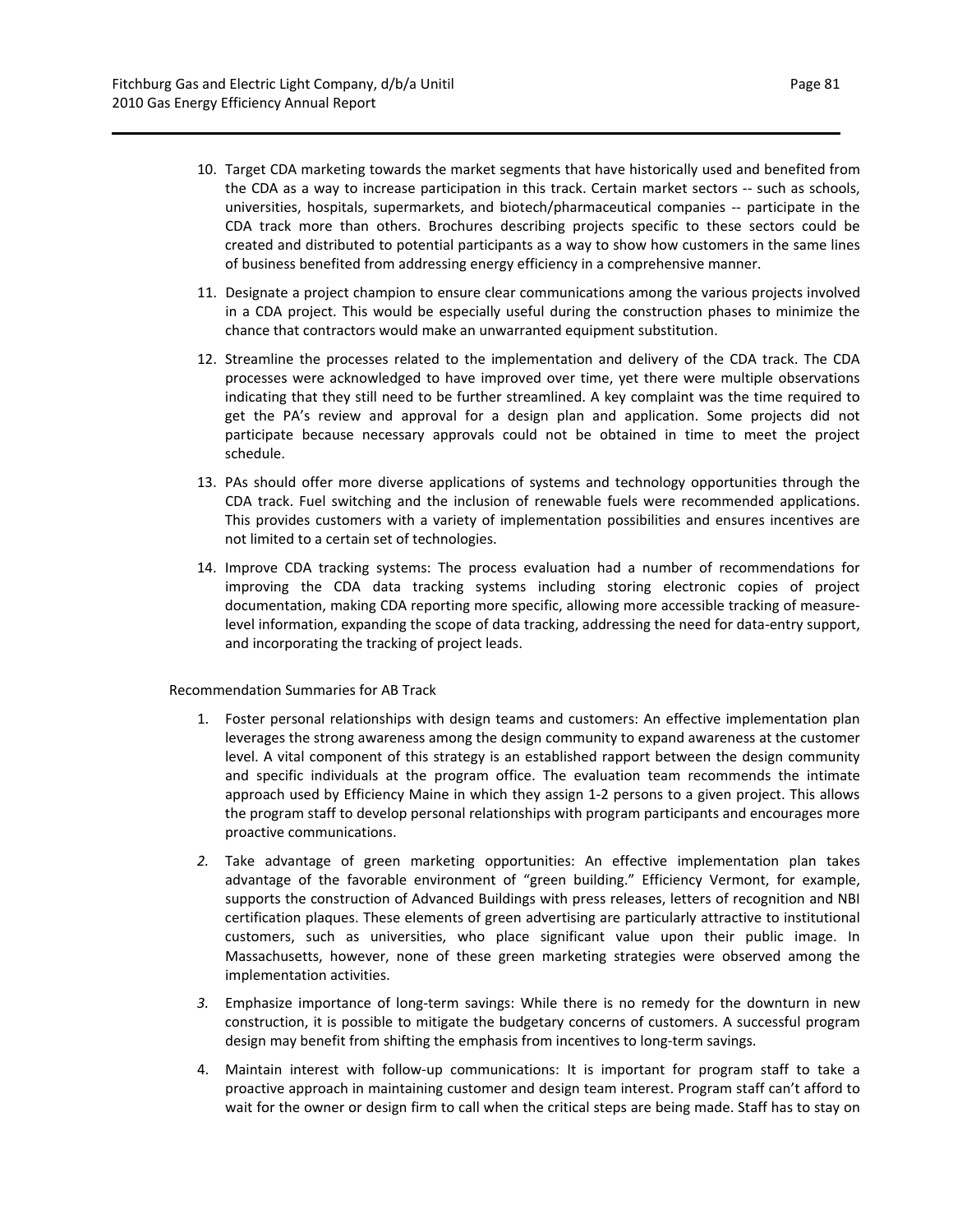track.

top of the project and do its own duty to ensure that the owners and design team are staying on

- 5. Improve lead tracking: A cohesive system of documenting and monitoring the status of program leads is important to the success of program implementation. For example, Efficiency Maine employs Efficiency Reporting & Tracking, an online database, to track project leads, contact and status descriptors. Among the PAs program staff did not use such a method of tracking prospective customers. In the case of National Grid and NSTAR, information such as customers contacted, outreach efforts, and lead status are not linked to their respective tracking system, InDemand or eTrack. According to program managers, the progress and status of project leads is documented in a spreadsheet, which is typically not shared among various levels of staff.
- 6. Minimize customer burden: One of the greatest deterrents to program participation has been apprehension regarding the application process. Therefore an effective implementation strategy should make it well known to customers and design firms that staff will be available to assist in filling out application forms and understanding program requirements. The Efficiency Maine staff said they made ease-of-use a selling point for potential customers.
- 7. Take advantage of American Institute of Architects ("AIA") continuing education requirements: An excellent method of engaging the design community is to take advantage of the AIA continuing education requirements. In order to attract design firms, some implementers offer Advanced Buildings seminars paired with continuing education courses valid for credit towards the continuing education requirement. Under the current MassSave platform, attendees may earn four AIA Learning Units but are required to pay \$199 per session. PAs should consider waiving this fee in order to increase participation among harder‐to‐reach firms.
- 8. Anticipate advancements in code and standard practice: The National Building Institute ("NBI") which develops rules for the AB track -- has not been diligent in maintaining AB requirements that exceed building code to a satisfactory degree. The PAs have been active in pushing NBI to keep their product ahead of the model codes. The PA should continue to push NBI to maintain program requirements well ahead of recent code developments and standard building practices.
- 9. Present the AB track as a learning opportunity for design firms: One interviewee suggested that the architects and engineers who work on AB projects are not necessarily of the same caliber as those who work on CDA projects. The program can advertise the expertise brought by experienced program staff as a means of attracting design teams to working with the program.
- 10. Discuss ideas with design team before presenting them to the customer: The actions of program staff have shown that it is best to work out any suggestions or changes to the design plan prior to engaging the customer in significant decisions regarding energy efficiency measures. Such consideration is useful in maintaining the support and cooperation of the involved design firms.
- 11. Maintain "soft cap" on building size: Program staff has been receptive towards accommodating a wide range of buildings types, regardless of whether or not the building exceeds stipulated size guidelines. The AB track is offered as an option even for those building greater than 100,000 square feet so that customers are never reluctantly pushed towards the CDA track as the result of size requirements. It is the responsibility of NBI to issue some guiding principles regarding how such offers or exceptions should be framed.
- 12. Investigate "box" retail stores as a potential customer segment: It is recommended that NBI examine the designs of various large retailers with respect to code requirements to identify any buildings that are performing below their potential efficiency. If certain big box stores are not using an efficient building design, program staff should investigate the contributing factors and explore opportunities for program participation. Program implementers can exploit these inefficient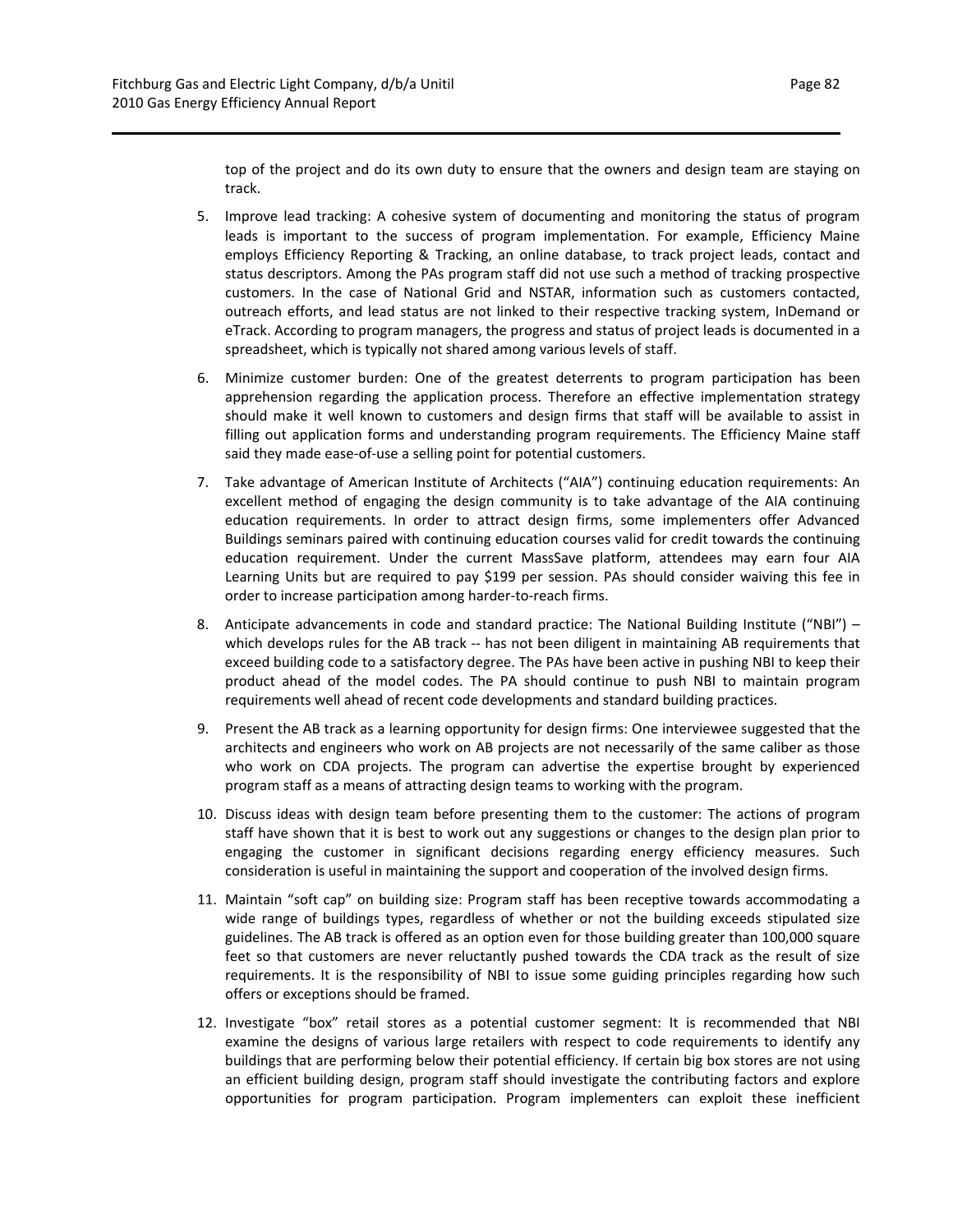building designs and possibly tap into a new customer segment.

13. Consider the benefits of a common platform: Under the MassSave initiative, the PAs have already taken the first steps in creating such a platform. It is unlikely, however, that various implementers will come to a consensus because there are obvious difficulties in making uniform the AB platform. While it is assumed that the MassSave platform is working with the PAs to attain uniformity in implementation, design and marketing, the evaluation team feels that this objective is worth restating in the specific context of program branding.

**How the Study came to the Recommended Conclusions**: Both the CDA and AB process evaluations relied primarily on in‐depth interviews for their program findings. These evaluations completed 58 in‐depth interviews with:

- Participating and non-participating customers;
- Participating design teams;
- PA C&I new construction program managers and staff;
- PA AEs;
- PA technical staff;
- Technical assistance consultants; and
- AB program managers and staff in Massachusetts, Maine, and Vermont and other AB program actors.

The evaluations also reviewed 24 new construction projects for a case study analysis. Finally the evaluators also reviewed program tracking databases, program marketing materials, and other program documents.

**Explain Whether or Not the PA Decided to Adopt Recommendations from the Study, and Why**: All recommendations are being considered for adoption at this time. The PAs have not formally adopted or rejected any recommendations that require changes program design and operations.

**A copy of the complete study can be found in:** Appendix C, Study 27.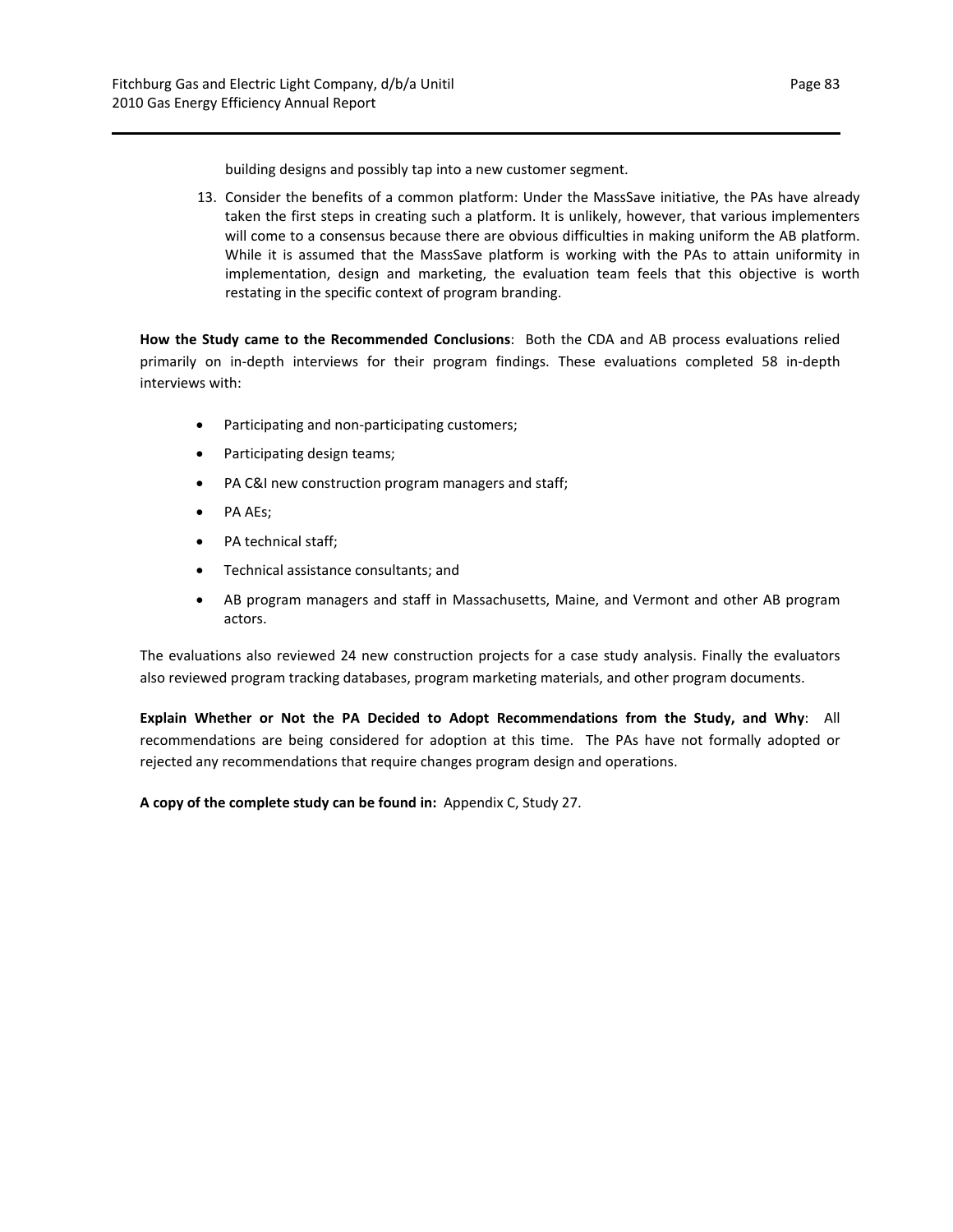## IMPACT EVALUATION OF 2008 AND 2009 CUSTOM CDA INSTALLATIONS (STUDY 28)

#### **Type of Study**: Impact

**Objective of the Study**: The objective of this impact evaluation is to provide verification or re‐estimation of electric energy and demand savings estimates for five Custom CDA projects through site‐specific inspection, monitoring, and analysis. The results of this study are the final realization rates for Custom Comprehensive energy efficiency measures.

#### **Programs to which the Results of the Study Apply:**

- C&I New Construction and Major Renovation (Electric)
- C&I Large Retrofit (Electric)

#### **Results of the Study and How the Study Determined those Results**:

The final realization rates are calculated using statistical weightings of the results of the five studied Custom CDA applications. This calculation is explained in detail in Section 3 of the "Impact Evaluation of 2008 and 2009 Custom CDA Installations" report.

Site level RRs are determined through site inspection, data collection and engineering analysis. Analysis methods included building simulation modeling.

**How the Results of the Study Impact each Identified Program's Savings**: Please refer to the tables in Section II.C.2 for each of the programs listed above

**Formulas Necessary to Understand the Impact of the Study on the PA's Programs:** The results of this study are used to update the realization rates for energy (RRE), summer on‐peak demand (RRSP), and winter on-peak demand (RRWP) savings for the "Comprehensive" end-use within Custom Measures.

The formulas necessary to understand the impacts are described in the TRM.

**If the Results of the Study are Not Adopted, Fully Explain Why**: All results have been adopted by the PAs.

**A copy of the complete study can be found in:** Appendix C, Study 28.

## PROJECT 7 GENERAL PROCESS EVALUATION FINAL REPORT (STUDY 29)

#### **Type of Study**: Process

**Objective of the Study**: The objective of this process evaluation was to look at ways to improve the design and delivery of Massachusetts C&I energy efficiency programs that would be applicable to multiple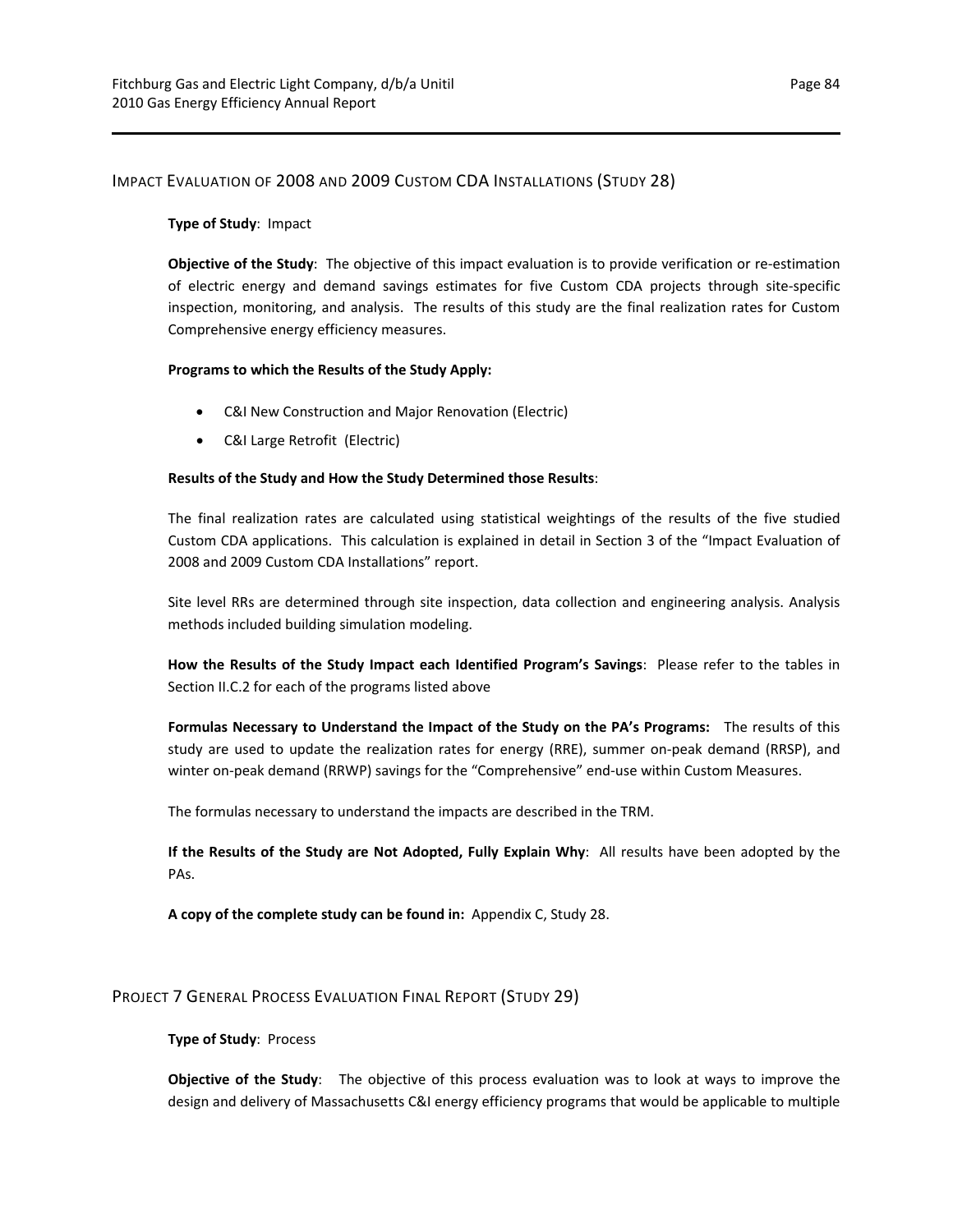programs. Issues that the PAs and the EEAC were particularly interested in included how to increase program participation levels, how to obtain deeper energy savings from energy efficiency projects, how to improve the integration of electric and gas energy efficiency programs, and how to increase the general uniformity of program delivery across the state.

## **Programs to which the Results of the Study Apply:**

- C&I New Construction and Major Renovation (Electric and Gas)
- C&I Large Retrofit (Electric and Gas)

## **Recommendations Derived from the Study:**

- Increase AE and technical advisor staffing levels: Interviewees with nearly all the PAs cited the need for additional staff to help achieve the expanded program savings goals. Adding AEs will allow more face-to-face meetings with customers, which should yield more projects. Adding technical staff will speed up the project technical analysis process (which was too slow according to some interviewees) and will help make up for the lack of technical knowledge among some AEs.
- Increase program incentive levels and limits: Many interviewees recommended increasing incentives in order to recruit more projects and achieve deeper savings. Raising the limit on the cumulative incentive allowed per project would help C&I customers overcome barriers to participation related to lack of capital. Raising the maximum \$/unit (kWh or therms) will encourage customers to install longer‐payback measures which are critical to achieving the expanded program savings goals.
- Offer turnkey financing: Nearly all program staff and AEs cited the lack of capital as the primary barrier preventing customers from moving forward with projects. A turnkey financing program to provide financing for eligible efficiency projects would help C&I customers overcome the important lack‐of‐capital barrier. In 2011 the PAs are preparing to launch several prescriptive load products for C&I customers that would buy down the interest rate to 0%.
- Improve the design of marketing materials: The AEs recommended that program marketing materials be easier to understand and make greater use of case studies and testimonials.
- Organize AEs by industry sector: At least for the larger PAs, it may be more productive to organize all AEs by industry sector (e.g., vs. by geography). If AEs are only responsible for understanding a few select industries, this should improve their level of technical and business knowledge for those industries.
- Tie AE performance to program energy savings: PAs should consider tying AE bonuses to the level of savings achieved by the projects completed by their customers. Although some PAs currently do consider energy efficiency programs in AE performance assessments, it is not tied to a specific energy savings goal. Only one third of the AEs reported that the current performance structure clearly motivates them.
- Systematize the process for making requests for technical assistance: A common complaint among AEs was that technical staff members did not reply promptly to their requests for technical assistance. AEs suggested establishing a central email inbox that technical staff can access and respond to questions. It would also be useful to develop clear guidelines for responding to most technical requests within a certain timeframe so that AEs can notify their customers when to expect a response.
- Help large C&I customers establish long-term commitments to energy efficiency: At least one PA is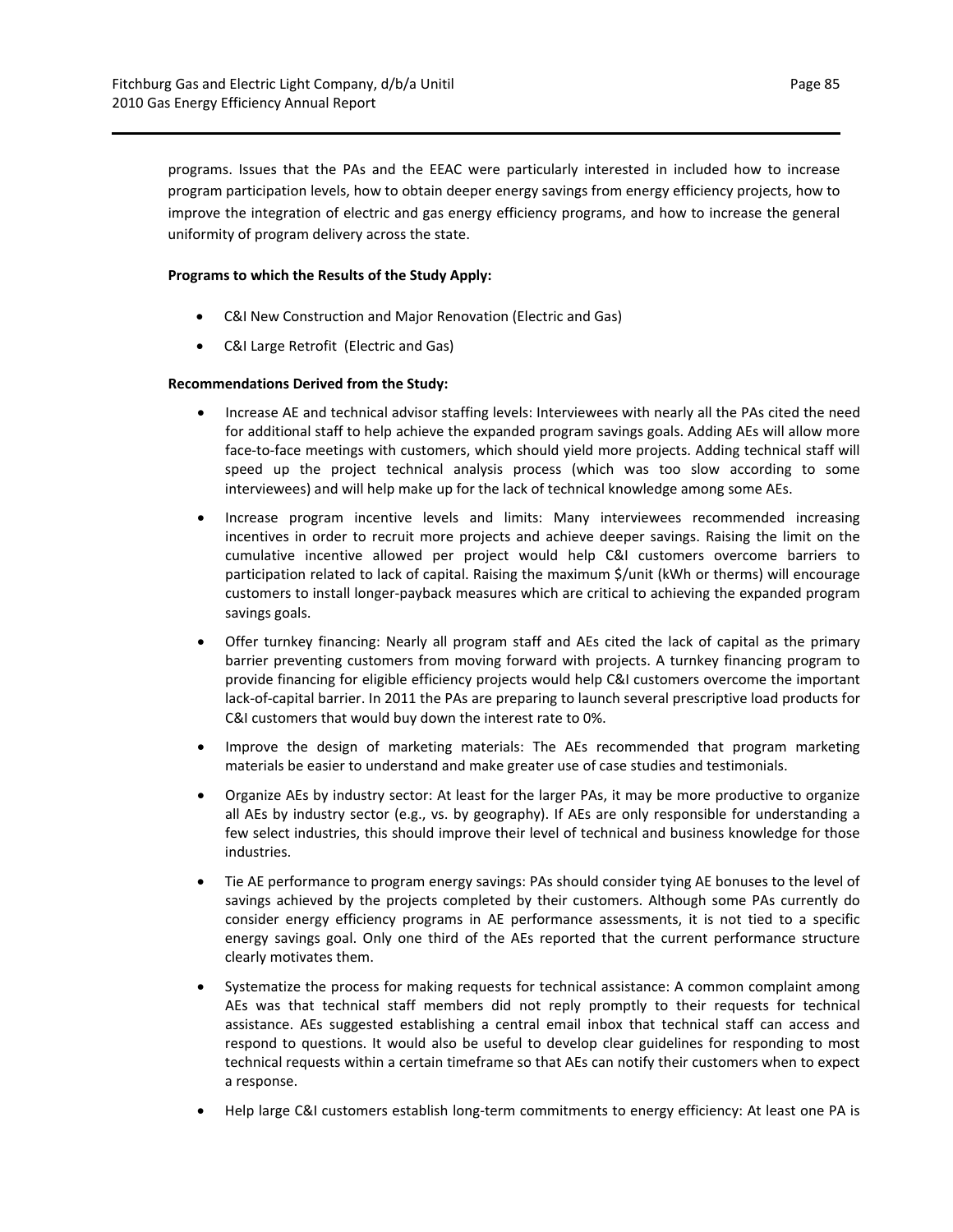developing multi‐year non‐binding commitments with the corporate management of their large C&I customers to establish specific energy‐saving goals. An efficiency plan should lead to longer‐term consistent budgeting for energy projects and draw the attention of higher-level management.

**How the Study Came to the Recommended Conclusions**: These conclusions and recommendations are primarily based on 28 in‐depth interviews with C&I program staff, AEs, and utility technical staff. These interviews were conducted in September and October 2010 and included representatives from seven different PAs.

**Explain Why Or Why Not The Program Administrator Decided To Adopt Recommendations From The Study**: The PAs have reviewed the recommendations resulting from this study. As stated in recommendation three, the PAs are now offering financing mechanisms to help address our customer's capital constraints. All other recommendations are being considered for adoption by the PAs at this time.

**A copy of the complete study can be found in**: Appendix C, Study 29.

2010 COMMERCIAL AND INDUSTRIAL ELECTRIC PROGRAMS FREE‐RIDERSHIP AND SPILLOVER STUDY (STUDY 30)

#### **Type of Study**: Impact

**Objective of the Study:** The primary objective of the 2010 program year free‐ridership and spillover study was to quantifying the net impacts of the commercial and industrial electric energy efficiency programs by estimating the extent of program free-ridership, early participant "like" and "unlike" spillover, and nonparticipant "like" spillover.

#### **Programs to which the Results of the Study Apply**:

- C&I New Construction and Major Renovation (Electric)
- C&I Large Retrofit (Electric)
- C&I Small Retrofit (Electric)

**Results of the Study and How the Study Determined those Results**: The study produced free‐ridership, participant spillover and non‐participant spillover rates for each PA by end use. The methodology used for this year's study follows the standardized methodology developed in 2010 and 2011 for the Massachusetts PAs for use in situations where end-users are able to report on program impacts via selfreport methods. This study used telephone surveys with samples of 2010 program participants in each of the PAs' C&I electric programs and with design professionals and equipment vendors involved in these 2010 installations.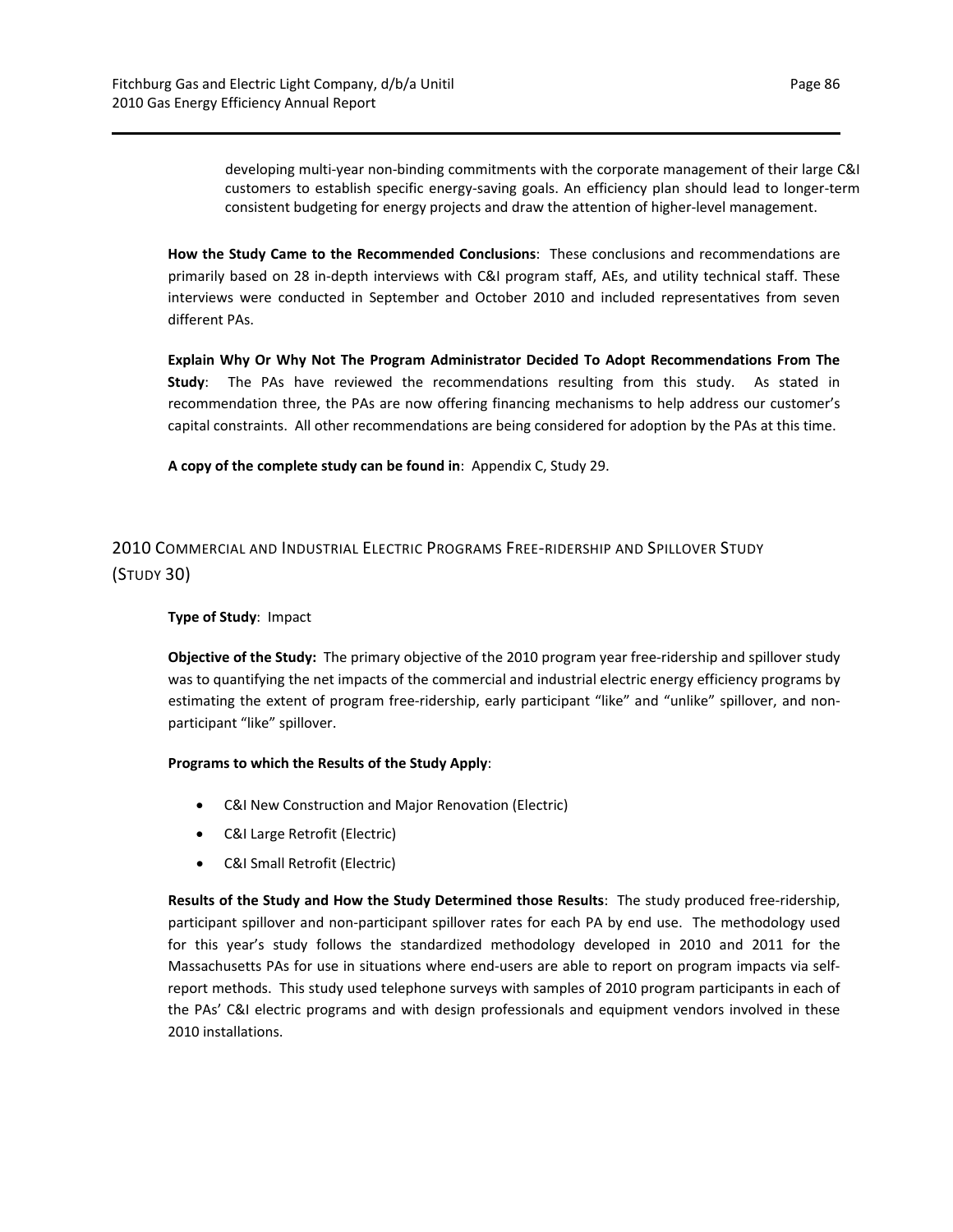**How the Results of the Study Impact each Identified Program's Savings**: Please refer to the tables in Section II.C.2 for each of the programs listed above.

**Formulas Necessary to Understand the Impact of the Study on the PA's Programs**: The results of this study are used to calculate the net savings associated with programs listed above. The formulas necessary to understand the impacts are described in the TRM.

**If the Results of the Study are Not Adopted, Fully Explain Why**: Not Applicable.

**A copy of the complete study can be found in:** Appendix C, Study 30.

## C&I LIGHTING MEASURE LIFE AND PERSISTENCE PROJECT (STUDY 31)

#### **Type of Study**: Impact

**Objective of the Study**: To determine measure lives of five categories of lighting measures installed over a ten year period from 199 to 2009 using statistical analysis techniques.

#### **Programs to which the Results of the Study Apply**:

- C&I New Construction and Major Renovation
- C&I Large Retrofit
- C&I Small Retrofit

**Results of the Study and How the Study Determined those Results**: This study determined the measure life of each of five categories of C&I lighting by estimating their mean retention times, defined as the time at which half the units of the measure installed during a program year are not retained. Data for the survival analysis was collected during on site visits to 224 projects in New England and New York. Estimates from the survival analysis were also compared with research of secondary sources. Measure lives for each category were also estimated for two other strata of interest, self-reported operating hours and building type. All results are presented with a two‐tailed error range at the 80% confidence interval.

**How the Results of the Study Impact each Identified Program's Savings**: Please refer to the tables in Section II.C.2 for each of the programs listed above.

**Formulas Necessary to Understand the Impact of the Study on the PA's Programs**: The results of this study were compared with existing values used by program administrators. Existing values come from a 2005 Massachusetts study, updated in 2007 for the State Program Working Group, a group of New England electric energy efficiency program administrators and state regulators. Measure lives developed from these two studies were based on secondary research of manufacturer literature and surveys of energy efficiency programs in other states.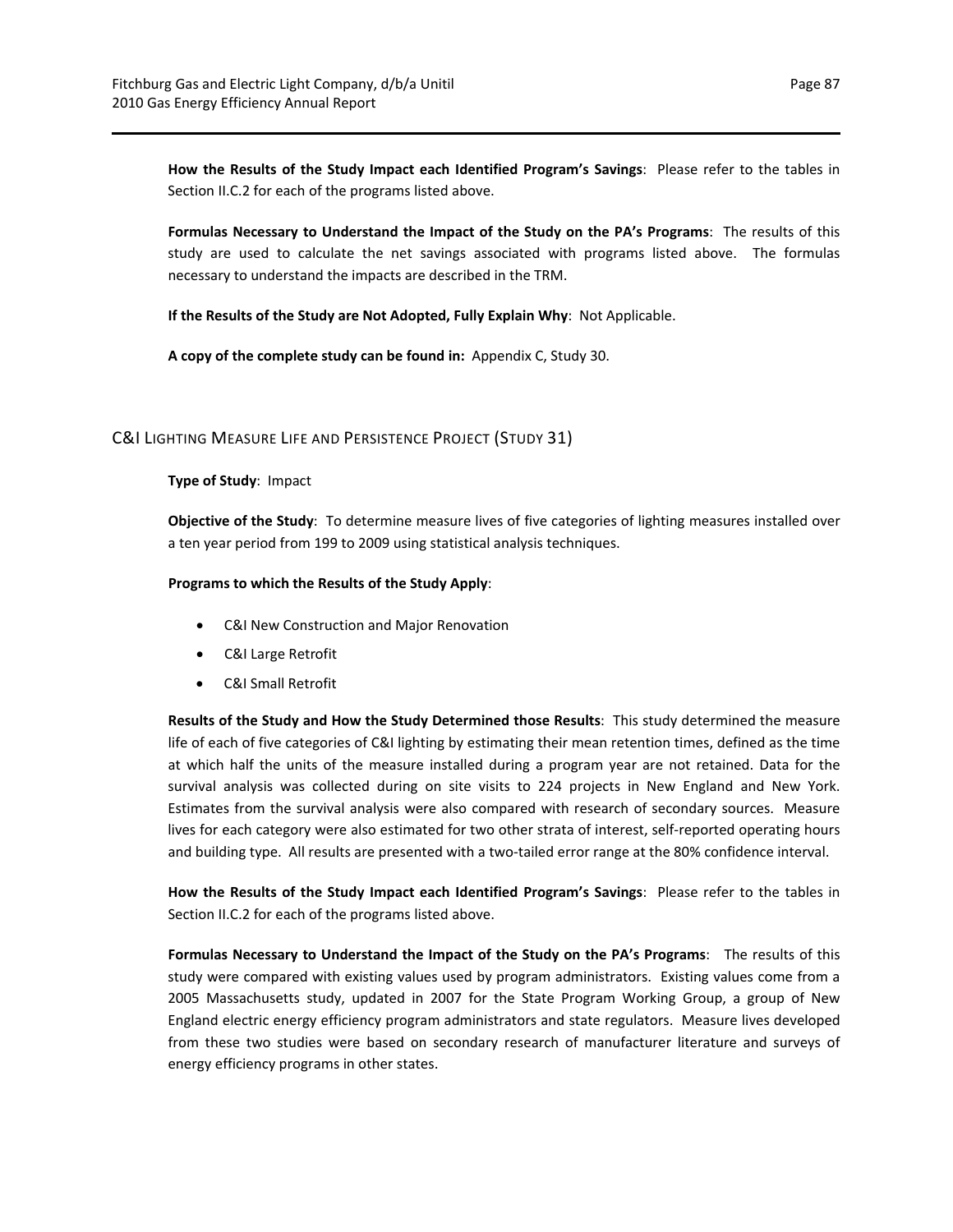**If the Results of the Study are Not Adopted, Fully Explain Why**: The Massachusetts PAs have not yet determined how to apply the results of this study going forward. Application of the results requires consensus on the types of measures in each category that will be affected, differences between new construction versus retrofit installations and necessary changes to tracking system databases.

**A copy of the complete study can be found in:** Appendix C, Study 31.

## C&I LIGHTING LOADSHAPE (STUDY 32)

#### **Type of Study**: Impact

**Objective of the Study**: A regional study conducted by the Northeast Energy Efficiency Partnership's EM&V Forum building upon a 2007 study done for the New England State Program Working Group to develop Commercial and Industrial lighting loadshapes and coincidence factors.

#### **Programs to which the Results of the Study Apply:**

- C&I New Construction (Electric)
- C&I Large Retrofit (Electric)
- C&I Small Retrofit (Electric)

**Results of the Study and How the Study Determined those Results**: Through the use of data from lighting logger studies conducted by various Program Administrators in New England and New York since 2000 that covered 775 projects and utilized 3,780 loggers, Summer and Winter Coincidence factors for Commercial and Industrial lighting were derived.

**How the Results of the Study Impact each Identified Program's Savings**: Please refer to the tables in Section II.C.2 for each of the programs listed above.

**Formulas Necessary to Understand the Impact of the Study on the PA's Programs**: The results of this study are used to update the coincidence factors for summer on-peak demand ( $CF_{SP}$ ), and winter on-peak demand (CF<sub>WP</sub>) savings for non-controlled lighting measures for the Large C&I New Construction and Retrofit programs, and the summer on-peak demand ( $CF_{SP}$ ) for the Small C&I Retrofit programs. The Coincidence factors incorporate HVAC interactive effects.

The results of this study were presented for three weather zones; NE‐Mass Weather (representing NEMA and SEMA Load zones), NE‐North Weather (representing New Hampshire and Maine), and NE‐South Coastal (representing Rhode Island and Connecticut). The Massachusetts PAs used the results from the NE‐Mass Weather zone and NE‐North Weather zone (this zone was used as the best representation of western Massachusetts weather). The results across these two weather zones were exactly the same to two significant digits.

The formulas necessary to understand the impacts are described in the TRM.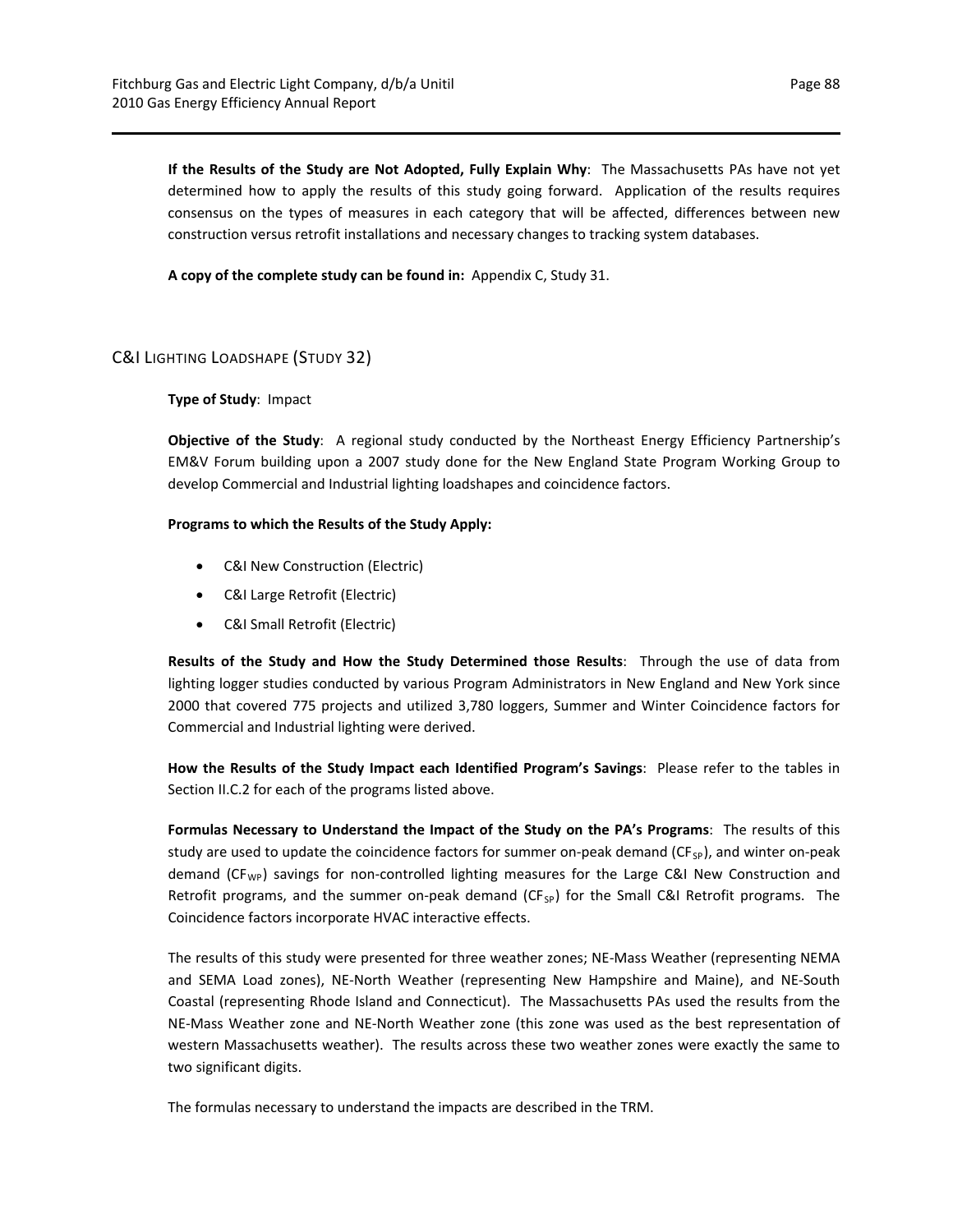**If the Results of the Study are Not Adopted, Fully Explain Why**: A separate study conducted in 2010 by the Non-Residential Small Retrofit research area determined winter on-peak (CF<sub>WP</sub>) coincidence factors for the Small C&I Retrofit program. Results from that study, where metering was conducted during the on‐peak winter months, have been adopted instead of the values produced by this study.

**A copy of the complete study can be found in:** Appendix C, Study 32.

## C&I UNITARY HVAC LOADSHAPE PROJECT FINAL REPORT (STUDY 33)

#### **Type of Study**: Impact

**Objective of the Study**: The primary goal of this project was to develop weather normalized 8,760 (representing every hour of the year) cooling end‐use load shapes representative of hourly savings for the target population of efficient unitary HVAC equipment promoted by efficiency programs in New England, New York and mid‐Atlantic regions.

#### **Programs to which the Results of the Study Apply:**

C&I New Construction and Major Renovation (Electric)

Results of the Study and How the Study Determined those Results The results of the study are hourly weather normalized load shape profiles for different weather regions in the northeast. These profiles are then used to calculate the Equivalent Full Load Hours for the equipment and the coincidence factors for the ISO New England summer peak periods.

Results were determined through four to five months of direct on site energy metering at 511 individual units from May through October 2010. Metering data and weather for the period was then processed to develop an hourly annual load shape normalized to a typical meteorological year.

**How the Results of the Study Impact each Identified Program's Savings**: Please refer to the tables in Section II.C.2 for each of the programs listed above.

**Formulas Necessary to Understand the Impact of the Study on the PA's Programs**: The formulas necessary to understand the impacts are described in the TRM. Gross energy and demand savings use the following four formulas.

For units with cooling capacities less than 65 kBtu/h (for National Grid):

$$
\Delta kWh = (kBtu/h) \left( \frac{1}{SEER_{BASE}} - \frac{1}{SEER_{EE}} \right) (EFLH_{Cool})
$$

$$
\Delta kW = (kBtu / h) \left( \frac{1}{SEER_{BASE}} - \frac{1}{SEER_{EE}} \right)
$$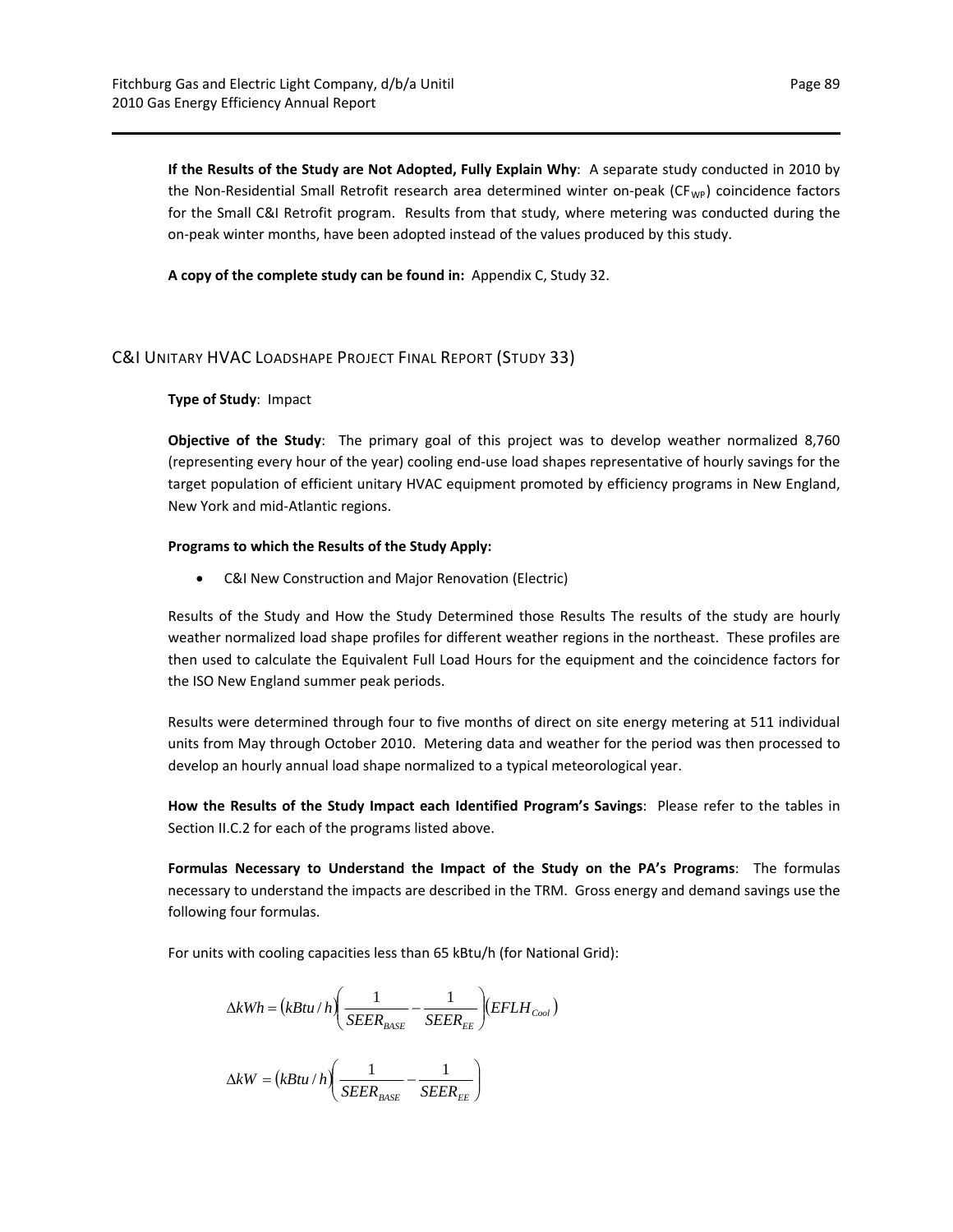For units with cooling capacities equal to or greater than 65 kBtu/h (all PA's):

$$
\Delta kWh = (kBtu/h) \left( \frac{1}{EER_{\text{BASE}}} - \frac{1}{EER_{\text{EE}}} \right) (EFLH_{\text{cool}})
$$
  

$$
\Delta kW = (kBtu/h) \left( \frac{1}{EER_{\text{BASE}}} - \frac{1}{EER_{\text{EE}}} \right)
$$

**If the Results of the Study are Not Adopted, Fully Explain Why**: All results of the study have been adopted by the PAs as follows:

Cape Light Compact ‐ This study represents the best available information regarding installations in the Cape Light Compact's territory for this end use. The Cape Light Compact has used the results of the study to create realization rates on energy and demand for the measures studied. These realization rates will apply to results for the 2010 and 2011 program years. For program years starting in 2012, the equivalent full load hours and coincidence factors determined through this study will be used to calculate gross savings for installations in the Cape Light Compact's service territory.

To calculate gross energy savings in 2010, Cape Light Compact used an equivalent full load hours of 777 for all installations. The results of this study are equivalent full load hour estimations encompassing all installations in the three load zones within Massachusetts. Cape Light Compact exists entirely within the SEMA load zone and therefore used only the results from this zone to calculate all realization rates. This calculation is shown in the following table.

|                            |                    |                              | <b>NEEP Result</b>     |
|----------------------------|--------------------|------------------------------|------------------------|
|                            |                    | <b>ISO-NE On-Peak Summer</b> |                        |
|                            | Cape Light Compact | Result                       | Coincidence Factor     |
| Load Zone                  | Load Zone Weight   | <b>EFLH</b>                  | (1-5PM, WDNH, Jun-Aug) |
| <b>SEMA</b>                | 1.0000             | 1,172                        | 0.448                  |
| <b>NEMA</b>                | 0.0000             | 1,172                        | 0.448                  |
| <b>WCMA</b>                | 0.0000             | 719                          | 0.332                  |
| Cape Light Compact Results |                    | 1,172                        | 0.448                  |
| Gross Estimate             |                    | 777                          | 0.820                  |
| <b>Realization Rate</b>    |                    | 150.08%                      | 54.63%                 |

Net Savings for each installation, before Freeridership and Spillover adjustment, is therefore calculated as:

$$
\Delta kWh = (kBtu/h)(\Delta kW)(777)(150.08\%)
$$

 $\Delta kW$  *Summer* =  $(kBtu/h)(\Delta kW)(0.820)(54.63%)$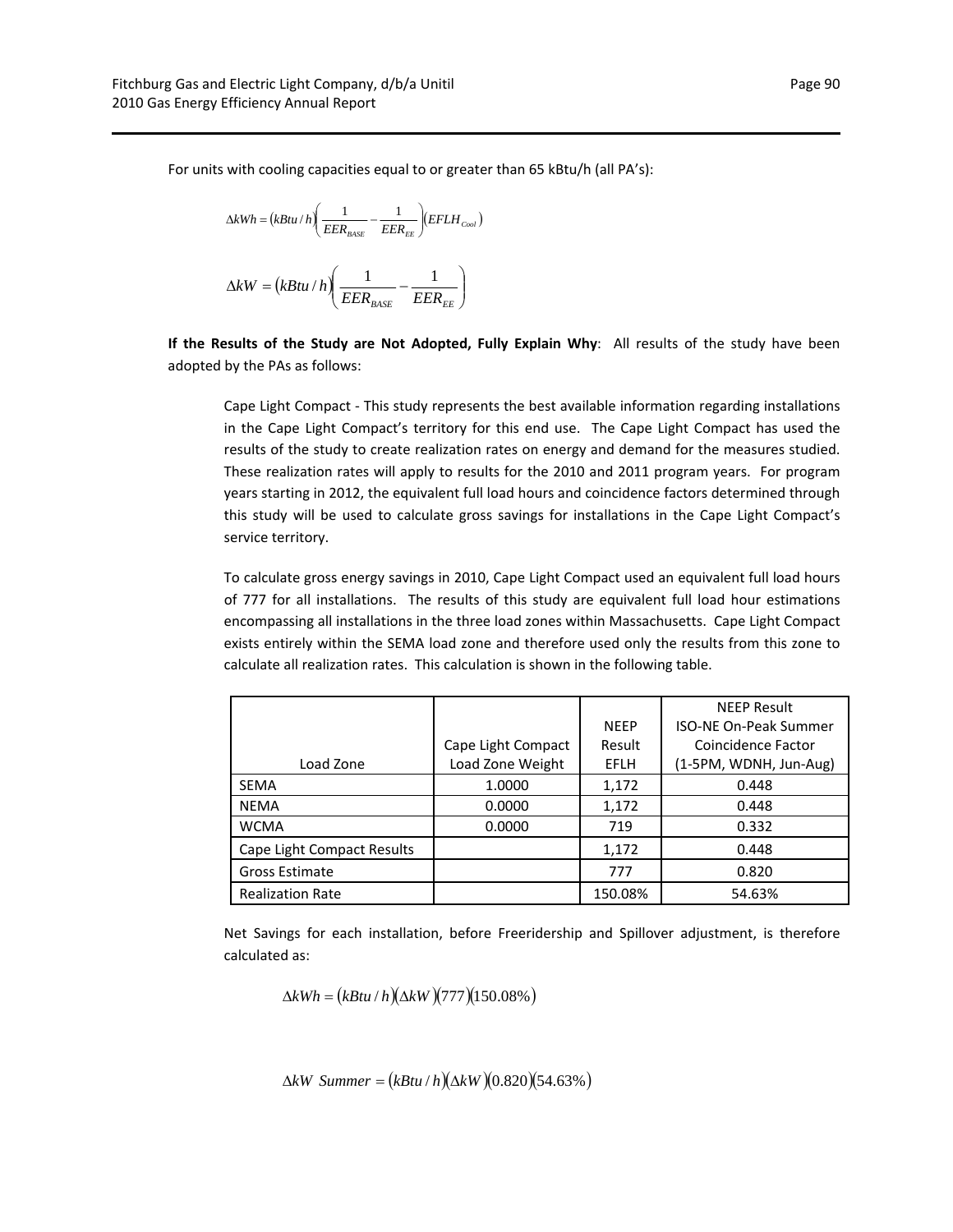See the TRM for further discussion of this measure and details on the equations used.

National Grid ‐ This study represents the best available information regarding installations in National Grid's territory for this end use. National Grid has used the results of the study to create realization rates on energy and demand for the measures studied. These realization rates will apply to results for the 2010 and 2011 program years. For program years starting in 2012, the equivalent full load hours and coincidence factors determined through this study will be used to calculate gross savings for installations in National Grid's service territory.

To calculate gross energy savings in 2010, National Grid used an equivalent full load hours of 777 for all installations. The results of this study are equivalent full load hour estimations encompassing all installations in the three load zones within Massachusetts. National Grid has chosen to use its load zone peak demands to consolidate the three zones into one National Grid specific value. This calculation was also done for the summer coincidence factor. This calculation is shown in the following table.

|                              |                  |             | <b>NEEP Result</b>           |
|------------------------------|------------------|-------------|------------------------------|
|                              |                  | <b>NFFP</b> | <b>ISO-NE On-Peak Summer</b> |
|                              | National Grid    | Result      | Coincidence Factor           |
| Load Zone                    | Load Zone Weight | <b>EFLH</b> | (1-5PM, WDNH, Jun-Aug)       |
| <b>SEMA</b>                  | 0.3234           | 1,172       | 0.448                        |
| <b>NEMA</b>                  | 0.2378           | 1,172       | 0.448                        |
| <b>WCMA</b>                  | 0.4388           | 719         | 0.332                        |
| <b>National Grid Results</b> |                  | 973         | 0.397                        |
| Gross Estimate               |                  | 777         | 0.441                        |
| <b>Realization Rate</b>      |                  | 125.23%     | 89.94%                       |

Net Savings for each installation, before Freeridership and Spillover adjustment, is therefore calculated as.

$$
\Delta kWh = (kBtu/h)(\Delta kW)(777)(125.23\%)
$$

 $\Delta kW$  *Summer* =  $(kBtu/h)(\Delta kW)(0.441)(89.%)$ 

See the TRM for further discussion of this measure and details on the equations used.

NSTAR - This study represents the best available information regarding installations in NSTAR's territory for this end use. NSTAR has used the results of the study to create realization rates on energy and demand for the measures studied. These realization rates will be applied to results for the 2010 program year. For program year 2011 and beyond, the equivalent full load hours and coincidence factors determined through this study will be used to calculate gross savings for installations in NSTAR's service territory.

To calculate gross energy savings in 2010, NSTAR used several equivalent full load hour values, depending on the type of installation. The results of this study are equivalent full load hour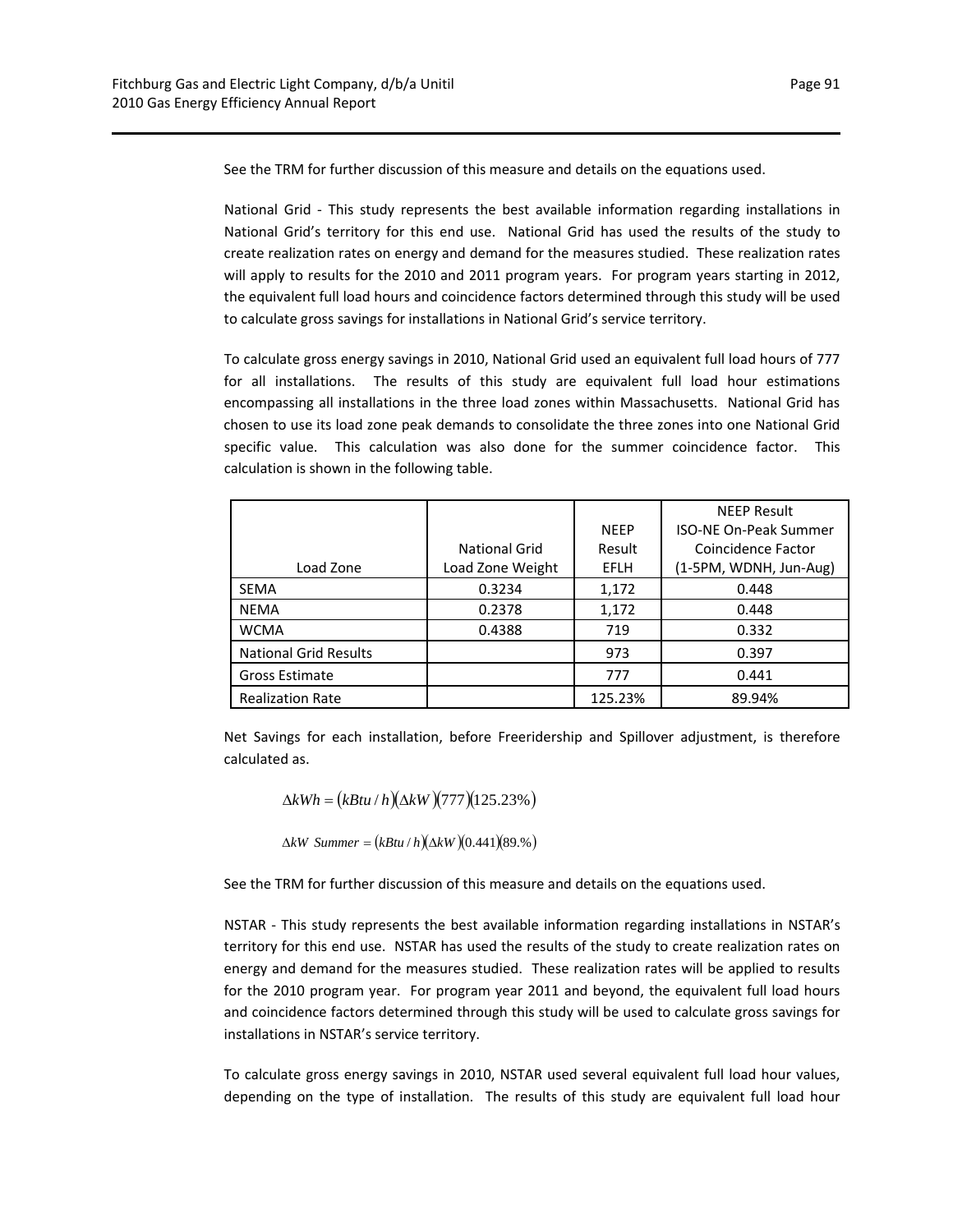estimations encompassing all installations in the three load zones within Massachusetts. NSTAR's service territory is contained within the NEMA and SEMA load zones. The realization rate developed for 2010, as indicated in the table below, is based on an analysis of all unitary HVAC measures in the company's tracking system.

|                         |                  |                    | <b>NEEP Result</b>           |
|-------------------------|------------------|--------------------|------------------------------|
|                         |                  |                    | <b>ISO-NE On-Peak Summer</b> |
|                         | <b>NSTAR</b>     | <b>NEEP Result</b> | Coincidence Factor           |
| Load Zone               | Load Zone Weight | <b>EFLH</b>        | (1-5PM, WDNH, Jun-Aug)       |
| <b>SEMA</b>             |                  | 1,172              | 0.448                        |
| <b>NEMA</b>             |                  | 1,172              | 0.448                        |
| <b>WCMA</b>             |                  | 719                | 0.332                        |
| <b>NSTAR Results</b>    |                  | 1172               | 0.448                        |
| Gross Estimate          |                  | <b>XXXX</b>        | 0.82                         |
| <b>Realization Rate</b> |                  | уу%                | 54.6%                        |

Net Savings for each installation, before Freeridership and Spillover adjustment, is therefore calculated as.

 $\Delta kWh = (kBtu/h)(\Delta kW)(xxx)(yyyy\%)$ 

 $\Delta kW$  *Summer* =  $(kBtu/h)(\Delta kW)(0.82)(54.6.%)$ 

See the TRM for further discussion of this measure and details on the equations used.

**A copy of the complete study can be found in**: Appendix C, Study 33.

## CROSS CUTTING C&I FREE‐RIDERSHIP AND SPILLOVER METHODOLOGY STUDY FINAL REPORT (STUDY 34)

## **Type of Study**: Process

**Objective of the Study**: Programs to which the Results of the Study Apply: The focus of this study was on the general methods for estimating what would have happened absent C&I programs in Massachusetts. The net program effect is the observed effect, less the estimate of what would have happened absent the program. The objectives of this study were to develop a standardized methodology for situations where C&I end‐users are able to report on program impacts via self‐report methods, and to provide a decision framework and guidelines for when the standardized self‐report methodology is appropriate and when other methods need to be used (e.g., upstream programs).

#### **Programs to which the Results of the Study Apply**:

- C&I New Construction and Major Renovation (Electric & Gas)
- C&I Large Retrofit (Electric)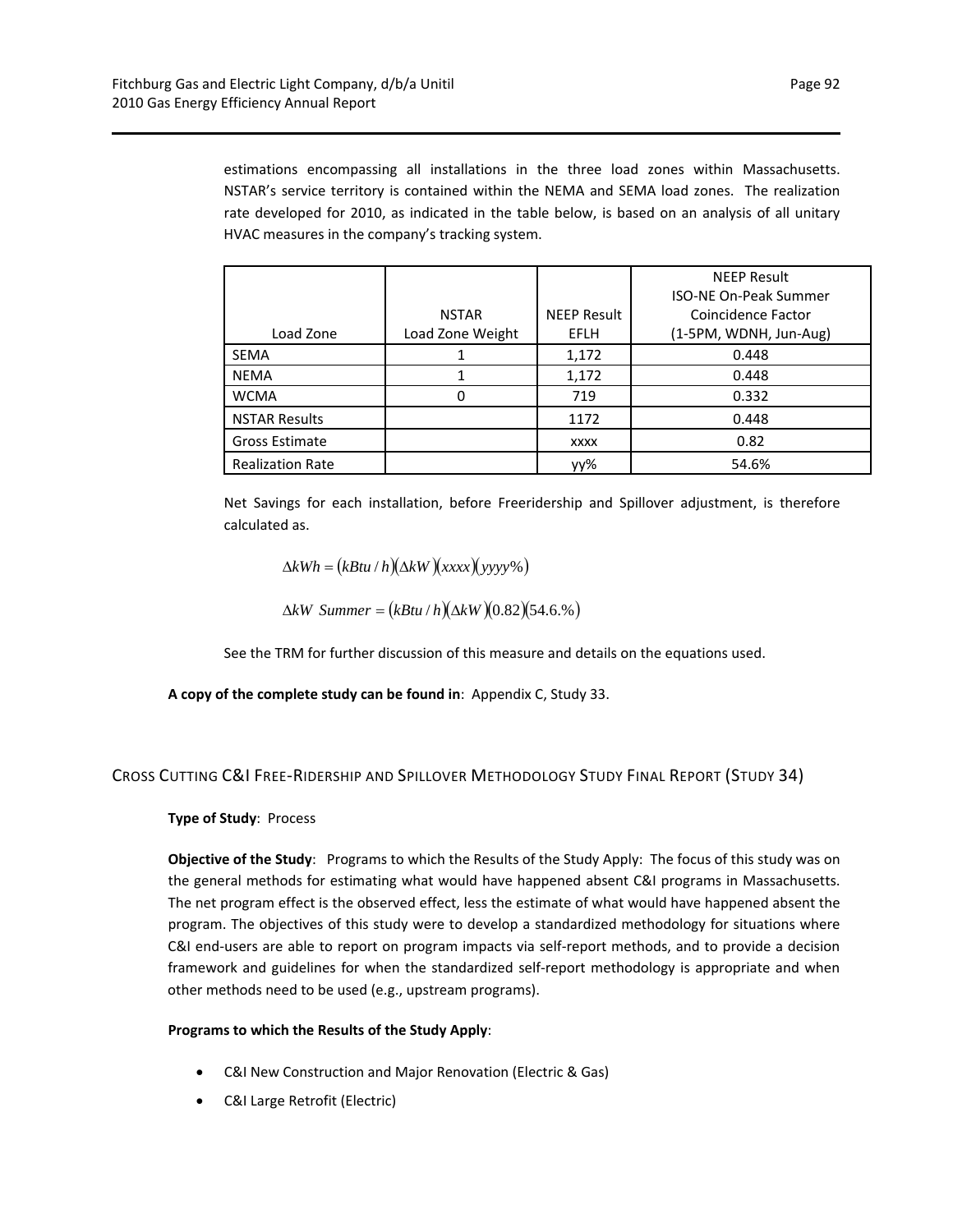- C&I Small Retrofit (Electric)
- C&I Retrofit (Gas)
- C&I Direct Install (Gas)

**Recommendations derived from the study**: There were no recommendations derived from this study, rather, the study suggested methodologies for PAs to consider in future NTG evaluations.

**Explain Why Or Why Not The Program Administrator Decided To Adopt Recommendations From The Study**: In general, the Company adopts results from an evaluation study which are supported by the data generated from the study. The Company will incorporate the findings of this study into the planning process for future evaluations of Net‐to‐Gross ratios for Commercial & Industrial programs.

**A copy of the complete study can be found in**: Appendix C, Study 34.

## PRESCRIPTIVE CONDENSING BOILER IMPACT EVALUATION PROJECT 5 PRESCRIPTIVE GAS (STUDY 35)

#### **Type of Study**: Impact

**Objective of the Study**: The objective of this impact evaluation was to develop annual gas savings impacts for all five size categories of prescriptive condensing boilers installed through the C&I gas programs.

## **Programs to which the Results of the Study Apply**:

- C&I New Construction and Major Renovation (Gas)
- C&I Large Retrofit (Gas)

**Results of the Study and How the Study Determined those Results**: The study produced impact estimates for condensing boilers in all size categories. The results were also presented as realization rates to apply to prescribed savings provided in the 2011 Program Year TRM.

The results were developed using telephone and on‐site sample interview results to update estimates of site-level savings. The updated results were combined in a ratio estimator framework to produce estimates of realization rates and impacts.

**How the Results of the Study Impact each Identified Program's Savings**: Please refer to the tables in Section II.C.2 of the Gas Energy Efficiency Annual Reports for each of the programs listed above.

**Formulas Necessary to Understand the Impact of the Study on the PA's Programs**: The report provides realization rates and updated unit level savings estimates for:

- Condensing boiler <= 300 mbh
- Condensing boiler 301‐499 mbh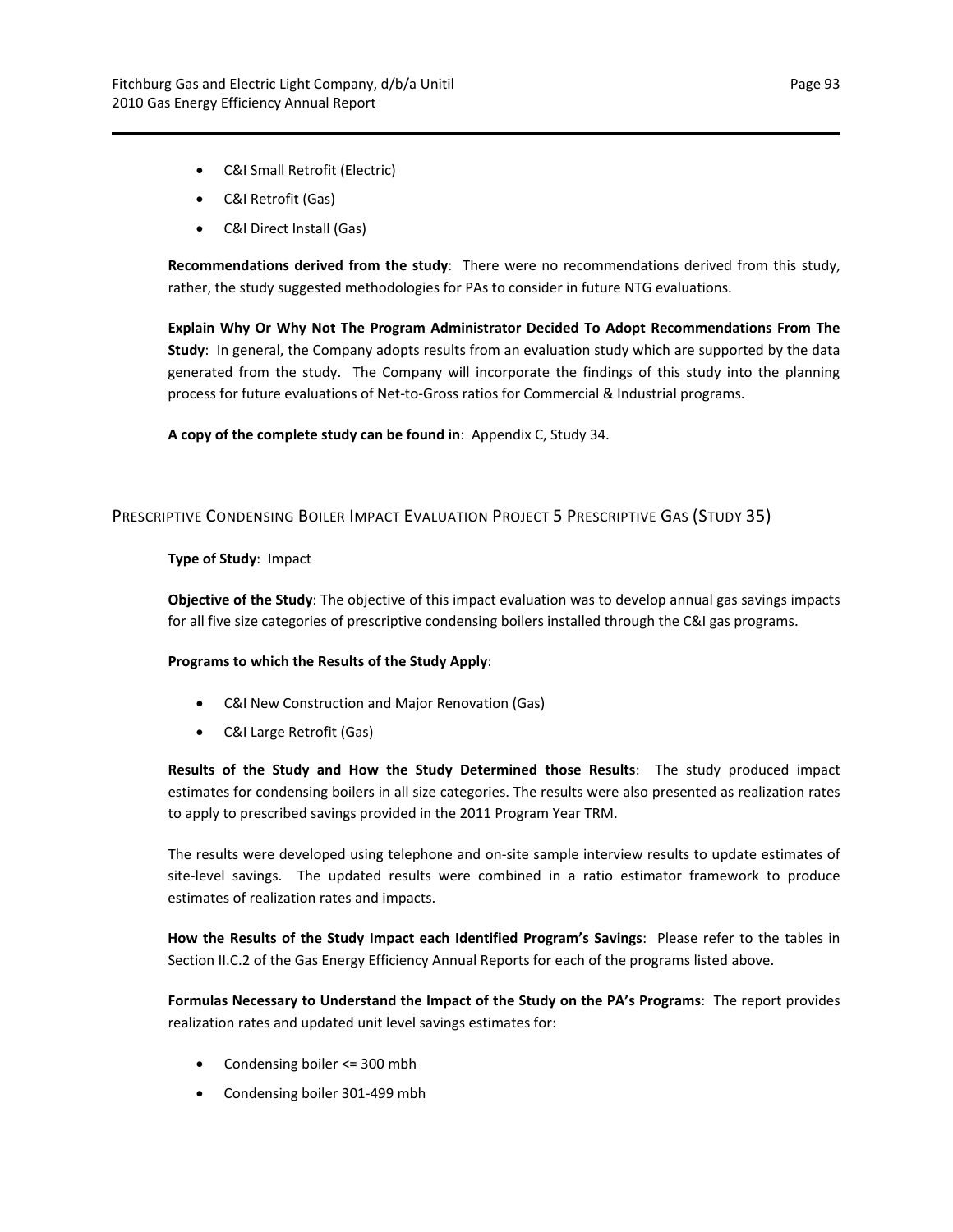- Condensing boiler 500-999 mbh
- Condensing boiler 1000‐1700 mbh
- Condensing boiler 1701+ mbh

The formulas necessary to understand the impacts are described in the TRM.

**If the Results of the Study are Not Adopted, Fully Explain Why**: All results have been adopted by the Program Administrators.

**A copy of the complete study can be found in:** Appendix C, Study 35.

## SPECIAL AND CROSS SECTOR STUDIES

## INDUSTRY PRACTICES AND POLICIES ON ENERGY EFFICIENCY PROGRAM REBATE/INCENTIVES (STUDY 36)

#### **Type of Study**: Process

**Objective of the Study**: Tetra Tech and the Energy Center of Wisconsin (ECW) ("the research team") conducted a high-level scoping study of statewide energy efficiency program incentive and rebate levels to help inform the policy debate for statewide programs in Massachusetts and to support fourth quarter 2010 programmatic planning.

#### **Programs to which the Results of the Study Apply**:

- ENERGY STAR Lighting (Electric)
- Residential Cooling and Heating Program (Electric)
- Residential Heating and Water Heating (Gas)
- Residential Weatherization (Gas)
- C&I Large Retrofit (Electric)
- C&I Small Retrofit (Electric)
- C&I Retrofit (Gas)
- C&I Direct Install (Gas)

**Recommendations derived from the study**: The study presented key findings without specific recommendations. The key findings indicated that residential incentives and rebates in Massachusetts were not consistently higher or lower than those in the other states programs. Those incentives that were not in the mid‐range when compared to other industry programs included:

 Residential gas furnace incentives in Massachusetts are among the higher incentives offered and are currently under review. Massachusetts also ranked the highest for hot water boiler rebates.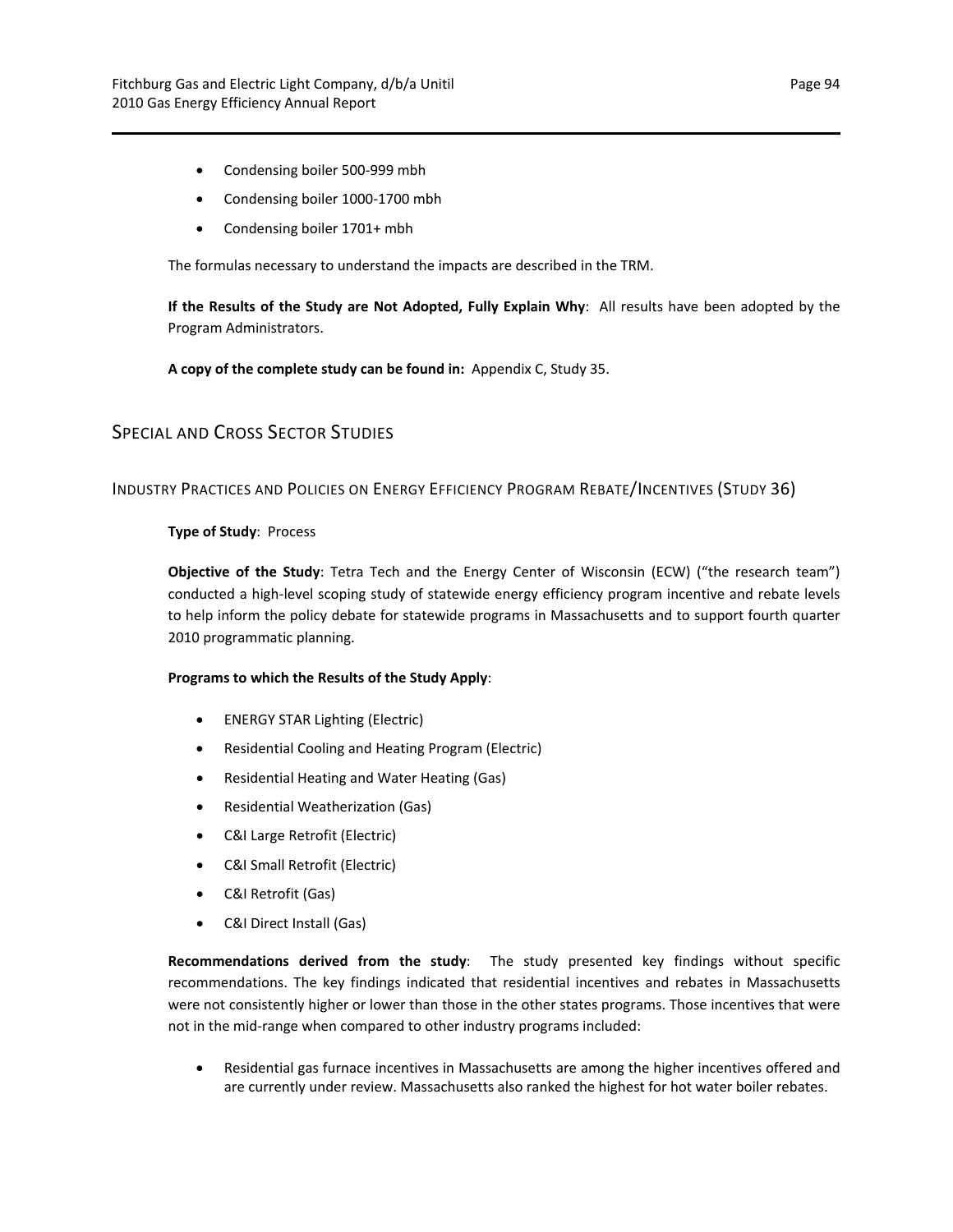- Massachusetts weatherization incentives fall in the upper half of offerings, but these are complex programs and difficult to compare.
- Massachusetts commercial rebates examined for lighting were on the low end of lighting rebates offered in other states.
- The Massachusetts small business incentive at 70 percent of installed cost of existing building projects is higher than two other state programs and higher than the cap on custom incentives for large commercial projects.
- Massachusetts rebates appear to be at the high end of offerings in other states for hot‐air furnaces.

**Explain Why Or Why Not The Program Administrator Decided To Adopt Recommendations From The Study**: Not Applicable

**A copy of the complete study can be found in**: Appendix C, Study 36.

## COMMUNITY BASED PARTNERSHIP INTERIM PROCESS EVALUATION (STUDY 37)

#### **Type of Study**: Process

**Objective of the Study**: The overall objectives of the evaluation are to assess the effectiveness of each community‐based partnership that falls within the scope of the evaluation and determine their potential for replication and/or full-scale implementation.

As the evaluation of community‐based partnerships is still ongoing, the *Interim Process Evaluation* provides an overview of each effort's structure and performance against the goals and presents findings from the research activities already conducted with a goal of providing early feedback and identifying areas for program improvement early on. The report also presents comparative analysis of communitybased efforts under evaluation with the goal of developing best practices for design and implementation of such efforts.

#### **Programs to which the Results of the Study Apply**:

- Renew Boston (Electric and Gas)
- Western Mass Saves Challenge (Electric)
- New Bedford Community Mobilization Initiative (Electric and Gas)

#### **Recommendations Derived from the Study**:

#### Overarching Findings

1. Articulate program design to reflect the target market – when planning and designing a community outreach effort, it is important to lay out what each partnership is intending to accomplish, why such an effort is needed for a specific population, and how they fit into existing programs. This will help ensure that the target audience and barriers are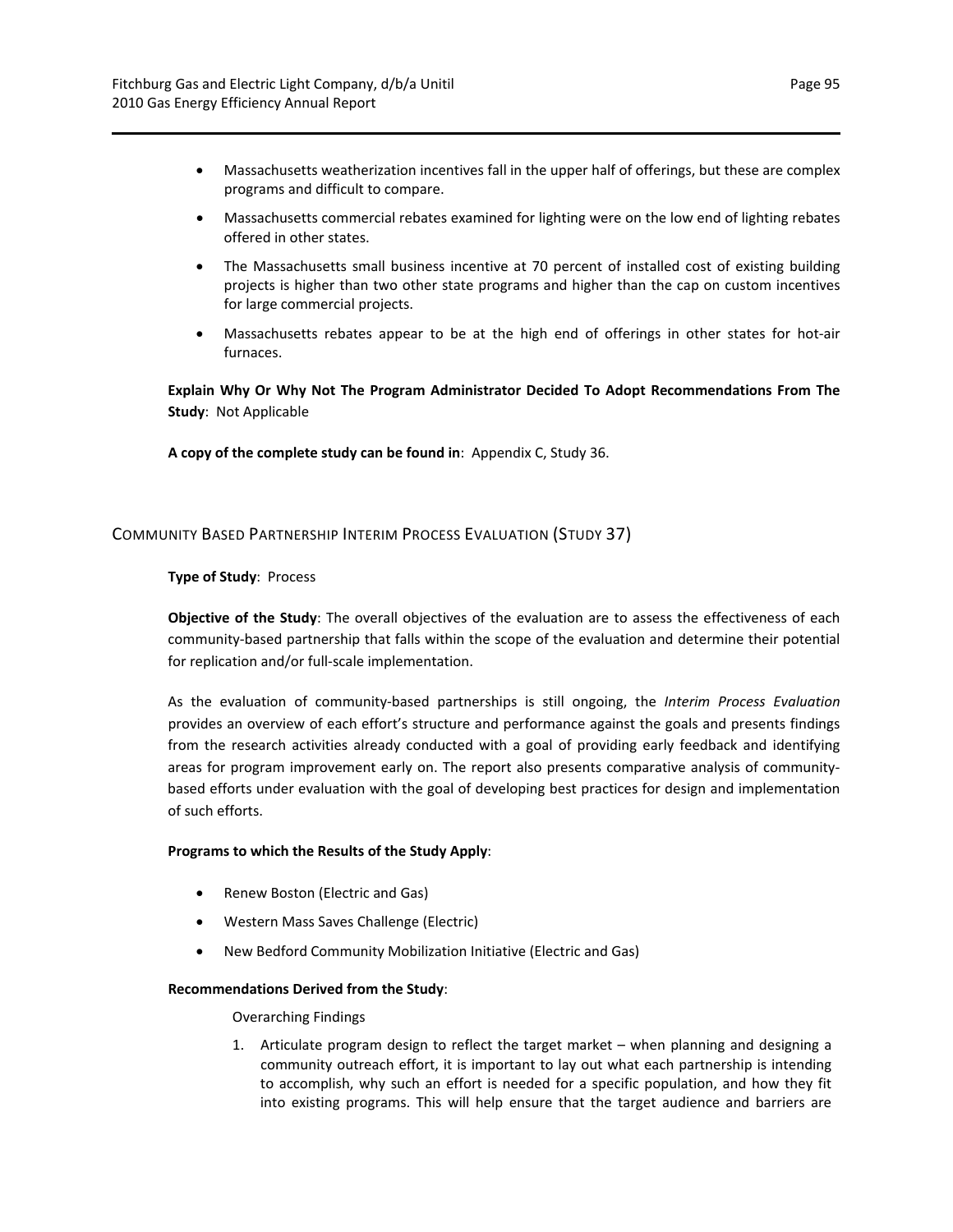clearly documented, and the most effective interventions are selected.

- 2. Draw on the strengths of local and existing resources and ensure that the community group efforts align with partnership goals – while there is no right or wrong model for structuring a community engagement network, it is important to consider the existing infrastructure and the amount of resources required to engage the network when planning and designing a community‐based effort. A full analysis of the financial and local resources may also enhance these efforts. In addition, program leaders or organizers should focus local organizations on their strengths and, where relevant, consider the sustainability of the effort if this is a desired outcome.
- 3. Understand the unique nature of the target market community‐based efforts could benefit from bringing together local knowledge on the front end and revisiting the existing program designs to ensure that they are anticipating unique characteristics in the population to the extent that they can prior to fielding the effort. This would include looking beyond the assumed cultural barriers to understand what other logistical or technical barriers may present a challenge to program implementation in the specific market (and finding resources to overcome these challenges). Pre‐screening communities and their barriers will be useful to this effort.
- 4. Tracking information to help improve efforts and demonstrate success tracking core performance metrics is integral to the success of any effort. Effective tracking is essential to measuring milestones and progress, as well as energy impacts of community‐based efforts. When designing and implementing community‐based efforts, stakeholders should carefully consider which performance metrics to track, and develop mechanisms to track them, while balancing this effort with resource constraints.

**How the Study Came to the Recommended Conclusions**: The findings presented in the study were developed through analysis of program materials and tracking databases, in‐depth interviews with the PA staff, and in‐depth interviews with program stakeholders and community groups. As part of the research, the evaluation team has also conducted a literature review of community‐based programs implemented across the United States, and developed both partnership‐specific logic models and an overarching theory of change for community-based partnerships. Additional primary research will be conducted in 2011.

**Explain Whether or Not the PA Decided to Adopt Recommendations from the Study, and Why**: These initial findings are targeted at future efforts, and will be considered by the PAs and interested stakeholders as additional efforts are launched.

**A copy of the complete study can be found in**: Appendix C, Study 37.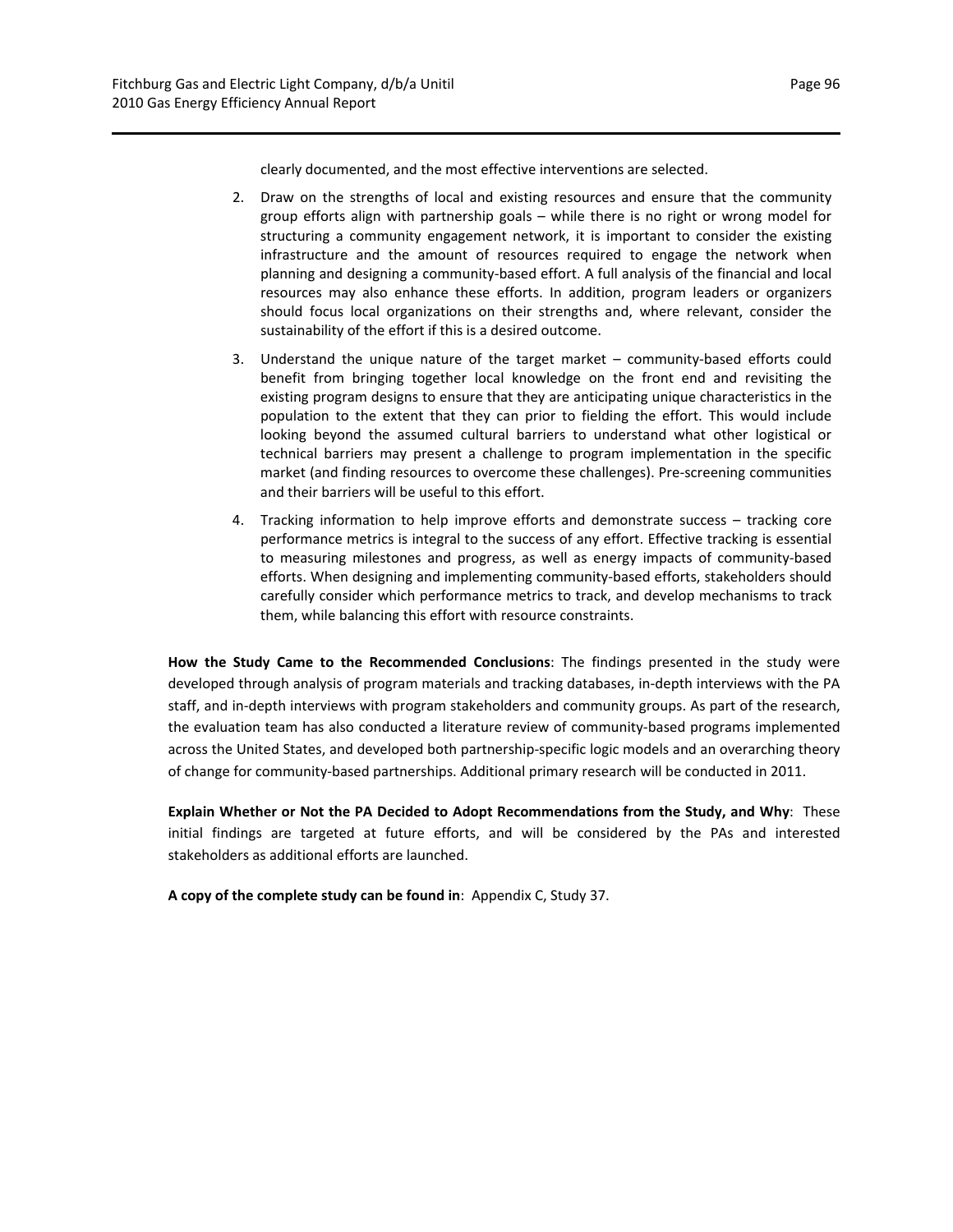## PA SPECIFIC

Unitil did not conduct any Company‐specific evaluations during 2010.

## FUTURE STUDIES

Table III.B summarizes the studies expected to be included in next year's Annual Report.[8](#page-100-0)

| <b>Evaluation Studies in Next Annual Report</b>                                             |                                                                                       |                                                     |  |  |  |  |  |  |  |  |
|---------------------------------------------------------------------------------------------|---------------------------------------------------------------------------------------|-----------------------------------------------------|--|--|--|--|--|--|--|--|
| <b>Studies</b>                                                                              | Docket & Exhibit Approving<br><b>Planned Evaluation Studies</b>                       | Expected to be Implemented<br>as Approved? (yes/no) |  |  |  |  |  |  |  |  |
| <b>Residential Studies</b>                                                                  |                                                                                       |                                                     |  |  |  |  |  |  |  |  |
| Market Study for Hard-to-Reach Lighting market                                              |                                                                                       | Yes                                                 |  |  |  |  |  |  |  |  |
| Impact Study for Specialty Lighting                                                         |                                                                                       | Yes                                                 |  |  |  |  |  |  |  |  |
| Impact study on CFL measure life                                                            |                                                                                       | Yes                                                 |  |  |  |  |  |  |  |  |
| <b>Evaluation of Smart Powerstrips</b>                                                      |                                                                                       | Yes                                                 |  |  |  |  |  |  |  |  |
| Market study on changes in consumer<br>electronics                                          | Docket D.P.U. 09-127                                                                  | Yes                                                 |  |  |  |  |  |  |  |  |
| Market assessment to identify additional areas<br>for residential energy efficiency savings | 2010-2012 Massachusetts<br>Joint Statewide Three-Year                                 | Yes                                                 |  |  |  |  |  |  |  |  |
| Process study to streamline appliance rebate<br>programs                                    | Gas Energy Efficiency Plan<br>October 29, 2009, Sec II.H<br>and pending D.P.U. 10-150 | Yes                                                 |  |  |  |  |  |  |  |  |
| Follow-up Evaluation of Appliance Recycling<br>program                                      | (Unitil's 2011 MTM)                                                                   | Yes                                                 |  |  |  |  |  |  |  |  |
| Net-to-Gross study for selected appliance<br>rebates                                        |                                                                                       | Yes                                                 |  |  |  |  |  |  |  |  |
| Baseline Study/Impact Study of Mass Save<br>program                                         |                                                                                       | Yes                                                 |  |  |  |  |  |  |  |  |
| Process and Impact evaluation of Multifamily<br>Program                                     |                                                                                       | Yes                                                 |  |  |  |  |  |  |  |  |

Table III.B:

<span id="page-100-0"></span>8 <u>See</u> D.P.U. 09-116 through D.P.U. 09-120, at 132; D.P.U. 09-121 through D.P.U. 09-128, at 122.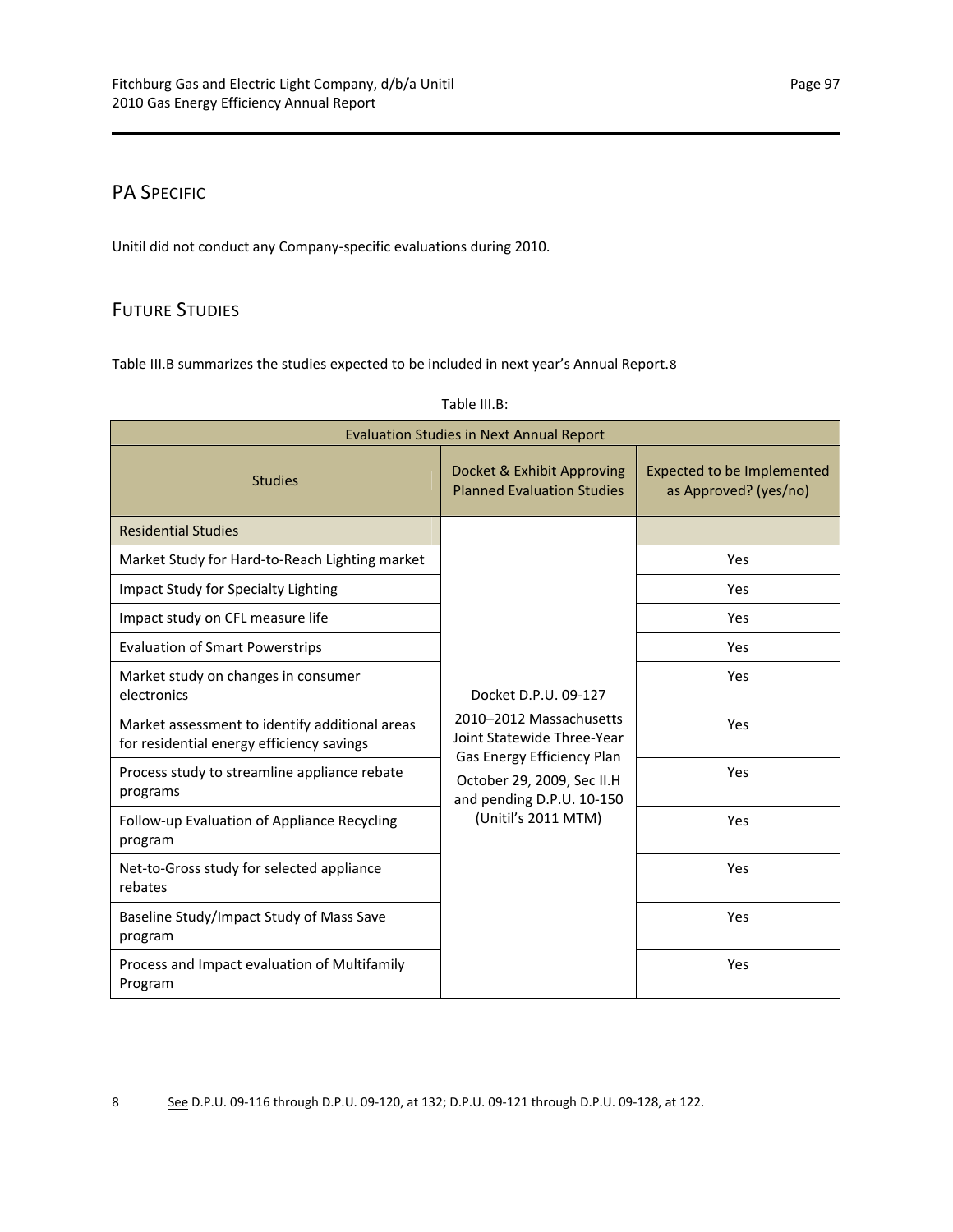| Table III.B: |
|--------------|
|              |
|              |

| <b>Evaluation Studies in Next Annual Report</b>                                           |                                                                 |                                                            |  |  |  |  |  |  |  |
|-------------------------------------------------------------------------------------------|-----------------------------------------------------------------|------------------------------------------------------------|--|--|--|--|--|--|--|
| <b>Studies</b>                                                                            | Docket & Exhibit Approving<br><b>Planned Evaluation Studies</b> | <b>Expected to be Implemented</b><br>as Approved? (yes/no) |  |  |  |  |  |  |  |
| Phase II: Baseline Study/Code Compliance<br>Assessment                                    |                                                                 | Yes                                                        |  |  |  |  |  |  |  |
| Phase II: Analysis of Code Upgrade Program<br>Impacts                                     |                                                                 | Yes                                                        |  |  |  |  |  |  |  |
| Phase II: Analysis of Code Compliance<br><b>Enhancement Impacts</b>                       |                                                                 | Yes                                                        |  |  |  |  |  |  |  |
| Major Renovation Pilot                                                                    |                                                                 | Yes                                                        |  |  |  |  |  |  |  |
| Homebuyer Survey                                                                          |                                                                 | Yes                                                        |  |  |  |  |  |  |  |
| Assessment of New Technologies                                                            |                                                                 | Yes                                                        |  |  |  |  |  |  |  |
| <b>Builder Focus Groups</b>                                                               |                                                                 | Yes                                                        |  |  |  |  |  |  |  |
| Residential Potential Study work                                                          |                                                                 | Yes                                                        |  |  |  |  |  |  |  |
| <b>Low-Income Studies</b>                                                                 |                                                                 |                                                            |  |  |  |  |  |  |  |
| Baseline Study/Impact Study of Low Income<br>program                                      | Docket D.P.U. 09-127                                            | Yes                                                        |  |  |  |  |  |  |  |
| <b>Commercial &amp; Industrial Studies</b>                                                | 2010-2012 Massachusetts                                         |                                                            |  |  |  |  |  |  |  |
| <b>Integrated Program Process Evaluation</b>                                              | Joint Statewide Three-Year<br>Gas Energy Efficiency Plan        | Yes                                                        |  |  |  |  |  |  |  |
| Lighting Billing Analysis Evaluation                                                      | October 29, 2009, Sec II.H                                      | Yes                                                        |  |  |  |  |  |  |  |
| <b>Market Assessment</b>                                                                  | and pending D.P.U. 10-150<br>(Unitil's 2011 MTM)                | Yes                                                        |  |  |  |  |  |  |  |
| Net-to-Gross Study                                                                        |                                                                 | Yes                                                        |  |  |  |  |  |  |  |
| Phase II: Non-Residential New Construction<br>Market Assessment Study                     |                                                                 | Yes                                                        |  |  |  |  |  |  |  |
| <b>Custom Electric Measures Impact Evaluations</b><br>(Lighting, Process, Compressed Air) |                                                                 | Yes                                                        |  |  |  |  |  |  |  |
| Prescriptive Gas Measures Impact Evaluation                                               |                                                                 | Yes                                                        |  |  |  |  |  |  |  |
| <b>Custom Gas Measures Impact Evaluation</b>                                              |                                                                 | Yes                                                        |  |  |  |  |  |  |  |
| Prescriptive Measure Impact Evaluation<br>(Lighting, VSDs)                                |                                                                 | Yes                                                        |  |  |  |  |  |  |  |
| <b>CHP Impact Evaluation</b>                                                              |                                                                 | Yes                                                        |  |  |  |  |  |  |  |
| Phase II: Behavioral Pilots                                                               |                                                                 | Yes                                                        |  |  |  |  |  |  |  |
| Phase II: Community Based Pilots                                                          |                                                                 | Yes                                                        |  |  |  |  |  |  |  |
| Phase II: Umbrella Marketing                                                              |                                                                 | Yes                                                        |  |  |  |  |  |  |  |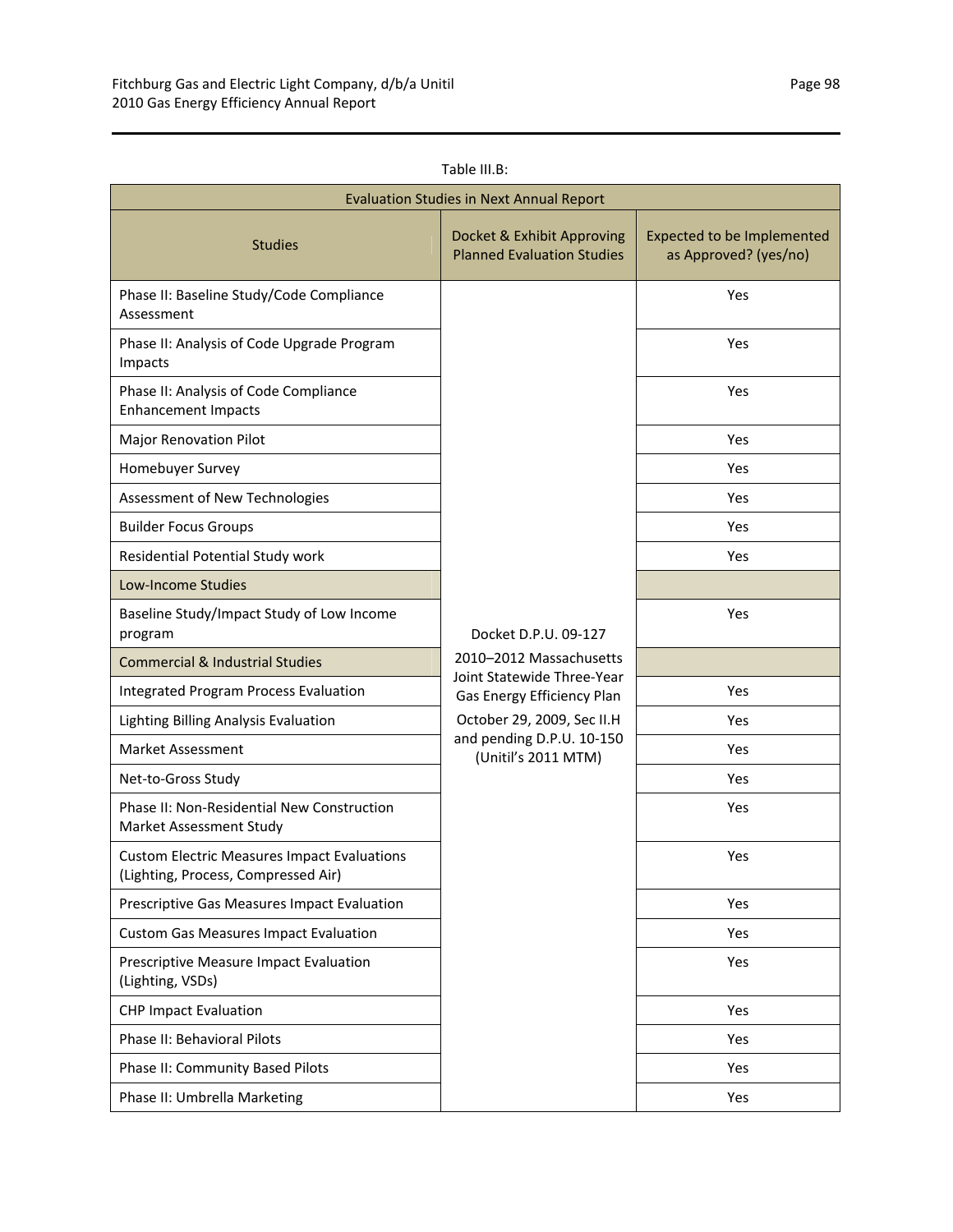## Table III.B:

| Evaluation Studies in Next Annual Report  |                                                                                            |                                                     |  |  |  |  |  |  |  |  |
|-------------------------------------------|--------------------------------------------------------------------------------------------|-----------------------------------------------------|--|--|--|--|--|--|--|--|
| <b>Studies</b>                            | Docket & Exhibit Approving<br><b>Planned Evaluation Studies</b>                            | Expected to be Implemented<br>as Approved? (yes/no) |  |  |  |  |  |  |  |  |
| C&I Net-to-Gross Study                    | Docket D.P.U. 09-127                                                                       | Yes                                                 |  |  |  |  |  |  |  |  |
| Non-Energy Impacts 2011 - C&I: non-Custom | 2010-2012 Massachusetts<br>Joint Statewide Three-Year<br><b>Gas Energy Efficiency Plan</b> | Yes                                                 |  |  |  |  |  |  |  |  |
|                                           | October 29, 2009, Sec II.H<br>and pending D.P.U. 10-150<br>(Unitil's 2011 MTM)             |                                                     |  |  |  |  |  |  |  |  |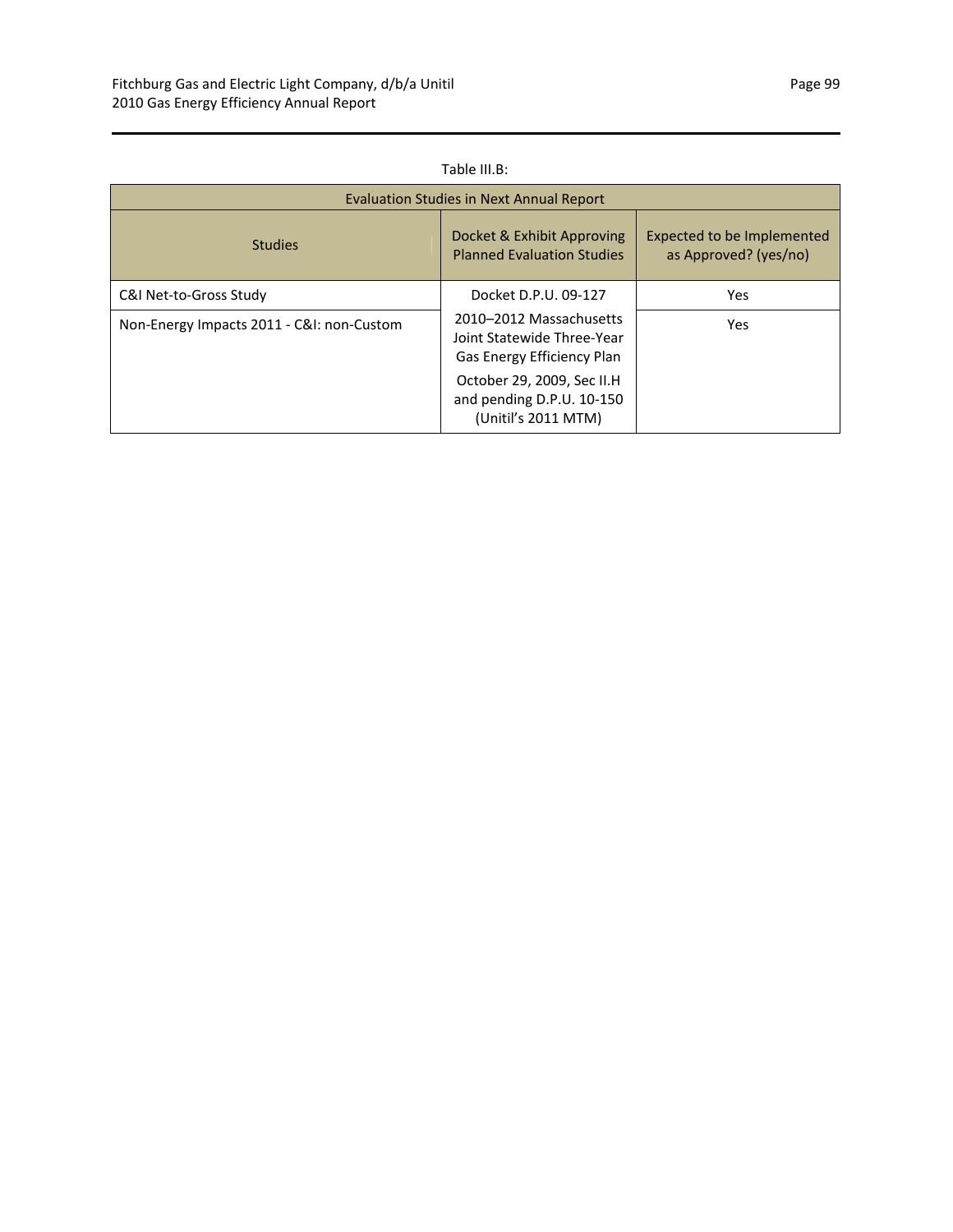## IV. STATUTORY BUDGET REQUIREMENTS

## A. INTRODUCTION

The Green Communities Act requires that energy efficiency programs minimize administrative costs, utilize competitive procurement processes, and spend a certain amount on low‐income programs. G.L. c. 25 §§ 19(a)‐(c).

For each sector, Tables IV.A through IV.C summarize and compare planned and actual program planning and administration ("PP&A") costs, outsourced activities, and budget allocation, respectively.

## B. MINIMIZATION OF ADMINISTRATIVE COSTS

The most significant factor in the Company's approach to controlling administrative costs is its active participation in the statewide planning process. While this participation requires a significant dedication of resources, the benefits of collaborative planning, the adoption of consistent programs and processes and the coordination of program design, EM&V studies, and regulatory proceedings outweigh the cost of participation and brings immense benefits to the Company's customers. The extent and benefits of the statewide planning process were reflected in the Statewide Three‐Year Electric/Gas Plans which created the over‐arching framework for the Company's individual Three‐Year Plan filing. This included a significant commitment to competitive procurement and program integration, as well as other design features described in detail in both the Statewide and Company-specific Plans.

A second factor in the Company's efforts to control administrative costs is its coordination of energy efficiency program delivery, where appropriate, with other customer service activities such as customer acquisition, key account management and trade ally relationships. For example, a key account manager may be in contact with a business customer to discuss electric or gas service or metering issues – at the same time they will seek to recruit the customer into the Company's energy efficiency programs, and will then serve as a key point of contact through the process. Through this sharing of staff resources, the Company is able to control the costs of delivering energy efficiency services to its customers.

The Company continues to be committed to managing its energy efficiency programs in the most cost-effective manner possible. This includes careful attention to controlling administrative costs. All of the Program Administrators recognize that high quality, effective administration at the lowest possible cost is essential to the delivery of quality programs and achievement of maximum benefits and savings to customers.

Sector PP&A Cost Variance: Table IV.A provides a variance analysis between planned and actual PP&A spending by sector. Reasons for increases in spending of greater than ten percent at the sector level are as follows:

 Residential: The higher than expected internal and third party PP&A costs are primarily due to the extraordinary regulatory and legal efforts required during the year to ensure compliance with the 2008 Green Communities Act.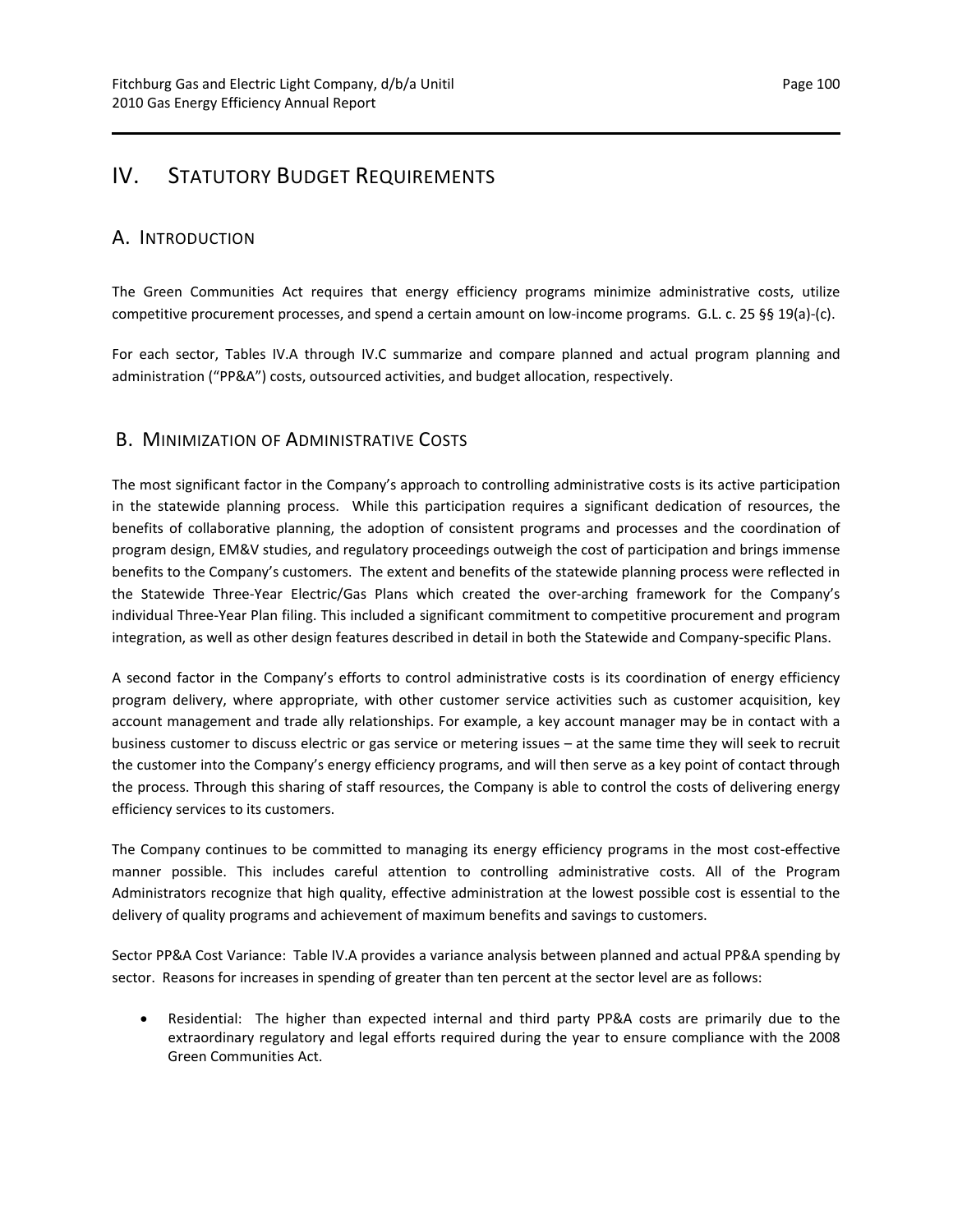- Low-Income: The higher than expected internal and third party PP&A costs are primarily due to the extraordinary regulatory and legal efforts required during the year to ensure compliance with the 2008 Green Communities Act.
- Commercial & Industrial: The higher than expected internal and third party PP&A costs are primarily due to the extraordinary regulatory and legal efforts required during the year to ensure compliance with the 2008 Green Communities Act.

| <b>Program Planning and Administration Costs</b> |                                     |                          |            |                        |                          |            |                        |                                    |            |  |  |
|--------------------------------------------------|-------------------------------------|--------------------------|------------|------------------------|--------------------------|------------|------------------------|------------------------------------|------------|--|--|
|                                                  |                                     |                          |            |                        |                          |            |                        |                                    |            |  |  |
|                                                  |                                     | Planned<br>Actual        |            |                        |                          |            |                        | % Change from Planned<br>to Actual |            |  |  |
| <b>Customer Sector / Program</b>                 |                                     |                          | % of Total |                        |                          | % of Total |                        |                                    | % of Total |  |  |
|                                                  |                                     | Value (\$)               | Program    |                        | Value (\$)               | Program    |                        | Value                              | Program    |  |  |
|                                                  |                                     |                          | Costs      |                        |                          | Costs      |                        |                                    | Costs      |  |  |
| Residential                                      |                                     |                          |            |                        |                          |            |                        |                                    |            |  |  |
| Residential New Construction & Major Renovations | \$                                  | 3,229                    | 12.8%      | \$                     | 15,455                   | 56.1%      | \$                     | 12,226                             | 43.3%      |  |  |
| Residential Heating and Water Heating            | \$                                  | 12,237                   | 14.2%      | \$                     | 41,911                   | 25.6%      | $\zeta$                | 29,675                             | 11.4%      |  |  |
| MassSAVE                                         | \$                                  | 4,902                    | 70.0%      | \$                     |                          | 0.0%       | Ŝ.                     | (4,902)                            | $-70.0%$   |  |  |
| <b>Weatherization Program</b>                    | $\overline{\boldsymbol{\varsigma}}$ | 9,857                    | 17.8%      | \$                     | 33,693                   | 39.1%      | $\zeta$                | 23,836                             | 21.2%      |  |  |
| <b>Multifamily Retrofit</b>                      | \$                                  | $\frac{1}{2}$            | 0.0%       | \$                     | $\overline{a}$           | 0.0%       | $\zeta$                | $\blacksquare$                     | 0.0%       |  |  |
| O Power                                          | \$                                  | $\overline{\phantom{a}}$ | 0.0%       | \$                     | $\omega$                 | 0.0%       | $\mathsf{\hat{S}}$     | $\omega$                           | 0.0%       |  |  |
| Deep Energy Retrofit                             | \$                                  | 881                      | 17.0%      | \$                     | $\bar{a}$                | 0.0%       | $\zeta$                | (881)                              | $-17.0%$   |  |  |
| Res Building Practices and Demonstration Program | \$                                  | ÷,                       | 0.0%       | \$                     | $\bar{a}$                | 0.0%       | \$                     | $\omega$                           | 0.0%       |  |  |
| Energy Analysis: Internet Audit Program          | $\overline{\boldsymbol{\varsigma}}$ | $\overline{a}$           | 0.0%       | \$                     | $\overline{a}$           | 0.0%       | $\zeta$                |                                    | 0.0%       |  |  |
| <b>Community Based Pilots</b>                    | \$                                  | $\overline{\phantom{a}}$ | 0.0%       | $\boldsymbol{\zeta}$   | $\overline{\phantom{a}}$ | 0.0%       | $\dot{\mathsf{S}}$     | $\mathcal{L}$                      | 0.0%       |  |  |
| <b>Workforce Development</b>                     | \$                                  | ä,                       | 0.0%       | \$                     | $\blacksquare$           | 0.0%       | Ś.                     | $\omega$                           | 0.0%       |  |  |
| Statewide Marketing & Education                  | \$                                  | $\overline{\phantom{a}}$ | 0.0%       | \$                     | $\blacksquare$           | 0.0%       | \$                     | $\overline{\phantom{a}}$           | 0.0%       |  |  |
| <b>EEAC Consultants</b>                          | \$                                  | $\overline{a}$           | 0.0%       | \$                     |                          | $0.0\%$ \$ |                        |                                    | 0.0%       |  |  |
| <b>DOER Assessment</b>                           | \$                                  | $\overline{a}$           | 0.0%       | Ś                      |                          | 0.0%       | <sup>\$</sup>          |                                    | 0.0%       |  |  |
| <b>Residential Total</b>                         | $\mathsf{\dot{S}}$                  | 31,104                   | 16.8%      | $\mathsf{\dot{S}}$     | 91,059                   | 32.5%      | $\dot{\mathsf{S}}$     | 59,956                             | 15.8%      |  |  |
| Low-Income                                       |                                     |                          |            |                        |                          |            |                        |                                    | 0.0%       |  |  |
| Low-Income Single Family Retrofit                | \$                                  | 19,989                   | 15.8%      | \$                     | 58,653                   | 32.5%      | $\zeta$                | 38,664                             | 16.7%      |  |  |
| Low-Income Multi Family Retrofit                 | \$                                  | L,                       | 0.0%       | \$                     |                          | 0.0%       | $\zeta$                |                                    | 0.0%       |  |  |
| Statewide Marketing & Education                  | \$                                  |                          | 0.0%       | $\mathsf{\hat{S}}$     |                          | 0.0%       | -Ś                     | $\sim$                             | 0.0%       |  |  |
| Low-Income Energy Affordability Network Funding  | \$                                  | 2,478                    | 100.0%     | $\mathsf{\dot{S}}$     | 2,478                    | 100.0%     | $\mathsf{\hat{S}}$     |                                    | 0.0%       |  |  |
| <b>DOER Assessment</b>                           | \$                                  |                          | 0.0%       | \$                     |                          | $0.0\%$ \$ |                        | $\overline{a}$                     | 0.0%       |  |  |
| Low-Income Total                                 | $\overline{\mathsf{S}}$             | 22,468                   | 17.3%      | $\dot{\mathsf{S}}$     | 61,131                   | $33.3%$ \$ |                        | 38,663                             | 16.0%      |  |  |
| Commercial & Industrial                          |                                     |                          |            |                        |                          |            |                        |                                    | 0.0%       |  |  |
| C&I New Construction & Major Renovation          | \$                                  | 7,986                    | 15.5%      | \$                     | 20,739                   | 30.8%      | Ŝ.                     | 12,754                             | 15.3%      |  |  |
| C&I Retrofit                                     | $\overline{\boldsymbol{\varsigma}}$ | 14,040                   | 8.7%       | \$                     | 83,706                   | 31.0%      | $\overline{\varsigma}$ | 69,666                             | 22.3%      |  |  |
| C&I Direct Install                               | \$                                  | 1,870                    | 14.0%      | \$                     | 5,211                    | 29.4%      | $\zeta$                | 3,341                              | 15.4%      |  |  |
| Workforce Development                            | \$                                  | $\frac{1}{2}$            | 0.0%       | \$                     | $\omega$                 | 0.0%       | \$                     | $\omega$                           | 0.0%       |  |  |
| <b>Business Energy Analyzer</b>                  | \$                                  | $\overline{a}$           | 0.0%       | \$                     | $\sim$                   | 0.0%       | $\zeta$                | $\overline{\phantom{a}}$           | 0.0%       |  |  |
| Deep Energy Retrofit                             | \$                                  | $\blacksquare$           | 0.0%       | \$                     | $\bar{a}$                | 0.0%       | Ŝ.                     | $\blacksquare$                     | 0.0%       |  |  |
| Statewide Marketing & Education                  | $\overline{\boldsymbol{\varsigma}}$ | $\overline{a}$           | 0.0%       | $\overline{\varsigma}$ |                          | 0.0%       | $\zeta$                |                                    | 0.0%       |  |  |
| <b>EEAC Consultants</b>                          | \$                                  | $\overline{a}$           | 0.0%       | \$                     | $\overline{\phantom{a}}$ | 0.0%       | $\zeta$                | $\omega$                           | 0.0%       |  |  |
| <b>DOER Assessment</b>                           | \$                                  | L.                       | 0.0%       | Ś                      | $\blacksquare$           | 0.0%       | Ŝ.                     | $\blacksquare$                     | 0.0%       |  |  |
| <b>Commercial &amp; Industrial Total</b>         | \$                                  | 23,895                   | 10.0%      | $\zeta$                | 109,656                  | 30.7%      | $\zeta$                | 85,761                             | 20.7%      |  |  |
| <b>Grand Total</b>                               | \$                                  | 77,467                   | 14.0% \$   |                        | 261,847                  | 31.9% \$   |                        | 184,380                            | 17.9%      |  |  |

|--|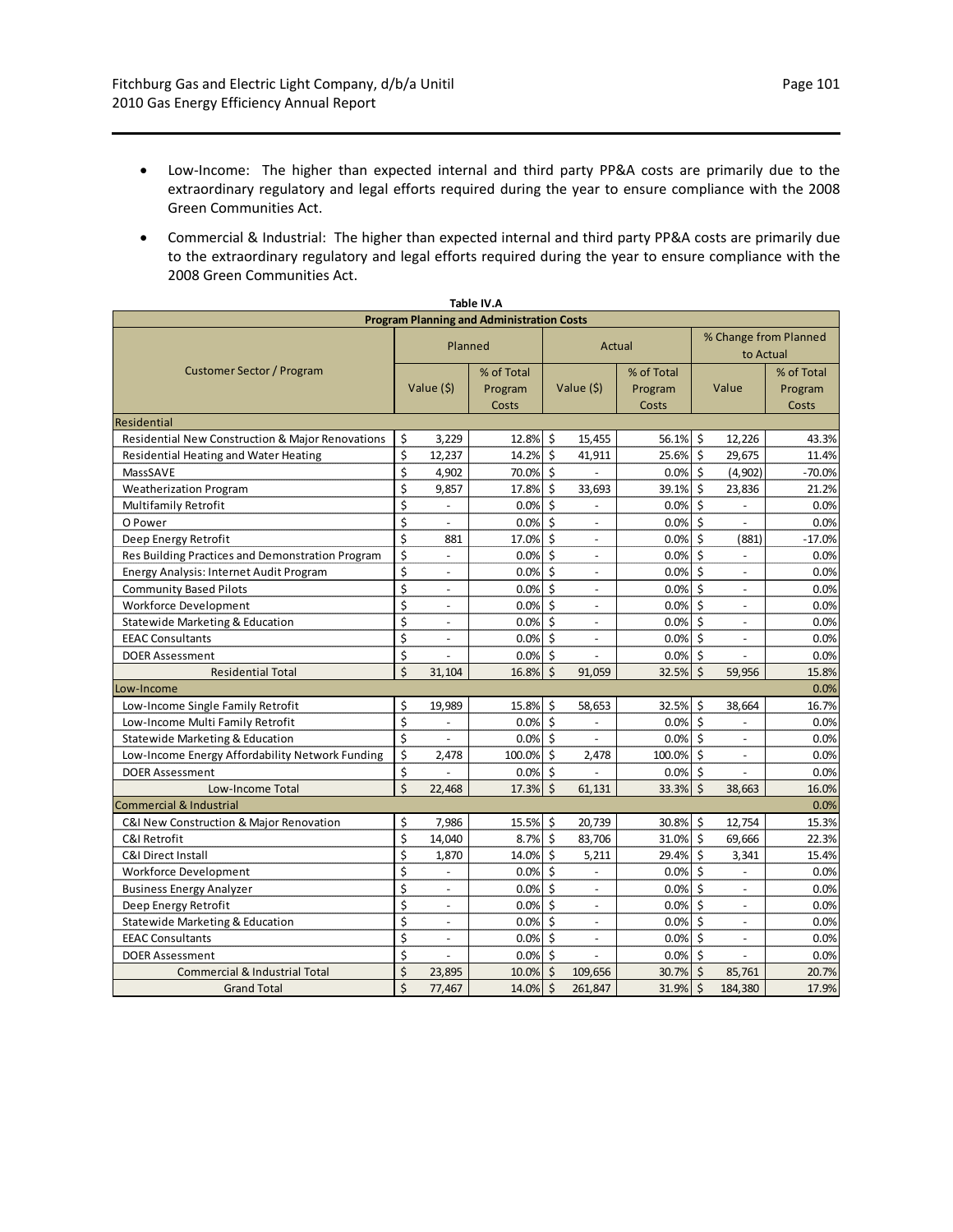## C. COMPETITIVE PROCUREMENT

Table IV.B provides a variance analysis between the 2010 planned and actual competitively procured and total outsourced spending by sector.

As shown below, there were no significant variances (+/‐20%) in Competitively Procured or Total Outsourced spending. The variances in In-House activities are due to higher than expected PP&A costs as well as internal costs (labor and expenses) associated with statewide marketing activities.

| Table IV.B                                            |          |                            |         |                              |              |        |                              |              |        |                           |                    |        |                                    |              |                   |
|-------------------------------------------------------|----------|----------------------------|---------|------------------------------|--------------|--------|------------------------------|--------------|--------|---------------------------|--------------------|--------|------------------------------------|--------------|-------------------|
| <b>Outsourced and Competitively Procured Services</b> |          |                            |         |                              |              |        |                              |              |        |                           |                    |        |                                    |              |                   |
|                                                       |          | <b>In-House Activities</b> |         | <b>Outsourced Activities</b> |              |        |                              |              |        |                           |                    |        |                                    | <b>Total</b> |                   |
| <b>Customer Sector</b>                                |          |                            |         |                              |              |        | <b>Competitiely Procured</b> |              |        | Non-Competitiely Procured |                    |        | <b>Total Outsourced Activities</b> |              | <b>Activities</b> |
|                                                       |          |                            | (5)     | % of Total                   |              |        | % of Total                   |              | (5)    | % of Total                |                    | (5)    | % of Total                         |              |                   |
|                                                       |          |                            |         | <b>Activities</b>            | (5)          |        | Outsourced                   |              |        | Outsourced                |                    |        | <b>Activities</b>                  |              | (5)               |
| Residential                                           |          |                            |         |                              |              |        |                              |              |        |                           |                    |        |                                    |              |                   |
| Planned                                               |          | \$                         | 46,428  | 25%                          | \$           | 34,845 | 100%                         | \$           |        | 0.0%                      | Ŝ.                 | 34,845 | 18.8%                              | Ŝ.           | 185,691           |
| Actual                                                |          | Ś                          | 140,335 | 50%                          | \$           | 23,273 | 100%                         | \$           | ٠      | 0.0%                      | -Ŝ                 | 23,273 | 8.3%                               | Ŝ.           | 279,985           |
| % Difference from Planned to Actual                   |          |                            |         | 25%                          |              |        | 0%                           |              |        | 0.0%                      |                    |        | $-10.5%$                           |              |                   |
| Low-Income                                            |          |                            |         |                              |              |        |                              |              |        |                           |                    |        |                                    |              |                   |
| Planned                                               | [Note 1] | \$                         | 32,480  | 25%                          | \$           |        | 0%                           | \$           | 29,366 | 100.0% \$                 |                    | 29,366 | 22.6%                              | \$           | 129,898           |
| Actual                                                |          | \$.                        | 75,599  | 41%                          | \$           |        | 0%                           | \$           | 7,333  | 100.0% \$                 |                    | 7,333  | 4.0%                               | Ŝ.           | 183,768           |
| % Difference from Planned to Actual                   |          |                            |         | 16%                          |              |        | 0%                           |              |        | 0%                        |                    |        | $-18.6%$                           |              |                   |
| Commercial & Industrial                               |          |                            |         |                              |              |        |                              |              |        |                           |                    |        |                                    |              |                   |
| Planned                                               |          | Ś                          | 38,311  | 16%                          | \$           | 24,261 | 100%                         | \$           |        | 0.0%                      | $\mathsf{\hat{S}}$ | 24,261 | 10.2%                              | \$           | 238,550           |
| Actual                                                |          | \$.                        | 161,004 | 45%                          | \$           | 16,130 | 100%                         | \$           | ٠      | 0.0%                      | Ŝ.                 | 16,130 | 4.5%                               | Ŝ.           | 356,901           |
| % Difference from Planned to Actual                   |          |                            |         | 29%                          |              |        | 0%                           |              |        | 0%                        |                    |        | $-5.7%$                            |              |                   |
| <b>Total</b>                                          |          |                            |         |                              |              |        |                              |              |        |                           |                    |        |                                    |              |                   |
| Planned                                               |          | \$                         | 117,219 | 21%                          | \$<br>59,105 |        | 67%                          | \$<br>29,366 |        | 33.2%                     | Ŝ.                 | 88,472 | 16.0%                              | Ś            | 554,139           |
| Actual                                                |          | \$.                        | 376,938 | 46%                          | Ś.           | 39,404 | 84%                          | \$           | 7,333  | 15.7%                     | -S                 | 46,736 | 5.7%                               | S            | 820,654           |
| % Difference from Planned to Actual                   |          |                            |         | 25%                          |              |        | 18%                          |              |        | $-18%$                    |                    |        | $-10.3%$                           |              |                   |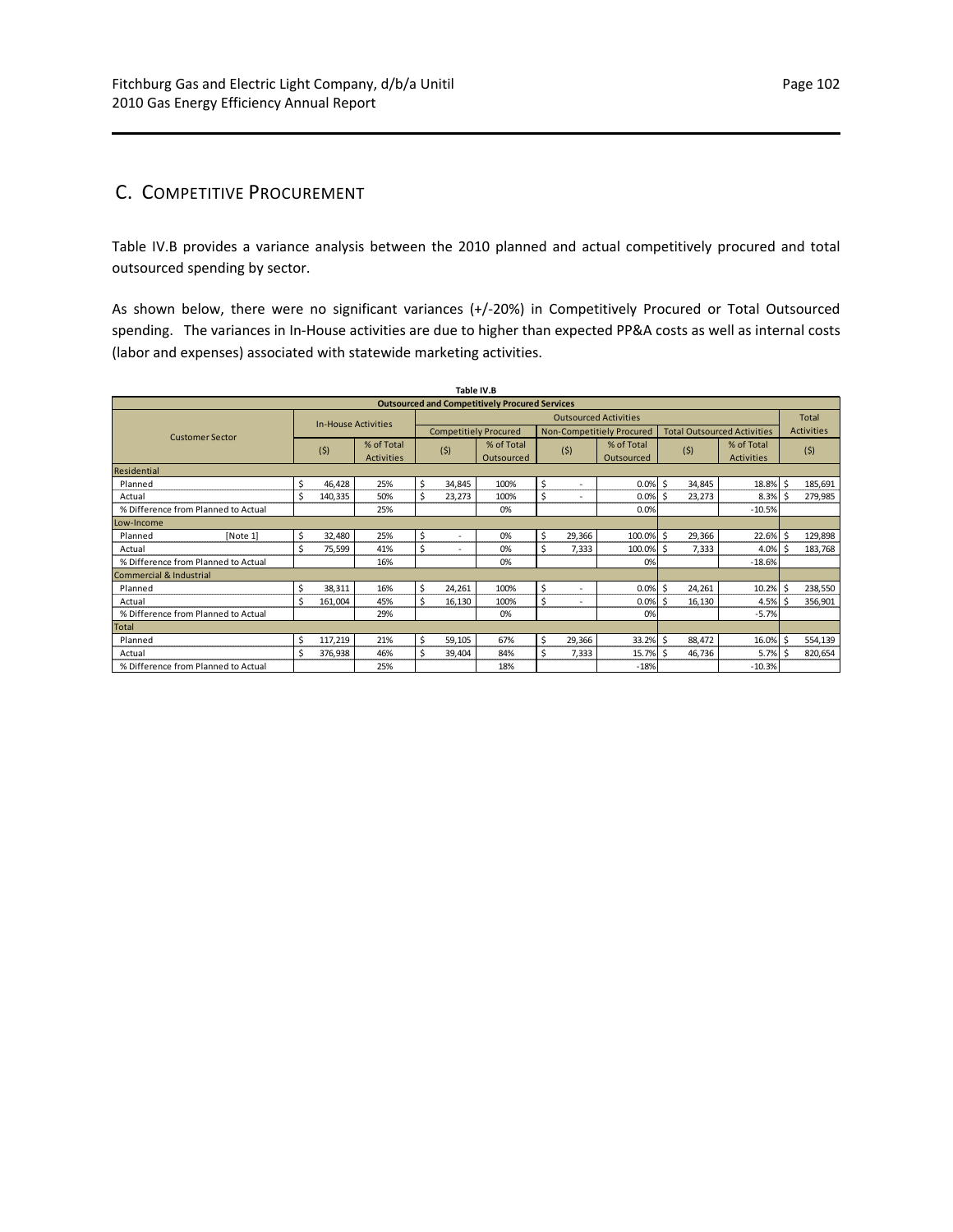## D. LOW INCOME SPENDING

Table IV.C summarizes the planned and actual budget allocation by sector. As shown, the Company's planned low‐ income budget and actual spending for 2010 exceeded the statutory minimum of twenty percent of the amount expended for electric energy efficiency programs.

| Table IV.C                               |         |                      |                      |                      |         |                      |                                    |                      |                      |  |  |  |  |
|------------------------------------------|---------|----------------------|----------------------|----------------------|---------|----------------------|------------------------------------|----------------------|----------------------|--|--|--|--|
| <b>Customer Sector Budget Allocation</b> |         |                      |                      |                      |         |                      |                                    |                      |                      |  |  |  |  |
| <b>Customer Sector</b>                   | Planned |                      |                      |                      |         | Actual               | % Change from Planned to<br>Actual |                      |                      |  |  |  |  |
|                                          |         | <b>Total Program</b> | % of Total           | <b>Total Program</b> |         | % of Total           |                                    | <b>Total Program</b> | % of Total           |  |  |  |  |
|                                          |         | Costs                | <b>Program Costs</b> | Costs                |         | <b>Program Costs</b> | Costs                              |                      | <b>Program Costs</b> |  |  |  |  |
| Residential                              |         | 185,691              | 33.5% \$             |                      | 279,985 | 34.1% \$             |                                    | 94,294               | 0.6%                 |  |  |  |  |
| Low-Income                               |         | 129,898              | $23.4\%$ \$          |                      | 183,768 | $22.4\%$ \$          |                                    | 53,870               | $-1.0%$              |  |  |  |  |
| Commercial & Industrial                  |         | 238,550              | 43.0% \$             | 356,901              |         | 43.5% \$             | 118,352                            |                      | 0.4%                 |  |  |  |  |
| Total                                    |         | 554,139              | $100.0\%$ \$         |                      | 820,654 | 100.0% \$            |                                    | 266,515              | 0.0%                 |  |  |  |  |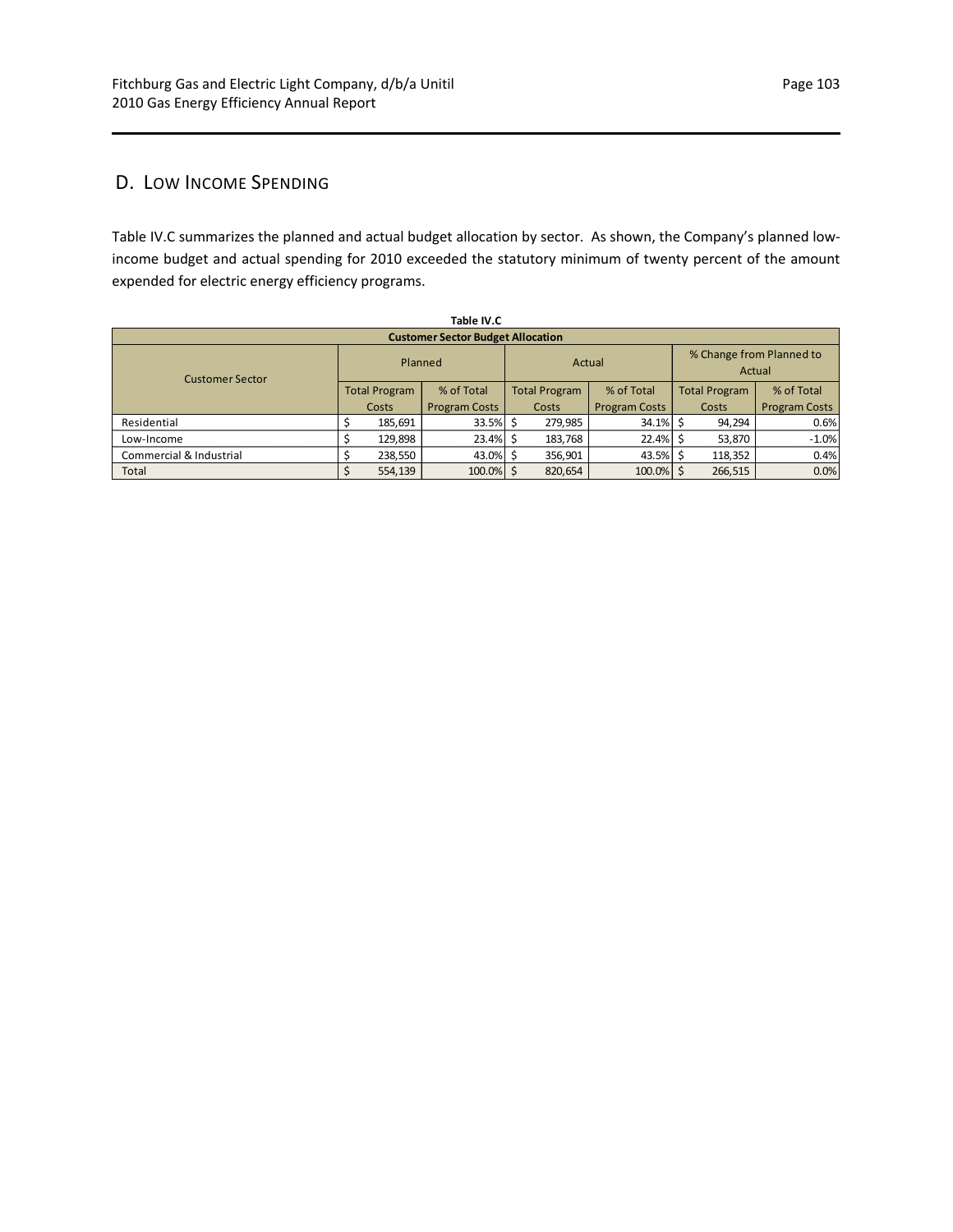# V. PERFORMANCE INCENTIVES

Table V below summarizes the Company's 2010 performance incentives.

| Table V.                              |  |           |   |               |  |           |  |                     |  |
|---------------------------------------|--|-----------|---|---------------|--|-----------|--|---------------------|--|
| <b>Performance Incentives Summary</b> |  |           |   |               |  |           |  |                     |  |
| <b>Incentive Components</b>           |  | Threshold |   | <b>Design</b> |  | Exemplary |  | Actual<br>Incentive |  |
| Savings Mechanism                     |  | 17,224    |   | 22,965        |  | 28,706    |  | 7,487               |  |
| Value Mechanism                       |  | 13,553    | S | 18,070        |  | 22,588    |  | 5,327               |  |
| <b>Performance Metrics</b>            |  | 459       |   | 612           |  | 765       |  | 38,865              |  |
| Total Incentive (before-tax)          |  | 31,235    |   | 41,647        |  | 52,059    |  | 51,679              |  |
| Total Incentive (after-tax)           |  | 19,357    |   | 25,809        |  | 32,261    |  | 32,025              |  |
|                                       |  |           |   |               |  |           |  |                     |  |

|  | Effective Tax Rate - 7/2011: | 38.03% |
|--|------------------------------|--------|
|--|------------------------------|--------|

For each performance incentive component, the Company is providing information to support its determination of actual performance incentives for which it seeks recovery in Appendix D.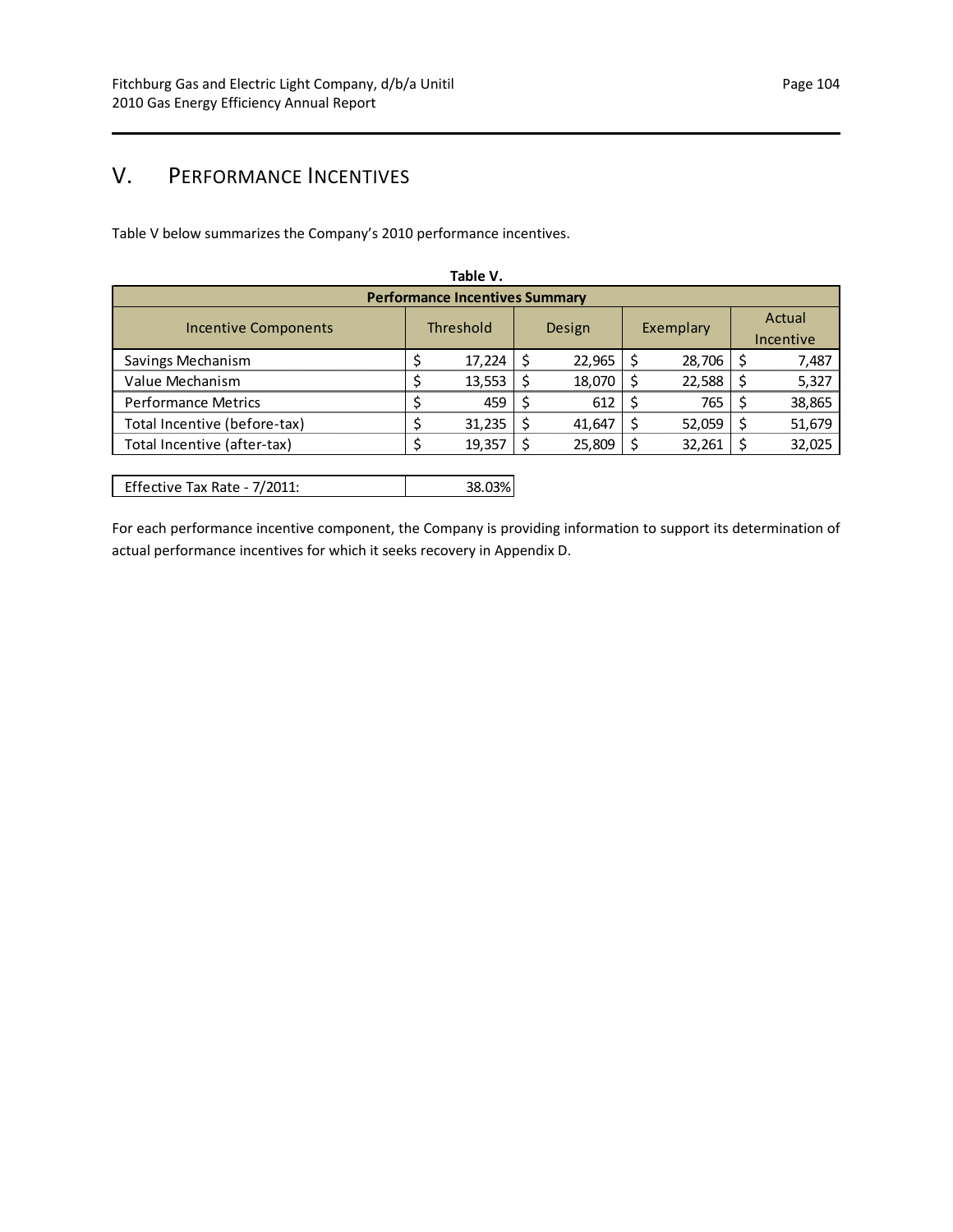# VI. AUDITS

There have been no audits of the Company gas energy efficiency activities conducted during the last five years (2006‐2010). An internal audit, conducted by the Company's Internal Audit/Control Department is under way to review 2010 program activities for both gas and electric programs.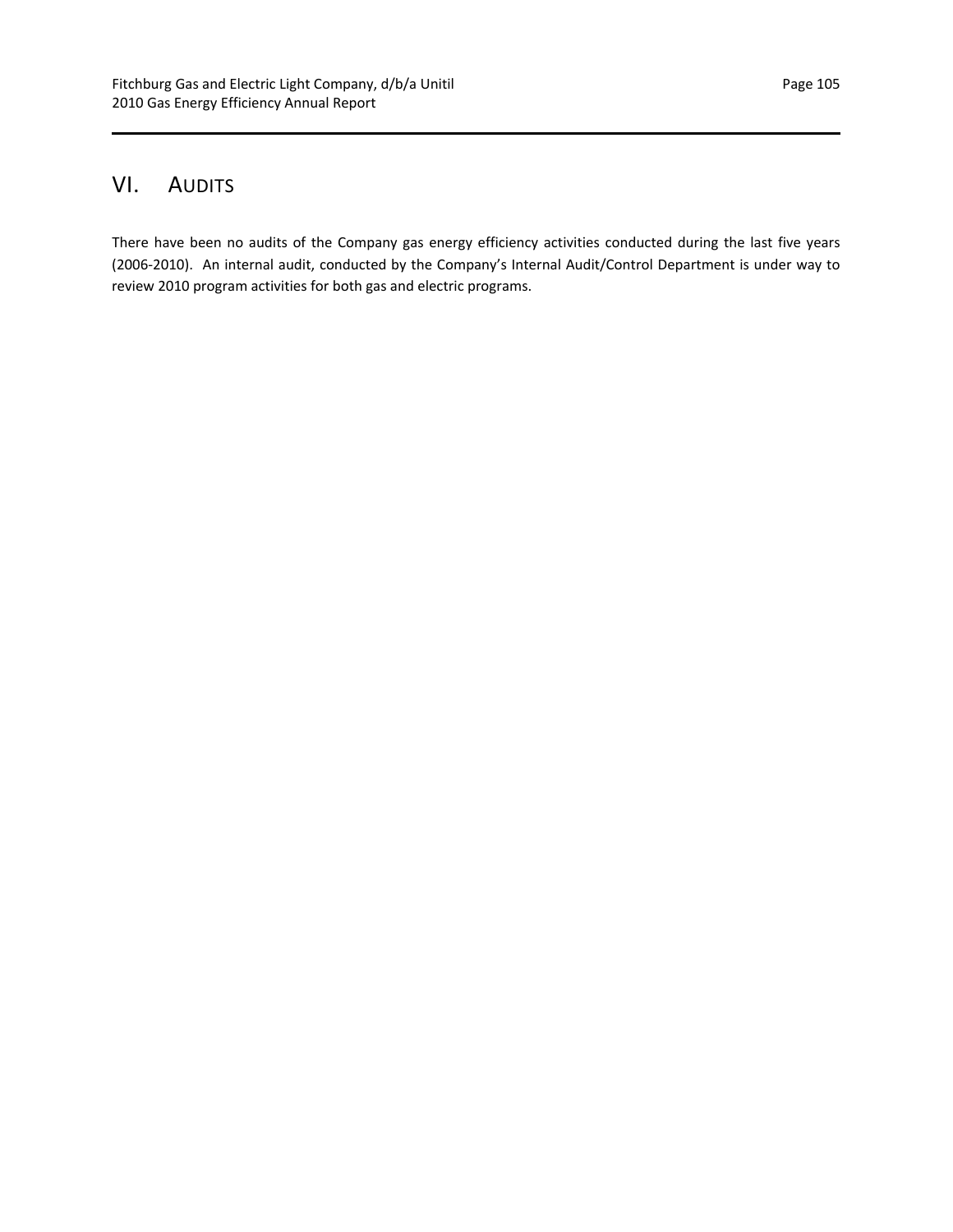# Volume 2

**APPENDICES**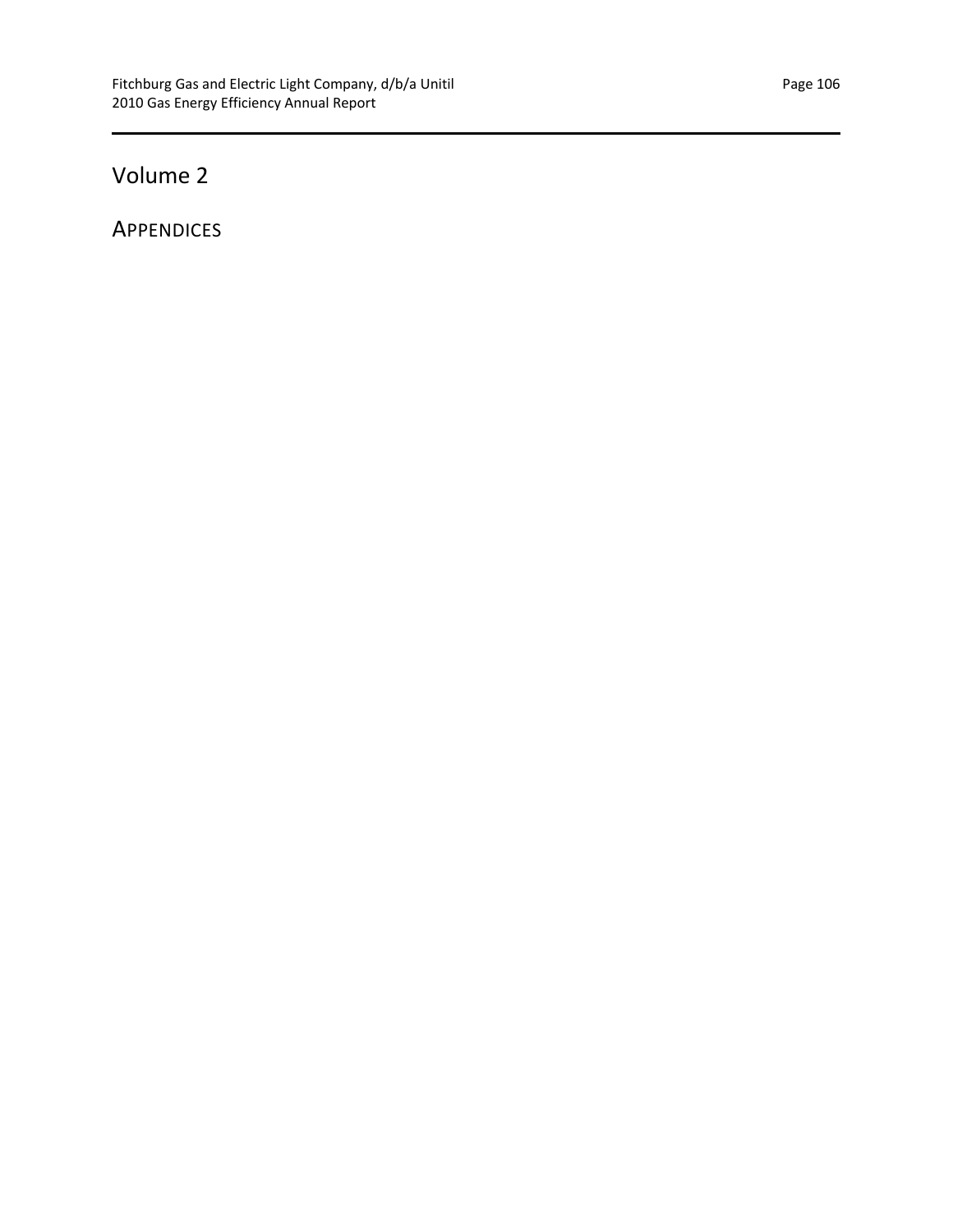## APPENDIX A: GLOSSARY OF DEFINED TERMS

#### A1. TYPES OF COSTS IN EACH BUDGET CATEGORY

The categories described below are generally consistent among all Program Administrators, with the exception of the categorization of employee salaries and related expenses. This difference is due to different historical practices and differing staff sizes and staff assignments, as well as internal tracking mechanisms. The Company has accounted for employee labor and related expenses in the PP&A, Marketing‐Advertising, Sales, Technical Assistance & Training, and Evaluation & Market Research categories, depending on the employee's responsibility.

The Company and the other electric and gas Program Administrators have worked together to develop consistent cost categories to the extent that they are efficient and appropriate for each Program Administrator, and the Program Administrators will continue to strive for consistency in this area.

Costs that cannot be assigned directly to a program are allocated among relevant programs on an appropriate basis and tracked accordingly.

**Planning and Administration** include costs associated with developing program plans, including market transformation plans, research and development (excluding R&D assigned to Evaluation & Market Research), and day‐to‐day program administration, including labor, benefits, expenses, materials, supplies, and overhead costs, and any regulatory costs associated with energy efficiency activities. Also includes costs for energy efficiency services contracted to non-affiliated companies such as outside consultants used to prepare plans, screen programs, improve databases, and perform legal services.

**Marketing/Advertising** includes costs to advertise, through television, radio, billboards, brochures, telemarketing, web-sites, and mailings, the existence and availability of energy efficiency programs or technologies, and to induce customers or trade allies to participate in energy efficiency programs.

**Customer Incentives** are funds paid by the reporting Program Administrator to customers or trade allies as rebates or in other forms.

**Sales, Technical Assistance & Training** are administration, sales technical assistance and training costs to motivate (1) customers to install energy efficiency products and services, (2) retailers to stock energy efficiency products, (3) trade professionals to offer energy efficiency services, (4) manufactures to make energy efficiency products; and (5) vendor services and supplies that demonstrate benefits of energy efficiency.

**Evaluation and Market Research** include costs associated with evaluation activities, including costs related to cost‐ effectiveness evaluation, market research (e.g., baseline studies, market assessments, surveys), impact and process evaluation reports, tracking and reporting program inputs and outputs, funding studies, and other costs clearly associated with evaluating the program.

**Performance Incentives** are funds earned by a Program Administrator based on its performance in implementing its Energy Efficiency Programs. For 2010, Unitil's gas performance incentives are based on the Energy Efficiency Advisory Council Resolution approved on October 13, 2009, which outlined Statewide Savings Targets and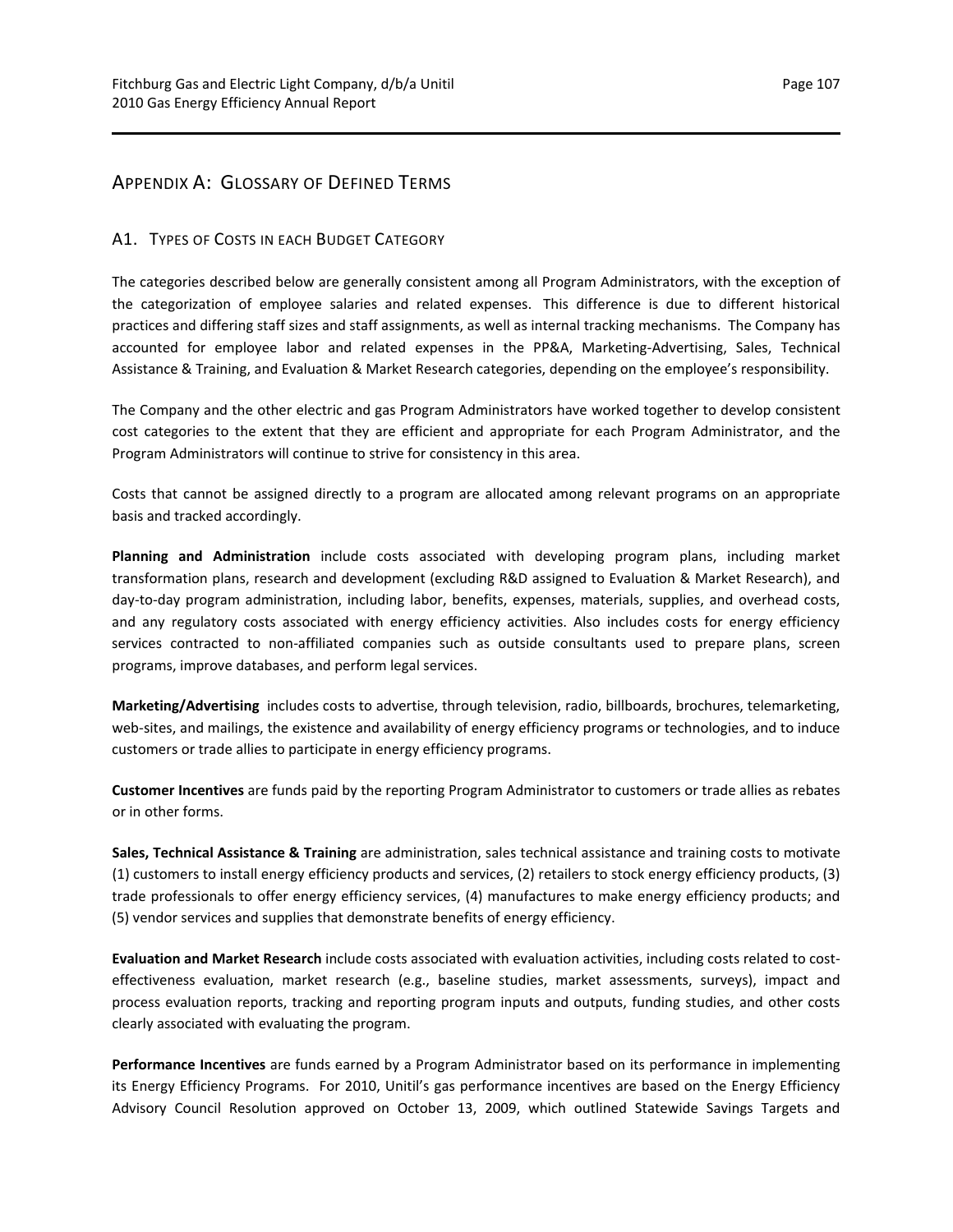Performance Incentives for Gas. As such, the Company used the "Pre-eval" 08-50 tables for purposes of calculating Performance Incentives. These 08‐50 tables correspond to the preliminary year‐end results listed by program and by sector in the narrative tables.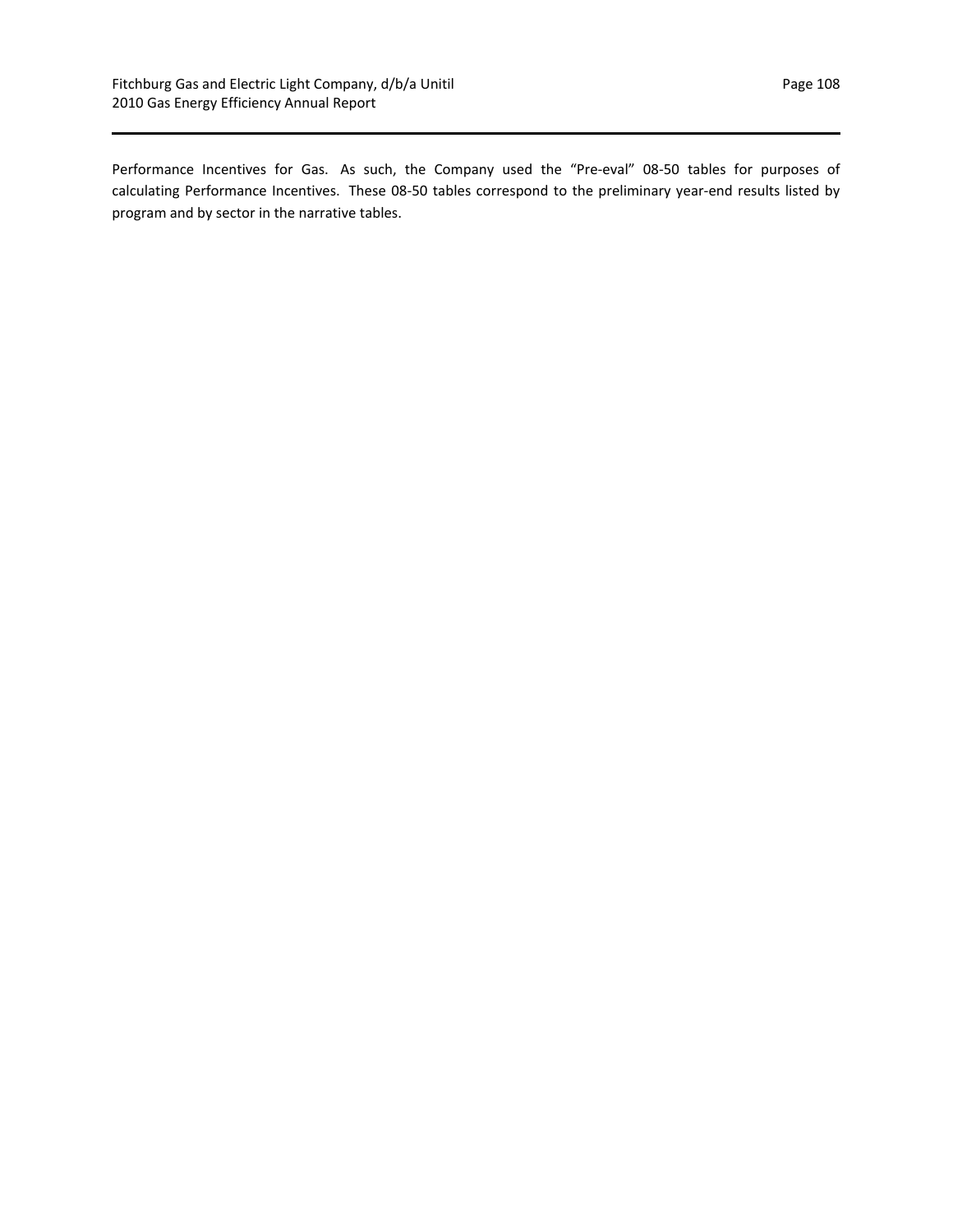## A2. GLOSSARY OF TERMS AND ABBREVIATIONS

| Annual kWh Reduction          | Expected net annual energy savings after all impact factors have been<br>taken into consideration.                                                                                                                                                                                           |  |  |  |
|-------------------------------|----------------------------------------------------------------------------------------------------------------------------------------------------------------------------------------------------------------------------------------------------------------------------------------------|--|--|--|
|                               |                                                                                                                                                                                                                                                                                              |  |  |  |
| AAP                           | <b>Accelerated Application Process</b>                                                                                                                                                                                                                                                       |  |  |  |
| AMP                           | Appliance Management Program                                                                                                                                                                                                                                                                 |  |  |  |
| <b>BBRS</b>                   | Board of Building Regulations and Standards                                                                                                                                                                                                                                                  |  |  |  |
| CAP                           | <b>Community Action Program</b>                                                                                                                                                                                                                                                              |  |  |  |
| <b>CEE</b>                    | Consortium for Energy Efficiency                                                                                                                                                                                                                                                             |  |  |  |
| <b>CFL</b>                    | <b>Compact Fluorescent Lamps</b>                                                                                                                                                                                                                                                             |  |  |  |
| <b>Coincident Peak Demand</b> | Demand for electricity at the time of the Company's peak demand.                                                                                                                                                                                                                             |  |  |  |
| <b>Customer Incentive</b>     | Direct rebates to customers, upstream incentives paid to retailers and<br>wholesalers, and rebates paid to vendors to reduce participant costs<br>(see description of participant costs).                                                                                                    |  |  |  |
| Delta Watts                   | The difference in the watts between pre-existing or baseline lighting<br>equipment and energy efficient lighting equipment.                                                                                                                                                                  |  |  |  |
| Demand                        | The amount of electric energy used by a customer or piece of<br>equipment at a specific time, expressed in kilowatts.                                                                                                                                                                        |  |  |  |
| Demand Adjustment Factor      | This factor is a combination of one or more evaluation impact<br>parameters applied to gross demand savings in the calculation of net<br>demand savings.                                                                                                                                     |  |  |  |
| Diversity                     | That characteristic of a variety of electric loads whereby individual<br>maximum demands usually occur at different times.                                                                                                                                                                   |  |  |  |
| Diversity Factor              | Percent of savings available at the time of the Company's peak demand.                                                                                                                                                                                                                       |  |  |  |
| <b>DOE</b>                    | Department of Energy                                                                                                                                                                                                                                                                         |  |  |  |
| <b>DOER</b>                   | Massachusetts Department of Energy Resources                                                                                                                                                                                                                                                 |  |  |  |
| D&R                           | D&R International, the contractor to DOE and EPA that monitors sales of<br><b>ENERGY STAR<sup>®</sup></b> appliances.                                                                                                                                                                        |  |  |  |
| <b>DRIPE</b>                  | Demand Response Induced Price Effect - the impact of efficiency and<br>demand response programs on market prices. It is based on the<br>economic theory that programs will reduce energy quantities in the<br>future, resulting in lower prices for electric energy and capacity<br>markets. |  |  |  |
| <b>DSM</b>                    | Demand Side Management                                                                                                                                                                                                                                                                       |  |  |  |
| D.T.E.                        | Massachusetts Department of Telecommunications and Energy                                                                                                                                                                                                                                    |  |  |  |
| D.P.U.                        | Massachusetts Department of Public Utilities                                                                                                                                                                                                                                                 |  |  |  |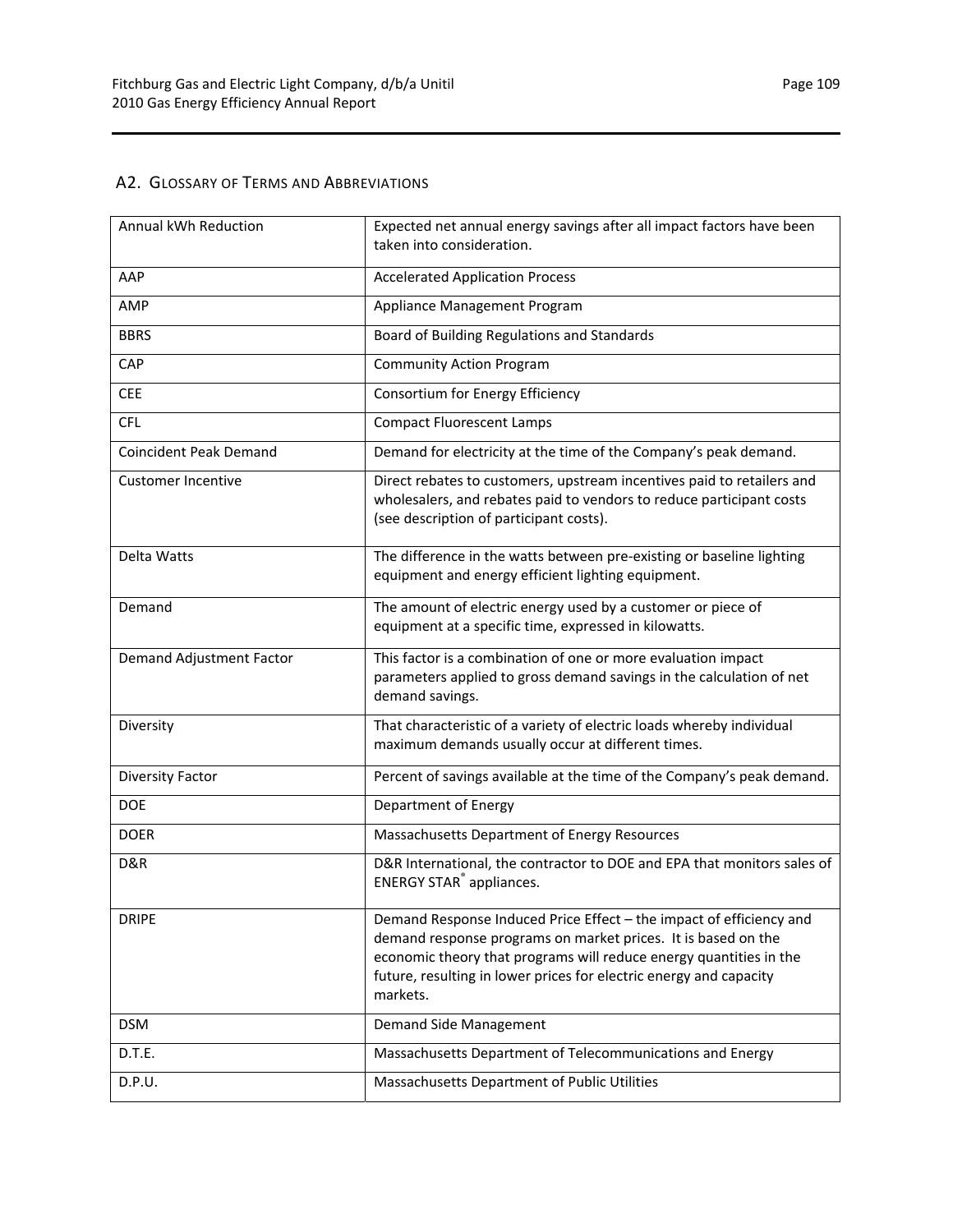| EFLH                            | <b>Equivalent Full Load Hours</b>                                                                                                                                                                                                                                |  |  |  |
|---------------------------------|------------------------------------------------------------------------------------------------------------------------------------------------------------------------------------------------------------------------------------------------------------------|--|--|--|
| <b>Energy Adjustment Factor</b> | A factor made up of one or more evaluation impact parameters applied<br>to gross kWh savings in the calculation of net kWh savings.                                                                                                                              |  |  |  |
| EPA                             | <b>Environmental Protection Agency</b>                                                                                                                                                                                                                           |  |  |  |
| <b>EPACT</b>                    | <b>Energy Policy Act</b>                                                                                                                                                                                                                                         |  |  |  |
| <b>ENERGY STAR</b>              | Brand name for the voluntary energy efficiency labeling initiative<br>sponsored by the U.S. Environmental Protection Agency and<br>Department of Energy.                                                                                                         |  |  |  |
| Evaluation                      | Monies allocated for performing evaluation studies of projects, markets,<br>etc., and the internal labor and expenses for staff that work within this<br>category.                                                                                               |  |  |  |
| <b>Free Riders</b>              | Customers who participate in an energy efficiency program but would<br>have installed the same measure(s) on their own if the program had not<br>been available.                                                                                                 |  |  |  |
| Free-Ridership Rate             | The percent of savings attributable to Free Riders.                                                                                                                                                                                                              |  |  |  |
| <b>FCM</b>                      | Forward Capacity Market - ISO NE forecasts demand for the next three<br>years and then conducts auctions, where both generation and demand<br>resources may participate, to purchase sufficient capacity for reliable<br>system operation at competitive prices. |  |  |  |
| Gross kW                        | Expected demand reduction based on a comparison of standard or<br>replaced equipment, and equipment installed through an energy<br>efficiency program.                                                                                                           |  |  |  |
| Gross kWh                       | Expected kWh reduction based on a comparison of standard or replaced<br>equipment, and equipment installed through an energy efficiency<br>program.                                                                                                              |  |  |  |
| <b>GSHP</b>                     | <b>Ground Source Heat Pump</b>                                                                                                                                                                                                                                   |  |  |  |
| GWh                             | Gigawatt-hour - a measure of electricity usage over time equal to 1,000<br>megawatt-hours or 1,000,000 kilowatt-hours.                                                                                                                                           |  |  |  |
| HEM                             | Home Energy Management                                                                                                                                                                                                                                           |  |  |  |
| Hours of Use                    | The estimated number of hours per year that a measure operates.                                                                                                                                                                                                  |  |  |  |
| Hours of Use Realization Rate   | Ratio of actual metered hours of use data to estimated hours of use<br>data.                                                                                                                                                                                     |  |  |  |
| Hp                              | Horsepower                                                                                                                                                                                                                                                       |  |  |  |
| <b>HVAC</b>                     | <b>Heating Ventilation and Air Conditioning</b>                                                                                                                                                                                                                  |  |  |  |
| <b>Impact Factor</b>            | Generic term for persistence, realization rates, in-service rates, non-<br>coincident connected demand factors, etc., developed during the<br>evaluation of energy efficiency programs and used to calculate net<br>savings.                                     |  |  |  |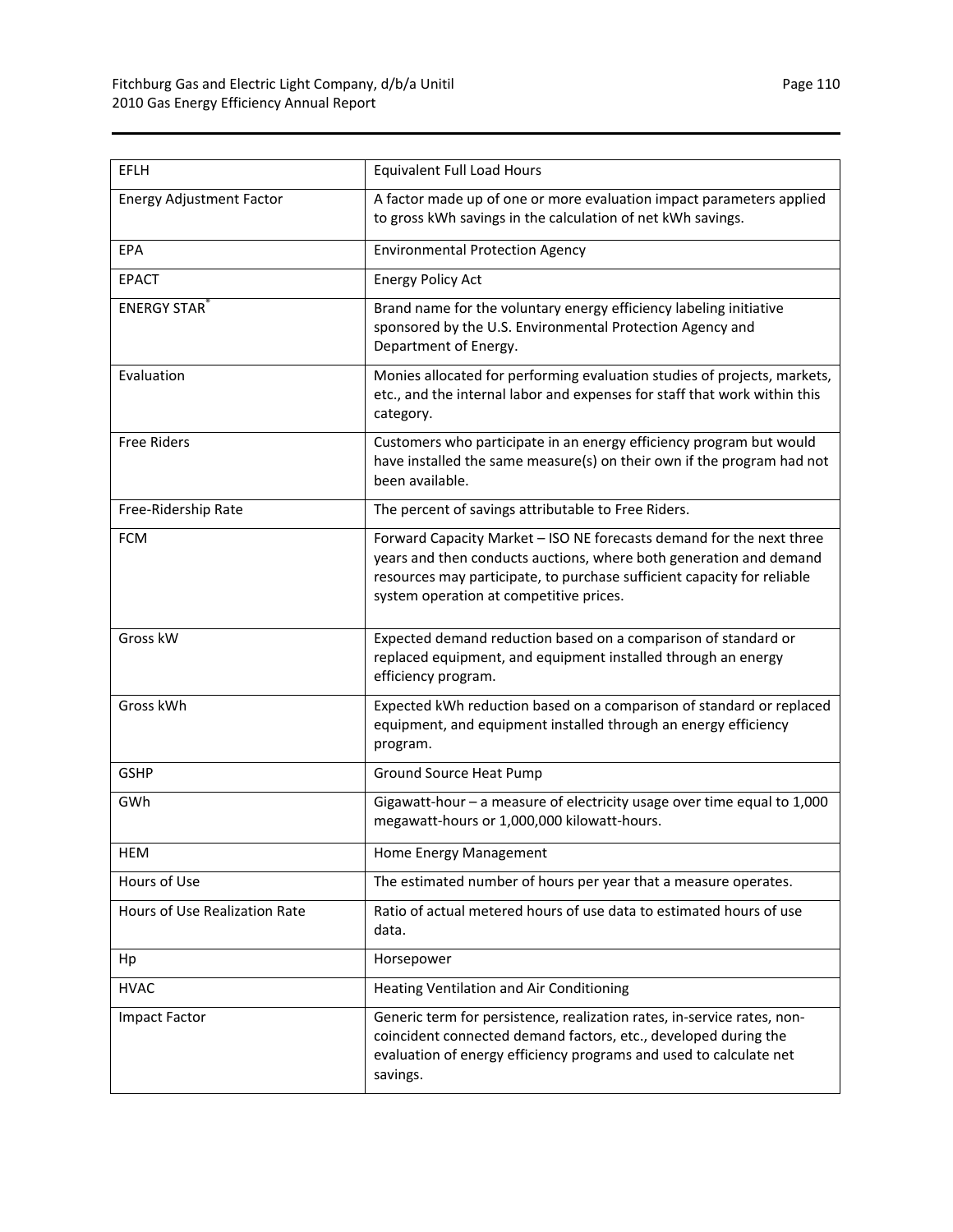| <b>ISO NE</b>             | Independent System Operator New England                                                                                                                                                                                                          |  |  |  |
|---------------------------|--------------------------------------------------------------------------------------------------------------------------------------------------------------------------------------------------------------------------------------------------|--|--|--|
| <b>ISOS</b>               | <b>Industrial Systems Optimization Service</b>                                                                                                                                                                                                   |  |  |  |
| <b>JMC</b>                | The Joint Management Committee of utility and non-utility parties that<br>manages the ENERGY STAR® Homes Program.                                                                                                                                |  |  |  |
| kWh                       | Kilowatt-hour - The basic unit of electric energy usage over time. One<br>kWh is equal to one kW of power supplied to a circuit for a period of<br>one hour.                                                                                     |  |  |  |
| kW                        | Kilowatt-A measure of electric demand - 1000 watts.                                                                                                                                                                                              |  |  |  |
| kW-Years                  | See: Lifetime kW                                                                                                                                                                                                                                 |  |  |  |
| Lifetime                  | The expected length of time, in years, that an installed measure will be<br>in service and producing savings.                                                                                                                                    |  |  |  |
| Lifetime kW               | The expected demand savings over the lifetime of an installed measure,<br>calculated by multiplying the annual peak kW reduction associated with<br>a measure by the expected lifetime of that measure. It is expressed in<br>units of kW-years. |  |  |  |
| Lifetime MWh              | The expected energy savings over the lifetime of an installed measure,<br>calculated by multiplying the annual MWh reduction associated with a<br>measure by the expected lifetime of that measure.                                              |  |  |  |
| <b>LIHEAP</b>             | Low-income Heating Assistance Program                                                                                                                                                                                                            |  |  |  |
| Lost Base Revenue (LBR)   | For companies not operating under decoupled rate structure, these<br>costs account for revenues not collected by the Company's distribution<br>business as a result of the energy efficiency undertaken during the<br>program year.              |  |  |  |
| Marketing                 | Internal marketing and advertising costs, including labor and expenses<br>for staff. External media costs for television, radio, billboards,<br>brochures, telemarketing, web-sites, and mailings, as well as marketing<br>association fees.     |  |  |  |
| Maximum Annual kW Savings | Peak annual demand savings of a measure. At the program level, this<br>equals the sum of the annual peak demand savings across all measures.                                                                                                     |  |  |  |
| Measure                   | Specific technology or practice that produces energy and/or demand<br>savings for which the Company provides financial incentives.                                                                                                               |  |  |  |
| <b>MOU</b>                | Memorandum of Understanding                                                                                                                                                                                                                      |  |  |  |
| <b>MPER</b>               | Multi-Year Program Evaluation and Market Progress Reporting, or<br>Market Progress and Evaluation Report, developed for various<br>residential programs.                                                                                         |  |  |  |
| MW                        | Megawatt - a measure of electric demand equal to 1,000 kilowatts.                                                                                                                                                                                |  |  |  |
| MWh                       | Megawatt-hour $-$ a measure of energy use over time equal to 1,000<br>kilowatt-hours.                                                                                                                                                            |  |  |  |
| <b>NATE</b>               | North American Technician Excellence Program                                                                                                                                                                                                     |  |  |  |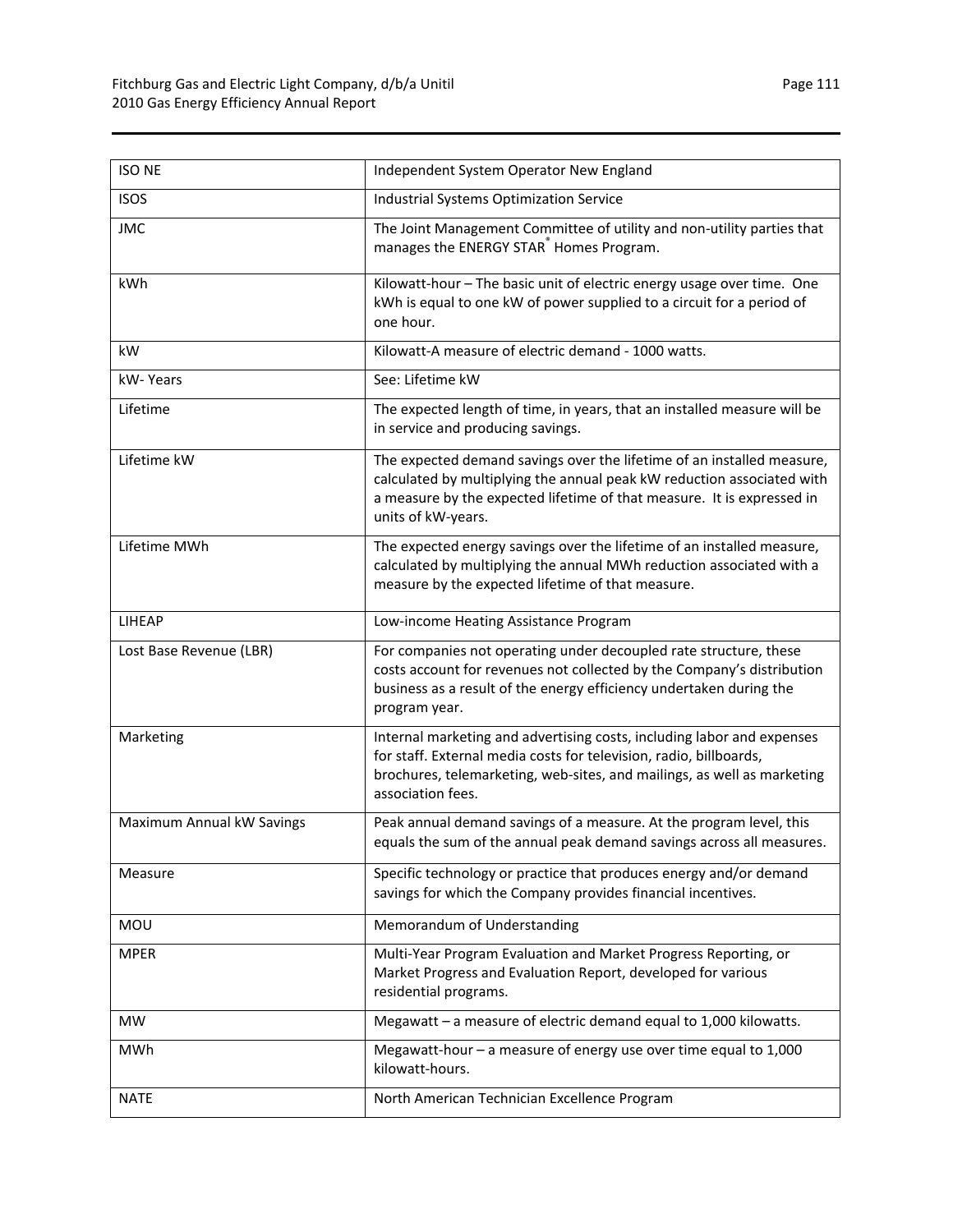| <b>NEEP</b>                                     | Northeast Energy Efficiency Partnerships                                                                                                                                                                                                                                                                                  |  |  |  |
|-------------------------------------------------|---------------------------------------------------------------------------------------------------------------------------------------------------------------------------------------------------------------------------------------------------------------------------------------------------------------------------|--|--|--|
| <b>NUP</b>                                      | Non-utility parties, who participate in some program planning activities.                                                                                                                                                                                                                                                 |  |  |  |
| Net to Gross Ratio                              | A factor representing net program savings divided by gross program<br>savings that is applied to gross program impacts to convert them into<br>net program load impacts.                                                                                                                                                  |  |  |  |
| 0&M                                             | <b>Operation and Maintenance</b>                                                                                                                                                                                                                                                                                          |  |  |  |
| Off-Peak energy kWh                             | The kWh reduction that occurs during the Company's off-peak hours for<br>energy (Monday-Friday, 9 p.m. to 8 a.m. and all day on weekends and<br>holidays).                                                                                                                                                                |  |  |  |
| On-Peak Energy kWh                              | The kWh reduction that occurs during the Company's on-peak hours for<br>energy (Monday-Friday, 8 a.m. to 9 p.m., except holidays).                                                                                                                                                                                        |  |  |  |
| Participant Cost                                | Is the total cost of a project or measure less the customer incentive                                                                                                                                                                                                                                                     |  |  |  |
| Performance Incentive (PI)                      | Compensation for the Company's successful execution of the energy<br>efficiency programs during the program year as determined by<br>Massachusetts Department of Public Utilities.                                                                                                                                        |  |  |  |
| Persistence Rate                                | Percentage of first year energy or demand savings expected to persist<br>over the life of the installed energy efficiency equipment; developed by<br>conducting surveys of installed equipment several years after<br>installation to determine presence and operational capability of the<br>equipment.                  |  |  |  |
| <b>PMR</b>                                      | Performance Measurement Report                                                                                                                                                                                                                                                                                            |  |  |  |
| PRISM                                           | Princeton scorekeeping Method-tool that analyzes DSM savings for<br>large samples of buildings or homes.                                                                                                                                                                                                                  |  |  |  |
| Program Planning & Administration<br>(PP&A)     | Day to day administration of programs including: employee labor,<br>benefits, expenses, materials, supplies, taxes, overhead, and internal<br>administrative and general expenses. Also included are external<br>expenses such as consultant fees, legal activities, and external<br>administrative and general expenses. |  |  |  |
| <b>RCS</b>                                      | Residential Conservation Services. Formerly Energy Conservation<br>Service or ECS.                                                                                                                                                                                                                                        |  |  |  |
| Sales Technical Assistance & Training<br>(STAT) | Internal labor and expenses for field personnel delivering programs,<br>vendor administration fees, vendor sales costs (rebate processing fees,<br>contractor installation fees), technical assessment study costs paid to<br>vendors for engineering studies of potential energy efficiency projects.                    |  |  |  |
| SBS                                             | Small Business Services program, formerly known as Small Commercial<br>and Industrial Program.                                                                                                                                                                                                                            |  |  |  |
| Seasonal (Winter/Summer) kW                     | The net demand reduction during either the Winter or Summer seasons.                                                                                                                                                                                                                                                      |  |  |  |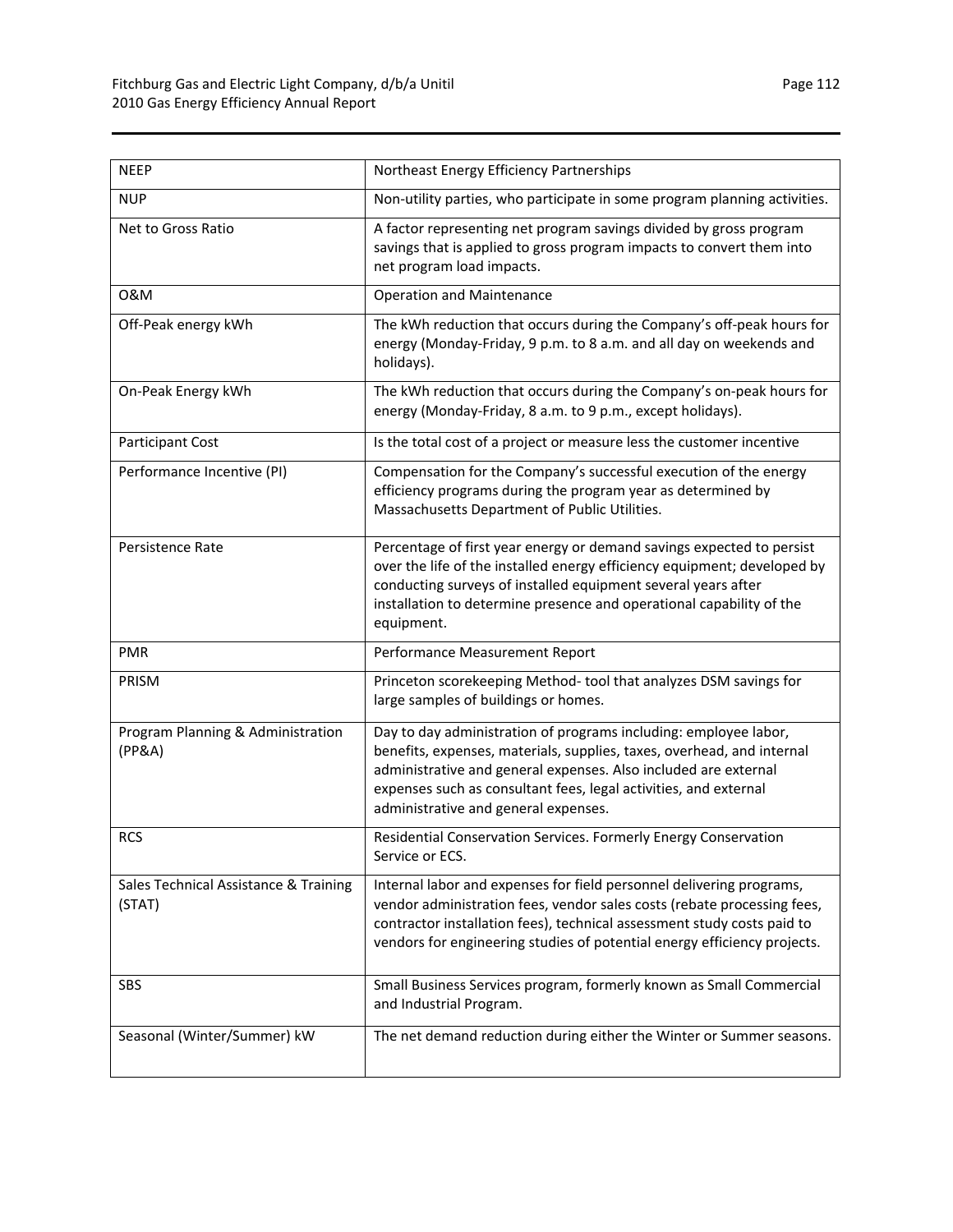| Spillover      | Additional energy efficient equipment installed by customers that was<br>influenced by the Company's sponsored program, but without direct<br>financial or technical assistance from the program. Spillover is<br>separated into Participant and Non-participant factors. Non-<br>participating customers may be influenced by product availability,<br>publicity, education and other factors that are affected by the program. |  |
|----------------|----------------------------------------------------------------------------------------------------------------------------------------------------------------------------------------------------------------------------------------------------------------------------------------------------------------------------------------------------------------------------------------------------------------------------------|--|
| Spillover Rate | Estimate of energy savings attributable to spillover effects expressed as<br>a percent of savings installed by participants through an energy<br>efficiency program.                                                                                                                                                                                                                                                             |  |
| <b>VSD</b>     | Variable Speed Drive                                                                                                                                                                                                                                                                                                                                                                                                             |  |
| <b>WAP</b>     | Weatherization Assistance Program                                                                                                                                                                                                                                                                                                                                                                                                |  |
| Watt           | The basic electrical unit of power.                                                                                                                                                                                                                                                                                                                                                                                              |  |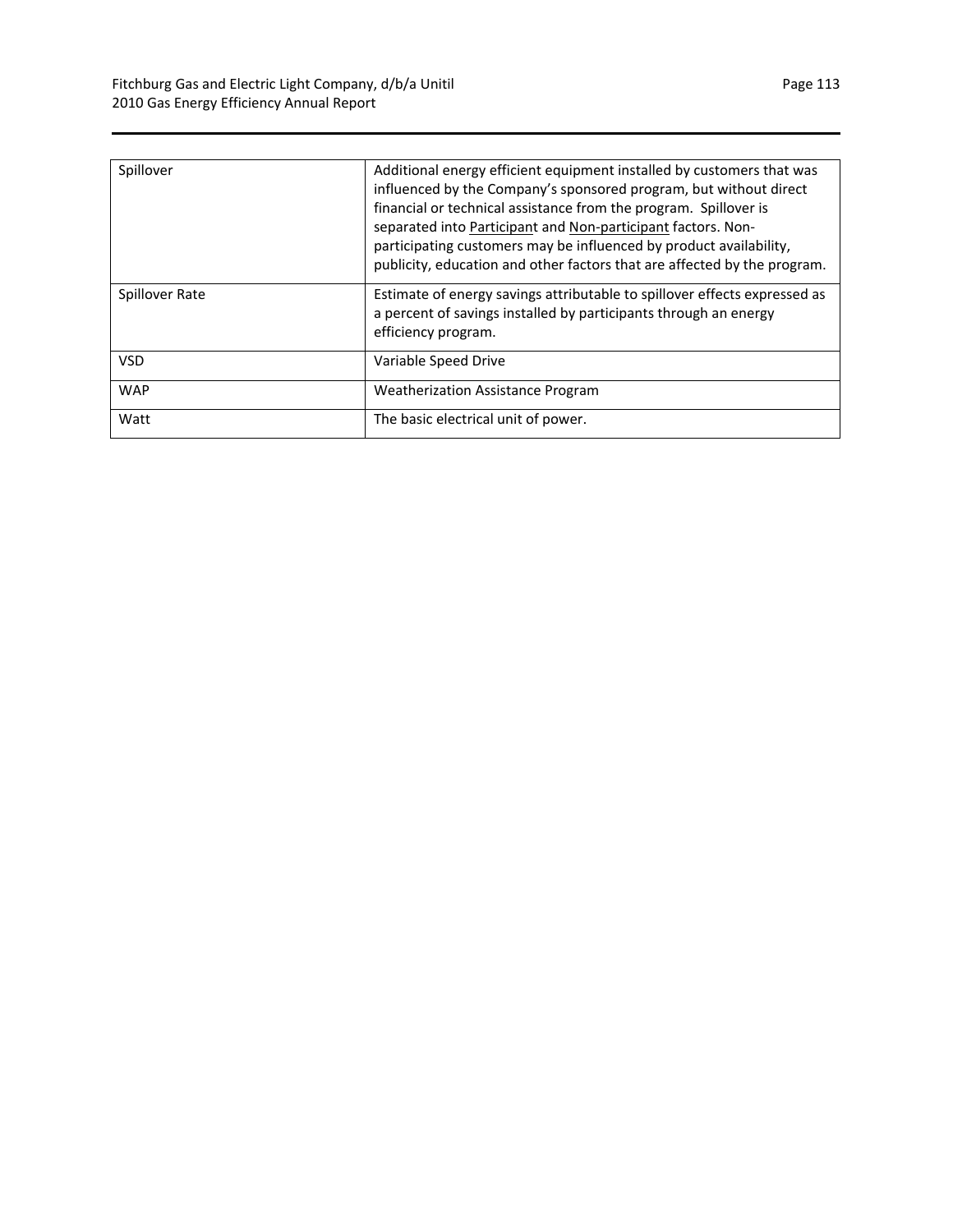## APPENDIX B: COST‐EFFECTIVENESS SUPPORTING TABLES AND DOCUMENTATION

#### B1. D.P.U. 08‐50 TABLES

Please see the attached tables. An electronic version of these tables is included on CD‐Rom in Microsoft Excel format.

#### B2. SCREENING TOOL

Please see CD‐Rom, with the screening tool in Microsoft Excel format.

#### B3. TECHNICAL REFERENCE MANUAL

The Annual Report template approved by the Department requires Program Administrators to provide the reported version of the TRM, as well as a summary of any changes between the planned and reported versions of the TRM and the impact of these changes on the relevant energy efficiency programs. *See* Order Adopting Energy Efficiency Annual Report Template, D.P.U. 08-50-C at 5, 20 (May 5, 2011). However, 2011 is the first year in which plan and report versions of a TRM will be available. *See* the Massachusetts Technical Reference Manual for Estimating Savings from Energy Efficiency Measures, 2011 Program Year – Plan Version, October 2010, Revised March 3, 2011 at Page 8. Therefore, 2011 is the first year that a summary of changes document will be available in the TRM format.

The Company recognizes that implicit in D.P.U. 08‐50‐C is the understanding that the Annual Report template is intended to serve as the model for all future annual reports and that any content that is not applicable to a given program year will be noted as such. Since there is no plan and report version of the TRM for 2010, the Company notes that it cannot populate this section of the report with a plan and report version of the TRM.

However, in recognition of the needs of the Department and other stakeholders for transparency and given time and resource requirements, the Company is providing a spreadsheet showing the cells that changed in the evaluated BCR model as compared to the preliminary BCR model due to: 1) impact evaluation studies; and 2) the use of actual results instead of plan estimates. The Company notes that the format of this document is different than the likely format of the summary of changes document that will be filed in 2011, which will more closely align with the plan and report TRM formats.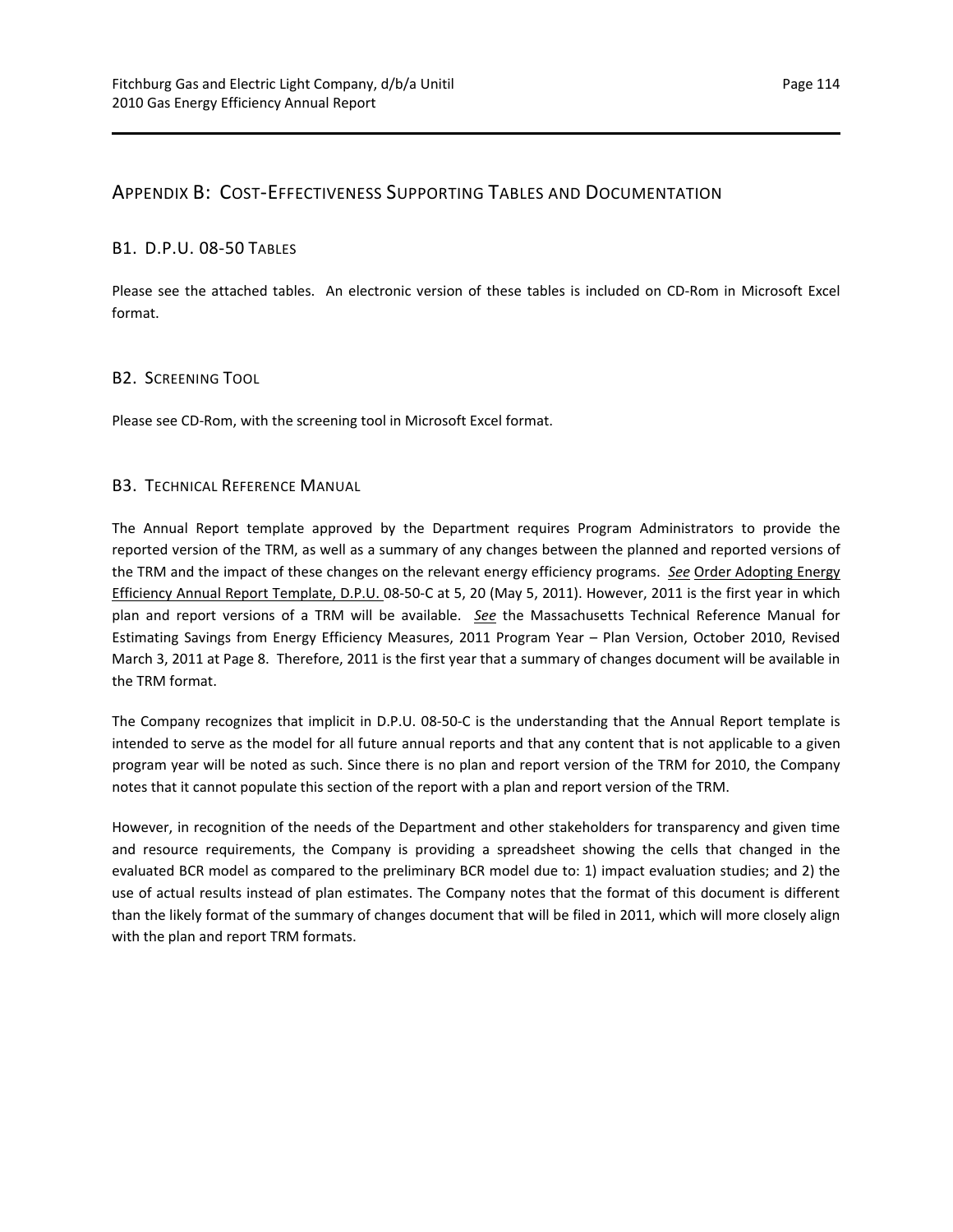## APPENDIX C: PROGRAM AND PILOT PROGRAM EM&V STUDIES

Please see VOLUME 3 (Evaluation Studies)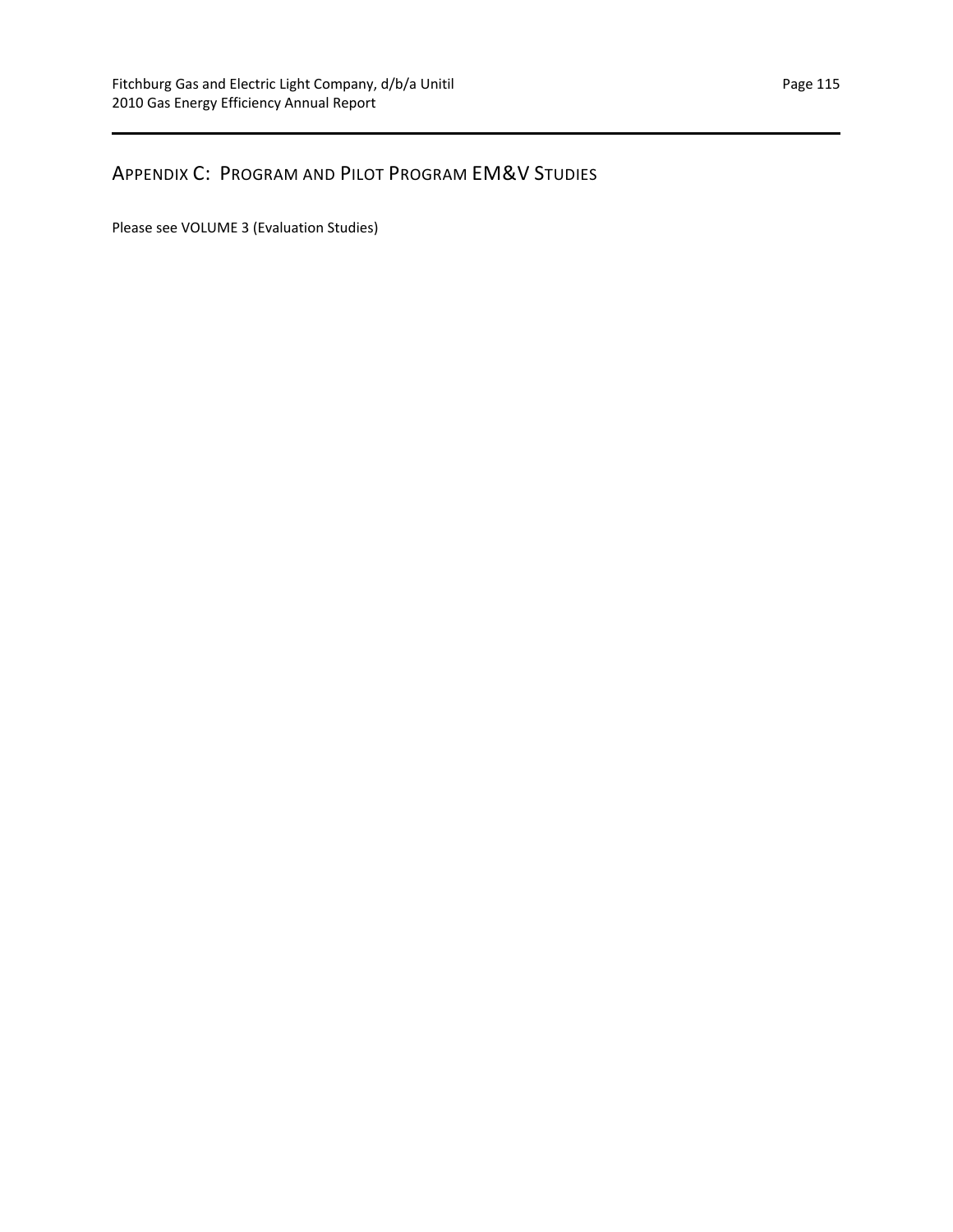APPENDIX D: PERFORMANCE INCENTIVES SUPPORTING DOCUMENTATION

## D1. CALCULATION OF PERFORMANCE INCENTIVES

Tables D1 through D3 provide a summary of the Company's 2010 Earned Performance Incentive.

## D2. METRICS DOCUMENTATION

Metrics documentation is provided in Appendix D2.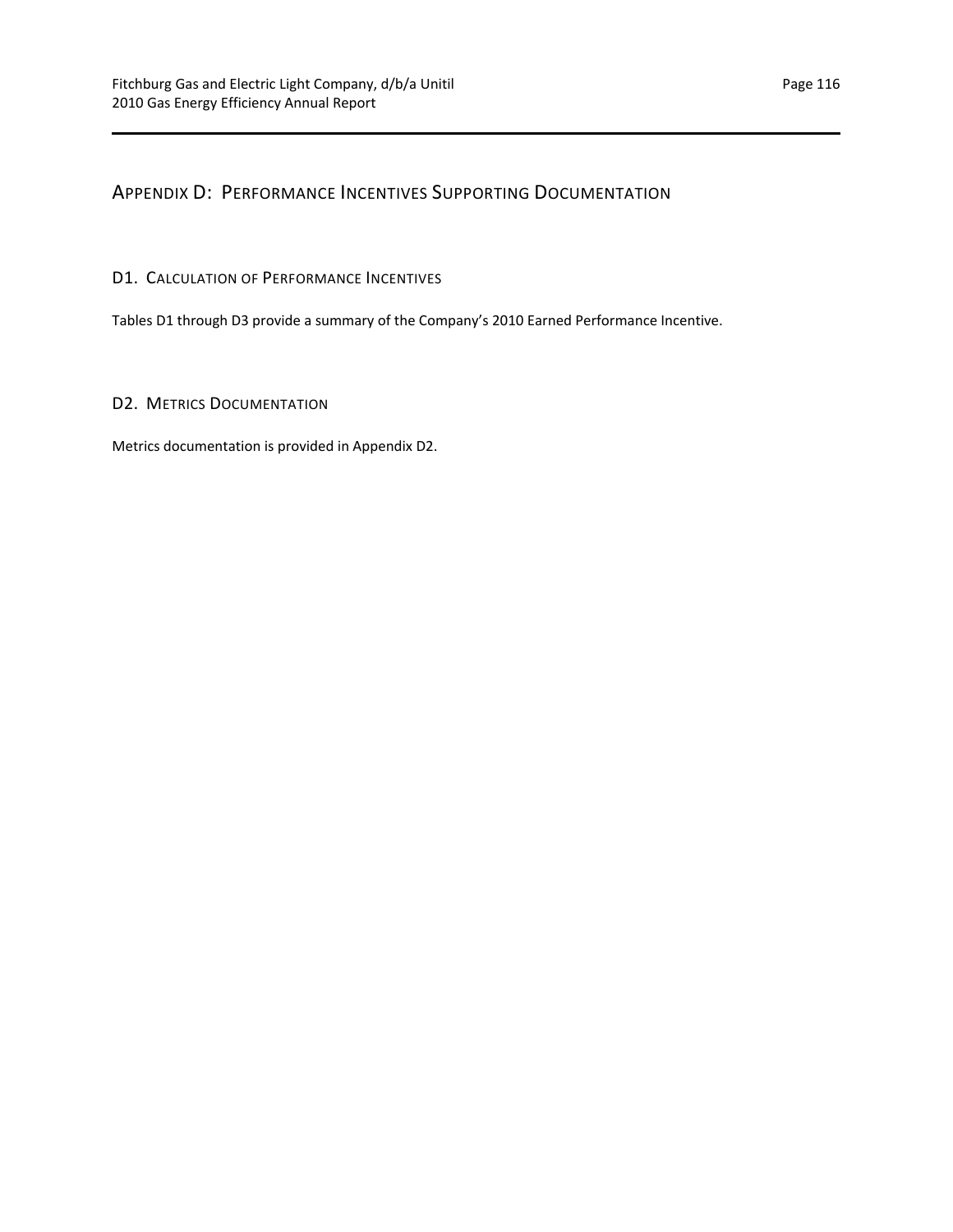## APPENDIX E: OTHER SUPPORTING DOCUMENTATION

## E1. COMPETITIVE PROCUREMENT

A summary of the statewide competitive procurement activities is provided below. Abridged[9](#page-120-0) copies of the Requests for Proposals (RFPs) are attached as Appendix E2.

| <b>TOPIC</b>                                                           | <b>WINNER OF BID</b>                             | NUMBER OF VENDORS<br><b>RECEIVING RFP</b> | <b>NUMBER OF</b><br><b>RESPONSES</b> |
|------------------------------------------------------------------------|--------------------------------------------------|-------------------------------------------|--------------------------------------|
| Statewide Outreach, Education,<br>and Marketing                        | Cadmus Group, Inc.                               | 21                                        | 12                                   |
| Statewide QA/QC for Residential<br>Programs                            | Competitive Resources, Inc.                      | 28                                        | 6                                    |
| Large Commercial & Industrical<br>Evaluations                          | KEMA, Inc.                                       | 67                                        | 4                                    |
| <b>Residential New Construction</b><br>(Energy Star Homes) Evaluations | NMR Group, Inc.                                  | 67                                        | $\mathbf{1}$                         |
| Non-Residential Small Retrofit Area<br>Evaluations                     | Cadmus Group, Inc.                               | 73                                        | 5                                    |
| <b>Residential Retail Product</b><br>Evaluations                       | NMR Group, Inc.                                  | 84                                        | 2                                    |
| Residential Retrofit & Low Income<br>Area Evaluations                  | Cadmus Group, Inc.                               | 73                                        | 5                                    |
| Multi-Family Market Integrator                                         | <b>RISE Engineering</b>                          | 15                                        | 8                                    |
| Special and Cross-Cutting Multi-<br><b>Evaluation Tasks</b>            | Tetra Tech MA, Inc. &<br><b>Opinion Dynamics</b> |                                           |                                      |

#### E2. AUDIT DOCUMENTATION

There have been no audits of the Company gas energy efficiency activities conducted during the last five years (2006‐2010).

<span id="page-120-0"></span><sup>9</sup> Complete copies of the RFPs are being provided to the Secretary of the Department of Public Utilities.